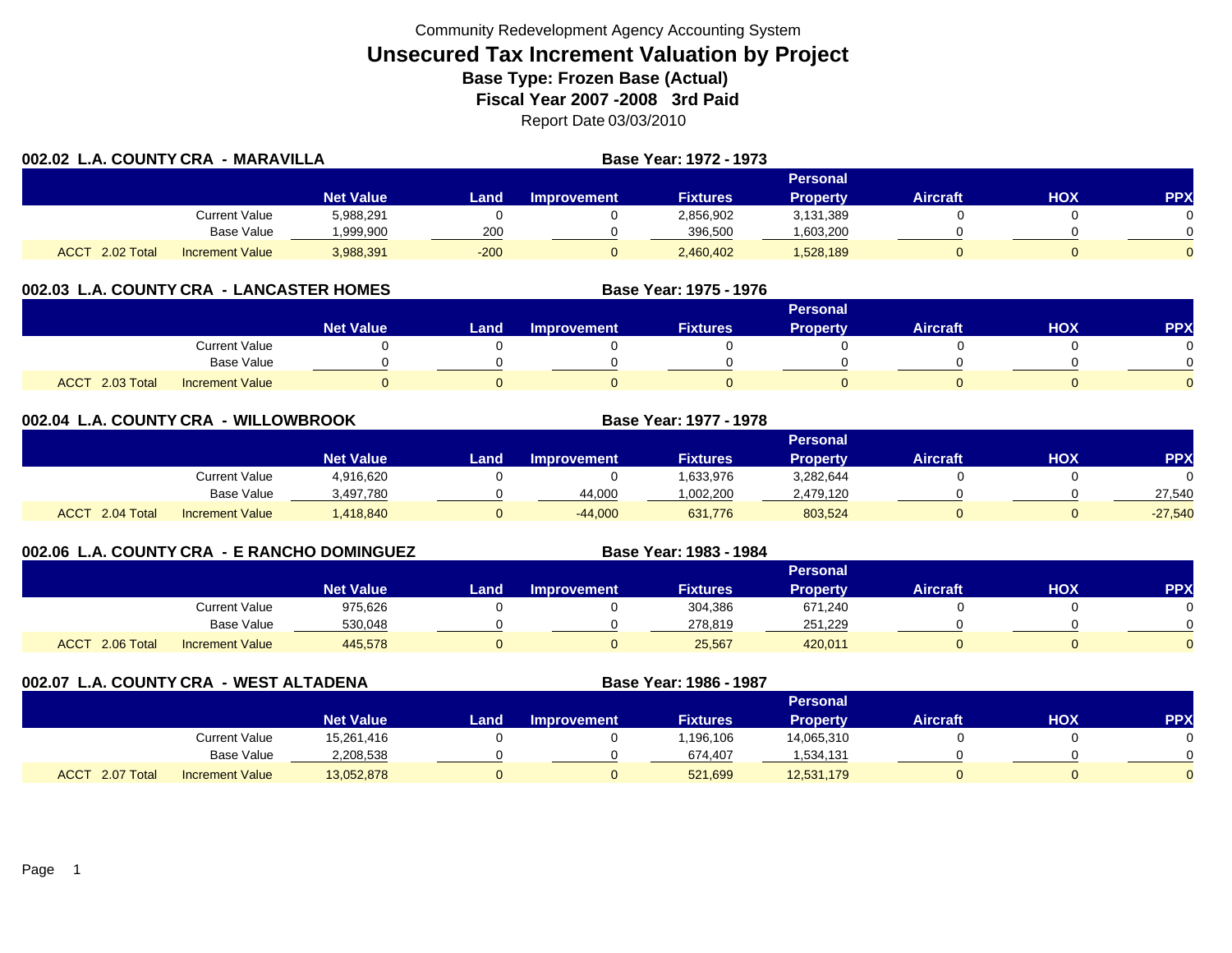Community Redevelopment Agency Accounting System

# **Unsecured Tax Increment Valuation by Project**

**Base Type: Frozen Base (Actual)** 

**Fiscal Year 2007 -2008 3rd Paid**

Report Date 03/03/2010<br>Raso Yoar: 2006 - 2007

| 002.08<br>COUNTY CRA -WHITESIDE R.P.<br>L.A. |                  |      |                    | Base Year: 2006 - 2007 |                 |          |     |            |
|----------------------------------------------|------------------|------|--------------------|------------------------|-----------------|----------|-----|------------|
|                                              |                  |      |                    |                        | <b>Personal</b> |          |     |            |
|                                              | <b>Net Value</b> | Land | <b>Improvement</b> | <b>Fixtures</b>        | <b>Property</b> | Aircraft | HOX | <b>PPX</b> |
| Current Value                                | 19,954,225       |      |                    | 8,954,099              | 11,000,126      |          |     |            |
| Base Value                                   | 20,447,351       |      |                    | 10.348.479             | 10,098,872      |          |     |            |
| ACCT 2.08 Total<br><b>Increment Value</b>    | $-493.126$       |      |                    | $-1,394,380$           | 901,254         |          |     |            |

|                        |                  |        |                    |                 | Personal   |                 |     |           |
|------------------------|------------------|--------|--------------------|-----------------|------------|-----------------|-----|-----------|
|                        | <b>Net Value</b> | Land   | <b>Improvement</b> | <b>Fixtures</b> | Property   | <b>Aircraft</b> | ΗΟΧ | PPX       |
| <b>Current Value</b>   | 47,096,178       |        |                    | 14.945.469      | 32,150,709 |                 |     |           |
| <b>Base Value</b>      | 28,683,617       | 200    | 44.000             | 12,700,405      | 15,966,552 |                 |     | 27,540    |
| <b>Increment Value</b> | 18,412,561       | $-200$ | $-44,000$          | 2,245,064       | 16,184,157 |                 |     | $-27,540$ |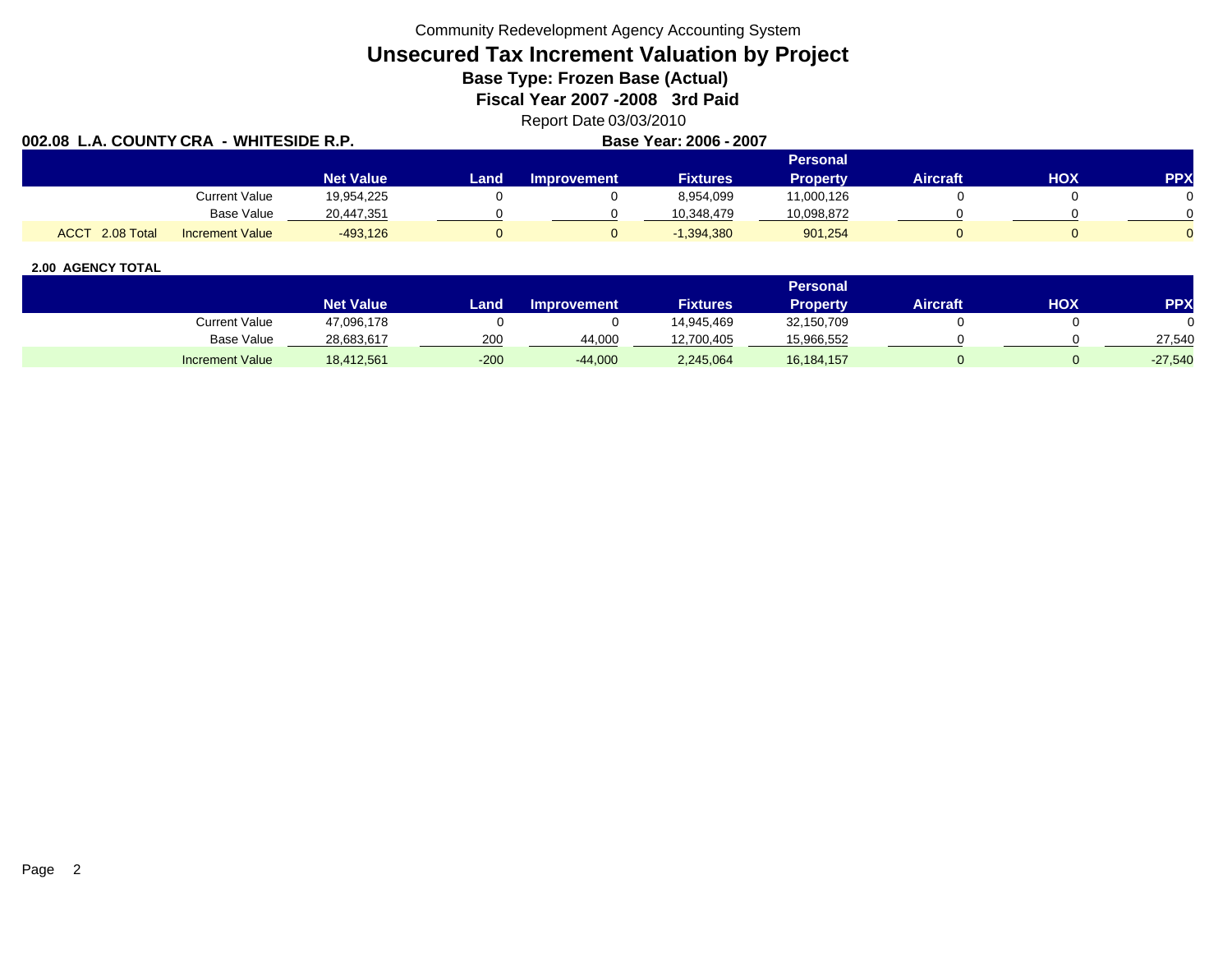| 100.03 ALHAMBRA CRA | - INDUSTRIAL           |                  |           |             | Base Year: 1969 - 1970 |                 |                 |     |            |
|---------------------|------------------------|------------------|-----------|-------------|------------------------|-----------------|-----------------|-----|------------|
|                     |                        |                  |           |             |                        | Personal        |                 |     |            |
|                     |                        | <b>Net Value</b> | Land.     | Improvement | <b>Fixtures</b>        | <b>Property</b> | <b>Aircraft</b> | HOX | <b>PPX</b> |
|                     | Current Value          | 81,978,789       |           |             | 31,290,787             | 54,380,002      |                 |     | 3,692,000  |
|                     | Base Value             | 7,046,928        | 1.672     |             | ,121,280               | 5,914,012       |                 |     | 36         |
| ACCT 100.03 Total   | <b>Increment Value</b> | 74,931,861       | $-11.672$ |             | 30,169,507             | 48,465,990      |                 |     | 3,691,964  |

| 100.04 ALHAMBRA CRA - CBD |                        |                  |      |                    | Base Year: 1976 - 1977 |                 |                 |            |            |
|---------------------------|------------------------|------------------|------|--------------------|------------------------|-----------------|-----------------|------------|------------|
|                           |                        |                  |      |                    |                        | <b>Personal</b> |                 |            |            |
|                           |                        | <b>Net Value</b> | Land | <b>Improvement</b> | <b>Fixtures</b>        | <b>Property</b> | <b>Aircraft</b> | <b>HOX</b> | <b>PPX</b> |
|                           | <b>Current Value</b>   | 2,456,716        |      |                    | 1,165,241              | 1,291,475       |                 |            |            |
|                           | <b>Base Value</b>      | .556,520         |      |                    | 215,780                | ,340,740        |                 |            |            |
| ACCT 100.04 Total         | <b>Increment Value</b> | 900,196          |      |                    | 949,461                | $-49,265$       |                 |            |            |

|                   | <b>100.05 ALHAMBRA CRA</b><br>. - IND'TRIAL 82 ANNEX |                  |      |                    | Base Year: 1980 - 1981 |                 |                 |     |            |
|-------------------|------------------------------------------------------|------------------|------|--------------------|------------------------|-----------------|-----------------|-----|------------|
|                   |                                                      |                  |      |                    |                        | Personal        |                 |     |            |
|                   |                                                      | <b>Net Value</b> | Land | <b>Improvement</b> | <b>Fixtures</b>        | <b>Property</b> | <b>Aircraft</b> | ΗΟΧ | <b>PPX</b> |
|                   | Current Value                                        | 32,015,563       |      |                    | 12,063,262             | 19,952,301      |                 |     |            |
|                   | Base Value                                           | 6,570,316        |      |                    | 2,115,432              | 4,457,584       |                 |     | 2,700      |
| ACCT 100.05 Total | <b>Increment Value</b>                               | 25,445,247       |      |                    | 9,947,830              | 15,494,717      |                 |     | $-2,700$   |

|                        |                  |           |                    |                 | Personal   |                 |     |            |
|------------------------|------------------|-----------|--------------------|-----------------|------------|-----------------|-----|------------|
|                        | <b>Net Value</b> | Land i    | <b>Improvement</b> | <b>Fixtures</b> | Property   | <b>Aircraft</b> | нох | <b>PPX</b> |
| Current Value          | 116,451,068      |           |                    | 44,519,290      | 75,623,778 |                 |     | 3,692,000  |
| Base Value             | 15.173.764       | 11.672    |                    | 3.452.492       | 11,712,336 |                 |     | 2.736      |
| <b>Increment Value</b> | 101,277,304      | $-11,672$ |                    | 41,066,798      | 63,911,442 |                 |     | 3,689,264  |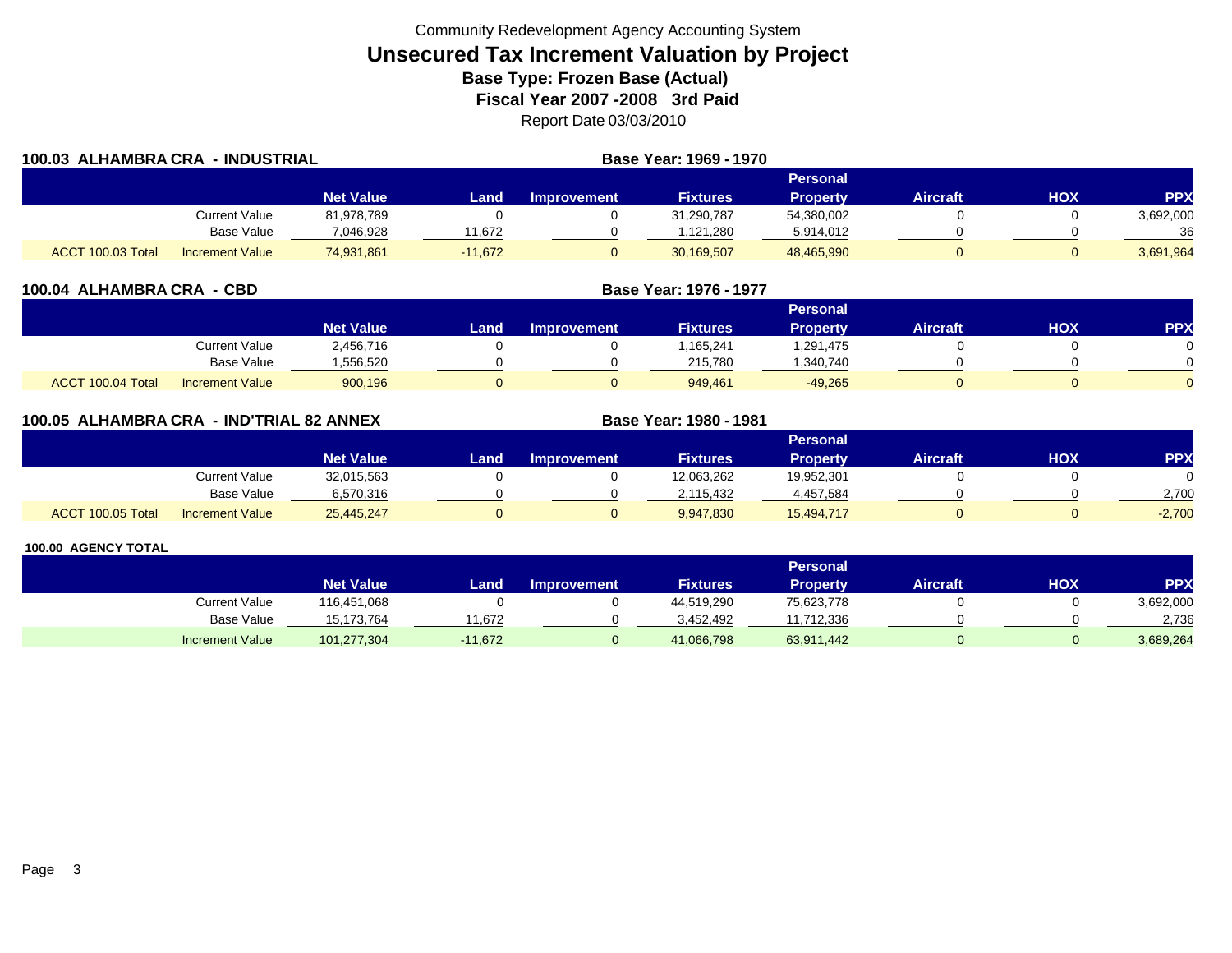| 101.02 AGOURA HILLS CRA - RED. PROJ AREA |                        |                  |         |             | Base Year: 1991 - 1992 |                 |          |     |            |
|------------------------------------------|------------------------|------------------|---------|-------------|------------------------|-----------------|----------|-----|------------|
|                                          |                        |                  |         |             |                        | Personal        |          |     |            |
|                                          |                        | <b>Net Value</b> | Land    | Improvement | <b>Fixtures</b>        | <b>Property</b> | Aircraft | нох | <b>PPX</b> |
|                                          | Current Value          | 65,358,620       | 100,000 |             | 18,603,235             | 46,727,385      |          |     | 72,000     |
|                                          | Base Value             | 30,320,655       |         |             | 6.107.294              | 24,268,461      |          |     | 55,100     |
| ACCT 101.02 Total                        | <b>Increment Value</b> | 35,037,965       | 100,000 |             | 12.495.941             | 22,458,924      |          |     | 16.900     |

|                        |                  |         |                    |                 | Personal   |                 |            |            |
|------------------------|------------------|---------|--------------------|-----------------|------------|-----------------|------------|------------|
|                        | <b>Net Value</b> | Land    | <b>Improvement</b> | <b>Fixtures</b> | Property   | <b>Aircraft</b> | <b>HOX</b> | <b>PPX</b> |
| Current Value          | 65,358,620       | 100,000 |                    | 18,603,235      | 46,727,385 |                 |            | 72,000     |
| <b>Base Value</b>      | 30,320,655       |         |                    | 6.107.294       | 24,268,461 |                 |            | 55,100     |
| <b>Increment Value</b> | 35,037,965       | 100,000 |                    | 12,495,941      | 22,458,924 |                 |            | 16,900     |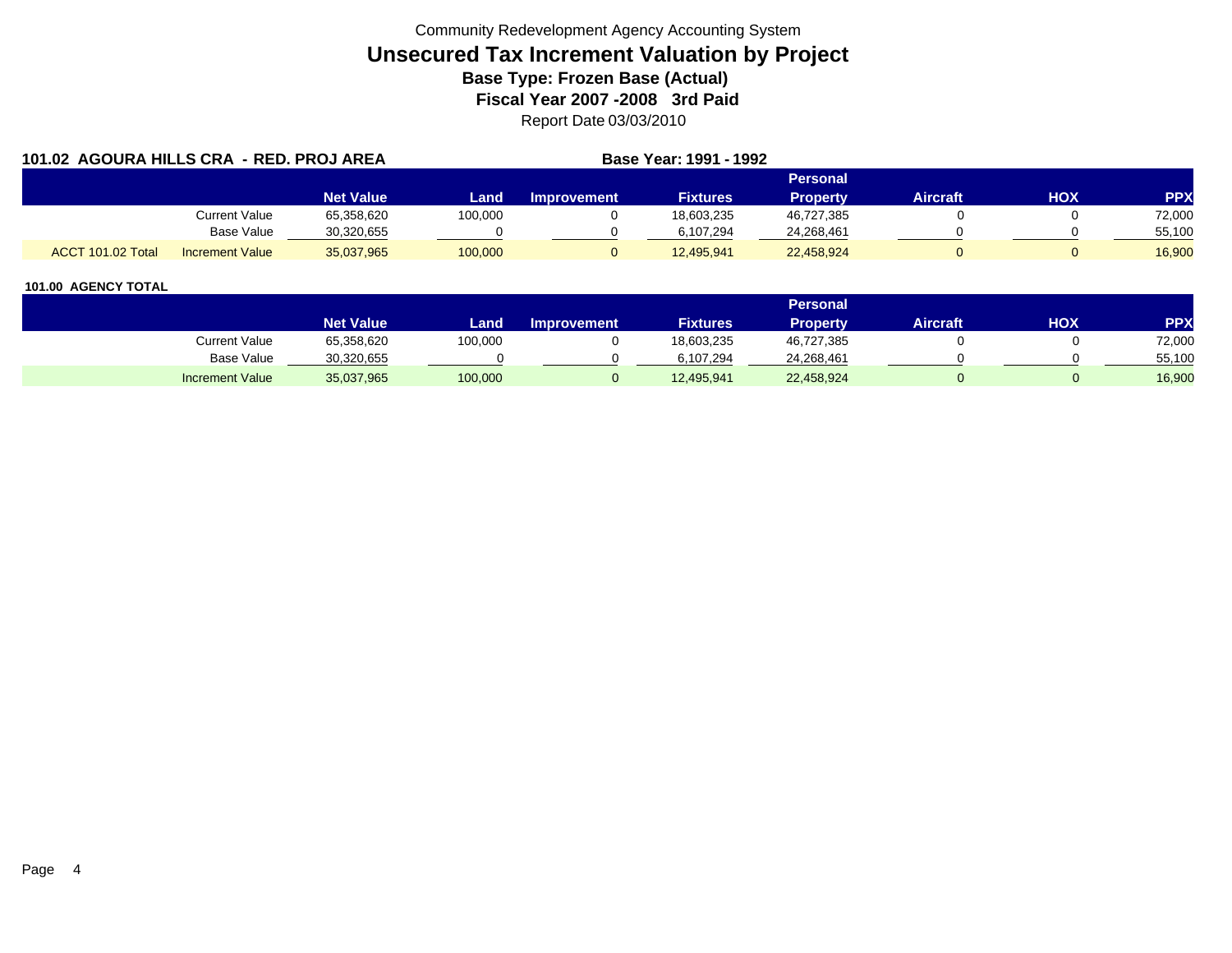| 104.04 ARCADIA CRA - CENTRAL |                        |                  |      |                    | Base Year: 1973 - 1974 |                 |          |     |            |
|------------------------------|------------------------|------------------|------|--------------------|------------------------|-----------------|----------|-----|------------|
|                              |                        |                  |      |                    |                        | <b>Personal</b> |          |     |            |
|                              |                        | <b>Net Value</b> | Land | <b>Improvement</b> | <b>Fixtures</b>        | <b>Property</b> | Aircraft | нох | <b>PPX</b> |
|                              | Current Value          | 34,561,145       |      |                    | 9,778,569              | 25,002,095      |          |     | 219,519    |
|                              | <b>Base Value</b>      | 9,465,820        |      |                    | 1,859,700              | 7,606,120       |          |     |            |
| ACCT 104.04 Total            | <b>Increment Value</b> | 25,095,325       |      |                    | 7,918,869              | 17,395,975      |          |     | 219.519    |

|                        |                  |      |                    |                 | Personal   |                 |            |         |
|------------------------|------------------|------|--------------------|-----------------|------------|-----------------|------------|---------|
|                        | <b>Net Value</b> | Land | <b>Improvement</b> | <b>Fixtures</b> | Property   | <b>Aircraft</b> | <b>HOX</b> | PPX     |
| <b>Current Value</b>   | 34,561,145       |      |                    | 9,778,569       | 25,002,095 |                 |            | 219,519 |
| <b>Base Value</b>      | 9,465,820        |      |                    | 1.859.700       | 7,606,120  |                 |            |         |
| <b>Increment Value</b> | 25,095,325       |      |                    | 7,918,869       | 17,395,975 |                 |            | 219,519 |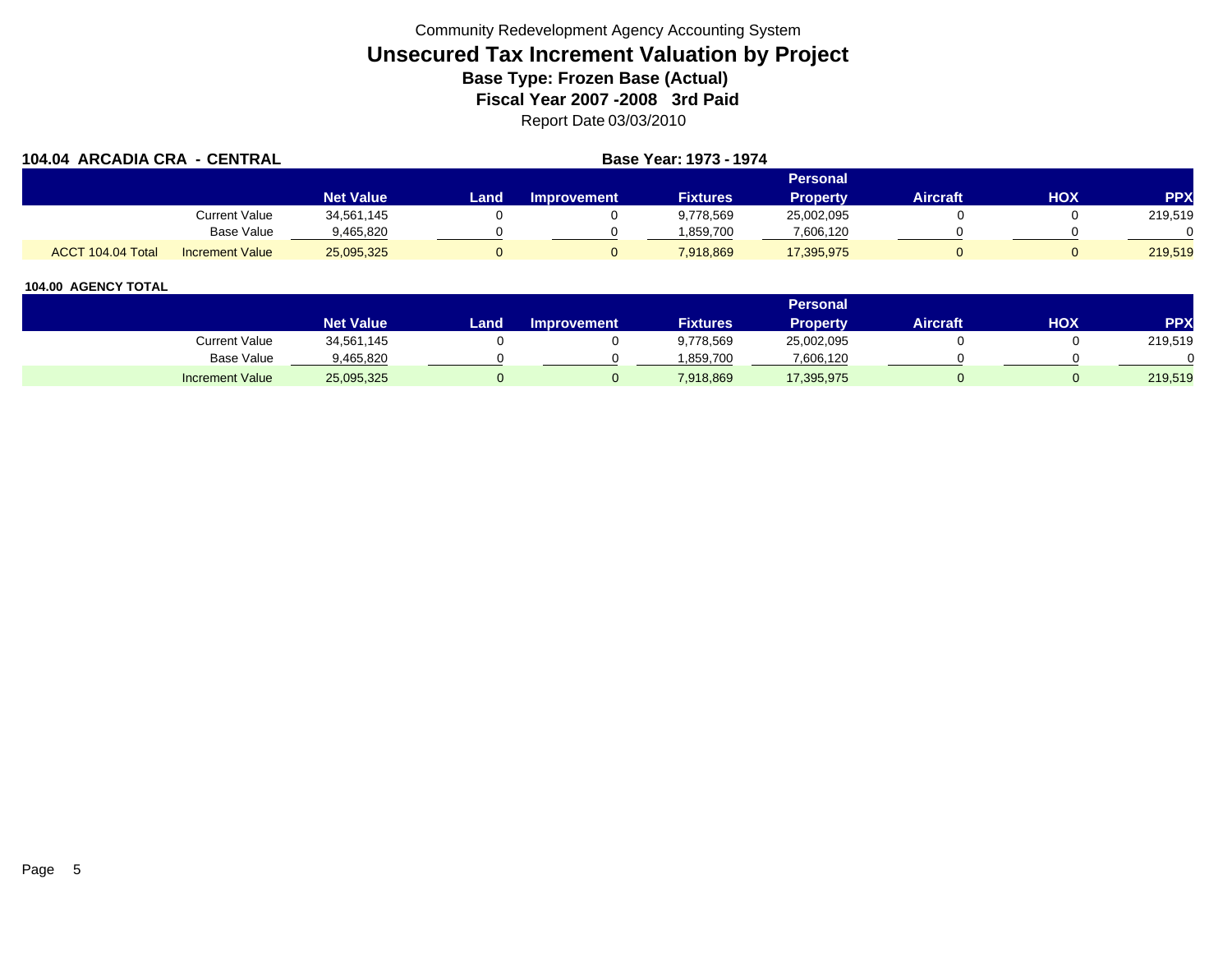| 106.02 ARTESIA CRA - CENTRAL COMM CORRIDOR |                        |                  |      |                    | Base Year: 2000 - 2001 |                 |                 |     |            |
|--------------------------------------------|------------------------|------------------|------|--------------------|------------------------|-----------------|-----------------|-----|------------|
|                                            |                        |                  |      |                    |                        | Personal        |                 |     |            |
|                                            |                        | <b>Net Value</b> | Land | <b>Improvement</b> | <b>Fixtures</b>        | <b>Property</b> | <b>Aircraft</b> | HOX | <b>PPX</b> |
|                                            | Current Value          | 21.922.504       |      |                    | 9,857,549              | 12,064,955      |                 |     |            |
|                                            | Base Value             | 13,659,176       |      |                    | 4.564.751              | 9,094,425       |                 |     |            |
| ACCT 106.02 Total                          | <b>Increment Value</b> | 8,263,328        |      |                    | 5,292,798              | 2,970,530       |                 |     |            |

|                        |                    |      |                    |                 | <b>Personal</b> |                 |            |     |
|------------------------|--------------------|------|--------------------|-----------------|-----------------|-----------------|------------|-----|
|                        | Net Value <b>\</b> | Land | <b>Improvement</b> | <b>Fixtures</b> | <b>Property</b> | <b>Aircraft</b> | <b>HOX</b> | PPX |
| Current Value          | 21,922,504         |      |                    | 9,857,549       | 12,064,955      |                 |            |     |
| Base Value             | 13,659,176         |      |                    | 4.564.751       | 9,094,425       |                 |            |     |
| <b>Increment Value</b> | 8,263,328          |      |                    | 5,292,798       | 2,970,530       |                 |            |     |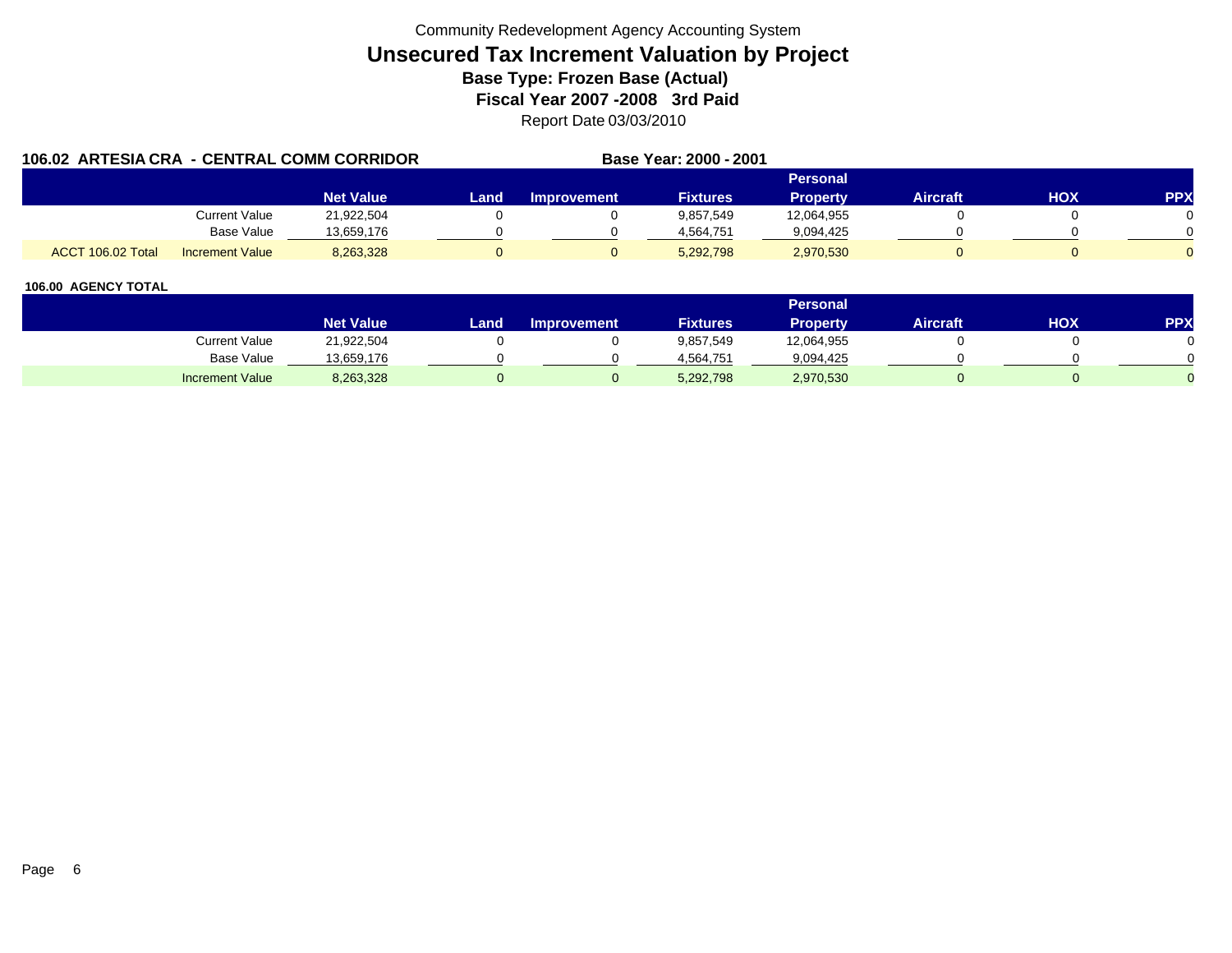| 108.02 AVALON CRA - COM. IMP. R.P. |                        |                  | Base Year: 1983 - 1984 |                    |                 |                 |                 |     |            |
|------------------------------------|------------------------|------------------|------------------------|--------------------|-----------------|-----------------|-----------------|-----|------------|
|                                    |                        |                  |                        |                    |                 | <b>Personal</b> |                 |     |            |
|                                    |                        | <b>Net Value</b> | Land                   | <b>Improvement</b> | <b>Fixtures</b> | <b>Property</b> | <b>Aircraft</b> | нох | <b>PPX</b> |
|                                    | Current Value          | 15,178,630       |                        |                    | 6,736,353       | 8,220,777       | 221,500         |     |            |
|                                    | <b>Base Value</b>      | 3,596,050        |                        |                    | 1,398,879       | 2,200,171       |                 |     | 3,000      |
| ACCT 108.02 Total                  | <b>Increment Value</b> | 11,582,580       |                        |                    | 5,337,474       | 6,020,606       | 221,500         |     | $-3,000$   |

|                        |                  |      |                    |                 | <b>Personal</b> |                 |            |          |
|------------------------|------------------|------|--------------------|-----------------|-----------------|-----------------|------------|----------|
|                        | <b>Net Value</b> | Land | <b>Improvement</b> | <b>Fixtures</b> | <b>Property</b> | <b>Aircraft</b> | <b>HOX</b> | PPX      |
| Current Value          | 15,178,630       |      |                    | 6,736,353       | 8,220,777       | 221,500         |            |          |
| Base Value             | 3,596,050        |      |                    | .398.879        | 2,200,171       |                 |            | 3,000    |
| <b>Increment Value</b> | 11,582,580       |      |                    | 5,337,474       | 6,020,606       | 221,500         |            | $-3,000$ |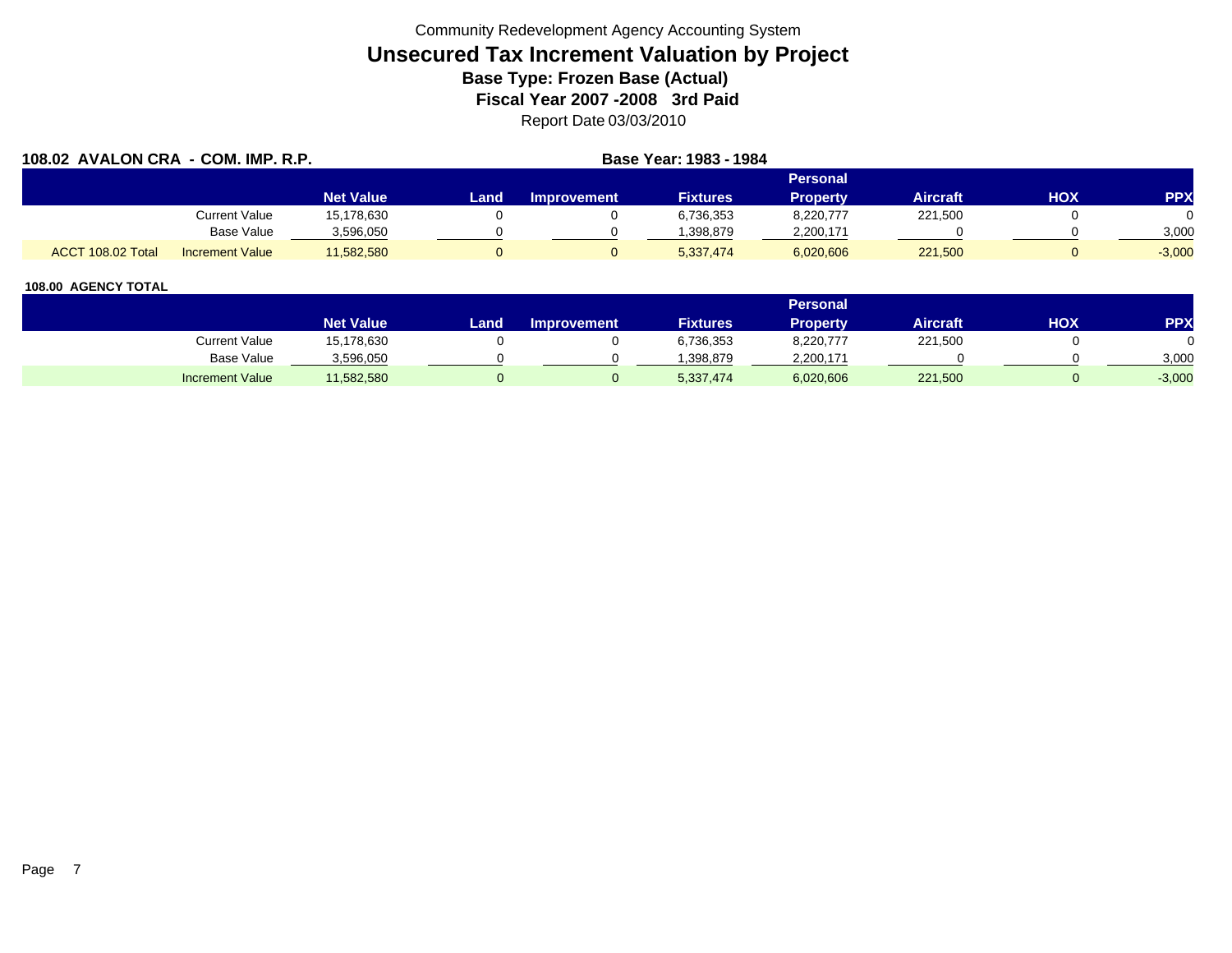| 112.02 AZUSA CRA - CBD |                        |                  | Base Year: 1978 - 1979 |                    |                 |                 |                 |            |            |  |
|------------------------|------------------------|------------------|------------------------|--------------------|-----------------|-----------------|-----------------|------------|------------|--|
|                        |                        |                  |                        |                    |                 | <b>Personal</b> |                 |            |            |  |
|                        |                        | <b>Net Value</b> | Land                   | <b>Improvement</b> | <b>Fixtures</b> | <b>Property</b> | <b>Aircraft</b> | <b>HOX</b> | <b>PPX</b> |  |
|                        | Current Value          | 4,218,210        |                        |                    | 1,349,139       | 2,869,071       |                 |            | $\Omega$   |  |
|                        | <b>Base Value</b>      | ,432,244         |                        | 47,500             | 164,348         | ,220,396        |                 |            | $\Omega$   |  |
| ACCT 112.02 Total      | <b>Increment Value</b> | 2,785,966        |                        | $-47,500$          | 1,184,791       | 1,648,675       |                 |            | $\Omega$   |  |

|                   | 112.03 AZUSA CRA - CBD/80 ANNEX |                  |      |                    |                 |                 |                 |            |            |
|-------------------|---------------------------------|------------------|------|--------------------|-----------------|-----------------|-----------------|------------|------------|
|                   |                                 |                  |      |                    |                 | Personal        |                 |            |            |
|                   |                                 | <b>Net Value</b> | Land | <b>Improvement</b> | <b>Fixtures</b> | <b>Property</b> | <b>Aircraft</b> | <b>HOX</b> | <b>PPX</b> |
|                   | <b>Current Value</b>            | 71,268           |      |                    |                 | 71,268          |                 |            |            |
|                   | <b>Base Value</b>               | 14,980           |      |                    | 400             | 14,580          |                 |            |            |
| ACCT 112.03 Total | <b>Increment Value</b>          | 56,288           |      |                    | $-400$          | 56,688          |                 |            |            |

| 112.04 AZUSA CRA - CBD/82 ANNEX |                        |                  |       |                    |                 |                 |                 |            |          |
|---------------------------------|------------------------|------------------|-------|--------------------|-----------------|-----------------|-----------------|------------|----------|
| Personal                        |                        |                  |       |                    |                 |                 |                 |            |          |
|                                 |                        | <b>Net Value</b> | Landı | <b>Improvement</b> | <b>Fixtures</b> | <b>Property</b> | <b>Aircraft</b> | <b>HOX</b> | PPX      |
|                                 | <b>Current Value</b>   | 83,613           |       |                    | 39,867          | 43,746          |                 |            | 0        |
|                                 | Base Value             | 621,040          |       |                    | 403,780         | 217,260         |                 |            | $\Omega$ |
| ACCT 112.04 Total               | <b>Increment Value</b> | $-537.427$       |       |                    | $-363,913$      | $-173,514$      |                 |            | $\Omega$ |

| 112.05 AZUSA CRA - WEST END |                        |                  |      |                    |                 |                 |                 |     |           |
|-----------------------------|------------------------|------------------|------|--------------------|-----------------|-----------------|-----------------|-----|-----------|
|                             |                        |                  |      |                    |                 | Personal        |                 |     |           |
|                             |                        | <b>Net Value</b> | Land | <b>Improvement</b> | <b>Fixtures</b> | <b>Property</b> | <b>Aircraft</b> | нох | <b>PP</b> |
|                             | Current Value          | 83,225,699       |      |                    | 37, 177, 612    | 46,048,087      |                 |     |           |
|                             | <b>Base Value</b>      | 26,854,746       |      |                    | 13,599,643      | 13,255,103      |                 |     |           |
| ACCT 112.05 Total           | <b>Increment Value</b> | 56,370,953       |      |                    | 23,577,969      | 32,792,984      |                 |     |           |

| 112.06 AZUSA CRA - CBD/84 ANNEX #3 |                        |                  | Base Year: 1983 - 1984 |                    |                 |                 |                 |     |            |
|------------------------------------|------------------------|------------------|------------------------|--------------------|-----------------|-----------------|-----------------|-----|------------|
|                                    |                        |                  |                        |                    |                 | <b>Personal</b> |                 |     |            |
|                                    |                        | <b>Net Value</b> | Land                   | <b>Improvement</b> | <b>Fixtures</b> | <b>Property</b> | <b>Aircraft</b> | HOX | <b>PPX</b> |
|                                    | Current Value          | 24,692           |                        |                    |                 | 24,692          |                 |     |            |
|                                    | Base Value             | 22,113           |                        |                    | 21,804          | 309             |                 |     |            |
| ACCT 112.06 Total                  | <b>Increment Value</b> | 2,579            | v                      |                    | $-21,804$       | 24,383          |                 |     |            |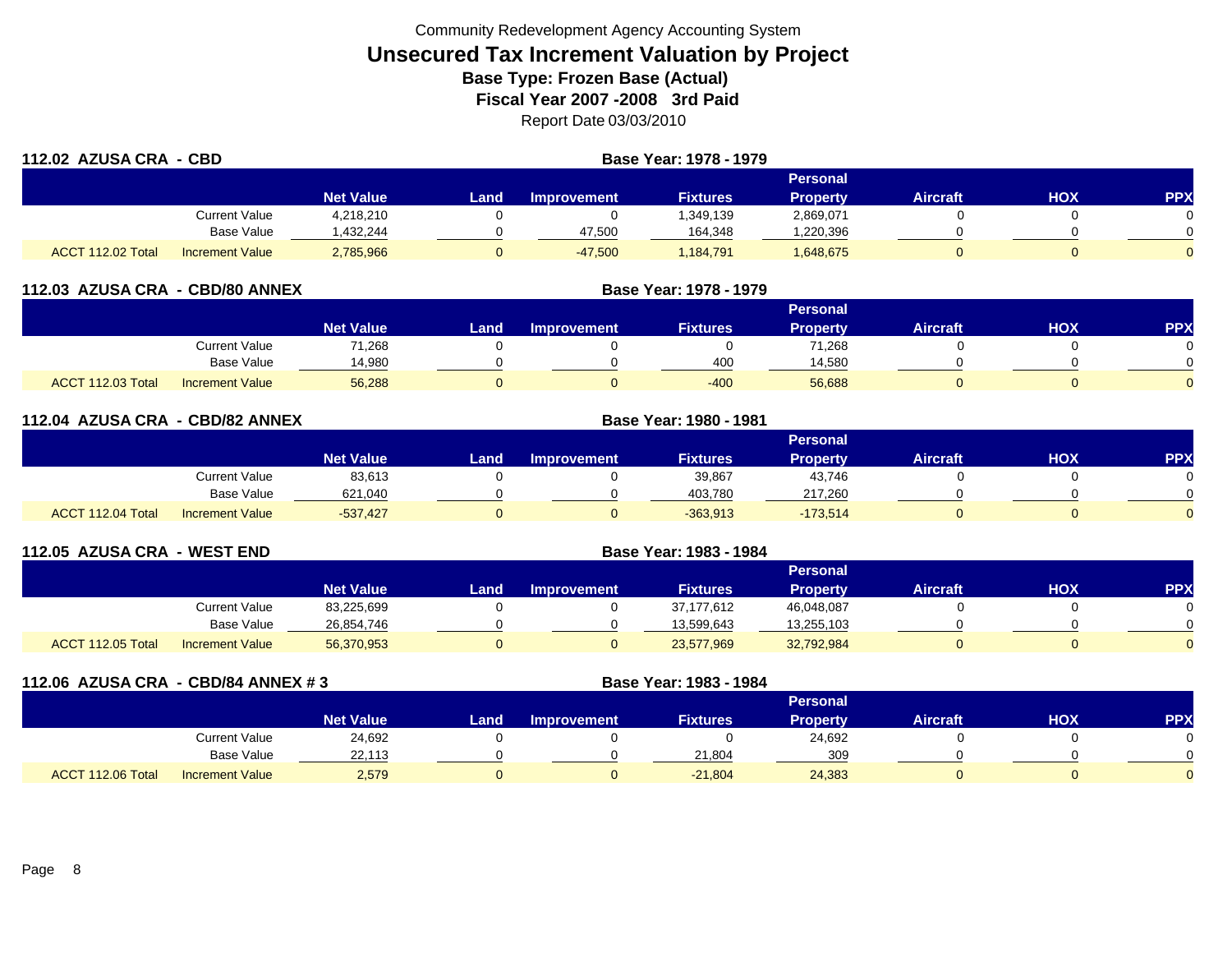Community Redevelopment Agency Accounting System

**Unsecured Tax Increment Valuation by Project**

**Base Type: Frozen Base (Actual)** 

**Fiscal Year 2007 -2008 3rd Paid**

Report Date 03/03/2010

|                   | 112.07 AZUSA CRA - CBD 85 ANNEX AMEND. #5<br>Base Year: 1984 - 1985 |                  |      |             |                 |                 |                 |            |            |  |
|-------------------|---------------------------------------------------------------------|------------------|------|-------------|-----------------|-----------------|-----------------|------------|------------|--|
|                   |                                                                     |                  |      |             |                 | <b>Personal</b> |                 |            |            |  |
|                   |                                                                     | <b>Net Value</b> | Land | Improvement | <b>Fixtures</b> | <b>Property</b> | <b>Aircraft</b> | <b>HOX</b> | <b>PPX</b> |  |
|                   | <b>Current Value</b>                                                | 7,518,470        |      |             | 3,101,166       | 4,417,304       |                 |            |            |  |
|                   | Base Value                                                          | 040              |      |             |                 | 1.040           |                 |            |            |  |
| ACCT 112.07 Total | <b>Increment Value</b>                                              | 7,517,430        |      |             | 3,101,166       | 4,416,264       |                 |            |            |  |

| 112.08 AZUSA CRA - RANCH CENTER |                        |                  | Base Year: 1988 - 1989 |                    |                 |                 |                 |     |     |
|---------------------------------|------------------------|------------------|------------------------|--------------------|-----------------|-----------------|-----------------|-----|-----|
|                                 |                        |                  |                        |                    |                 | <b>Personal</b> |                 |     |     |
|                                 |                        | <b>Net Value</b> | Land                   | <b>Improvement</b> | <b>Fixtures</b> | <b>Property</b> | <b>Aircraft</b> | нох | PP) |
|                                 | <b>Current Value</b>   | 1,172,081        |                        |                    | 697,334         | 474,747         |                 |     |     |
|                                 | Base Value             |                  |                        |                    |                 |                 |                 |     |     |
| ACCT 112.08 Total               | <b>Increment Value</b> | 1,172,081        |                        |                    | 697,334         | 474,747         |                 |     |     |

## **112.09 AZUSA CRA - AMENDED MERGED CBD & WEST END**

|                   |                        |                  |      |                    |                 | <b>Personal</b> |                 |            |              |
|-------------------|------------------------|------------------|------|--------------------|-----------------|-----------------|-----------------|------------|--------------|
|                   |                        | <b>Net Value</b> | Land | <b>Improvement</b> | <b>Fixtures</b> | <b>Property</b> | <b>Aircraft</b> | <b>XOH</b> | PPX          |
|                   | Current Value          | .144,245         |      |                    | 384,726         | 759,519         |                 |            |              |
|                   | <b>Base Value</b>      | ,111,391         |      |                    | 402,266         | 709,125         |                 |            | <sup>n</sup> |
| ACCT 112.09 Total | <b>Increment Value</b> | 32,854           |      |                    | $-17.540$       | 50,394          |                 |            | $\Omega$     |

**Base Year: 2003 - 2004**

|                        |                  |      |                    |                 | <b>Personal</b> |                 |     |            |
|------------------------|------------------|------|--------------------|-----------------|-----------------|-----------------|-----|------------|
|                        | <b>Net Value</b> | Land | <b>Improvement</b> | <b>Fixtures</b> | Property        | <b>Aircraft</b> | нох | <b>PPX</b> |
| Current Value          | 97,458,278       |      |                    | 42,749,844      | 54,708,434      |                 |     |            |
| Base Value             | 30,057,554       |      | 47.500             | 14.592.241      | 15.417.813      |                 |     |            |
| <b>Increment Value</b> | 67,400,724       |      | $-47,500$          | 28,157,603      | 39,290,621      |                 |     |            |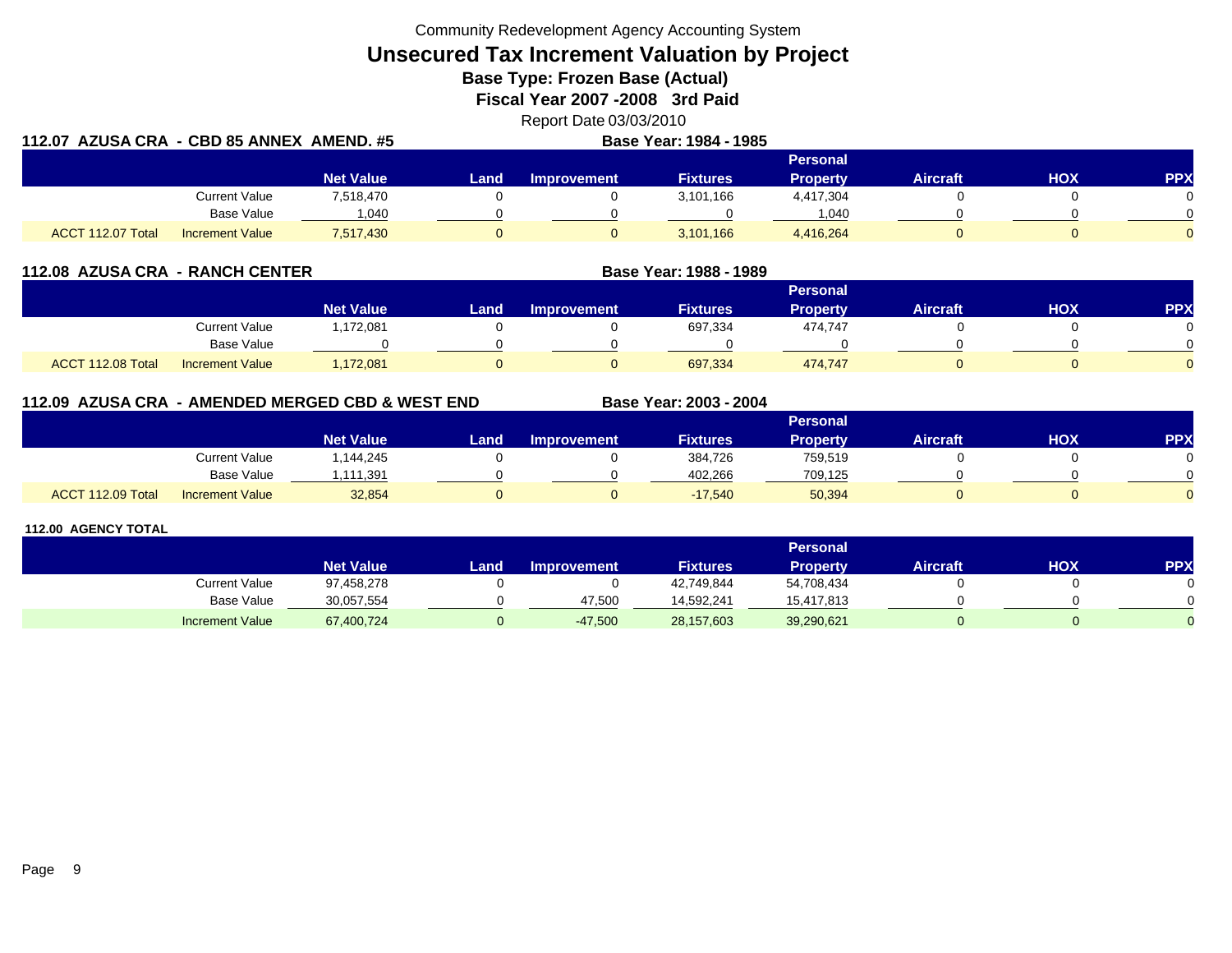|                   | 114.03 BALDWIN PARK CRA - SAN GAB RIVER |                  |      |                    | Base Year: 1976 - 1977 |                 |                 |     |            |
|-------------------|-----------------------------------------|------------------|------|--------------------|------------------------|-----------------|-----------------|-----|------------|
|                   |                                         |                  |      |                    |                        | Personal        |                 |     |            |
|                   |                                         | <b>Net Value</b> | Land | <b>Improvement</b> | <b>Fixtures</b>        | <b>Property</b> | <b>Aircraft</b> | HOX | <b>PPX</b> |
|                   | <b>Current Value</b>                    | 60,443,297       |      |                    | 18.124.146             | 42,319,151      |                 |     |            |
|                   | Base Value                              | 1,527,460        |      |                    | 425.840                | 1,101,620       |                 |     |            |
| ACCT 114.03 Total | <b>Increment Value</b>                  | 58,915,837       | 0    |                    | 17,698,306             | 41,217,531      |                 |     | $\Omega$   |

## **114.04 BALDWIN PARK CRA - PUENTE MERCED**

|                   |                        |                  |      |                    |                 | Personal        |                 |     |     |
|-------------------|------------------------|------------------|------|--------------------|-----------------|-----------------|-----------------|-----|-----|
|                   |                        | <b>Net Value</b> | Land | <b>Improvement</b> | <b>Fixtures</b> | <b>Property</b> | <b>Aircraft</b> | нох | PPX |
|                   | Current Value          | 5,199,635        |      |                    | 2,477,905       | 2,721,730       |                 |     |     |
|                   | <b>Base Value</b>      | 198,680          |      |                    | 34.200          | 164.480         |                 |     |     |
| ACCT 114.04 Total | <b>Increment Value</b> | 5,000,955        |      |                    | 2,443,705       | 2,557,250       |                 |     |     |

**Base Year: 1978 - 1979**

**Base Year: 1979 - 1980**

## **114.05 BALDWIN PARK CRA - W. RAMONA BLVD**

|                   |                        |                  |      |                    |                 | Personal        |                 |            |            |
|-------------------|------------------------|------------------|------|--------------------|-----------------|-----------------|-----------------|------------|------------|
|                   |                        | <b>Net Value</b> | Land | <b>Improvement</b> | <b>Fixtures</b> | <b>Property</b> | <b>Aircraft</b> | <b>XOH</b> | <b>PPX</b> |
|                   | Current Value          | 204,195          |      |                    | 48,466          | 155,729         |                 |            | 0          |
|                   | Base Value             |                  |      |                    |                 |                 |                 |            | 0          |
| ACCT 114.05 Total | <b>Increment Value</b> | 204,195          |      |                    | 48,466          | 155,729         |                 |            | $\Omega$   |

| 114.06 BALDWIN PARK CRA - CBD |                        |                  |      |                    |                 |                 |                 |     |            |
|-------------------------------|------------------------|------------------|------|--------------------|-----------------|-----------------|-----------------|-----|------------|
|                               |                        |                  |      |                    |                 | Personal        |                 |     |            |
|                               |                        | <b>Net Value</b> | Land | <b>Improvement</b> | <b>Fixtures</b> | <b>Property</b> | <b>Aircraft</b> | ΗΟΧ | <b>PPX</b> |
|                               | Current Value          | 5,483,576        |      |                    | 2,464,035       | 3,019,541       |                 |     |            |
|                               | Base Value             | 3,078,406        |      |                    | .732.812        | 352,394         |                 |     | 6,800      |
| ACCT 114.06 Total             | <b>Increment Value</b> | 2,405,170        | 0    |                    | 731,223         | 1,667,147       |                 |     | $-6,800$   |

|                   | 114.07 BALDWIN PARK CRA - DELTA |                  |      | Base Year: 1983 - 1984 |                 |                 |                 |            |           |
|-------------------|---------------------------------|------------------|------|------------------------|-----------------|-----------------|-----------------|------------|-----------|
|                   |                                 |                  |      |                        |                 | <b>Personal</b> |                 |            |           |
|                   |                                 | <b>Net Value</b> | Land | <b>Improvement</b>     | <b>Fixtures</b> | <b>Property</b> | <b>Aircraft</b> | <b>HOX</b> | <b>PP</b> |
|                   | <b>Current Value</b>            | 2,625,585        |      |                        | 830,342         | .795.243        |                 |            |           |
|                   | Base Value                      |                  |      |                        |                 |                 |                 |            |           |
| ACCT 114.07 Total | <b>Increment Value</b>          | 2,625,585        |      | 0                      | 830,342         | 1,795,243       |                 |            |           |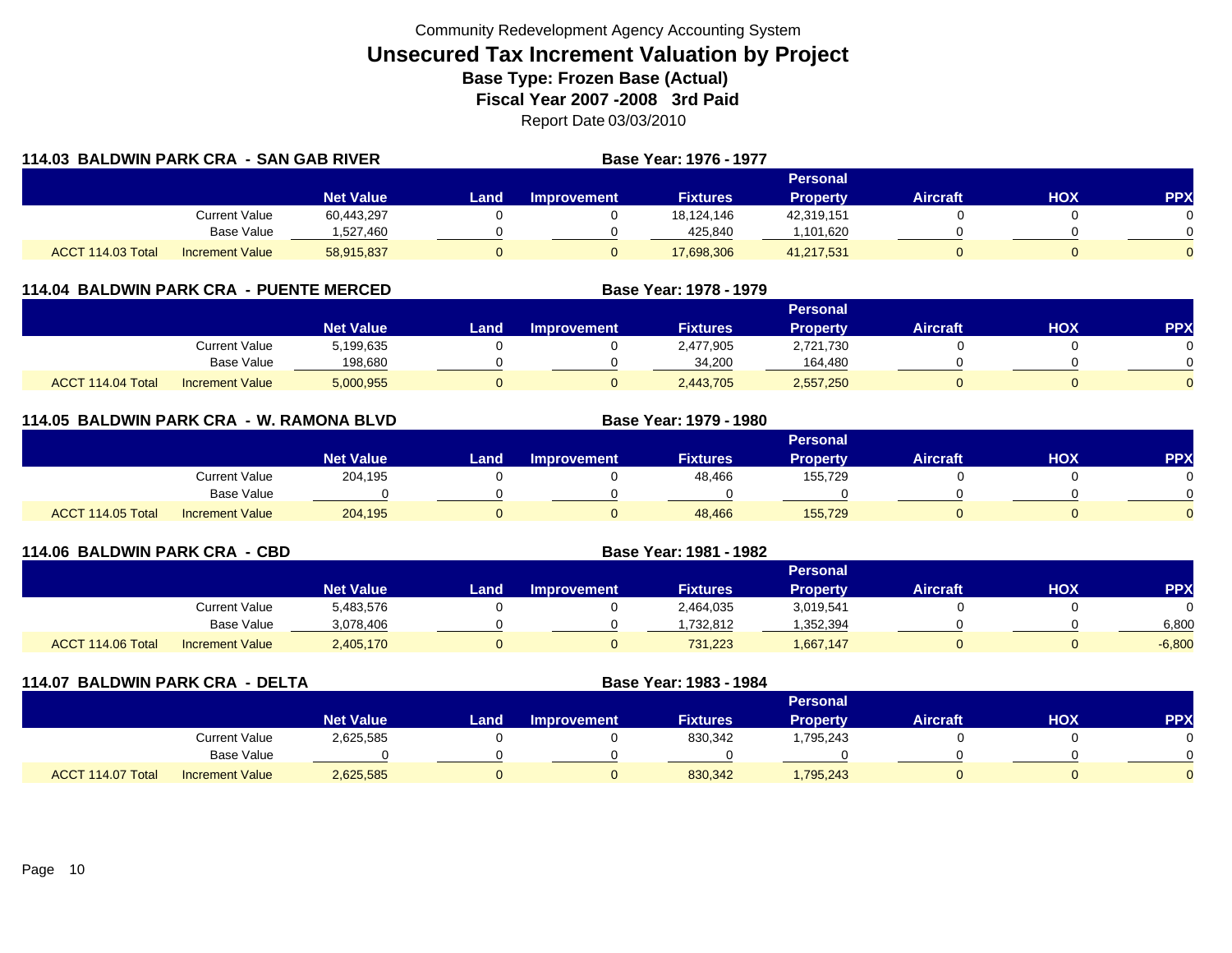Community Redevelopment Agency Accounting System

# **Unsecured Tax Increment Valuation by Project**

**Base Type: Frozen Base (Actual)** 

**Fiscal Year 2007 -2008 3rd Paid**

Report Date 03/03/2010

| 114.08 BALDWIN PARK CRA - SIERRA VISTA      |                  |      |             | Base Year: 1985 - 1986 |                 |          |            |            |
|---------------------------------------------|------------------|------|-------------|------------------------|-----------------|----------|------------|------------|
|                                             |                  |      |             |                        | <b>Personal</b> |          |            |            |
|                                             | <b>Net Value</b> | Land | Improvement | <b>Fixtures</b>        | <b>Property</b> | Aircraft | <b>HOX</b> | PPX        |
| Current Value                               | 25,981,419       |      |             | 15,560,326             | 28,735,113      |          |            | 18,314,020 |
| Base Value                                  | 7,865,406        |      |             | 2,603,162              | 5,289,244       |          |            | 27,000     |
| ACCT 114.08 Total<br><b>Increment Value</b> | 18,116,013       |      |             | 12,957,164             | 23,445,869      |          |            | 18,287,020 |

|                        |                  |       |                    |                   | <b>Personal</b> |                 |     |            |
|------------------------|------------------|-------|--------------------|-------------------|-----------------|-----------------|-----|------------|
|                        | <b>Net Value</b> | Land. | <b>Improvement</b> | <b>Fixtures</b> ' | Property.       | <b>Aircraft</b> | HOX | PPX        |
| Current Value          | 99,937,707       |       |                    | 39,505,220        | 78,746,507      |                 |     | 18,314,020 |
| <b>Base Value</b>      | 12,669,952       |       |                    | 4.796.014         | 7,907,738       |                 |     | 33,800     |
| <b>Increment Value</b> | 87, 267, 755     |       |                    | 34,709,206        | 70,838,769      |                 |     | 18,280,220 |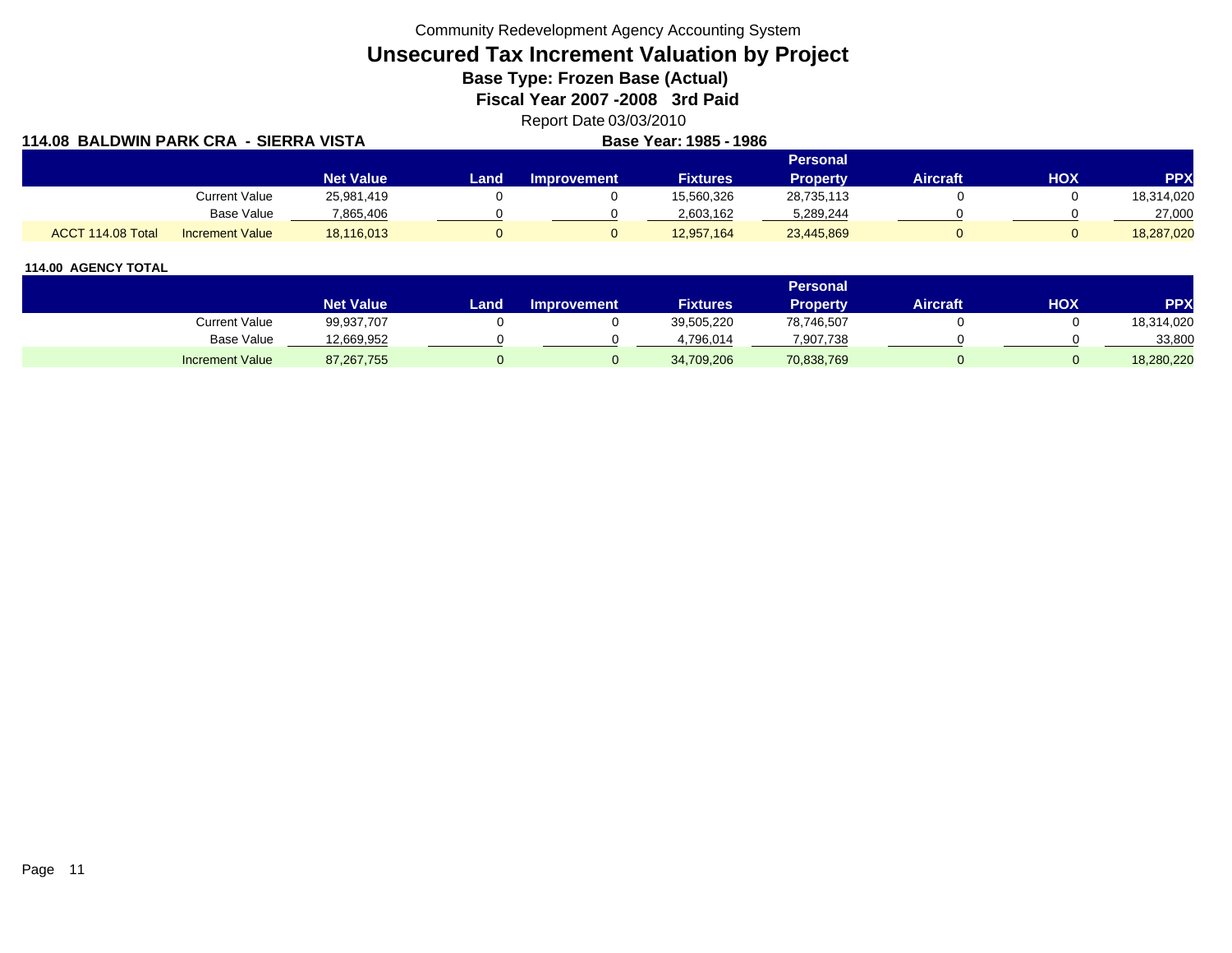|                   | 116.02 BELL CRA - CHELI INDUSTRIAL |                  |      |                    | <b>Base Year: 1975 - 1976</b> |                 |                 |     |            |
|-------------------|------------------------------------|------------------|------|--------------------|-------------------------------|-----------------|-----------------|-----|------------|
|                   |                                    |                  |      |                    |                               | Personal        |                 |     |            |
|                   |                                    | <b>Net Value</b> | Land | <b>Improvement</b> | <b>Fixtures</b>               | <b>Property</b> | <b>Aircraft</b> | HOX | <b>PPX</b> |
|                   | Current Value                      | 12,191,284       |      |                    | 5,404,579                     | 6,786,705       |                 |     |            |
|                   | Base Value                         | 280,900          |      |                    | 7,000                         | 273,900         |                 |     |            |
| ACCT 116.02 Total | <b>Increment Value</b>             | 11,910,384       |      |                    | 5,397,579                     | 6,512,805       |                 |     | $\Omega$   |

## **116.03 BELL CRA - CHELI INDUSTRIAL # 2 Base Year: 1981 - 1982**

|                   |                        |                  |      |                    |                 | Personal |                 |            |            |
|-------------------|------------------------|------------------|------|--------------------|-----------------|----------|-----------------|------------|------------|
|                   |                        | <b>Net Value</b> | Land | <b>Improvement</b> | <b>Fixtures</b> | Property | <b>Aircraft</b> | <b>HOX</b> | <b>PPX</b> |
|                   | <b>Current Value</b>   | ,435,345         |      |                    | .238,655        | 196,690  |                 |            |            |
|                   | <b>Base Value</b>      |                  |      |                    |                 |          |                 |            | ∩          |
| ACCT 116.03 Total | <b>Increment Value</b> | ,435,345         |      |                    | 1,238,655       | 196,690  |                 |            | $\Omega$   |

## **116.04 BELL CRA - CHELI INDUSTRIAL 87 ANNEX**

|                             |                        |                  |      |                    |                 | <b>Personal</b> |                 |     |            |
|-----------------------------|------------------------|------------------|------|--------------------|-----------------|-----------------|-----------------|-----|------------|
|                             |                        | <b>Net Value</b> | Land | <b>Improvement</b> | <b>Fixtures</b> | Property        | <b>Aircraft</b> | нох | <b>PPX</b> |
|                             | <b>Current Value</b>   | 23,466,933       |      |                    | 10,316,752      | 13,150,181      |                 |     |            |
|                             | <b>Base Value</b>      | 7.767.200        |      |                    | 3.711.949       | 4,075,251       |                 |     | 20,000     |
| <b>ACCT</b><br>116.04 Total | <b>Increment Value</b> | 15,699,733       |      |                    | 6,604,803       | 9,074,930       |                 |     | $-20,000$  |

**Base Year: 1985 - 1986**

|                        |                  |      |                    |                 | <b>Personal</b> |                 |     |            |
|------------------------|------------------|------|--------------------|-----------------|-----------------|-----------------|-----|------------|
|                        | <b>Net Value</b> | Land | <b>Improvement</b> | <b>Fixtures</b> | <b>Property</b> | <b>Aircraft</b> | НОХ | <b>PPX</b> |
| Current Value          | 37,093,562       |      |                    | 16,959,986      | 20,133,576      |                 |     |            |
| <b>Base Value</b>      | 8,048,100        |      |                    | 3.718.949       | 4,349,151       |                 |     | 20,000     |
| <b>Increment Value</b> | 29,045,462       |      |                    | 13,241,037      | 15,784,425      |                 |     | $-20,000$  |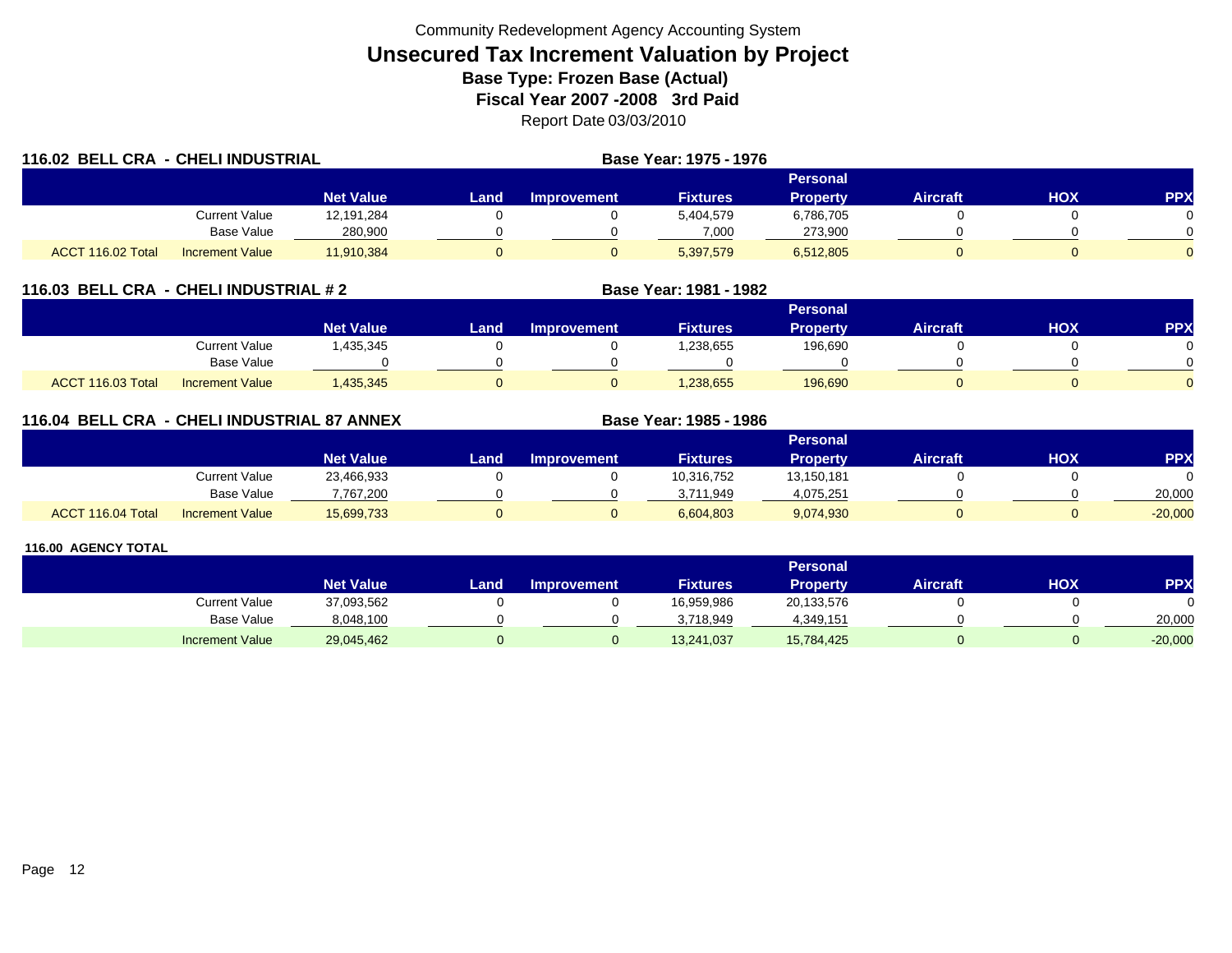| 118.02 BELLFLOWER CRA - PROJECT #1 |                        |                  |      |                    | Base Year: 1990 - 1991 |                 |                 |     |            |
|------------------------------------|------------------------|------------------|------|--------------------|------------------------|-----------------|-----------------|-----|------------|
|                                    |                        |                  |      |                    |                        | <b>Personal</b> |                 |     |            |
|                                    |                        | <b>Net Value</b> | Land | <b>Improvement</b> | <b>Fixtures</b>        | <b>Property</b> | <b>Aircraft</b> | HOX | <b>PPX</b> |
|                                    | Current Value          | 38,809,377       |      |                    | 17.425.958             | 40,606,099      |                 |     | 19,222,680 |
|                                    | Base Value             | 24,960,930       |      |                    | 9.896.645              | 15,081,285      |                 |     | 17,000     |
| ACCT 118.02 Total                  | <b>Increment Value</b> | 13,848,447       |      |                    | 7,529,313              | 25,524,814      |                 |     | 19,205,680 |

|                        |                  |      |                    |                 | Personal . |                 |            |            |
|------------------------|------------------|------|--------------------|-----------------|------------|-----------------|------------|------------|
|                        | <b>Net Value</b> | Land | <b>Improvement</b> | <b>Fixtures</b> | Property   | <b>Aircraft</b> | <b>HOX</b> | PPX        |
| <b>Current Value</b>   | 38,809,377       |      |                    | 17,425,958      | 40,606,099 |                 |            | 19,222,680 |
| <b>Base Value</b>      | 24,960,930       |      |                    | 9,896,645       | 15,081,285 |                 |            | 17,000     |
| <b>Increment Value</b> | 13,848,447       |      |                    | 7,529,313       | 25,524,814 |                 |            | 19,205,680 |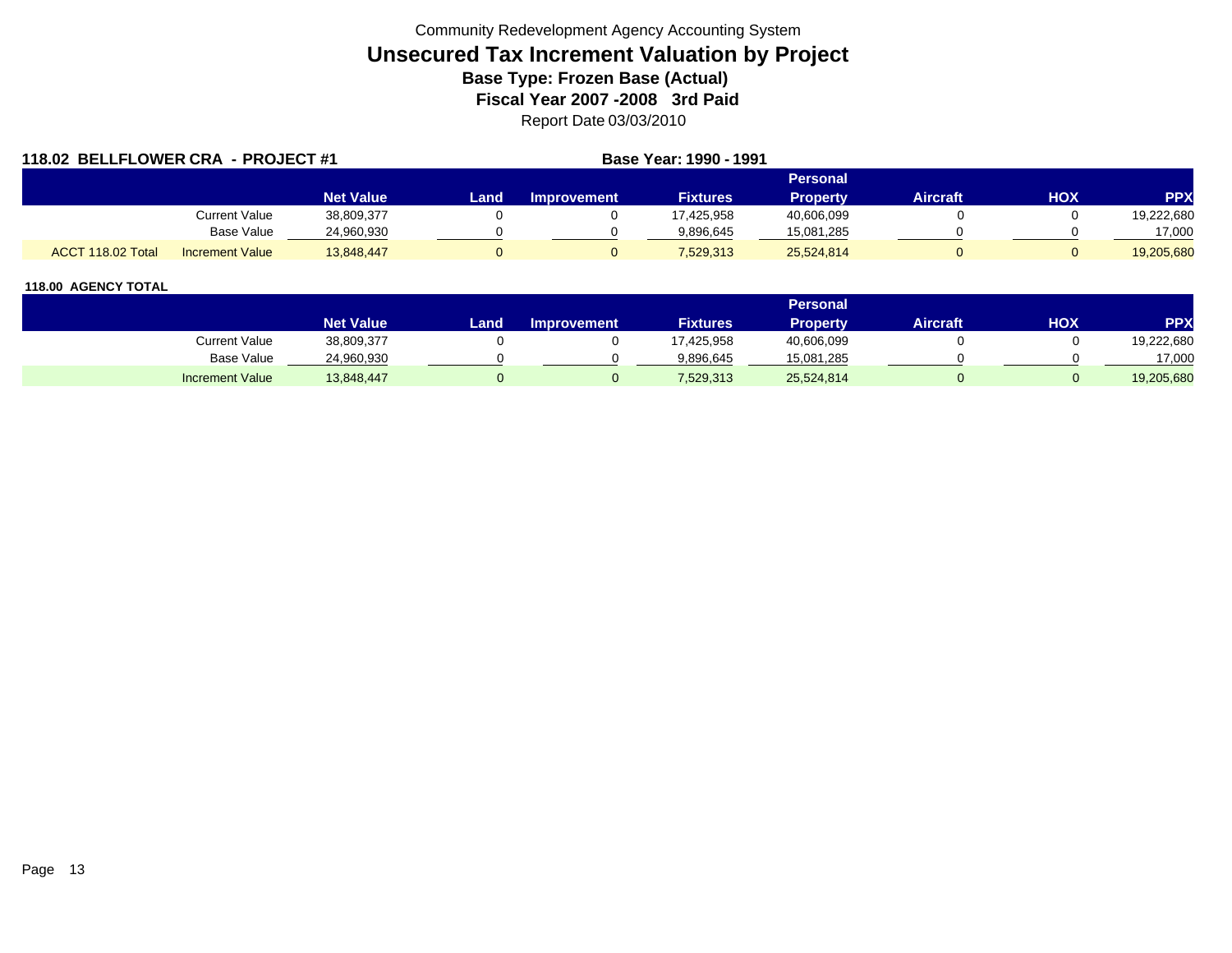| 119.02 BELL GARDENS CRA - PROJECT #1 |                        |                  |      |                    | Base Year: 1972 - 1973 |                 |                 |            |            |
|--------------------------------------|------------------------|------------------|------|--------------------|------------------------|-----------------|-----------------|------------|------------|
|                                      |                        |                  |      |                    |                        | Personal        |                 |            |            |
|                                      |                        | <b>Net Value</b> | Land | <b>Improvement</b> | <b>Fixtures</b>        | <b>Property</b> | <b>Aircraft</b> | <b>HOX</b> | <b>PPX</b> |
|                                      | Current Value          | 20,474,890       |      |                    | 4,917,390              | 15,557,500      |                 |            |            |
|                                      | <b>Base Value</b>      | 5,976,500        |      |                    | 1,223,717              | 4,752,783       |                 |            |            |
| ACCT 119.02 Total                    | <b>Increment Value</b> | 14,498,390       | 0    |                    | 3,693,673              | 10,804,717      |                 |            |            |

## **119.03 BELL GARDENS CRA - CENTRAL**

|                   |                        |                  |      |                    |                 | Personal        |          |     |          |
|-------------------|------------------------|------------------|------|--------------------|-----------------|-----------------|----------|-----|----------|
|                   |                        | <b>Net Value</b> | Land | <b>Improvement</b> | <b>Fixtures</b> | <b>Property</b> | Aircraft | нох | PPX      |
|                   | Current Value          | 20,080,294       |      |                    | 10,316,064      | 9,764,230       |          |     |          |
|                   | <b>Base Value</b>      | 2,805,320        |      | 23,100             | 301.500         | 2,487,720       |          |     | 7.000    |
| ACCT 119.03 Total | <b>Increment Value</b> | 17,274,974       |      | $-23,100$          | 10,014,564      | 7,276,510       |          |     | $-7,000$ |

**Base Year: 1978 - 1979**

|                        |                  |      |                    |                 | Personal        |                 |     |            |
|------------------------|------------------|------|--------------------|-----------------|-----------------|-----------------|-----|------------|
|                        | <b>Net Value</b> | Land | <b>Improvement</b> | <b>Fixtures</b> | <b>Property</b> | <b>Aircraft</b> | нох | <b>PPX</b> |
| Current Value          | 40,555,184       |      |                    | 15,233,454      | 25,321,730      |                 |     |            |
| Base Value             | 8,781,820        |      | 23,100             | 1,525,217       | 7,240,503       |                 |     | 7,000      |
| <b>Increment Value</b> | 31,773,364       |      | $-23,100$          | 13,708,237      | 18,081,227      |                 |     | $-7,000$   |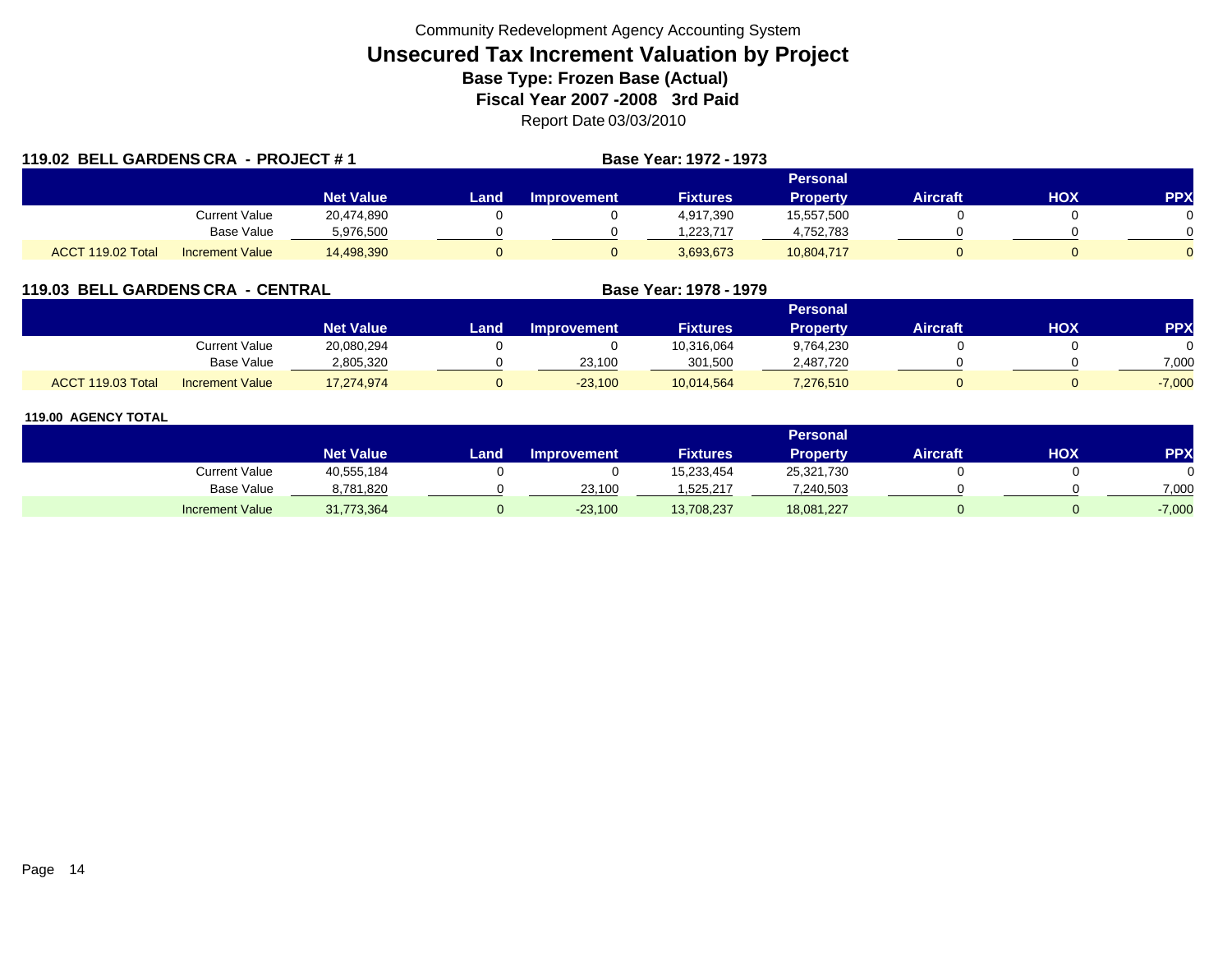|                   | <b>124.02 BURBANK CRA - GOLDEN STATE</b> |                  |              |                    | Base Year: 1970 - 1971 |                 |                 |     |            |
|-------------------|------------------------------------------|------------------|--------------|--------------------|------------------------|-----------------|-----------------|-----|------------|
|                   |                                          |                  |              |                    |                        | <b>Personal</b> |                 |     |            |
|                   |                                          | <b>Net Value</b> | Landı        | <b>Improvement</b> | <b>Fixtures</b>        | <b>Property</b> | <b>Aircraft</b> | нох | <b>PPX</b> |
|                   | Current Value                            | .272,920,292     |              |                    | 52,933,471             | 413.627.072     | 806,359,749     |     |            |
|                   | Base Value                               | 61,670,540       | ,467,000     | 2,506,760          | 29,928,960             | 27,767,820      |                 |     |            |
| ACCT 124.02 Total | <b>Increment Value</b>                   | 1,211,249,752    | $-1,467,000$ | $-2,506,760$       | 23,004,511             | 385,859,252     | 806,359,749     |     | $\Omega$   |

| <b>124.03 BURBANK CRA - CITY CENTER</b> |                        |                  |      | Base Year: 1971 - 1972 |                 |                 |                 |            |            |
|-----------------------------------------|------------------------|------------------|------|------------------------|-----------------|-----------------|-----------------|------------|------------|
|                                         |                        |                  |      |                        |                 | Personal        |                 |            |            |
|                                         |                        | <b>Net Value</b> | Land | <b>Improvement</b>     | <b>Fixtures</b> | <b>Property</b> | <b>Aircraft</b> | <b>HOX</b> | <b>PPX</b> |
|                                         | Current Value          | 75,483,035       |      |                        | 28,440,690      | 50,236,024      |                 |            | 3,193,679  |
|                                         | Base Value             | 8,060,260        |      |                        | 741,380         | 7,318,880       |                 |            |            |
| ACCT 124.03 Total                       | <b>Increment Value</b> | 67,422,775       |      |                        | 27,699,310      | 42,917,144      |                 |            | 3,193,679  |

|                   | <b>124.04 BURBANK CRA - WEST OLIVE</b> |                  |       | <b>Base Year: 1976 - 1977</b> |                 |                 |                 |     |                |
|-------------------|----------------------------------------|------------------|-------|-------------------------------|-----------------|-----------------|-----------------|-----|----------------|
|                   |                                        |                  |       |                               |                 | Personal        |                 |     |                |
|                   |                                        | <b>Net Value</b> | Land. | <b>Improvement</b>            | <b>Fixtures</b> | <b>Property</b> | <b>Aircraft</b> | HOX | <b>PPX</b>     |
|                   | <b>Current Value</b>                   | 151,938,878      |       |                               | 17,761,713      | 134,177,165     |                 |     | 0.             |
|                   | Base Value                             | 7,729,000        |       |                               | 1.334.420       | 6,394,580       |                 |     | ∩              |
| ACCT 124.04 Total | <b>Increment Value</b>                 | 144,209,878      | 0     |                               | 16,427,293      | 127,782,585     |                 |     | $\overline{0}$ |

| <b>124.05 BURBANK CRA - SO SAN FERNANDO</b> |                        |                  |       |                    | Base Year: 1996 - 1997 |                 |                 |     |              |
|---------------------------------------------|------------------------|------------------|-------|--------------------|------------------------|-----------------|-----------------|-----|--------------|
|                                             |                        |                  |       |                    |                        | <b>Personal</b> |                 |     |              |
|                                             |                        | <b>Net Value</b> | Landı | <b>Improvement</b> | <b>Fixtures</b>        | <b>Property</b> | <b>Aircraft</b> | нох | <b>PPX</b>   |
|                                             | Current Value          | 92,850,613       |       |                    | 24,195,657             | 69.063.956      |                 |     | 409,000      |
|                                             | Base Value             | 92,968,157       |       |                    | 33.306.014             | 67,711,199      |                 |     | 8,049,056    |
| ACCT 124.05 Total                           | <b>Increment Value</b> | $-117.544$       |       | 0                  | $-9,110,357$           | 1,352,757       |                 |     | $-7,640,056$ |

|                        |                  |              |                    |                 | Personal    |                 |     |              |
|------------------------|------------------|--------------|--------------------|-----------------|-------------|-----------------|-----|--------------|
|                        | <b>Net Value</b> | Land         | <b>Improvement</b> | <b>Fixtures</b> | Property    | <b>Aircraft</b> | HOX | <b>PPX</b>   |
| <b>Current Value</b>   | 1,593,192,818    |              |                    | 123,331,531     | 667,104,217 | 806,359,749     |     | 3,602,679    |
| Base Value             | 170,427,957      | ,467,000     | 2,506,760          | 65,310,774      | 109,192,479 |                 |     | 8,049,056    |
| <b>Increment Value</b> | 1,422,764,861    | $-1,467,000$ | $-2,506,760$       | 58,020,757      | 557,911,738 | 806,359,749     |     | $-4,446,377$ |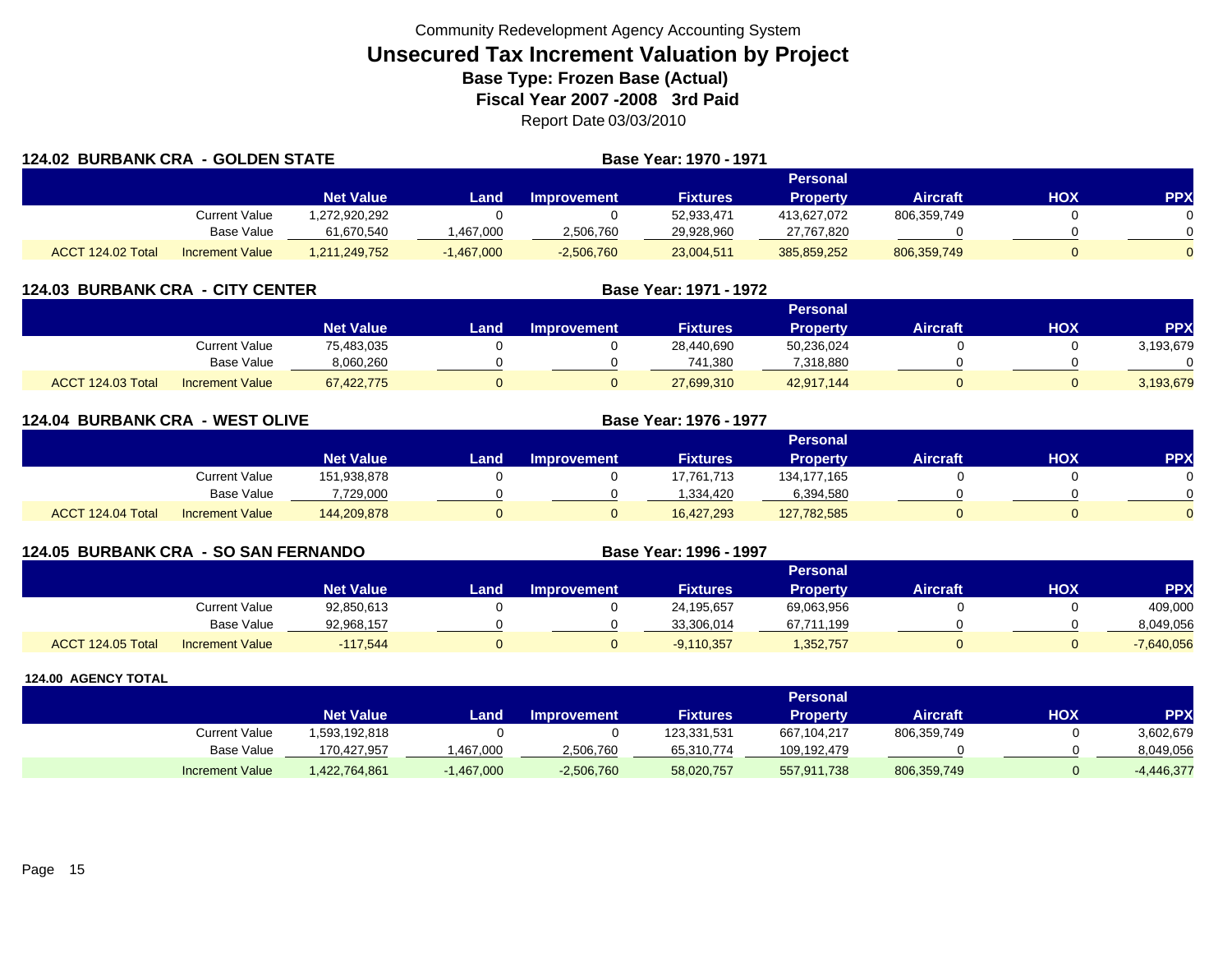| 125.02 CARSON CRA - PROJECT #1 |                        |                  | <b>Base Year: 1971 - 1972</b> |             |                 |                 |                 |     |            |
|--------------------------------|------------------------|------------------|-------------------------------|-------------|-----------------|-----------------|-----------------|-----|------------|
|                                |                        |                  |                               |             |                 | <b>Personal</b> |                 |     |            |
|                                |                        | <b>Net Value</b> | <b>Land</b>                   | Improvement | <b>Fixtures</b> | <b>Property</b> | <b>Aircraft</b> | HOX | <b>PPX</b> |
|                                | Current Value          | 47,768,628       |                               |             | 19,090,236      | 28,678,392      |                 |     |            |
|                                | Base Value             | 452,440          |                               |             | 141,920         | 310,520         |                 |     |            |
| ACCT 125.02 Total              | <b>Increment Value</b> | 47,316,188       |                               |             | 18,948,316      | 28,367,872      |                 |     |            |

| 125.03 CARSON CRA - PROJECT # 2 |                        |                  | Base Year: 1974 - 1975 |                    |                 |            |                 |     |            |
|---------------------------------|------------------------|------------------|------------------------|--------------------|-----------------|------------|-----------------|-----|------------|
|                                 |                        |                  |                        |                    |                 | Personal   |                 |     |            |
|                                 |                        | <b>Net Value</b> | Land                   | <b>Improvement</b> | <b>Fixtures</b> | Property   | <b>Aircraft</b> | нох | <b>PPX</b> |
|                                 | Current Value          | 118.698.194      |                        |                    | 47.148.115      | 71,550,079 |                 |     |            |
|                                 | Base Value             | 27,255,040       |                        |                    | 5,803,880       | 21,451,160 |                 |     |            |
| ACCT 125.03 Total               | <b>Increment Value</b> | 91,443,154       |                        |                    | 41.344.235      | 50,098,919 |                 |     |            |

| 125.04 CARSON CRA - PROJ.# 2/83 ANNEX |                        |                  |      | Base Year: 1982 - 1983 |                 |                 |                 |            |            |
|---------------------------------------|------------------------|------------------|------|------------------------|-----------------|-----------------|-----------------|------------|------------|
|                                       |                        |                  |      |                        |                 | <b>Personal</b> |                 |            |            |
|                                       |                        | <b>Net Value</b> | Land | <b>Improvement</b>     | <b>Fixtures</b> | <b>Property</b> | <b>Aircraft</b> | <b>HOX</b> | <b>PPX</b> |
|                                       | Current Value          | 9,795            |      |                        |                 | 9,795           |                 |            | 0          |
|                                       | <b>Base Value</b>      | 124.999          |      |                        | 61.081          | 63.918          |                 |            | $\Omega$   |
| ACCT 125.04 Total                     | <b>Increment Value</b> | $-115,204$       |      |                        | $-61,081$       | $-54,123$       |                 |            | $\Omega$   |

| 125.05 CARSON CRA - RP# 3 |                        |                  |       |                    |                 |                 |                 |     |           |
|---------------------------|------------------------|------------------|-------|--------------------|-----------------|-----------------|-----------------|-----|-----------|
|                           |                        |                  |       |                    |                 | <b>Personal</b> |                 |     |           |
|                           |                        | <b>Net Value</b> | Land. | <b>Improvement</b> | <b>Fixtures</b> | <b>Property</b> | <b>Aircraft</b> | нох | <b>PP</b> |
|                           | Current Value          | 54,269,863       |       |                    | 15,243,156      | 39,026,707      |                 |     |           |
|                           | Base Value             | 13.610.740       |       |                    | 7.679.234       | 5,931,506       |                 |     |           |
| ACCT 125.05 Total         | <b>Increment Value</b> | 40,659,123       |       |                    | 7,563,922       | 33,095,201      |                 |     |           |

| 125.06 CARSON CRA - RP# 1 - 85 ANX |                        |                  |      | Base Year: 1983 - 1984 |                 |                 |                 |     |            |
|------------------------------------|------------------------|------------------|------|------------------------|-----------------|-----------------|-----------------|-----|------------|
|                                    |                        |                  |      |                        |                 | <b>Personal</b> |                 |     |            |
|                                    |                        | <b>Net Value</b> | Land | <b>Improvement</b>     | <b>Fixtures</b> | <b>Property</b> | <b>Aircraft</b> | нох | <b>PPX</b> |
|                                    | Current Value          | 187,243,353      |      |                        | 68,706,195      | 118,722,158     |                 |     | 185,000    |
|                                    | Base Value             | 61,152,274       |      |                        | 31,900,404      | 29,251,870      |                 |     |            |
| ACCT 125.06 Total                  | <b>Increment Value</b> | 126,091,079      | υ    |                        | 36,805,791      | 89,470,288      |                 |     | 185,000    |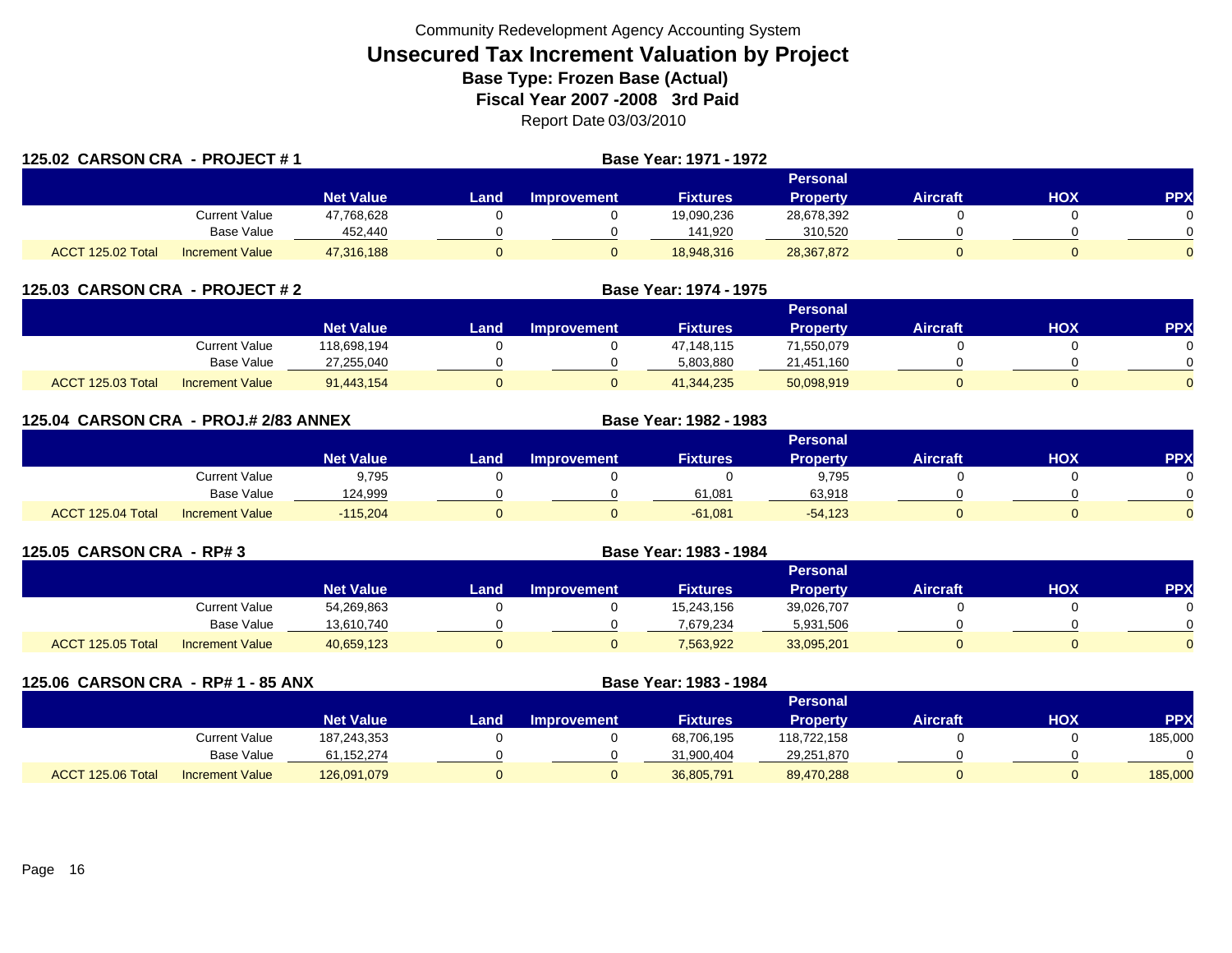Community Redevelopment Agency Accounting System

## **Unsecured Tax Increment Valuation by Project**

**Base Type: Frozen Base (Actual)** 

**Fiscal Year 2007 -2008 3rd Paid**

Report Date 03/03/2010 **Base Year: 1995 - 1996**

| 125.07  CARSON CRA  - RP #1/'97 ANNEX |                        |                  |       | <b>Base Year: 1995 - 1996</b> |           |                 |                 |     |            |
|---------------------------------------|------------------------|------------------|-------|-------------------------------|-----------|-----------------|-----------------|-----|------------|
|                                       |                        |                  |       |                               |           | <b>Personal</b> |                 |     |            |
|                                       |                        | <b>Net Value</b> | Land. | Improvement                   | Fixtures  | <b>Property</b> | <b>Aircraft</b> | нох | <b>PPX</b> |
|                                       | <b>Current Value</b>   | 11,417,990       |       |                               | 7,099,557 | 4,478,433       |                 |     | 160,000    |
|                                       | Base Value             | 1,806,133        |       |                               | 721,434   | 1,084,699       |                 |     |            |
| ACCT 125.07 Total                     | <b>Increment Value</b> | 9,611,857        |       |                               | 6,378,123 | 3,393,734       |                 |     | 160,000    |

|                   | 125.08 CARSON CRA - MERGER RP #2 & #3 |                  |      |                    | Base Year: 1995 - 1996 |                 |                 |     |            |
|-------------------|---------------------------------------|------------------|------|--------------------|------------------------|-----------------|-----------------|-----|------------|
|                   |                                       |                  |      |                    |                        | Personal        |                 |     |            |
|                   |                                       | <b>Net Value</b> | Land | <b>Improvement</b> | <b>Fixtures</b>        | <b>Property</b> | <b>Aircraft</b> | ΗΟΧ | <b>PPX</b> |
|                   | Current Value                         | 86,372,129       |      |                    | 65,497,198             | 20,874,931      |                 |     |            |
|                   | Base Value                            | 320,307          |      |                    | 642,356                | 677,951         |                 |     |            |
| ACCT 125.08 Total | <b>Increment Value</b>                | 85,051,822       |      |                    | 64,854,842             | 20,196,980      |                 |     |            |

**125.09 CARSON CRA - RP AREA #4 Base Year: 2001 - 2002 Personal Net Value Land Improvement Fixtures Property Aircraft HOX PPX** Current Value 48,708,742 0 0 17,530,250 26,178,492 5,000,000 0 0 Base Value 41,274,175 0 0 16,456,725 24,821,450 0 0 4,000 ACCT 125.09 TotalIncrement Value 7,434,567 0 0 1,073,525 1,357,042 5,000,000 0 -4,000

#### **125.00 AGENCY TOTAL**

**CARSON CRA - RP #1/'97 ANNEX**

|                        |                  |       |                    |                 | <b>Personal</b> |                 |            |         |
|------------------------|------------------|-------|--------------------|-----------------|-----------------|-----------------|------------|---------|
|                        | <b>Net Value</b> | Land. | <b>Improvement</b> | <b>Fixtures</b> | Property        | <b>Aircraft</b> | <b>HOX</b> | PPX     |
| Current Value          | 554,488,694      |       |                    | 240,314,707     | 309,518,987     | 5,000,000       |            | 345,000 |
| <b>Base Value</b>      | 146.996.108      |       |                    | 63.407.034      | 83,593,074      |                 |            | 4.000   |
| <b>Increment Value</b> | 407,492,586      |       |                    | 176,907,673     | 225,925,913     | 5,000,000       |            | 341,000 |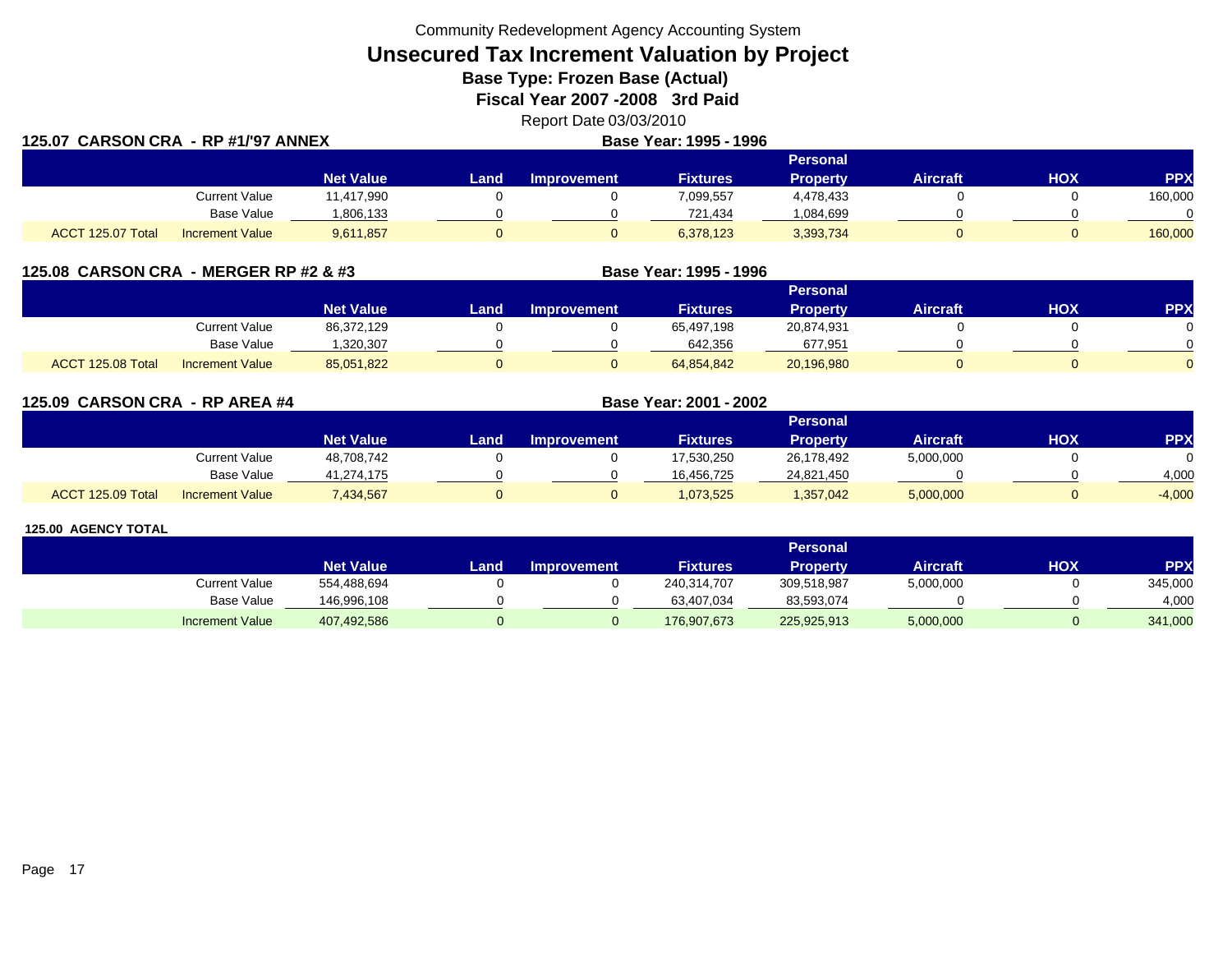| 128.02 CLAREMONT CRA - VILLAGE |                        |                  |      | Base Year: 1972 - 1973 |                 |                 |                 |     |     |
|--------------------------------|------------------------|------------------|------|------------------------|-----------------|-----------------|-----------------|-----|-----|
|                                |                        |                  |      |                        |                 | Personal        |                 |     |     |
|                                |                        | <b>Net Value</b> | Land | <b>Improvement</b>     | <b>Fixtures</b> | <b>Property</b> | <b>Aircraft</b> | HOX | PPX |
|                                | Current Value          | 23,493,190       |      |                        | 9,164,852       | 14,328,338      |                 |     |     |
|                                | <b>Base Value</b>      | 3,669,100        |      |                        | 344,540         | 3,324,560       |                 |     |     |
| ACCT 128.02 Total              | <b>Increment Value</b> | 19,824,090       |      |                        | 8,820,312       | 11,003,778      |                 |     |     |

## **128.03 CLAREMONT CRA - VILLAGE 82 ANNEX**

|                   |                        |                  |      |                    |                 | Personal        |                 |            |          |
|-------------------|------------------------|------------------|------|--------------------|-----------------|-----------------|-----------------|------------|----------|
|                   |                        | <b>Net Value</b> | Land | <b>Improvement</b> | <b>Fixtures</b> | <b>Property</b> | <b>Aircraft</b> | <b>HOX</b> | PPX      |
|                   | Current Value          | 433,377          |      |                    | 136.720         | 296,657         |                 |            |          |
|                   | <b>Base Value</b>      | 255,020          |      |                    | 170.440         | 84,580          |                 |            |          |
| ACCT 128.03 Total | <b>Increment Value</b> | 178,357          |      |                    | $-33.720$       | 212,077         |                 |            | $\Omega$ |

**Base Year: 1980 - 1981**

**Base Year: 1982 - 1983**

**Base Year: 1999 - 2000**

### **128.04 CLAREMONT CRA - VILLAGE 83 ANNEX**

|                   |                        |                  |      |                    |                 | Personal        |                 |            |          |
|-------------------|------------------------|------------------|------|--------------------|-----------------|-----------------|-----------------|------------|----------|
|                   |                        | <b>Net Value</b> | Land | <b>Improvement</b> | <b>Fixtures</b> | <b>Property</b> | <b>Aircraft</b> | <b>XOH</b> | PPX      |
|                   | Current Value          | ,786,814         |      |                    | 274,238         | 1,512,576       |                 |            |          |
|                   | <b>Base Value</b>      |                  |      |                    |                 |                 |                 |            | $\Omega$ |
| ACCT 128.04 Total | <b>Increment Value</b> | ,786,814         |      |                    | 274,238         | 1,512,576       |                 |            | $\Omega$ |

## **128.06 CLAREMONT CRA - VILLAGE 01 ANNEX**

|                      |                        |                  |       |             |                 | Personal        |                 |            |            |
|----------------------|------------------------|------------------|-------|-------------|-----------------|-----------------|-----------------|------------|------------|
|                      |                        | <b>Net Value</b> | Land. | Improvement | <b>Fixtures</b> | <b>Property</b> | <b>Aircraft</b> | <b>HOX</b> | <b>PPX</b> |
|                      | Current Value          | 20,288,239       |       |             | 5.158.912       | 15,129,327      |                 |            | 0          |
|                      | Base Value             | 9.432.957        |       |             | 3.234.419       | 6,324,824       |                 |            | 126.286    |
| 128.06 Total<br>ACCT | <b>Increment Value</b> | 10,855,282       |       |             | 1,924,493       | 8,804,503       |                 |            | $-126,286$ |

|                        |                  |      |                    |                 | Personal        |                 |     |            |
|------------------------|------------------|------|--------------------|-----------------|-----------------|-----------------|-----|------------|
|                        | <b>Net Value</b> | Land | <b>Improvement</b> | <b>Fixtures</b> | <b>Property</b> | <b>Aircraft</b> | нох | <b>PPX</b> |
| Current Value          | 46,001,620       |      |                    | 14,734,722      | 31,266,898      |                 |     |            |
| <b>Base Value</b>      | 13,357,077       |      |                    | 3,749,399       | 9,733,964       |                 |     | 126,286    |
| <b>Increment Value</b> | 32,644,543       |      |                    | 10,985,323      | 21,532,934      |                 |     | $-126,286$ |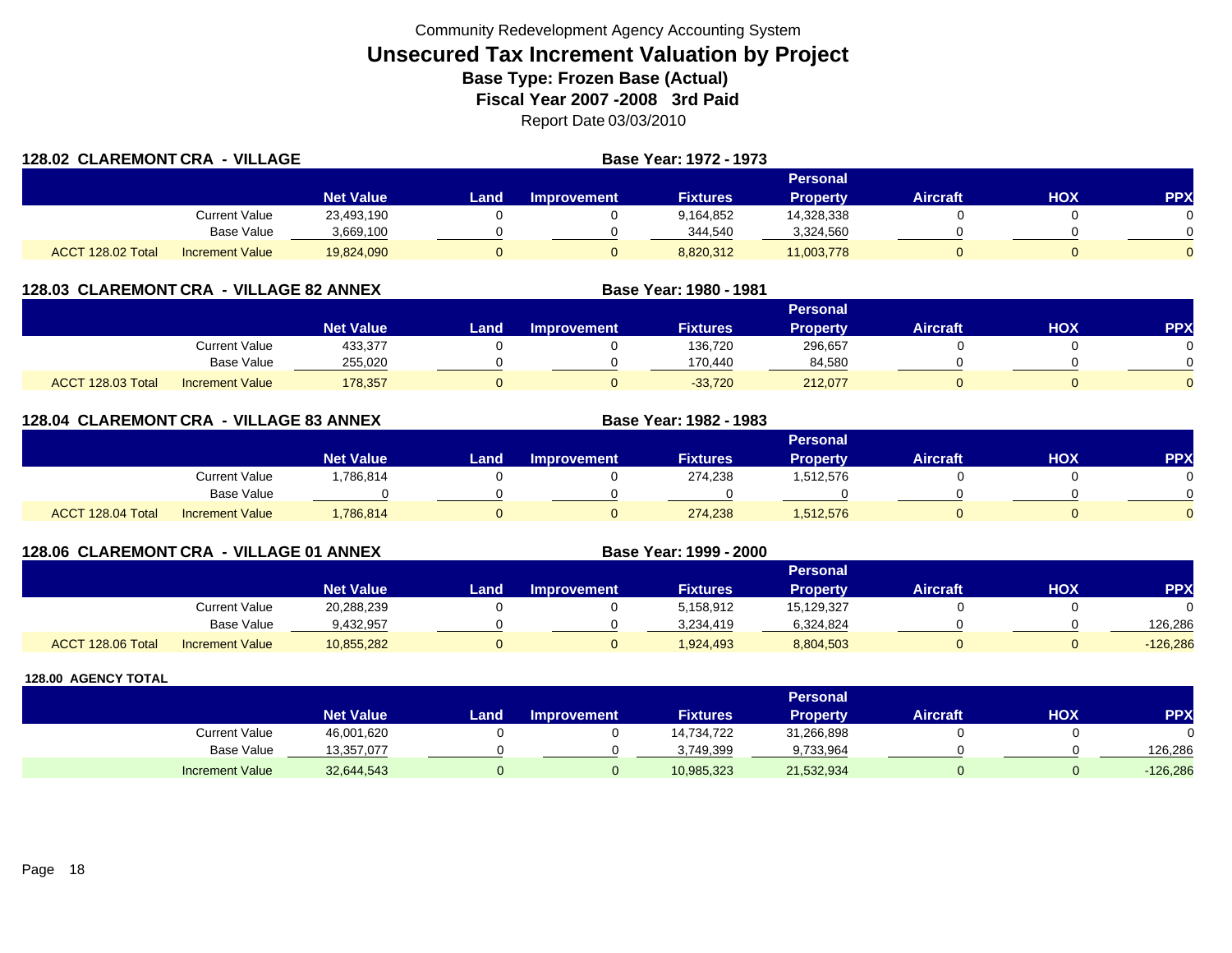| 131.02 COMMERCE CRA - PROJECT #1 |                        |                  |       |             | Base Year: 1973 - 1974 |                 |                 |     |                |
|----------------------------------|------------------------|------------------|-------|-------------|------------------------|-----------------|-----------------|-----|----------------|
|                                  |                        |                  |       |             | Personal               |                 |                 |     |                |
|                                  |                        | <b>Net Value</b> | Land. | Improvement | <b>Fixtures</b>        | <b>Property</b> | <b>Aircraft</b> | НОХ | <b>PPX</b>     |
|                                  | Current Value          | 137,331,607      |       |             | 56,526,854             | 80,804,753      |                 |     | 0              |
|                                  | Base Value             | 45,649,180       |       |             | 7.375.380              | 38,273,800      |                 |     | $\Omega$       |
| ACCT 131.02 Total                | <b>Increment Value</b> | 91,682,427       |       |             | 49,151,474             | 42,530,953      |                 |     | $\overline{0}$ |

|                          | 131.03 COMMERCE CRA - TOWN CENTER |                  |      |                    | Base Year: 1978 - 1979 |                 |                 |     |            |
|--------------------------|-----------------------------------|------------------|------|--------------------|------------------------|-----------------|-----------------|-----|------------|
|                          |                                   |                  |      |                    |                        | Personal        |                 |     |            |
|                          |                                   | <b>Net Value</b> | Land | <b>Improvement</b> | <b>Fixtures</b>        | <b>Property</b> | <b>Aircraft</b> | нох | <b>PPX</b> |
|                          | <b>Current Value</b>              | 2,118,331        |      |                    | ,785,188               | 333,143         |                 |     |            |
|                          | Base Value                        | 42,860           |      | 15,700             | 13,900                 | 13,260          |                 |     |            |
| <b>ACCT 131.03 Total</b> | <b>Increment Value</b>            | 2,075,471        |      | $-15,700$          | .771.288               | 319,883         |                 | 0   |            |

| 131.04 COMMERCE CRA - TOWN CENTER/80 ANNEX |                        |                  |      |                    | Base Year: 1979 - 1980 |                 |                 |            |            |
|--------------------------------------------|------------------------|------------------|------|--------------------|------------------------|-----------------|-----------------|------------|------------|
|                                            |                        |                  |      |                    | <b>Personal</b>        |                 |                 |            |            |
|                                            |                        | <b>Net Value</b> | Land | <b>Improvement</b> | <b>Fixtures</b>        | <b>Property</b> | <b>Aircraft</b> | <b>HOX</b> | <b>PPX</b> |
|                                            | Current Value          | 35,356,585       |      |                    | 17,541,835             | 18,239,750      |                 |            | 425,000    |
|                                            | <b>Base Value</b>      | 1,952,180        |      |                    | 135.780                | .816,400        |                 |            |            |
| ACCT 131.04 Total                          | <b>Increment Value</b> | 33,404,405       |      | 0                  | 17,406,055             | 16,423,350      |                 |            | 425,000    |

| 131.05 COMMERCE CRA - RP# III |                        |                  | Base Year: 1983 - 1984 |                    |                 |                 |                 |     |            |  |
|-------------------------------|------------------------|------------------|------------------------|--------------------|-----------------|-----------------|-----------------|-----|------------|--|
|                               |                        |                  | Personal               |                    |                 |                 |                 |     |            |  |
|                               |                        | <b>Net Value</b> | Land.                  | <b>Improvement</b> | <b>Fixtures</b> | <b>Property</b> | <b>Aircraft</b> | нох | <b>PPX</b> |  |
|                               | Current Value          | 4,259,796        |                        |                    | 2,108,823       | 2,150,973       |                 |     |            |  |
|                               | <b>Base Value</b>      | 2,728,884        |                        |                    | ,386,767        | ,342,117        |                 |     |            |  |
| <b>ACCT 131.05 Total</b>      | <b>Increment Value</b> | 1,530,912        |                        |                    | 722,056         | 808,856         |                 |     |            |  |

| 131.06 COMMERCE CRA - RP# 4 |                        | Base Year: 1997 - 1998 |      |                    |                 |                 |                 |            |            |
|-----------------------------|------------------------|------------------------|------|--------------------|-----------------|-----------------|-----------------|------------|------------|
|                             |                        |                        |      |                    |                 | <b>Personal</b> |                 |            |            |
|                             |                        | <b>Net Value</b>       | Land | <b>Improvement</b> | <b>Fixtures</b> | <b>Property</b> | <b>Aircraft</b> | <b>HOX</b> | <b>PPX</b> |
|                             | <b>Current Value</b>   | 288,038,930            |      |                    | 148,646,163     | 139,392,767     |                 |            | $\Omega$   |
|                             | <b>Base Value</b>      | 253,978,467            |      |                    | 109,078,276     | 145,400,191     |                 |            | 500,000    |
| ACCT 131.06 Total           | <b>Increment Value</b> | 34,060,463             |      |                    | 39,567,887      | $-6,007,424$    |                 |            | $-500,000$ |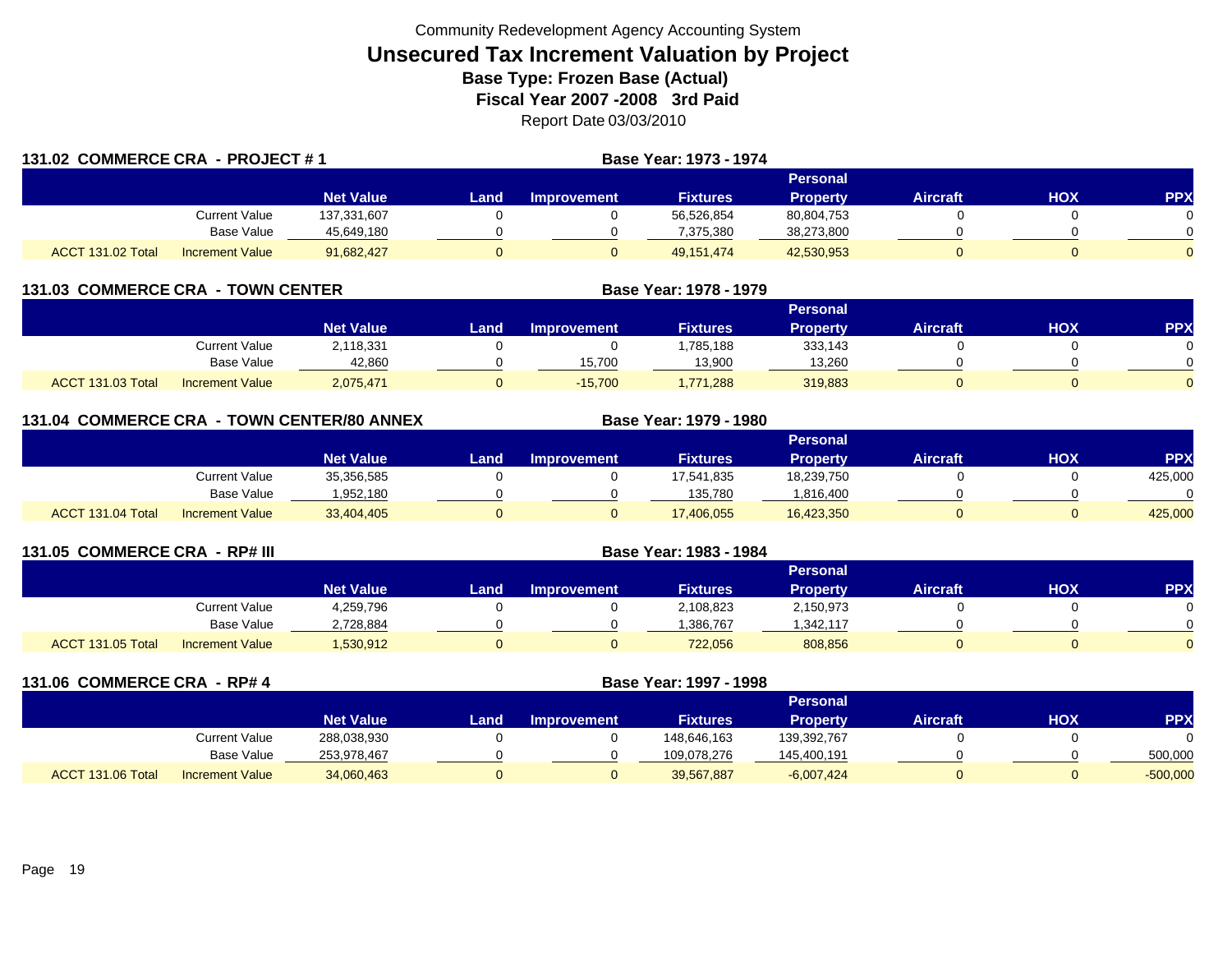|                        |                  | Personal |                    |                 |             |                 |     |            |  |  |
|------------------------|------------------|----------|--------------------|-----------------|-------------|-----------------|-----|------------|--|--|
|                        | <b>Net Value</b> | Land     | <b>Improvement</b> | <b>Fixtures</b> | Propertv    | <b>Aircraft</b> | HOX | <b>PPX</b> |  |  |
| Current Value          | 467,105,249      |          |                    | 226,608,863     | 240,921,386 |                 |     | 425,000    |  |  |
| <b>Base Value</b>      | 304,351,571      |          | 15.700             | 117,990,103     | 186,845,768 |                 |     | 500,000    |  |  |
| <b>Increment Value</b> | 162,753,678      |          | $-15,700$          | 108,618,760     | 54,075,618  |                 |     | $-75,000$  |  |  |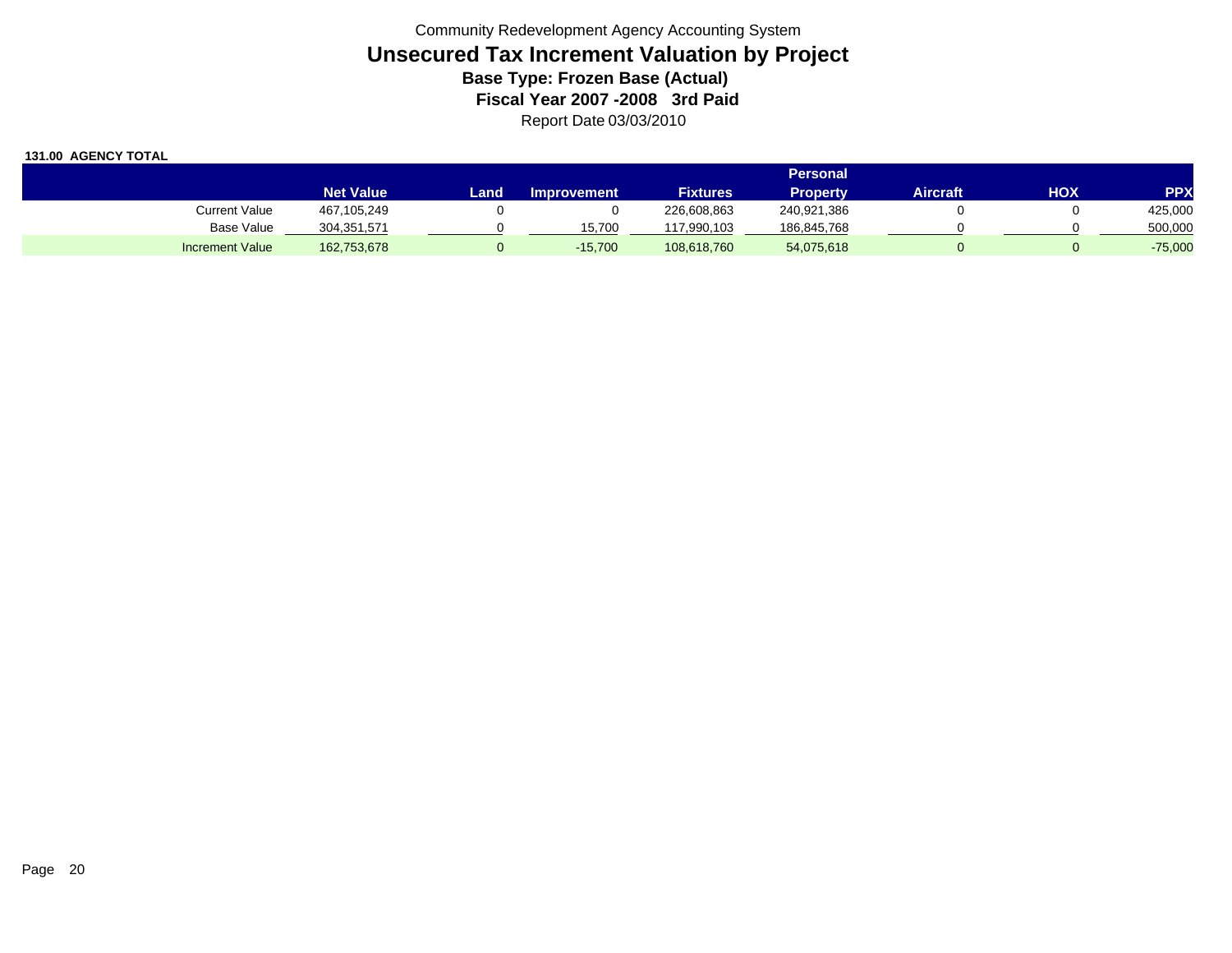| <b>132.02 COMPTON CRA - ROSECRANS</b> |                        | Base Year: 1970 - 1971 |                 |             |                 |                 |                 |     |     |
|---------------------------------------|------------------------|------------------------|-----------------|-------------|-----------------|-----------------|-----------------|-----|-----|
|                                       |                        |                        | <b>Personal</b> |             |                 |                 |                 |     |     |
|                                       |                        | <b>Net Value</b>       | Landı           | Improvement | <b>Fixtures</b> | <b>Property</b> | <b>Aircraft</b> | HOX | PPX |
|                                       | Current Value          | 375,769                |                 |             | 125,398         | 250,371         |                 |     |     |
|                                       | Base Value             |                        |                 |             |                 |                 |                 |     |     |
| ACCT 132.02 Total                     | <b>Increment Value</b> | 375.769                |                 |             | 125,398         | 250,371         |                 |     |     |

|                   |                        |                  |      |                    |                 | <b>Personal</b> |                 |     |     |
|-------------------|------------------------|------------------|------|--------------------|-----------------|-----------------|-----------------|-----|-----|
|                   |                        | <b>Net Value</b> | Land | <b>Improvement</b> | <b>Fixtures</b> | Property        | <b>Aircraft</b> | HOX | PP) |
|                   | <b>Current Value</b>   | 121,567,187      |      |                    | 38,239,299      | 83,327,888      |                 |     |     |
|                   | Base Value             | 75,650,840       |      |                    | 5,904,220       | 69,746,620      |                 |     |     |
| ACCT 132.04 Total | <b>Increment Value</b> | 45,916,347       |      |                    | 32,335,079      | 13,581,268      |                 |     |     |

**Base Year: 1973 - 1974**

**Base Year: 1976 - 1977**

**Base Year: 1979 - 1980**

| 132.05 COMPTON CRA - WALNUT IND'L/76 ANNEX |  |  |
|--------------------------------------------|--|--|
|                                            |  |  |

|                   |                        |                  |      |                    |                 | <b>Personal</b> |          |            |            |
|-------------------|------------------------|------------------|------|--------------------|-----------------|-----------------|----------|------------|------------|
|                   |                        | <b>Net Value</b> | Land | <b>Improvement</b> | <b>Fixtures</b> | <b>Property</b> | Aircraft | <b>HOX</b> | <b>PPX</b> |
|                   | <b>Current Value</b>   | 11,621,379       |      |                    | 5,209,231       | 6,412,148       |          |            | 0          |
|                   | <b>Base Value</b>      | 6,728,560        |      |                    | .378.000        | 5,350,560       |          |            | $\Omega$   |
| ACCT 132.05 Total | <b>Increment Value</b> | 4,892,819        |      |                    | 3,831,231       | 1,061,588       |          |            | $\Omega$   |

## **132.06 COMPTON CRA - WALNUT IND'L/80 ANNEX**

|                                             |                  |       |                    |                 | Personal        |                 |            |           |
|---------------------------------------------|------------------|-------|--------------------|-----------------|-----------------|-----------------|------------|-----------|
|                                             | <b>Net Value</b> | Land. | <b>Improvement</b> | <b>Fixtures</b> | <b>Property</b> | <b>Aircraft</b> | <b>HOX</b> | <b>PP</b> |
| <b>Current Value</b>                        | 24,276,957       |       |                    | 10,488,219      | 13,788,738      |                 |            |           |
| Base Value                                  | 2.472.672        |       |                    | 464,060         | 2,008,612       |                 |            |           |
| ACCT 132.06 Total<br><b>Increment Value</b> | 21,804,285       |       |                    | 10,024,159      | 11,780,126      |                 |            |           |

**132.07 COMPTON CRA - COMPTON RP AREA Base Year: 1991 - 1992 Personal Net Value Land Improvement Fixtures Property Aircraft HOX PPX** Current Value 72,072,372 0 0 27,571,331 44,501,041 0 0 0 Base Value 25,272,103 0 0 14,039,788 11,246,315 0 0 14,000 ACCT 132.07 TotalIncrement Value 46,800,269 0 0 13,531,543 33,254,726 0 0 -14,000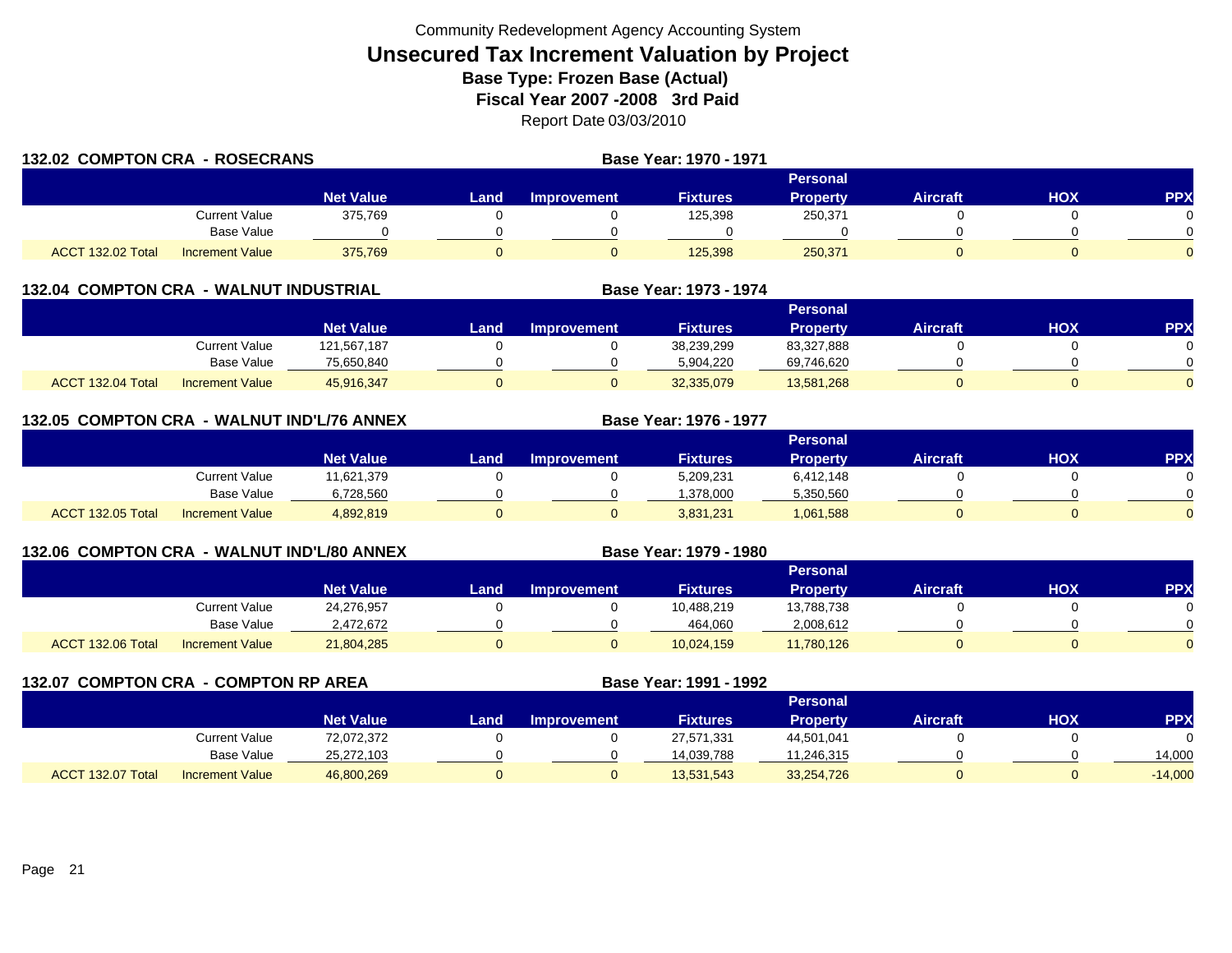|                        | <b>Personal</b>  |      |                    |                 |                 |          |     |            |  |  |  |
|------------------------|------------------|------|--------------------|-----------------|-----------------|----------|-----|------------|--|--|--|
|                        | <b>Net Value</b> | Land | <b>Improvement</b> | <b>Fixtures</b> | <b>Property</b> | Aircraft | ΗΟΧ | <b>PPX</b> |  |  |  |
| <b>Current Value</b>   | 229,913,664      |      |                    | 81,633,478      | 148,280,186     |          |     |            |  |  |  |
| Base Value             | 110,124,175      |      |                    | 21,786,068      | 88,352,107      |          |     | 14.000     |  |  |  |
| <b>Increment Value</b> | 119,789,489      |      |                    | 59,847,410      | 59,928,079      |          |     | $-14,000$  |  |  |  |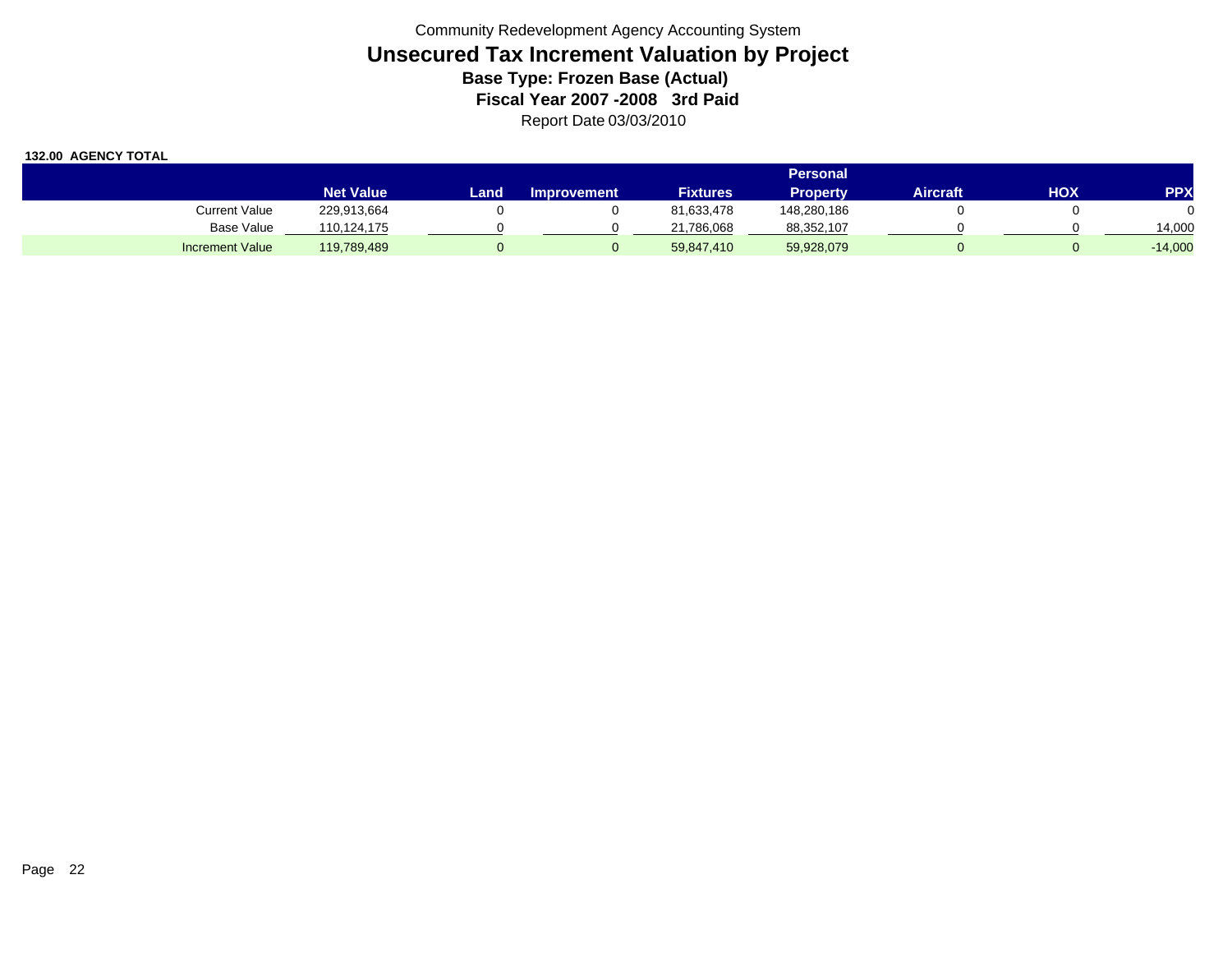| 136.06 COVINA CRA - PROJECT #1 |                        |                  | Base Year: 1973 - 1974 |                    |                 |                 |                 |     |            |  |  |  |
|--------------------------------|------------------------|------------------|------------------------|--------------------|-----------------|-----------------|-----------------|-----|------------|--|--|--|
|                                |                        |                  |                        |                    |                 |                 |                 |     |            |  |  |  |
|                                |                        | <b>Net Value</b> | Land                   | <b>Improvement</b> | <b>Fixtures</b> | <b>Property</b> | <b>Aircraft</b> | HOX | <b>PPX</b> |  |  |  |
|                                | Current Value          | 57,490,098       |                        |                    | 29,393,920      | 52,713,971      |                 |     | 24,617,793 |  |  |  |
|                                | Base Value             | 12,882,300       |                        |                    | 2,778,160       | 10,104,140      |                 |     |            |  |  |  |
| ACCT 136.06 Total              | <b>Increment Value</b> | 44,607,798       |                        |                    | 26.615.760      | 42,609,831      |                 |     | 24,617,793 |  |  |  |

| 136.08 COVINA CRA - PROJECT # 2 |                        |                  | Base Year: 1983 - 1984 |                    |                 |                 |                 |            |            |  |  |  |
|---------------------------------|------------------------|------------------|------------------------|--------------------|-----------------|-----------------|-----------------|------------|------------|--|--|--|
|                                 |                        |                  | <b>Personal</b>        |                    |                 |                 |                 |            |            |  |  |  |
|                                 |                        | <b>Net Value</b> | Land                   | <b>Improvement</b> | <b>Fixtures</b> | <b>Property</b> | <b>Aircraft</b> | <b>HOX</b> | <b>PPX</b> |  |  |  |
|                                 | Current Value          | 4,382,908        |                        |                    | 1,609,994       | 2,772,914       |                 |            |            |  |  |  |
|                                 | <b>Base Value</b>      | 926,777          |                        |                    | 471,928         | 454,849         |                 |            |            |  |  |  |
| ACCT 136.08 Total               | <b>Increment Value</b> | 3,456,131        |                        |                    | 1,138,066       | 2,318,065       |                 |            |            |  |  |  |

| 136.09 COVINA CRA - PROJECT # 2 88 ANNEX |                        |                  |      | Base Year: 1986 - 1987 |                 |                 |                 |     |            |
|------------------------------------------|------------------------|------------------|------|------------------------|-----------------|-----------------|-----------------|-----|------------|
|                                          |                        |                  |      |                        |                 | <b>Personal</b> |                 |     |            |
|                                          |                        | <b>Net Value</b> | Land | <b>Improvement</b>     | <b>Fixtures</b> | <b>Property</b> | <b>Aircraft</b> | HOX | <b>PPX</b> |
|                                          | Current Value          | 4,852,736        |      |                        | .443,868        | 3,408,868       |                 |     |            |
|                                          | Base Value             | 4,677,141        |      |                        | 1,031,024       | 3,646,117       |                 |     |            |
| ACCT 136.09 Total                        | <b>Increment Value</b> | 175,595          |      |                        | 412.844         | $-237,249$      |                 |     |            |

|                        |                  |       |                    |                 | <b>Personal</b> |                 |     |            |
|------------------------|------------------|-------|--------------------|-----------------|-----------------|-----------------|-----|------------|
|                        | <b>Net Value</b> | Land. | <b>Improvement</b> | <b>Fixtures</b> | Property        | <b>Aircraft</b> | нох | <b>PPX</b> |
| Current Value          | 66,725,742       |       |                    | 32,447,782      | 58,895,753      |                 |     | 24,617,793 |
| Base Value             | 18.486.218       |       |                    | 4.281.112       | 14,205,106      |                 |     |            |
| <b>Increment Value</b> | 48,239,524       |       |                    | 28,166,670      | 44,690,647      |                 |     | 24,617,793 |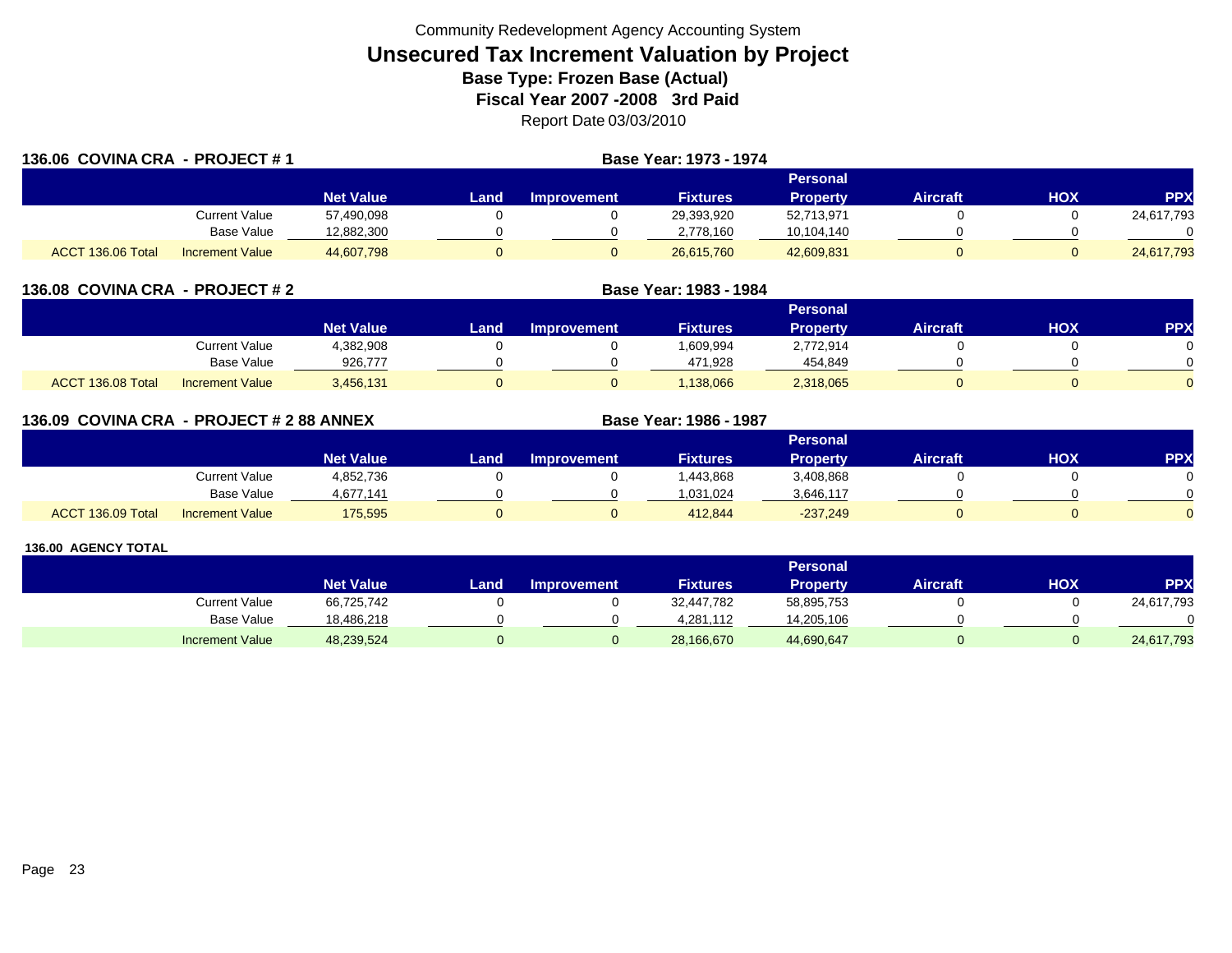| 138.02 CUDAHY CRA - COMMERCIAL IND'L |                        |                  |       |                    | <b>Base Year: 1976 - 1977</b> |                 |                 |     |            |
|--------------------------------------|------------------------|------------------|-------|--------------------|-------------------------------|-----------------|-----------------|-----|------------|
|                                      |                        |                  |       |                    |                               | Personal        |                 |     |            |
|                                      |                        | <b>Net Value</b> | Land, | <b>Improvement</b> | <b>Fixtures</b>               | <b>Property</b> | <b>Aircraft</b> | HOX | <b>PPX</b> |
|                                      | <b>Current Value</b>   | 18,220,328       |       |                    | 5,956,313                     | 12,264,015      |                 |     |            |
|                                      | <b>Base Value</b>      | 11,169,160       |       |                    | 2,628,180                     | 8,540,980       |                 |     |            |
| ACCT 138.02 Total                    | <b>Increment Value</b> | 7,051,168        | 0     |                    | 3,328,133                     | 3,723,035       |                 |     |            |

### **138.03 CUDAHY CRA - COMM'L IND'L/82 ANNEX**

|                   |                        |                  |      |                    |                 | <b>Personal</b> |                 |            |          |
|-------------------|------------------------|------------------|------|--------------------|-----------------|-----------------|-----------------|------------|----------|
|                   |                        | <b>Net Value</b> | Land | <b>Improvement</b> | <b>Fixtures</b> | <b>Property</b> | <b>Aircraft</b> | <b>XOH</b> | PPX      |
|                   | <b>Current Value</b>   | 67,848           |      |                    |                 | 67,848          |                 |            |          |
|                   | <b>Base Value</b>      | 23,800           |      |                    |                 | 23,800          |                 |            |          |
| ACCT 138.03 Total | <b>Increment Value</b> | 44,048           |      |                    |                 | 44,048          |                 |            | $\Omega$ |

**Base Year: 1981 - 1982**

## **138.04 CUDAHY CRA - COMM'L IND'L/3RD AMEND. Base Year: 1992 - 1993**

|                   |                        |                  |      |                    |                 | Personal        |                 |            |          |
|-------------------|------------------------|------------------|------|--------------------|-----------------|-----------------|-----------------|------------|----------|
|                   |                        | <b>Net Value</b> | Land | <b>Improvement</b> | <b>Fixtures</b> | <b>Property</b> | <b>Aircraft</b> | <b>HOX</b> | PPX      |
|                   | Current Value          | 328,912          |      |                    | 140,623         | 188,289         |                 |            |          |
|                   | <b>Base Value</b>      | 743,699          |      |                    | 372,123         | 371,576         |                 |            | 0        |
| ACCT 138.04 Total | <b>Increment Value</b> | $-414,787$       |      |                    | $-231,500$      | $-183,287$      |                 |            | $\Omega$ |

| 138.05 CUDAHY CRA - CITYWIDE RP |                        |                  | Base Year: 2001 - 2002 |                    |                 |                 |                 |     |     |  |  |
|---------------------------------|------------------------|------------------|------------------------|--------------------|-----------------|-----------------|-----------------|-----|-----|--|--|
|                                 |                        |                  | <b>Personal</b>        |                    |                 |                 |                 |     |     |  |  |
|                                 |                        | <b>Net Value</b> | Land                   | <b>Improvement</b> | <b>Fixtures</b> | <b>Property</b> | <b>Aircraft</b> | нох | PP) |  |  |
|                                 | Current Value          | 537,514          |                        |                    | 168,118         | 369,396         |                 |     |     |  |  |
|                                 | <b>Base Value</b>      | 423,008          |                        |                    | 86,404          | 336,604         |                 |     |     |  |  |
| ACCT 138.05 Total               | <b>Increment Value</b> | 114,506          |                        | 0                  | 81,714          | 32,792          | 0               |     |     |  |  |

|                        |                  |      |                    |                 | <b>Personal</b> |                 |     |              |
|------------------------|------------------|------|--------------------|-----------------|-----------------|-----------------|-----|--------------|
|                        | <b>Net Value</b> | Land | <b>Improvement</b> | <b>Fixtures</b> | <b>Property</b> | <b>Aircraft</b> | нох | PPX          |
| <b>Current Value</b>   | 19,154,602       |      |                    | 6,265,054       | 12,889,548      |                 |     |              |
| <b>Base Value</b>      | 12,359,667       |      |                    | 3,086,707       | 9,272,960       |                 |     | <sup>n</sup> |
| <b>Increment Value</b> | 6,794,935        |      |                    | 3,178,347       | 3,616,588       |                 |     |              |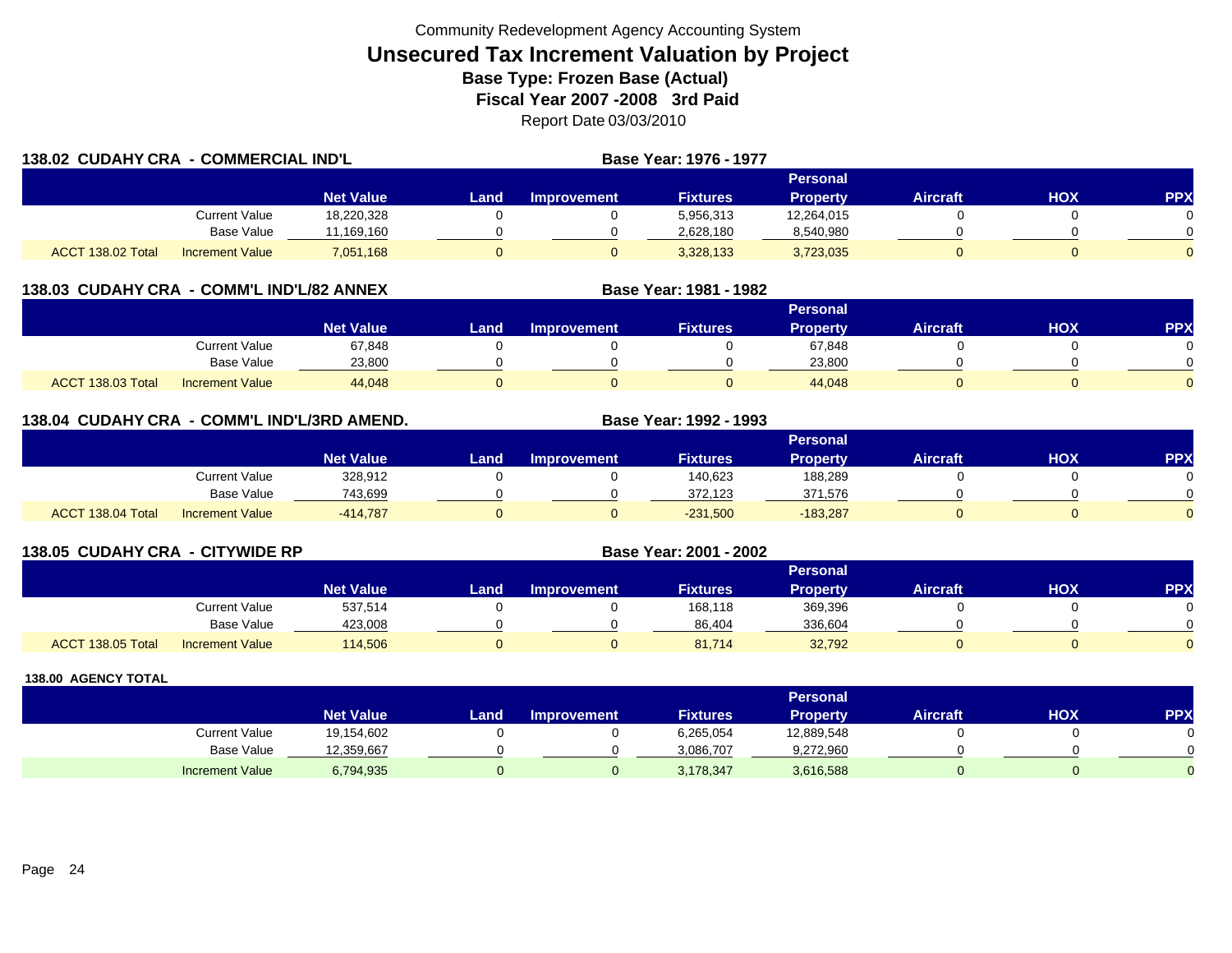| 140.04 CULVER CITY CRA - SLAUSON/SEPULVEDA |                        |                  |       |                    | Base Year: 1970 - 1971 |                 |                 |     |            |
|--------------------------------------------|------------------------|------------------|-------|--------------------|------------------------|-----------------|-----------------|-----|------------|
|                                            |                        |                  |       |                    |                        |                 |                 |     |            |
|                                            |                        | <b>Net Value</b> | Land. | <b>Improvement</b> | <b>Fixtures</b>        | <b>Property</b> | <b>Aircraft</b> | HOX | <b>PPX</b> |
|                                            | Current Value          | 78,735,148       |       |                    | 18,657,793             | 60,902,355      |                 |     | 825,000    |
|                                            | <b>Base Value</b>      | 13,137,360       |       |                    | 1,466,440              | 11,670,920      |                 |     |            |
| ACCT 140.04 Total                          | <b>Increment Value</b> | 65,597,788       |       |                    | 17, 191, 353           | 49,231,435      |                 |     | 825,000    |

## **140.05 CULVER CITY CRA - OVERLAND/JEFFERSON**

|                   |                        |                  |      |                    |                 | <b>Personal</b> |                 |            |          |
|-------------------|------------------------|------------------|------|--------------------|-----------------|-----------------|-----------------|------------|----------|
|                   |                        | <b>Net Value</b> | Land | <b>Improvement</b> | <b>Fixtures</b> | Property        | <b>Aircraft</b> | <b>XOH</b> | PPX      |
|                   | Current Value          | 19,237,885       |      |                    | 5,340,864       | 13,897,021      |                 |            |          |
|                   | <b>Base Value</b>      | 3.218.660        |      |                    | 970.480         | 2,248,180       |                 |            | 0        |
| ACCT 140.05 Total | <b>Increment Value</b> | 16,019,225       |      |                    | 4,370,384       | 11,648,841      |                 |            | $\Omega$ |

**Base Year: 1971 - 1972**

**Base Year: 1998 - 1999**

| 140.06 CULVER CITY CRA - WASH/CULVER |                        |                  |      |                    | Base Year: 1975 - 1976 |                 |                 |            |            |
|--------------------------------------|------------------------|------------------|------|--------------------|------------------------|-----------------|-----------------|------------|------------|
|                                      |                        |                  |      |                    |                        | <b>Personal</b> |                 |            |            |
|                                      |                        | <b>Net Value</b> | Land | <b>Improvement</b> | <b>Fixtures</b>        | <b>Property</b> | <b>Aircraft</b> | <b>HOX</b> | <b>PPX</b> |
|                                      | Current Value          | 221,146,750      |      |                    | 58,075,256             | 163,953,494     |                 |            | 882,000    |
|                                      | <b>Base Value</b>      | 63,337,700       |      |                    | 12,386,380             | 50,951,320      |                 |            |            |
| ACCT 140.06 Total                    | <b>Increment Value</b> | 157,809,050      |      |                    | 45,688,876             | 113,002,174     |                 |            | 882,000    |

|--|

|                   |                        |                  |      |                    |                 | Personal   |          |            |           |
|-------------------|------------------------|------------------|------|--------------------|-----------------|------------|----------|------------|-----------|
|                   |                        | <b>Net Value</b> | _and | <b>Improvement</b> | <b>Fixtures</b> | Property   | Aircraft | <b>NOH</b> | <b>PP</b> |
|                   | Current Value          | 52,555,545       |      |                    | 18,291,269      | 36,444,276 |          |            | 2,180,000 |
|                   | <b>Base Value</b>      | 36.984.552       |      |                    | 11.025.849      | 26,085,903 |          |            | 127.200   |
| ACCT 140.07 Total | <b>Increment Value</b> | 15,570,993       |      |                    | 7,265,420       | 10,358,373 |          |            | 2,052,800 |

|                        |                  |      |                    |                 | <b>Personal</b> |                 |            |            |
|------------------------|------------------|------|--------------------|-----------------|-----------------|-----------------|------------|------------|
|                        | <b>Net Value</b> | Land | <b>Improvement</b> | <b>Fixtures</b> | Property        | <b>Aircraft</b> | <b>HOX</b> | <b>PPX</b> |
| <b>Current Value</b>   | 371,675,328      |      |                    | 100,365,182     | 275,197,146     |                 |            | 3,887,000  |
| <b>Base Value</b>      | 116,678,272      |      |                    | 25.849.149      | 90,956,323      |                 |            | 127.200    |
| <b>Increment Value</b> | 254,997,056      |      |                    | 74,516,033      | 184,240,823     |                 |            | 3,759,800  |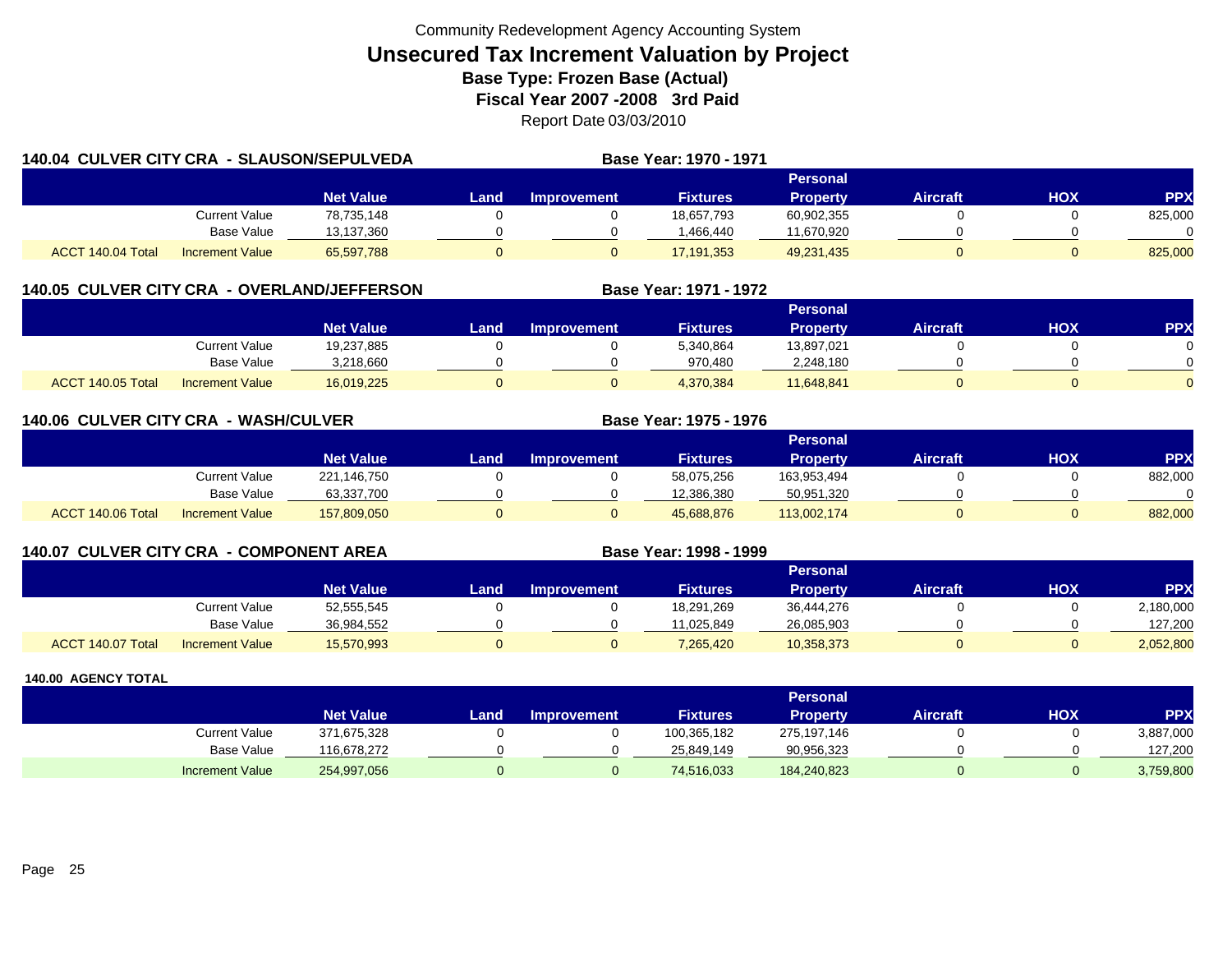| 142.02 CERRITOS CRA - LOS CERRITOS |                        |                  |       |             | Base Year: 1970 - 1971 |                 |                 |     |            |
|------------------------------------|------------------------|------------------|-------|-------------|------------------------|-----------------|-----------------|-----|------------|
|                                    |                        |                  |       |             |                        |                 |                 |     |            |
|                                    |                        | <b>Net Value</b> | Land. | Improvement | <b>Fixtures</b>        | <b>Property</b> | <b>Aircraft</b> | HOX | <b>PPX</b> |
|                                    | Current Value          | 70,582,444       |       |             | 27,907,426             | 42,675,018      |                 |     |            |
|                                    | Base Value             | 260,456          |       |             | 103.100                | 157,356         |                 |     |            |
| ACCT 142.02 Total                  | <b>Increment Value</b> | 70,321,988       |       |             | 27,804,326             | 42,517,662      |                 |     |            |

## **142.04 CERRITOS CRA - LOS COYOTES**

|                   |                        |                  |      |                    |                 | Personal        |          |     |     |
|-------------------|------------------------|------------------|------|--------------------|-----------------|-----------------|----------|-----|-----|
|                   |                        | <b>Net Value</b> | Land | <b>Improvement</b> | <b>Fixtures</b> | <b>Property</b> | Aircraft | нох | PPX |
|                   | Current Value          | 155,702,459      |      |                    | 67,030,192      | 88,672,267      |          |     |     |
|                   | Base Value             | 11.695.740       |      |                    | 1.569.220       | 10,126,520      |          |     |     |
| ACCT 142.04 Total | <b>Increment Value</b> | 144,006,719      |      |                    | 65,460,972      | 78,545,747      |          |     |     |

**Base Year: 1974 - 1975**

|                        |                  |      |                    |                 | Personal        |                 |     |            |
|------------------------|------------------|------|--------------------|-----------------|-----------------|-----------------|-----|------------|
|                        | <b>Net Value</b> | Land | <b>Improvement</b> | <b>Fixtures</b> | <b>Property</b> | <b>Aircraft</b> | нох | <b>PPX</b> |
| Current Value          | 226,284,903      |      |                    | 94,937,618      | 131,347,285     |                 |     |            |
| Base Value             | 11,956,196       |      |                    | 1.672.320       | 10,283,876      |                 |     |            |
| <b>Increment Value</b> | 214,328,707      |      |                    | 93,265,298      | 121,063,409     |                 |     |            |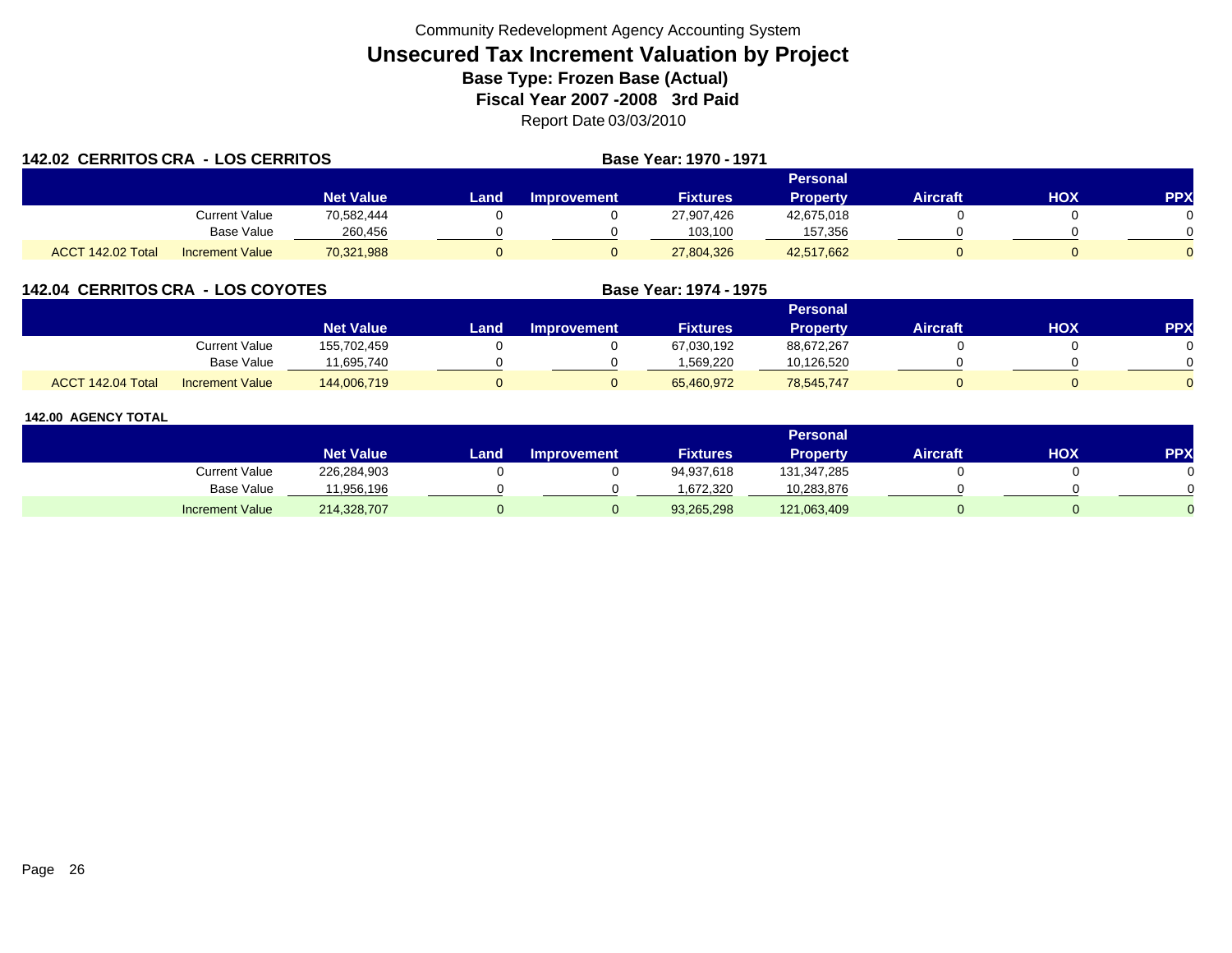| 143.02 DOWNEY CRA - PROJECT #1 |                        |                  |       |                 | Base Year: 1977 - 1978 |                 |                 |     |            |  |  |
|--------------------------------|------------------------|------------------|-------|-----------------|------------------------|-----------------|-----------------|-----|------------|--|--|
|                                |                        |                  |       | <b>Personal</b> |                        |                 |                 |     |            |  |  |
|                                |                        | <b>Net Value</b> | Land. | Improvement     | <b>Fixtures</b>        | <b>Property</b> | <b>Aircraft</b> | нох | <b>PPX</b> |  |  |
|                                | Current Value          | 13,589,369       |       |                 | 2,556,925              | 11,032,444      |                 |     |            |  |  |
|                                | <b>Base Value</b>      | 3,674,736        |       | 6,448           | 720,064                | 2,948,224       |                 |     |            |  |  |
| ACCT 143.02 Total              | <b>Increment Value</b> | 9,914,633        |       | $-6,448$        | 1,836,861              | 8,084,220       |                 |     |            |  |  |

| 143.03 DOWNEY CRA - PROJ.# 1/81 ANNEX |                        |                  | Base Year: 1980 - 1981 |                    |                 |                 |                 |            |            |  |
|---------------------------------------|------------------------|------------------|------------------------|--------------------|-----------------|-----------------|-----------------|------------|------------|--|
|                                       |                        |                  | <b>Personal</b>        |                    |                 |                 |                 |            |            |  |
|                                       |                        | <b>Net Value</b> | Land                   | <b>Improvement</b> | <b>Fixtures</b> | <b>Property</b> | <b>Aircraft</b> | <b>XOH</b> | <b>PPX</b> |  |
|                                       | Current Value          | 394,113          |                        |                    | 122,074         | 272,039         |                 |            |            |  |
|                                       | <b>Base Value</b>      | 33,600           |                        |                    | 13,640          | 19,960          |                 |            |            |  |
| ACCT 143.03 Total                     | <b>Increment Value</b> | 360,513          |                        |                    | 108.434         | 252,079         |                 |            |            |  |

| 143.04 DOWNEY CRA - AMENDMENT 5A |                   |                        |                  |      |                    | Base Year: 1990 - 1991 |                 |                 |            |            |  |  |
|----------------------------------|-------------------|------------------------|------------------|------|--------------------|------------------------|-----------------|-----------------|------------|------------|--|--|
|                                  |                   |                        |                  |      | Personal           |                        |                 |                 |            |            |  |  |
|                                  |                   |                        | <b>Net Value</b> | Land | <b>Improvement</b> | <b>Fixtures</b>        | <b>Property</b> | <b>Aircraft</b> | <b>HOX</b> | PPX        |  |  |
|                                  |                   | <b>Current Value</b>   | 2,557,447        |      |                    | 6,570,835              | 18,486,612      |                 |            | 22,500,000 |  |  |
|                                  |                   | Base Value             | 679,378          |      |                    | 162.900                | 516,478         |                 |            | $\Omega$   |  |  |
|                                  | ACCT 143.04 Total | <b>Increment Value</b> | 1,878,069        | 0    |                    | 6,407,935              | 17,970,134      |                 |            | 22,500,000 |  |  |

| <b>143.05 DOWNEY CRA - WOODRUFF</b> |                        |                  | Base Year: 1986 - 1987 |                    |                 |                 |                 |            |           |  |
|-------------------------------------|------------------------|------------------|------------------------|--------------------|-----------------|-----------------|-----------------|------------|-----------|--|
|                                     |                        |                  | <b>Personal</b>        |                    |                 |                 |                 |            |           |  |
|                                     |                        | <b>Net Value</b> | Land                   | <b>Improvement</b> | <b>Fixtures</b> | <b>Property</b> | <b>Aircraft</b> | <b>HOX</b> | <b>PP</b> |  |
|                                     | <b>Current Value</b>   | 14,765,817       |                        |                    | 6,326,033       | 8,439,784       |                 |            |           |  |
|                                     | Base Value             | 22,283,137       |                        |                    | 10.149.892      | 12,133,245      |                 |            |           |  |
| ACCT 143.05 Total                   | <b>Increment Value</b> | $-7,517,320$     |                        | 0                  | $-3,823,859$    | $-3,693,461$    |                 |            |           |  |

| 143.06 DOWNEY CRA - 88 ANNEX AMEND #4 |                        |                  |      |                    | Base Year: 1986 - 1987 |                 |                 |     |           |
|---------------------------------------|------------------------|------------------|------|--------------------|------------------------|-----------------|-----------------|-----|-----------|
|                                       |                        |                  |      |                    |                        | <b>Personal</b> |                 |     |           |
|                                       |                        | <b>Net Value</b> | Land | <b>Improvement</b> | <b>Fixtures</b>        | <b>Property</b> | <b>Aircraft</b> | нох | <b>PP</b> |
|                                       | <b>Current Value</b>   | 22,404,112       |      |                    | 9,646,021              | 12,758,091      |                 |     |           |
|                                       | <b>Base Value</b>      | 20,777,788       |      |                    | 6,547,536              | 14,232,252      |                 |     | 2,000     |
| ACCT 143.06 Total                     | <b>Increment Value</b> | 1,626,324        |      |                    | 3,098,485              | $-1,474,161$    |                 |     | $-2,000$  |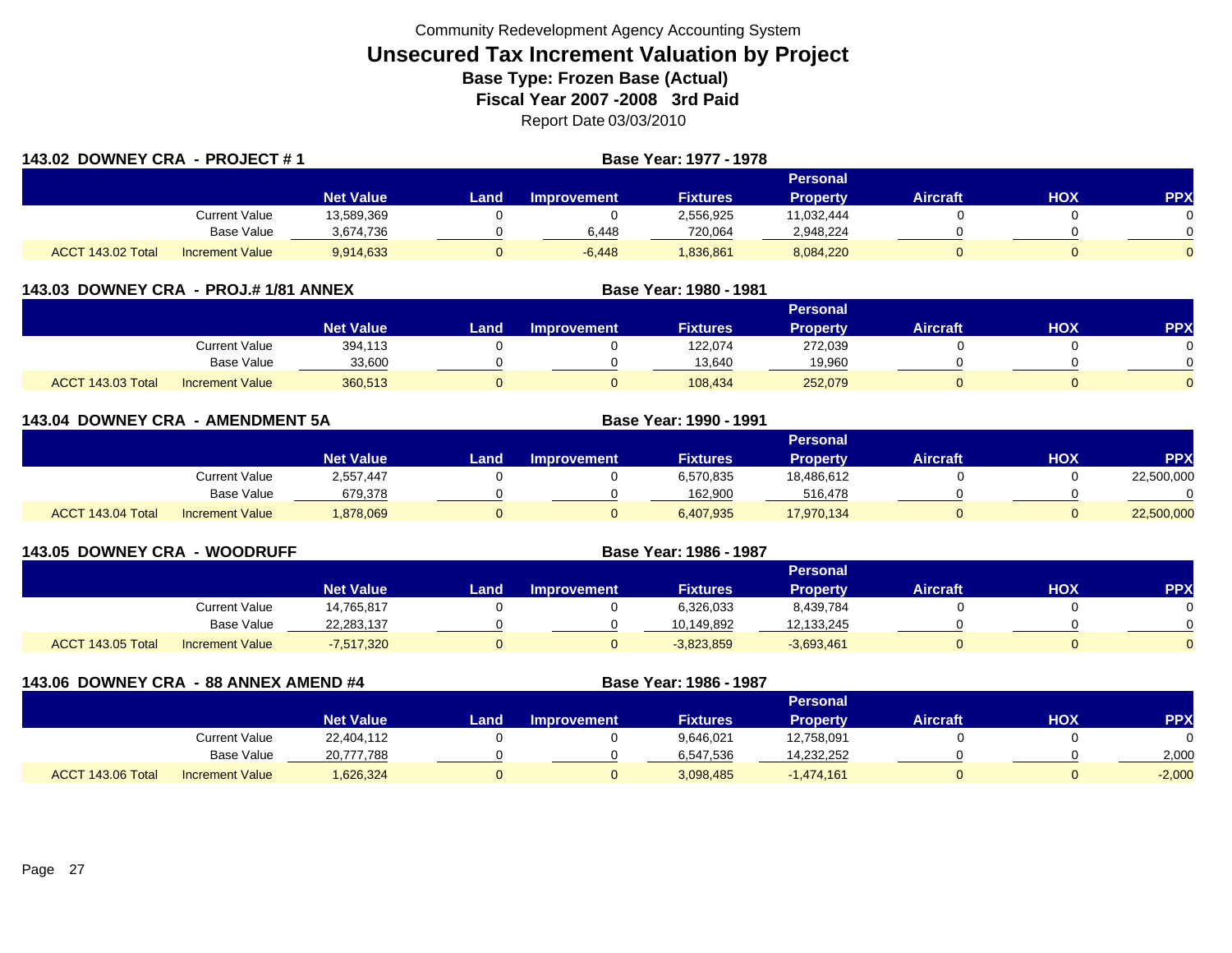|                        |                  |      |                    |                 | Personal   |          |     |            |
|------------------------|------------------|------|--------------------|-----------------|------------|----------|-----|------------|
|                        | <b>Net Value</b> | Land | <b>Improvement</b> | <b>Fixtures</b> | Propertv   | Aircraft | нох | <b>PPX</b> |
| Current Value          | 53,710,858       |      |                    | 25,221,888      | 50,988,970 |          |     | 22,500,000 |
| <b>Base Value</b>      | 47.448.639       |      | 6.448              | 17,594,032      | 29,850,159 |          |     | 2,000      |
| <b>Increment Value</b> | 6,262,219        |      | $-6,448$           | 7,627,856       | 21,138,811 |          |     | 22,498,000 |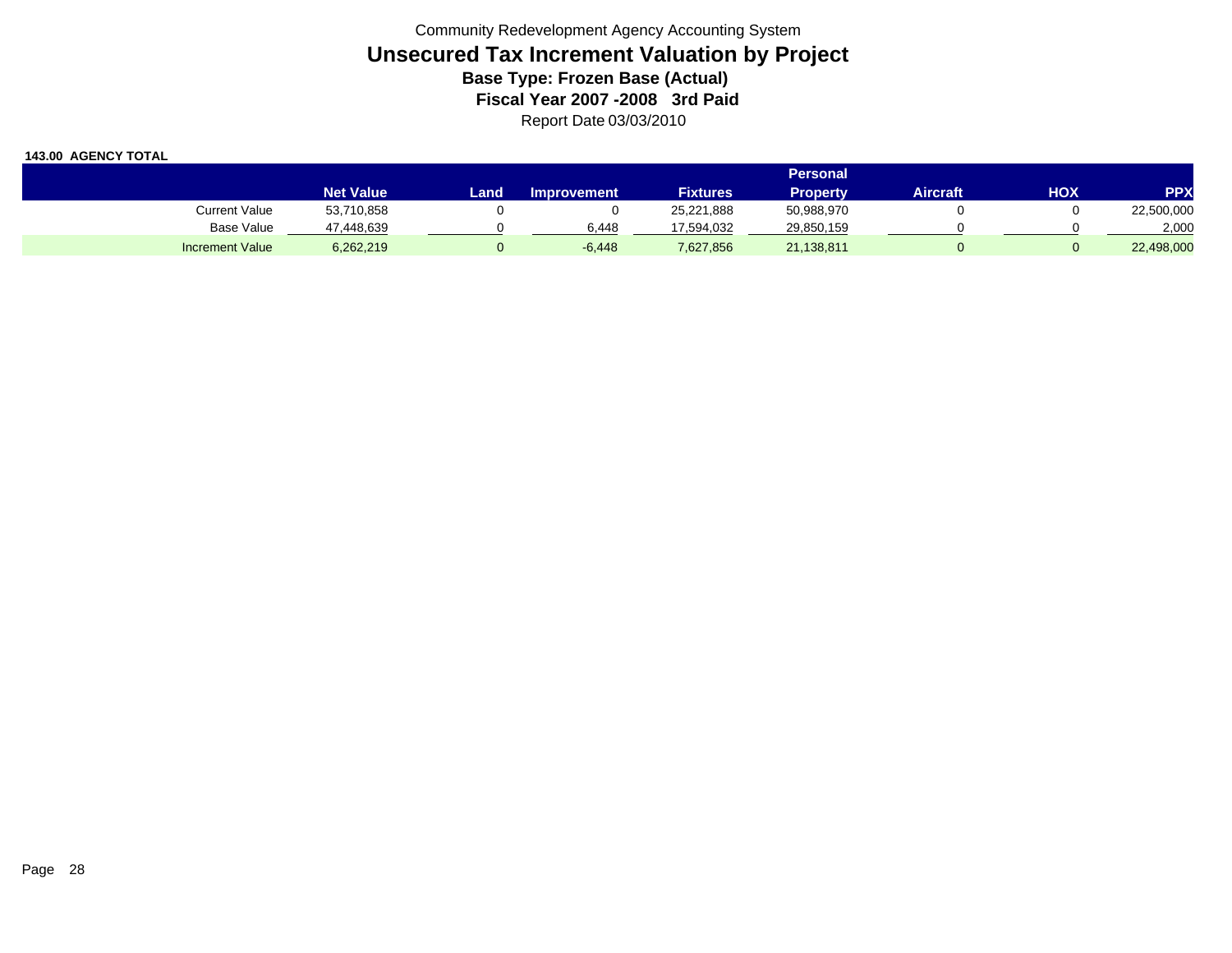| 144.05 EL MONTE CRA - EAST VALLEY MALL |                        |                  |       |                    | Base Year: 1977 - 1978 |                 |                 |     |                |
|----------------------------------------|------------------------|------------------|-------|--------------------|------------------------|-----------------|-----------------|-----|----------------|
|                                        |                        |                  |       |                    |                        | Personal        |                 |     |                |
|                                        |                        | <b>Net Value</b> | Land. | <b>Improvement</b> | <b>Fixtures</b>        | <b>Property</b> | <b>Aircraft</b> | HOX | <b>PPX</b>     |
|                                        | <b>Current Value</b>   | 298,739          |       |                    | 44,531                 | 254,208         |                 |     | 0              |
|                                        | <b>Base Value</b>      | 8,040            |       |                    | 3,000                  | 5,040           |                 |     |                |
| ACCT 144.05 Total                      | <b>Increment Value</b> | 290,699          | 0     |                    | 41,531                 | 249,168         |                 |     | $\overline{0}$ |

| 144.06 EL MONTE CRA - PLAZA PROJECT |                        |                  | Base Year: 1977 - 1978 |                    |                 |                 |                 |     |            |
|-------------------------------------|------------------------|------------------|------------------------|--------------------|-----------------|-----------------|-----------------|-----|------------|
|                                     |                        |                  |                        |                    |                 | <b>Personal</b> |                 |     |            |
|                                     |                        | <b>Net Value</b> | Landı                  | <b>Improvement</b> | <b>Fixtures</b> | <b>Property</b> | <b>Aircraft</b> | нох | <b>PPX</b> |
|                                     | <b>Current Value</b>   | 4,930,731        |                        |                    | ,733,331        | 3,197,400       |                 |     |            |
|                                     | <b>Base Value</b>      | 138,060          |                        |                    | 29,220          | 108,840         |                 |     |            |
| ACCT 144.06 Total                   | <b>Increment Value</b> | 4,792,671        |                        |                    | 1.704.111       | 3,088,560       |                 |     |            |

| 144.07 EL MONTE CRA - PLAZA E.M |                        |                  |       | Base Year: 1981 - 1982 |                 |                 |                 |     |                |
|---------------------------------|------------------------|------------------|-------|------------------------|-----------------|-----------------|-----------------|-----|----------------|
|                                 |                        |                  |       |                        |                 | Personal        |                 |     |                |
|                                 |                        | <b>Net Value</b> | Land. | <b>Improvement</b>     | <b>Fixtures</b> | <b>Property</b> | <b>Aircraft</b> | HOX | <b>PPX</b>     |
|                                 | <b>Current Value</b>   | 505,704          |       |                        | 120,276         | 385,428         |                 |     | 0.             |
|                                 | Base Value             |                  |       |                        |                 |                 |                 |     |                |
| ACCT 144.07 Total               | <b>Increment Value</b> | 505,704          | 0     |                        | 120,276         | 385,428         |                 |     | $\overline{0}$ |

| 144.08 EL MONTE CRA - CENTER R.P. |                        |                  | Base Year: 1983 - 1984 |                    |                 |                 |                 |     |            |
|-----------------------------------|------------------------|------------------|------------------------|--------------------|-----------------|-----------------|-----------------|-----|------------|
|                                   |                        |                  |                        |                    |                 | <b>Personal</b> |                 |     |            |
|                                   |                        | <b>Net Value</b> | Land                   | <b>Improvement</b> | <b>Fixtures</b> | <b>Property</b> | <b>Aircraft</b> | HOX | <b>PPX</b> |
|                                   | Current Value          | 21,502,815       |                        |                    | 9,957,265       | 11,545,550      |                 |     |            |
|                                   | Base Value             | 1,551,380        |                        |                    | 761.298         | 790.082         |                 |     |            |
| ACCT 144.08 Total                 | <b>Increment Value</b> | 19,951,435       |                        |                    | 9,195,967       | 10,755,468      |                 |     |            |

| 144.10 EL MONTE CRA - DOWNTOWN R.P. |                        |                  |      |                    | Base Year: 1986 - 1987 |                 |                 |     |            |
|-------------------------------------|------------------------|------------------|------|--------------------|------------------------|-----------------|-----------------|-----|------------|
|                                     |                        |                  |      |                    |                        | <b>Personal</b> |                 |     |            |
|                                     |                        | <b>Net Value</b> | Land | <b>Improvement</b> | <b>Fixtures</b>        | <b>Property</b> | <b>Aircraft</b> | нох | <b>PPX</b> |
|                                     | <b>Current Value</b>   | 12,341,898       |      |                    | 4,867,098              | 7,474,800       |                 |     |            |
|                                     | <b>Base Value</b>      | 6,066,744        |      |                    | 2,144,719              | 3,940,025       |                 |     | 18,000     |
| ACCT 144.10 Total                   | <b>Increment Value</b> | 6,275,154        |      |                    | 2,722,379              | 3,534,775       |                 |     | $-18,000$  |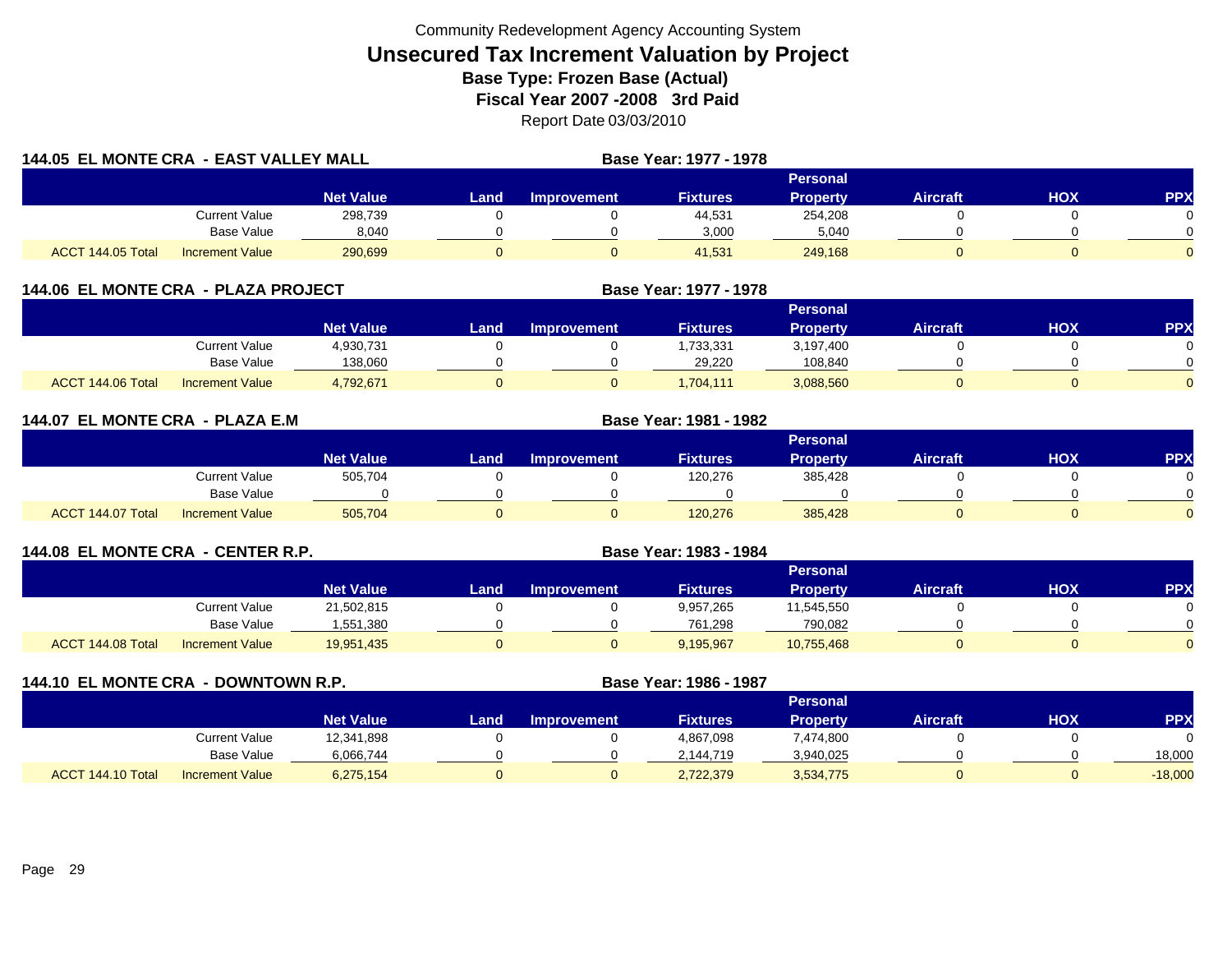Community Redevelopment Agency Accounting System

# **Unsecured Tax Increment Valuation by Project**

**Base Type: Frozen Base (Actual)** 

**Fiscal Year 2007 -2008 3rd Paid**

Report Date 03/03/2010

| 144.12 EL MONTE CRA - CENTER 90 ANNEX |                        |                  | Base Year: 1988 - 1989 |                    |                 |                 |                 |     |            |
|---------------------------------------|------------------------|------------------|------------------------|--------------------|-----------------|-----------------|-----------------|-----|------------|
|                                       |                        |                  |                        |                    |                 | <b>Personal</b> |                 |     |            |
|                                       |                        | <b>Net Value</b> | Land                   | <b>Improvement</b> | <b>Fixtures</b> | Propertv        | <b>Aircraft</b> | нох | <b>PPX</b> |
|                                       | <b>Current Value</b>   | 2,694,314        |                        |                    | 727,998         | 1,966,316       |                 |     |            |
|                                       | Base Value             | 2,617,899        |                        |                    | .355.059        | ,262,840        |                 |     |            |
| ACCT 144.12 Total                     | <b>Increment Value</b> | 76.415           |                        |                    | $-627.061$      | 703,476         |                 |     |            |

## **144.15 EL MONTE CRA - DOWNTOWN RP '02 ANNEX**

|                   |                        |                  |      |                    |                 | <b>Personal</b> |                 |            |           |
|-------------------|------------------------|------------------|------|--------------------|-----------------|-----------------|-----------------|------------|-----------|
|                   |                        | <b>Net Value</b> | Land | <b>Improvement</b> | <b>Fixtures</b> | <b>Property</b> | <b>Aircraft</b> | <b>HOX</b> | <b>PP</b> |
|                   | <b>Current Value</b>   | 2,816,969        |      |                    | 881,344         | .935,625        |                 |            |           |
|                   | <b>Base Value</b>      | 1,758,555        |      |                    | 811.607         | 2,946,948       |                 |            |           |
| ACCT 144.15 Total | <b>Increment Value</b> | $-941,586$       |      |                    | 69,737          | $-1,011,323$    |                 |            |           |

**Base Year: 2000 - 2001**

**Base Year: 2002 - 2003**

## **144.18 EL MONTE CRA - VALLEY DURFEE**

|                   |                        |                  |      |                    |                 | <b>Personal</b> |                 |            |          |
|-------------------|------------------------|------------------|------|--------------------|-----------------|-----------------|-----------------|------------|----------|
|                   |                        | <b>Net Value</b> | Land | <b>Improvement</b> | <b>Fixtures</b> | Property        | <b>Aircraft</b> | <b>HOX</b> | PPX      |
|                   | <b>Current Value</b>   | 19.046.545       |      |                    | 805,395         | 11,241,150      |                 |            |          |
|                   | <b>Base Value</b>      | 15.434.830       |      |                    | 4.048.622       | 1,386,208       |                 |            | ∩        |
| ACCT 144.18 Total | <b>Increment Value</b> | 3,611,715        |      |                    | 3,756,773       | $-145,058$      |                 |            | $\Omega$ |

|                        |                  |       |                    |                 | Personal   |                 |     |            |
|------------------------|------------------|-------|--------------------|-----------------|------------|-----------------|-----|------------|
|                        | <b>Net Value</b> | Land. | <b>Improvement</b> | <b>Fixtures</b> | Propertv   | <b>Aircraft</b> | нох | <b>PPX</b> |
| <b>Current Value</b>   | 64,137,715       |       |                    | 26,137,238      | 38,000,477 |                 |     |            |
| <b>Base Value</b>      | 29,575,508       |       |                    | 9.153.525       | 20,439,983 |                 |     | 18.000     |
| <b>Increment Value</b> | 34,562,207       |       |                    | 16,983,713      | 17,560,494 |                 |     | $-18,000$  |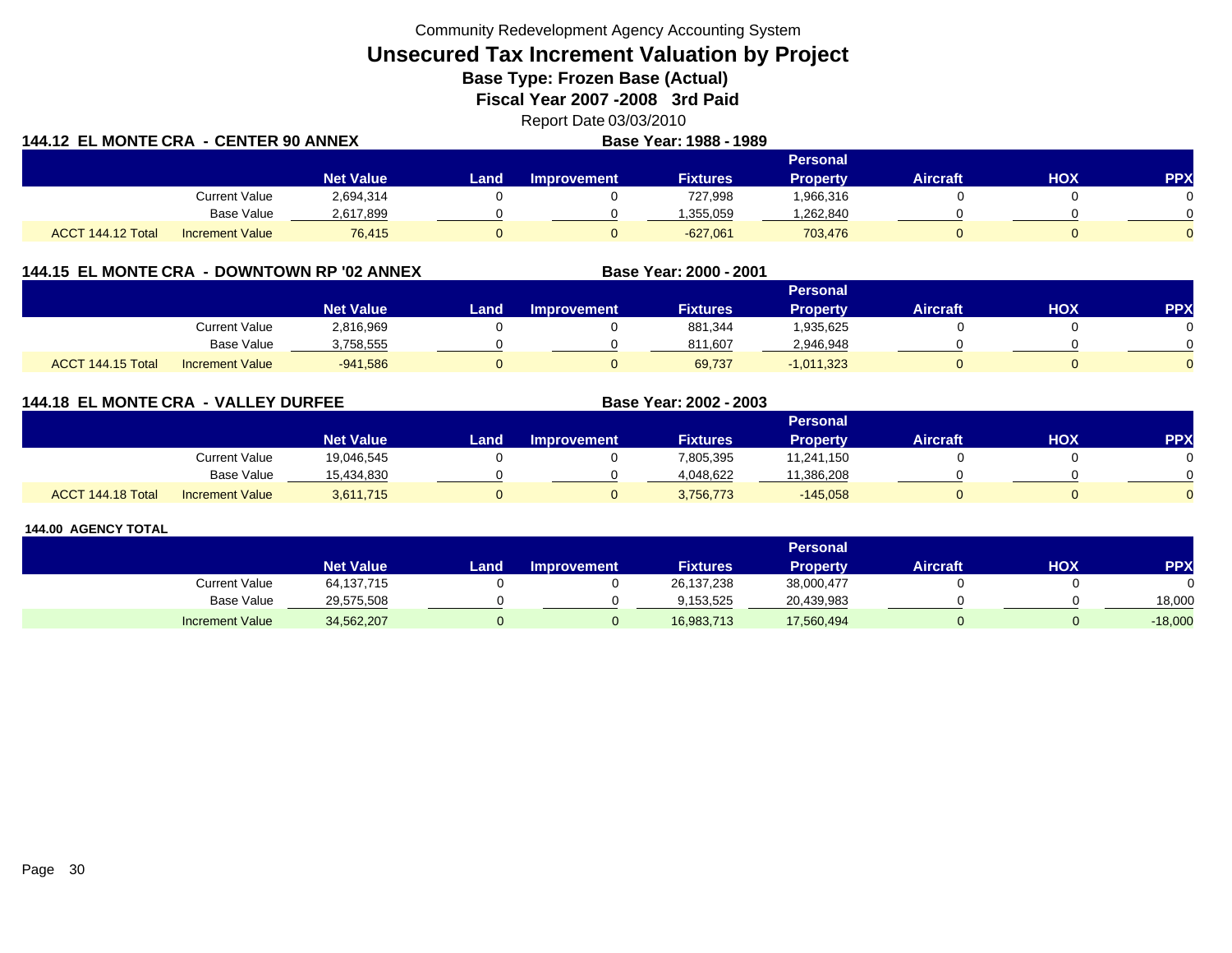| <b>145.02 DUARTE CRA - HUNTINGTON DR.PH#1</b> |                        |                  | Base Year: 1979 - 1980 |                    |                 |                 |                 |     |            |
|-----------------------------------------------|------------------------|------------------|------------------------|--------------------|-----------------|-----------------|-----------------|-----|------------|
|                                               |                        |                  |                        |                    |                 | Personal        |                 |     |            |
|                                               |                        | <b>Net Value</b> | Land.                  | <b>Improvement</b> | <b>Fixtures</b> | <b>Property</b> | <b>Aircraft</b> | HOX | <b>PPX</b> |
|                                               | <b>Current Value</b>   | 3,703,156        |                        |                    | 1,266,361       | 2,436,795       |                 |     |            |
|                                               | <b>Base Value</b>      | 159,300          |                        |                    | 115,860         | 43,440          |                 |     | 0          |
| ACCT 145.02 Total                             | <b>Increment Value</b> | 3,543,856        |                        |                    | 1,150,501       | 2,393,355       |                 |     | 0          |

| <b>145.04 DUARTE CRA - LAS LOMAS</b> |                        |                  |      | Base Year: 1977 - 1978 |                 |                 |                 |     |            |
|--------------------------------------|------------------------|------------------|------|------------------------|-----------------|-----------------|-----------------|-----|------------|
|                                      |                        |                  |      |                        |                 | <b>Personal</b> |                 |     |            |
|                                      |                        | <b>Net Value</b> | Land | Improvement            | <b>Fixtures</b> | <b>Property</b> | <b>Aircraft</b> | нох | <b>PPX</b> |
|                                      | Current Value          | 2,353,293        |      |                        | .115.685        | 1,237,608       |                 |     |            |
|                                      | <b>Base Value</b>      | 126,240          |      |                        | .700            | 124,540         |                 |     |            |
| ACCT 145.04 Total                    | <b>Increment Value</b> | 2,227,053        |      |                        | 1,113,985       | 1,113,068       |                 |     |            |

| <b>145.06 DUARTE CRA - DAVIS ADDITION</b> |                        |                  |       |                    | <b>Base Year: 1974 - 1975</b> |                 |                 |            |            |
|-------------------------------------------|------------------------|------------------|-------|--------------------|-------------------------------|-----------------|-----------------|------------|------------|
|                                           |                        |                  |       |                    |                               | Personal        |                 |            |            |
|                                           |                        | <b>Net Value</b> | Land, | <b>Improvement</b> | <b>Fixtures</b>               | <b>Property</b> | <b>Aircraft</b> | <b>HOX</b> | <b>PPX</b> |
|                                           | Current Value          | 12,537,936       |       |                    | 5,496,128                     | 7,041,808       |                 |            |            |
|                                           | Base Value             | 4,540            |       |                    | .500                          | 3,040           |                 |            |            |
| ACCT 145.06 Total                         | <b>Increment Value</b> | 12,533,396       |       |                    | 5,494,628                     | 7,038,768       |                 |            |            |

| 145.08 DUARTE CRA - HUNTINGTON DR.PH#2 |                        |                  |      |                    | Base Year: 1979 - 1980 |                 |                 |     |            |
|----------------------------------------|------------------------|------------------|------|--------------------|------------------------|-----------------|-----------------|-----|------------|
|                                        |                        |                  |      |                    |                        | Personal        |                 |     |            |
|                                        |                        | <b>Net Value</b> | Land | <b>Improvement</b> | <b>Fixtures</b>        | <b>Property</b> | <b>Aircraft</b> | нох | <b>PPX</b> |
|                                        | Current Value          | 4,986,214        |      |                    | 2,158,999              | 2,827,215       |                 |     |            |
|                                        | Base Value             | ,731,604         |      |                    | 309.860                | ,423,144        |                 |     | .400       |
| ACCT 145.08 Total                      | <b>Increment Value</b> | 3,254,610        | U    |                    | 1.849.139              | ,404,071        |                 |     | $-1,400$   |

| 145.09 DUARTE CRA - DAVIS ADDITION/76 ANNEX |                        |                  |      | <b>Base Year: 1976 - 1977</b> |                 |                 |                 |      |            |
|---------------------------------------------|------------------------|------------------|------|-------------------------------|-----------------|-----------------|-----------------|------|------------|
|                                             |                        |                  |      |                               |                 | Personal        |                 |      |            |
|                                             |                        | <b>Net Value</b> | Land | <b>Improvement</b>            | <b>Fixtures</b> | <b>Property</b> | <b>Aircraft</b> | HOX. | <b>PPX</b> |
|                                             | <b>Current Value</b>   | 486,176          |      |                               | 75,393          | 410,783         |                 |      |            |
|                                             | <b>Base Value</b>      | 51.180           |      |                               | 10,900          | 40,280          |                 |      |            |
| ACCT 145.09 Total                           | <b>Increment Value</b> | 434,996          |      |                               | 64,493          | 370,503         |                 |      |            |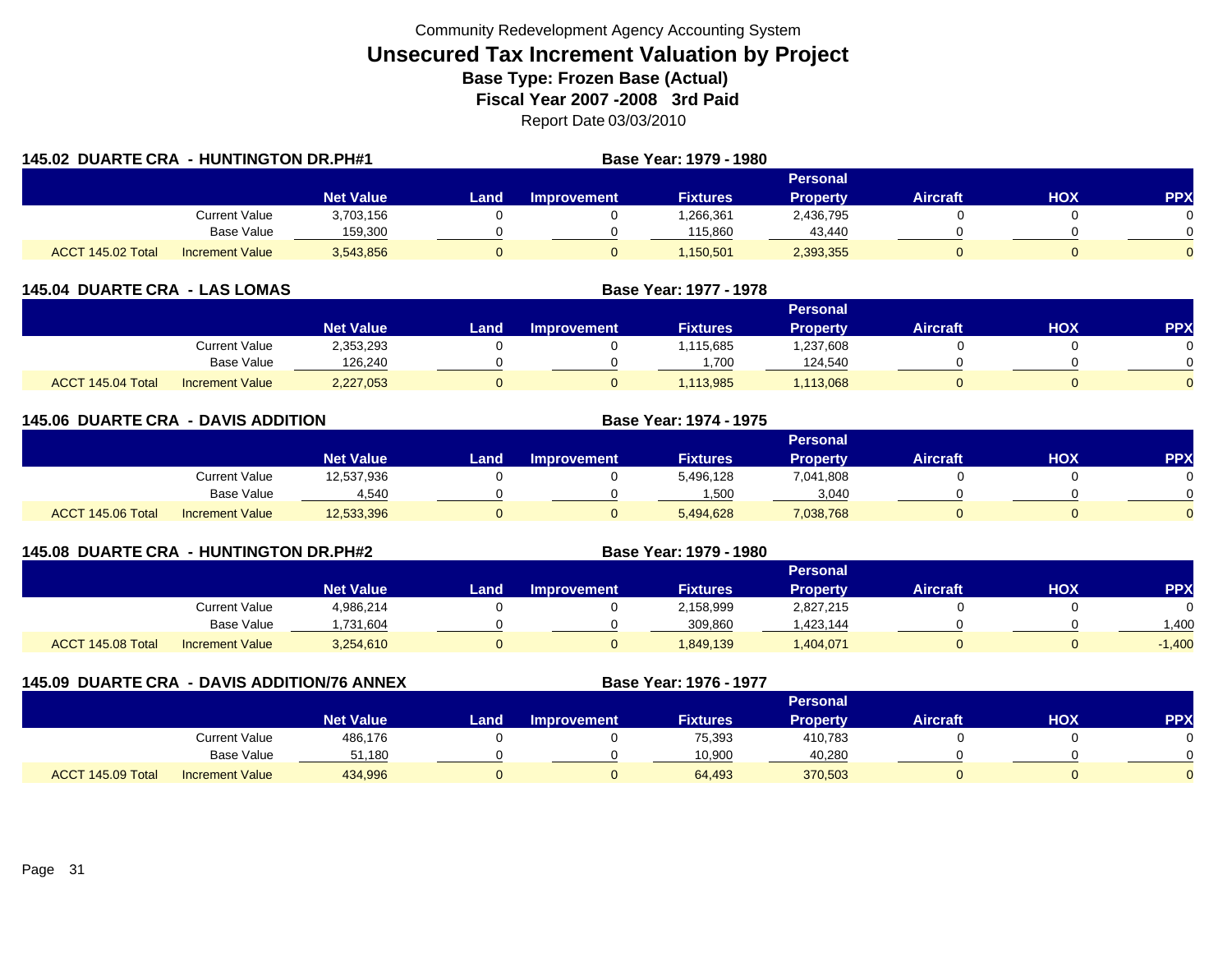Community Redevelopment Agency Accounting System

**Unsecured Tax Increment Valuation by Project**

**Base Type: Frozen Base (Actual)** 

**Fiscal Year 2007 -2008 3rd Paid**

Report Date 03/03/2010

| 145.10 DUARTE CRA - RANCHO DUARTE PH#2 |                        |                  |        |                    | <b>Base Year: 1981 - 1982</b> |                 |                 |     |            |
|----------------------------------------|------------------------|------------------|--------|--------------------|-------------------------------|-----------------|-----------------|-----|------------|
|                                        |                        |                  |        |                    |                               | <b>Personal</b> |                 |     |            |
|                                        |                        | <b>Net Value</b> | Land . | <b>Improvement</b> | <b>Fixtures</b>               | <b>Property</b> | <b>Aircraft</b> | нох | <b>PPX</b> |
|                                        | <b>Current Value</b>   | 14.834.821       |        |                    | 9.765.464                     | 5,069,357       |                 |     |            |
|                                        | Base Value             | 2,265,817        |        |                    | 1.225.766                     | 1,040,051       |                 |     |            |
| ACCT 145.10 Total                      | <b>Increment Value</b> | 12,569,004       |        |                    | 8,539,698                     | 4,029,306       |                 |     |            |

| 145.11            | <b>DUARTE CRA - RANCHO DUARTE PH#1</b> |                  |      |                    | Base Year: 1981 - 1982 |                 |                 |     |            |
|-------------------|----------------------------------------|------------------|------|--------------------|------------------------|-----------------|-----------------|-----|------------|
|                   |                                        |                  |      |                    |                        |                 |                 |     |            |
|                   |                                        | <b>Net Value</b> | Land | <b>Improvement</b> | <b>Fixtures</b>        | <b>Property</b> | <b>Aircraft</b> | ΗΟΧ | <b>PPX</b> |
|                   | <b>Current Value</b>                   | 2,351,899        |      |                    |                        | 2,351,899       |                 |     |            |
|                   | Base Value                             | 191,927          |      |                    | 2,060                  | 189.867         |                 |     |            |
| ACCT 145.11 Total | <b>Increment Value</b>                 | 2,159,972        |      |                    | $-2,060$               | 2,162,032       |                 |     |            |

**145.12 DUARTE CRA - RANCHO DUARTE PH #3 Base Year: 1987 - 1988 Personal Net Value Land Improvement Fixtures Property Aircraft HOX PPX** Current Value 3,079,934 0 0 1,178,748 1,901,186 0 0 Base Value 1,276,389 0 0 815,923 460,466 0 0 ACCT 145.12 Totall Increment Value 1,803,545 0 0 362,825 1,440,720 0 0

| 145.13 DUARTE CRA - MERGED R.P. |                        |                  |      |                    | Base Year: 1998 - 1999 |                 |                 |     |           |
|---------------------------------|------------------------|------------------|------|--------------------|------------------------|-----------------|-----------------|-----|-----------|
|                                 |                        |                  |      |                    |                        | <b>Personal</b> |                 |     |           |
|                                 |                        | <b>Net Value</b> | Land | <b>Improvement</b> | <b>Fixtures</b>        | <b>Property</b> | <b>Aircraft</b> | нох | <b>PP</b> |
|                                 | <b>Current Value</b>   | 9,914,663        |      |                    | 6,000                  | 9,908,663       |                 |     |           |
|                                 | <b>Base Value</b>      | 6,619,732        |      |                    | 487,446                | 6,132,286       |                 |     |           |
| ACCT 145.13 Total               | <b>Increment Value</b> | 3,294,931        | 0    |                    | -481,446               | 3,776,377       |                 |     |           |

|                        |                  |      |                    |                 | <b>Personal</b> |                 |     |            |
|------------------------|------------------|------|--------------------|-----------------|-----------------|-----------------|-----|------------|
|                        | <b>Net Value</b> | Land | <b>Improvement</b> | <b>Fixtures</b> | Property        | <b>Aircraft</b> | нох | <b>PPX</b> |
| Current Value          | 54,248,092       |      |                    | 21,062,778      | 33,185,314      |                 |     |            |
| Base Value             | 12,426,729       |      |                    | 2,971,015       | 9,457,114       |                 |     | .400       |
| <b>Increment Value</b> | 41,821,363       |      |                    | 18,091,763      | 23,728,200      |                 |     | $-1,400$   |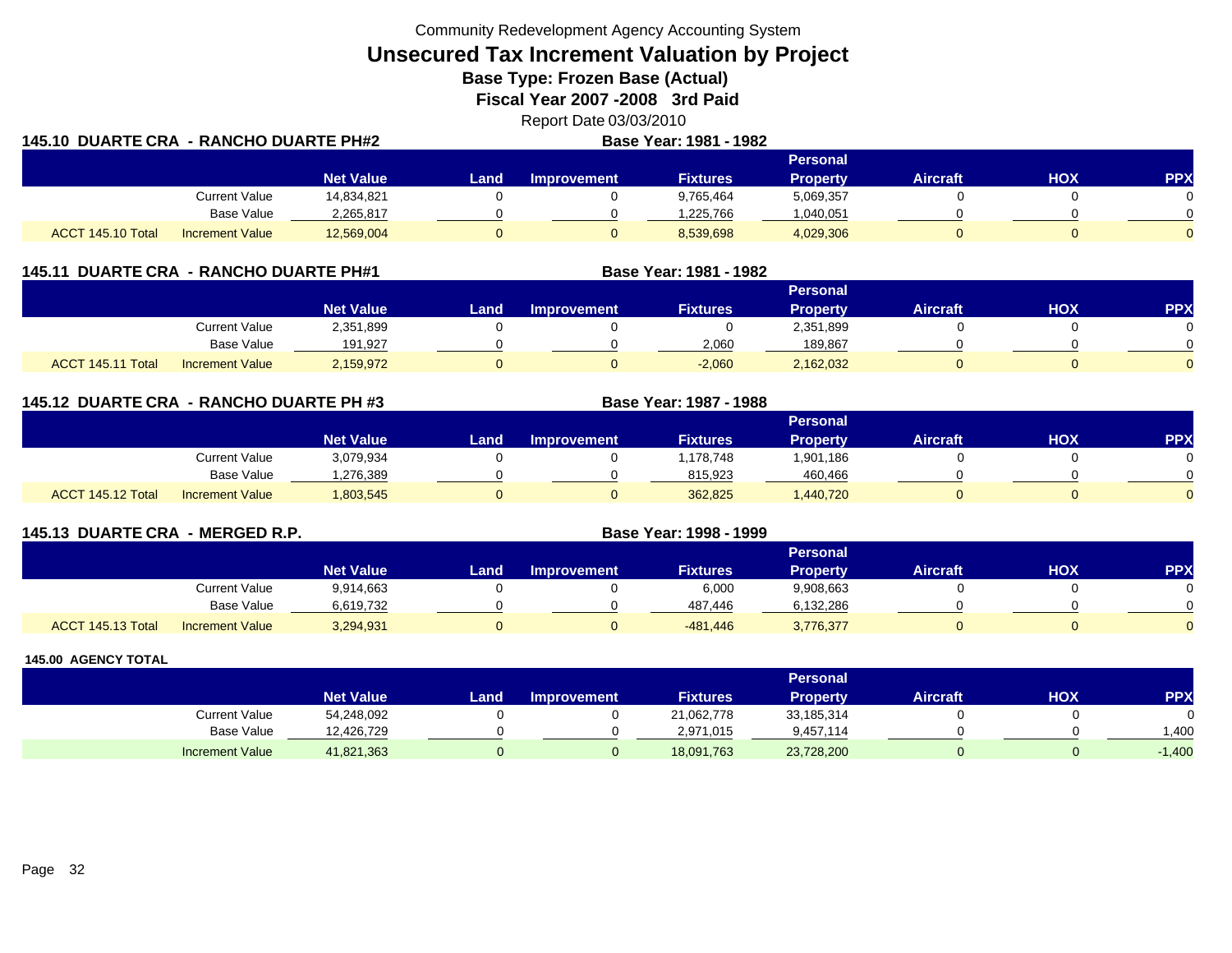| <b>156.02 GLENDALE CRA - CENTRAL</b> |                        |                  |          |                    |                 |                 |                 |     |            |
|--------------------------------------|------------------------|------------------|----------|--------------------|-----------------|-----------------|-----------------|-----|------------|
|                                      |                        |                  | Personal |                    |                 |                 |                 |     |            |
|                                      |                        | <b>Net Value</b> | Land     | <b>Improvement</b> | <b>Fixtures</b> | <b>Property</b> | <b>Aircraft</b> | HOX | <b>PPX</b> |
|                                      | Current Value          | 154.426.879      |          |                    | 47,710,965      | 106.715.914     |                 |     |            |
|                                      | <b>Base Value</b>      | 19,334,140       |          |                    | 2,142,700       | 17,191,440      |                 |     |            |
| ACCT 156.02 Total                    | <b>Increment Value</b> | 135,092,739      |          |                    | 45.568.265      | 89,524,474      |                 |     |            |

## **156.03 GLENDALE CRA - SAN FERNANDO RD. CORR**

|                   |                        |                  |      |                    |                 | <b>Personal</b> |                 |     |     |
|-------------------|------------------------|------------------|------|--------------------|-----------------|-----------------|-----------------|-----|-----|
|                   |                        | <b>Net Value</b> | Land | <b>Improvement</b> | <b>Fixtures</b> | Property        | <b>Aircraft</b> | нох | PPX |
|                   | <b>Current Value</b>   | 254,141,340      |      |                    | 49,958,422      | 204,182,918     |                 |     |     |
|                   | <b>Base Value</b>      | 208.479.049      |      |                    | 65,718,654      | 142,760,395     |                 |     |     |
| ACCT 156.03 Total | <b>Increment Value</b> | 45,662,291       |      |                    | $-15,760,232$   | 61,422,523      |                 |     |     |

**Base Year: 1992 - 1993**

|                        |                  |      |                    |                 | <b>Personal</b> |                 |     |                 |
|------------------------|------------------|------|--------------------|-----------------|-----------------|-----------------|-----|-----------------|
|                        | <b>Net Value</b> | Land | <b>Improvement</b> | <b>Fixtures</b> | <b>Property</b> | <b>Aircraft</b> | нох | PP <sub>2</sub> |
| Current Value          | 408,568,219      |      |                    | 97,669,387      | 310,898,832     |                 |     |                 |
| <b>Base Value</b>      | 227,813,189      |      |                    | 67,861,354      | 159,951,835     |                 |     |                 |
| <b>Increment Value</b> | 180,755,030      |      |                    | 29,808,033      | 150,946,997     |                 |     |                 |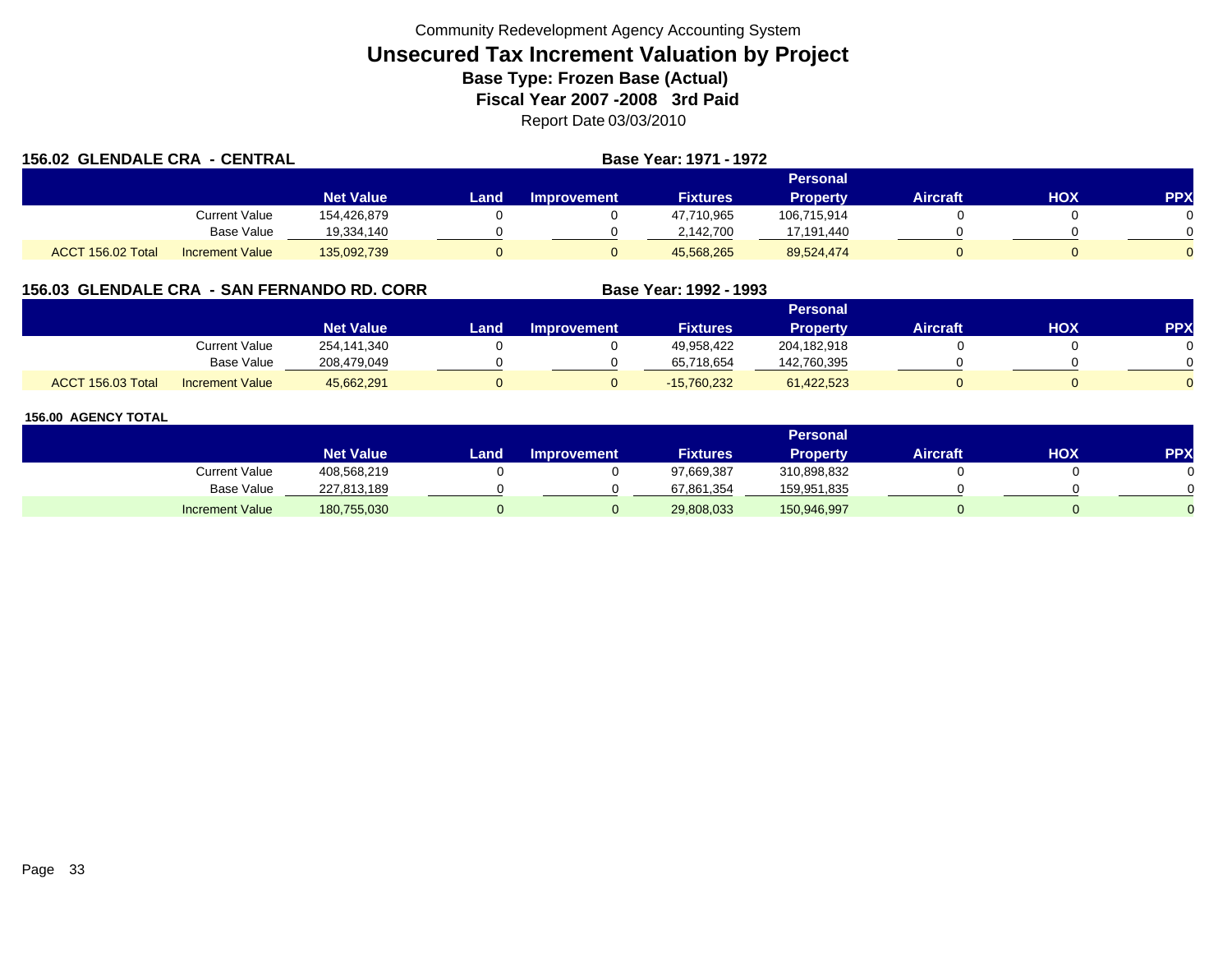| 160.04 GLENDORA CRA - PROJECT #1 |                        |                  |      |                    | <b>Base Year: 1974 - 1975</b> |                 |                 |            |                |
|----------------------------------|------------------------|------------------|------|--------------------|-------------------------------|-----------------|-----------------|------------|----------------|
|                                  |                        |                  |      |                    |                               | Personal        |                 |            |                |
|                                  |                        | <b>Net Value</b> | Land | <b>Improvement</b> | <b>Fixtures</b>               | <b>Property</b> | <b>Aircraft</b> | <b>HOX</b> | <b>PPX</b>     |
|                                  | Current Value          | 40,331,957       |      |                    | 17,219,649                    | 23,112,308      |                 |            |                |
|                                  | Base Value             | 2,263,920        |      |                    | 506,660                       | ,757,260        |                 |            |                |
| ACCT 160.04 Total                | <b>Increment Value</b> | 38,068,037       |      | 0                  | 16,712,989                    | 21,355,048      |                 |            | $\overline{0}$ |

| 160.05 GLENDORA CRA - R.P. # 2              | Base Year: 1976 - 1977 |      |                    |                 |           |          |     |            |
|---------------------------------------------|------------------------|------|--------------------|-----------------|-----------|----------|-----|------------|
|                                             |                        |      |                    |                 |           |          |     |            |
|                                             | <b>Net Value</b>       | Land | <b>Improvement</b> | <b>Fixtures</b> | Propertv  | Aircraft | HOX | <b>PPX</b> |
| Current Value                               | 5.212.118              |      |                    | 2,008,563       | 3,203,555 |          |     |            |
| <b>Base Value</b>                           | 999,420                |      |                    | 135,060         | 864,360   |          |     |            |
| ACCT 160.05 Total<br><b>Increment Value</b> | 4.212.698              |      | 0                  | 1,873,503       | 2,339,195 |          |     |            |

| 160.07 GLENDORA CRA - R.P. #3 |                        |                  |      | <b>Base Year: 1976 - 1977</b> |                 |                 |                 |     |            |
|-------------------------------|------------------------|------------------|------|-------------------------------|-----------------|-----------------|-----------------|-----|------------|
|                               |                        |                  |      |                               |                 | Personal        |                 |     |            |
|                               |                        | <b>Net Value</b> | Land | <b>Improvement</b>            | <b>Fixtures</b> | <b>Property</b> | <b>Aircraft</b> | нох | <b>PPX</b> |
|                               | <b>Current Value</b>   | 32,290,276       |      |                               | 15,835,824      | 16,454,452      |                 |     |            |
|                               | <b>Base Value</b>      | 8,167,520        |      |                               | 2,481,500       | 5,686,020       |                 |     |            |
| ACCT 160.07 Total             | <b>Increment Value</b> | 24,122,756       | 0    |                               | 13,354,324      | 10,768,432      |                 |     |            |

| 160.09 GLENDORA CRA - PROJECT # 1/76 ANX |                   |                        |                  | <b>Base Year: 1975 - 1976</b> |                    |                 |                 |                 |     |            |  |  |
|------------------------------------------|-------------------|------------------------|------------------|-------------------------------|--------------------|-----------------|-----------------|-----------------|-----|------------|--|--|
|                                          |                   |                        |                  | Personal                      |                    |                 |                 |                 |     |            |  |  |
|                                          |                   |                        | <b>Net Value</b> | Land                          | <b>Improvement</b> | <b>Fixtures</b> | <b>Property</b> | <b>Aircraft</b> | нох | <b>PPX</b> |  |  |
|                                          |                   | Current Value          | 2,262,988        |                               |                    | 438,508         | 824,480.ا       |                 |     |            |  |  |
|                                          |                   | Base Value             | 7,280            |                               |                    |                 | 7,280           |                 |     |            |  |  |
|                                          | ACCT 160.09 Total | <b>Increment Value</b> | 2,255,708        |                               |                    | 438,508         | 1,817,200       |                 |     |            |  |  |

| 160.11 GLENDORA CRA - R.P. #4               |                  | Base Year: 1982 - 1983 |                    |                 |                 |                 |            |            |
|---------------------------------------------|------------------|------------------------|--------------------|-----------------|-----------------|-----------------|------------|------------|
|                                             |                  |                        |                    |                 | <b>Personal</b> |                 |            |            |
|                                             | <b>Net Value</b> | Land                   | <b>Improvement</b> | <b>Fixtures</b> | <b>Property</b> | <b>Aircraft</b> | <b>HOX</b> | <b>PPX</b> |
| <b>Current Value</b>                        |                  |                        |                    |                 |                 |                 |            |            |
| Base Value                                  |                  |                        |                    |                 |                 |                 |            |            |
| ACCT 160.11 Total<br><b>Increment Value</b> |                  |                        |                    |                 |                 |                 |            |            |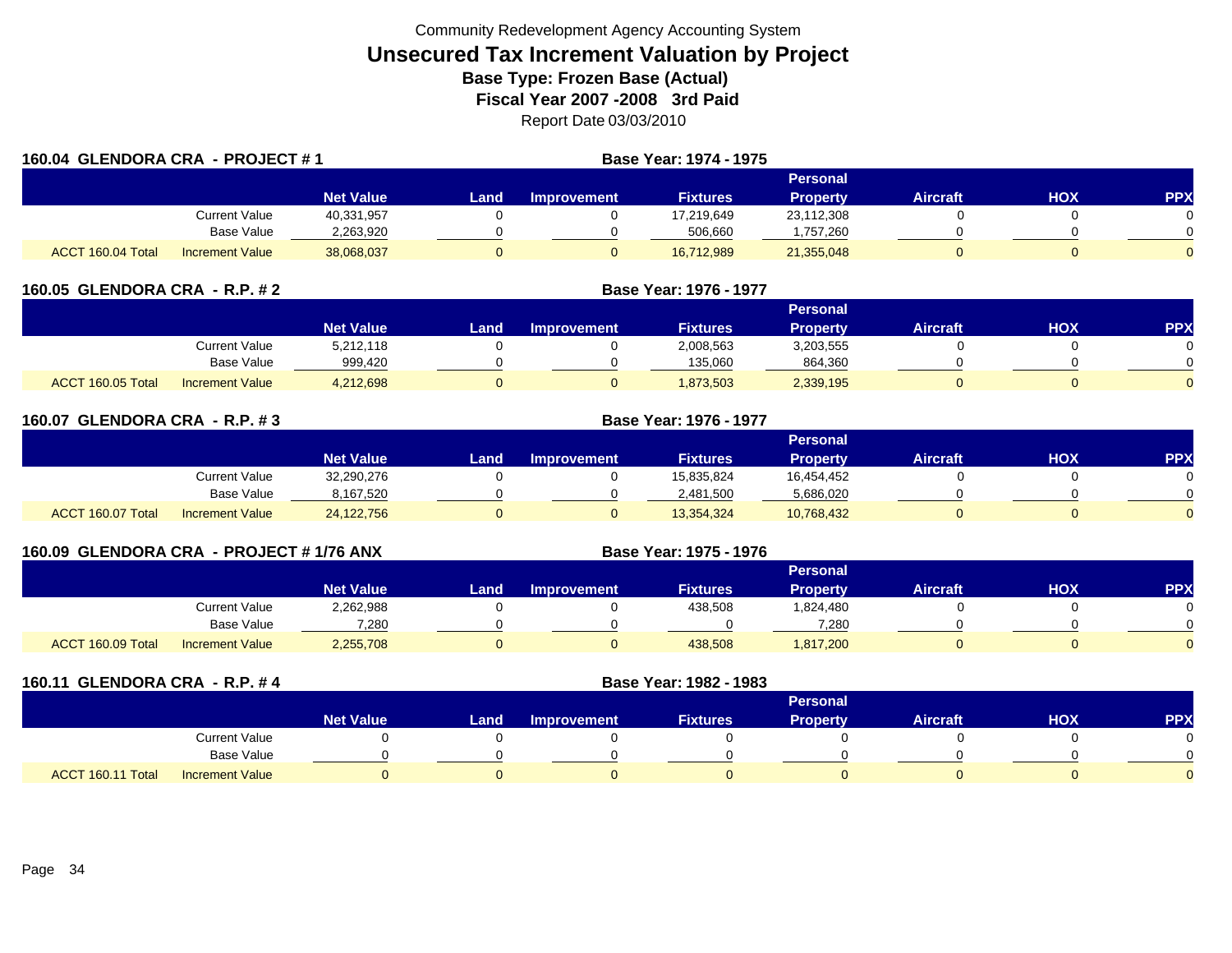Community Redevelopment Agency Accounting System

# **Unsecured Tax Increment Valuation by Project**

**Base Type: Frozen Base (Actual)** 

**Fiscal Year 2007 -2008 3rd Paid**

Report Date 03/03/2010

| 160.13 GLENDORA CRA - R.P. # 5 |                        |                  | Base Year: 2005 - 2006 |                    |                 |           |                 |            |            |  |  |
|--------------------------------|------------------------|------------------|------------------------|--------------------|-----------------|-----------|-----------------|------------|------------|--|--|
| <b>Personal</b>                |                        |                  |                        |                    |                 |           |                 |            |            |  |  |
|                                |                        | <b>Net Value</b> | Land                   | <b>Improvement</b> | <b>Fixtures</b> | Property  | <b>Aircraft</b> | <b>HOX</b> | <b>PPX</b> |  |  |
|                                | Current Value          | 13,996,165       |                        |                    | 7,153,333       | 6,842,832 |                 |            | 0          |  |  |
|                                | Base Value             | 6,946,836        |                        |                    | 1.632.928       | 5,333,908 |                 |            | 20,000     |  |  |
| ACCT 160.13 Total              | <b>Increment Value</b> | 7,049,329        |                        |                    | 5,520,405       | 1,508,924 |                 |            | $-20,000$  |  |  |

|                        |                  |      |                    |                 | <b>Personal</b> |                 |     |           |
|------------------------|------------------|------|--------------------|-----------------|-----------------|-----------------|-----|-----------|
|                        | <b>Net Value</b> | Land | <b>Improvement</b> | <b>Fixtures</b> | Propertv        | <b>Aircraft</b> | HOX | PPX       |
| Current Value          | 94,093,504       |      |                    | 42,655,877      | 51,437,627      |                 |     |           |
| Base Value             | 18,384,976       |      |                    | 4.756.148       | 13,648,828      |                 |     | 20,000    |
| <b>Increment Value</b> | 75,708,528       |      |                    | 37,899,729      | 37,788,799      |                 |     | $-20,000$ |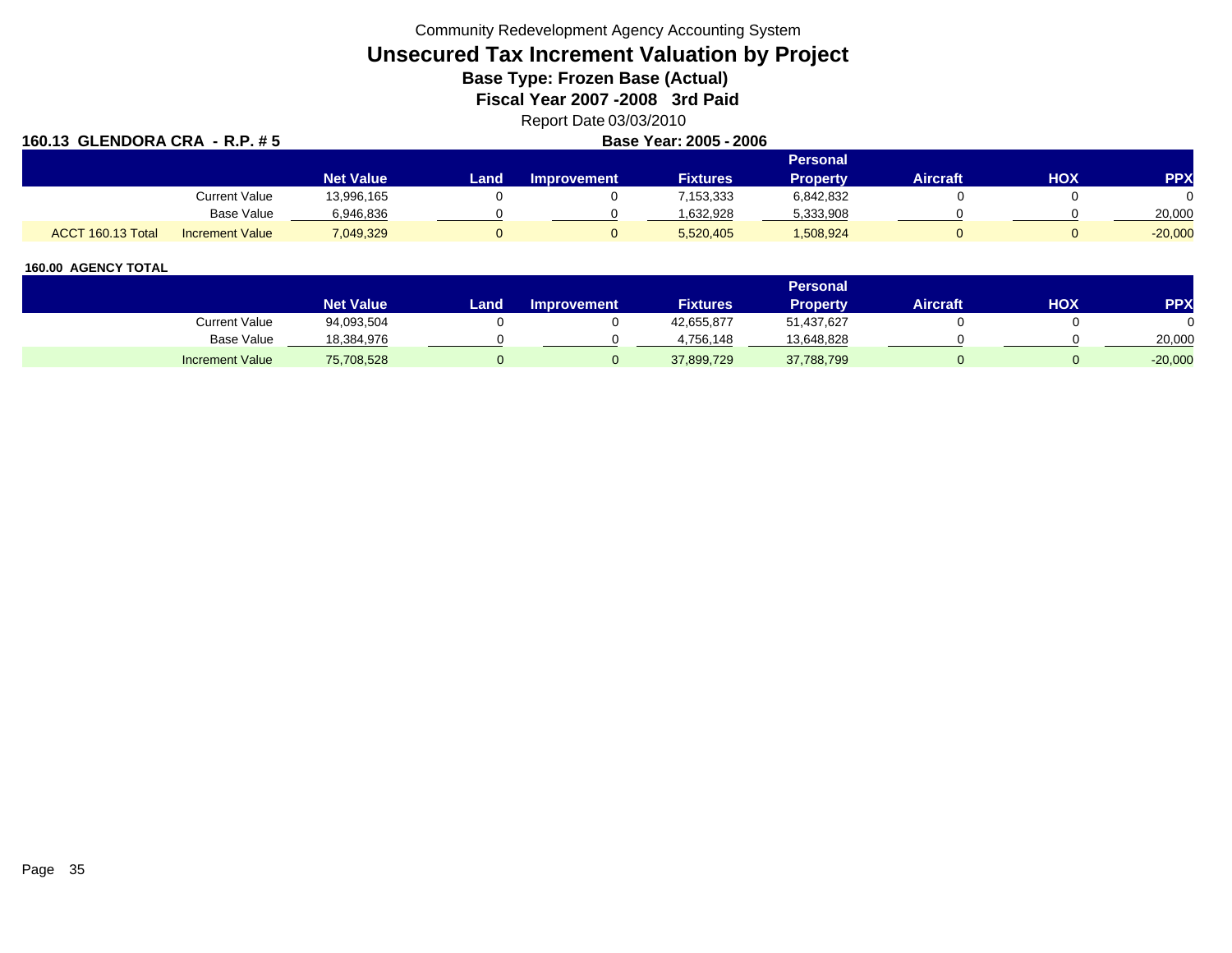| 163.01 HAWAIIAN GARDENS CRA - PROJECT #1 |                        |                  |      |             | Base Year: 1973 - 1974 |                 |                 |            |            |
|------------------------------------------|------------------------|------------------|------|-------------|------------------------|-----------------|-----------------|------------|------------|
|                                          |                        |                  |      |             |                        | <b>Personal</b> |                 |            |            |
|                                          |                        | <b>Net Value</b> | Land | Improvement | <b>Fixtures</b>        | Property        | <b>Aircraft</b> | <b>HOX</b> | <b>PPX</b> |
|                                          | Current Value          | 20,076,286       |      |             | 6,465,308              | 20,434,606      |                 |            | 6,823,628  |
|                                          | Base Value             | 5,074,200        |      |             | 826,520                | 4,247,680       |                 |            |            |
| ACCT 163.01 Total                        | <b>Increment Value</b> | 15,002,086       |      |             | 5,638,788              | 16,186,926      |                 |            | 6.823.628  |

|                        |                  |       |                    |                 | Personal   |          |            |            |
|------------------------|------------------|-------|--------------------|-----------------|------------|----------|------------|------------|
|                        | <b>Net Value</b> | Land. | <b>Improvement</b> | <b>Fixtures</b> | Property   | Aircraft | <b>HOX</b> | <b>PPX</b> |
| <b>Current Value</b>   | 20,076,286       |       |                    | 6,465,308       | 20,434,606 |          |            | 6,823,628  |
| <b>Base Value</b>      | 5,074,200        |       |                    | 826.520         | 4,247,680  |          |            |            |
| <b>Increment Value</b> | 15,002,086       |       |                    | 5,638,788       | 16,186,926 |          |            | 6,823,628  |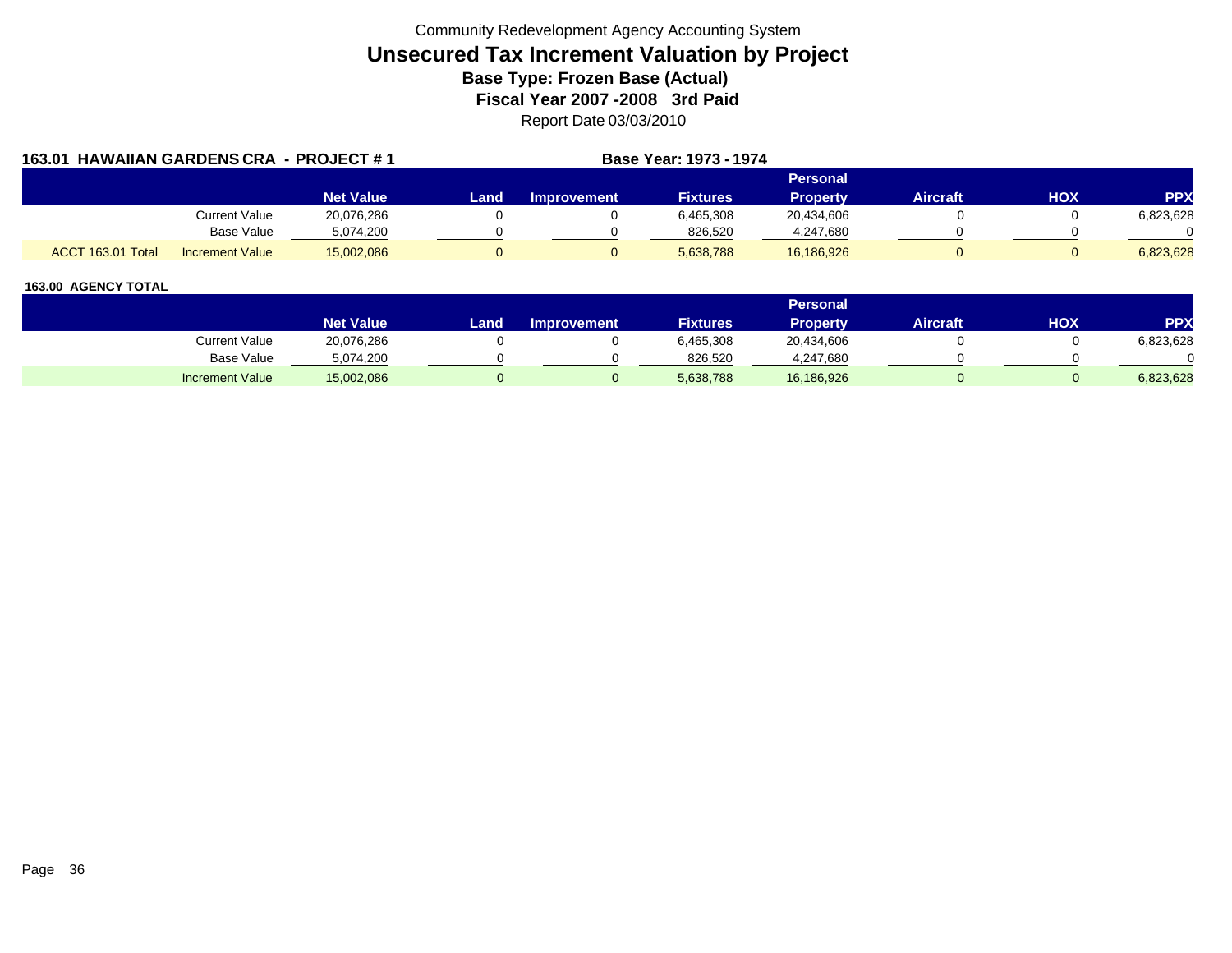| 164.03 HAWTHORNE CRA - PLAZA | Base Year: 1969 - 1970 |                  |      |                    |                 |                 |                 |            |            |
|------------------------------|------------------------|------------------|------|--------------------|-----------------|-----------------|-----------------|------------|------------|
|                              |                        |                  |      |                    |                 | <b>Personal</b> |                 |            |            |
|                              |                        | <b>Net Value</b> | Land | <b>Improvement</b> | <b>Fixtures</b> | <b>Property</b> | <b>Aircraft</b> | <b>HOX</b> | <b>PPX</b> |
|                              | Current Value          | 3,235,020        |      |                    | 1,638,306       | 1,596,714       |                 |            |            |
|                              | Base Value             | 537,052          |      | 33,184             |                 | 503,868         |                 |            |            |
| ACCT 164.03 Total            | <b>Increment Value</b> | 2,697,968        |      | $-33,184$          | 1,638,306       | 1,092,846       |                 |            |            |

| 164.04 HAWTHORNE CRA - RP# 2 | <b>Base Year: 1984 - 1985</b> |
|------------------------------|-------------------------------|
|                              |                               |

|                   |                        |                  |      |                    |                 | Personal   |            |            |           |
|-------------------|------------------------|------------------|------|--------------------|-----------------|------------|------------|------------|-----------|
|                   |                        | <b>Net Value</b> | Land | <b>Improvement</b> | <b>Fixtures</b> | Property   | Aircraft   | <b>XOH</b> | <b>PP</b> |
|                   | Current Value          | 138,600,370      |      |                    | 29,815,897      | 47,440,910 | 61,343,563 |            |           |
|                   | Base Value             | 75.681.733       |      |                    | 34.386.594      | 41.312.893 |            | 5.700      | 12.054    |
| ACCT 164.04 Total | <b>Increment Value</b> | 62,918,637       |      |                    | $-4,570,697$    | 6,128,017  | 61,343,563 | $-5,700$   | $-12,054$ |

|                        |                  |       |                    |                 | Personal        |                 |          |            |
|------------------------|------------------|-------|--------------------|-----------------|-----------------|-----------------|----------|------------|
|                        | <b>Net Value</b> | Land. | <b>Improvement</b> | <b>Fixtures</b> | <b>Property</b> | <b>Aircraft</b> | нох      | <b>PPX</b> |
| Current Value          | 141,835,390      |       |                    | 31,454,203      | 49,037,624      | 61,343,563      |          |            |
| Base Value             | 76,218,785       |       | 33.184             | 34,386,594      | 41,816,761      |                 | 5.700    | 12.054     |
| <b>Increment Value</b> | 65,616,605       |       | $-33,184$          | $-2,932,391$    | 7,220,863       | 61,343,563      | $-5,700$ | $-12,054$  |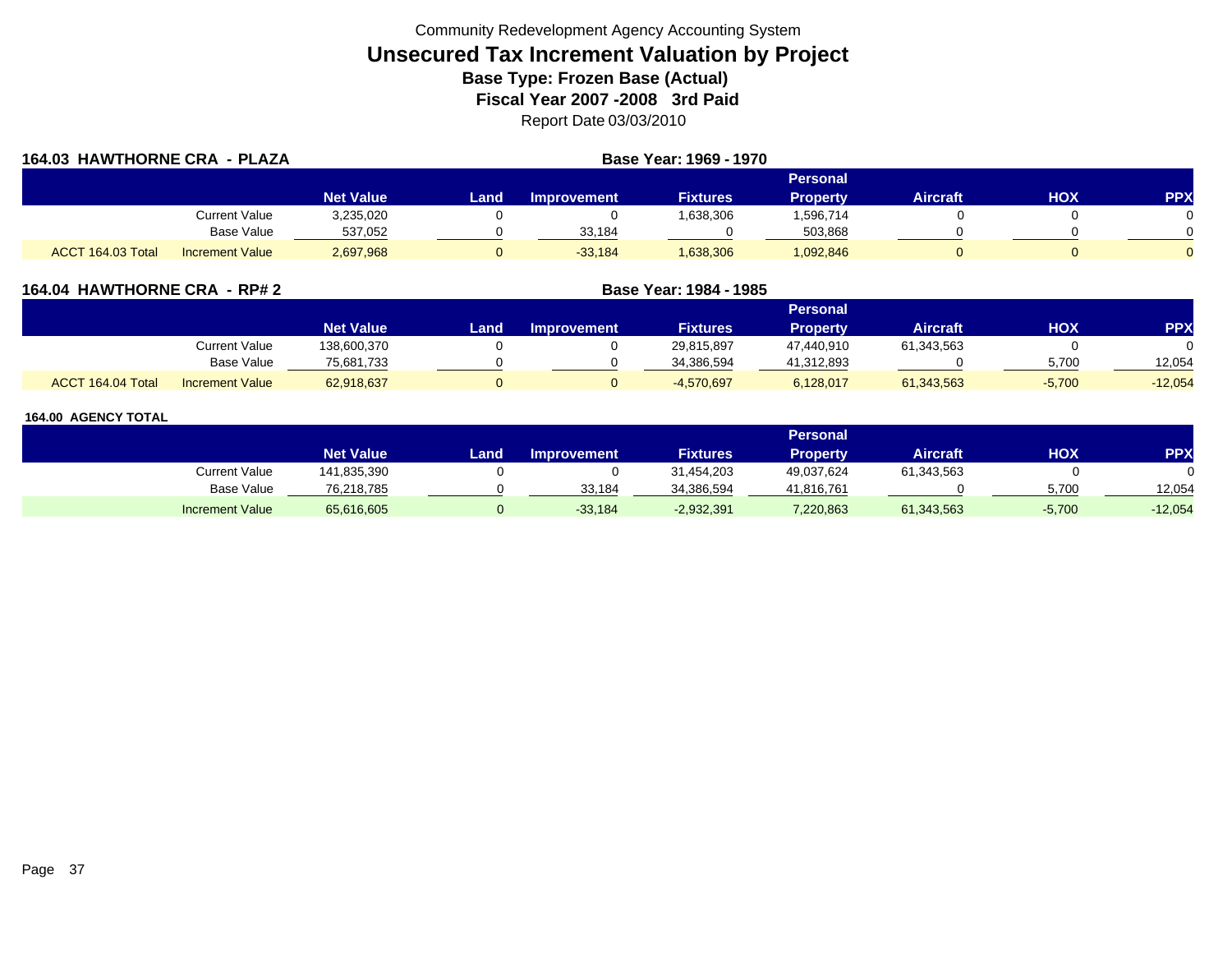|                   | <b>172.02 HUNTINGTON PARK CRA - CBD</b> |                  |       |             | <b>Base Year: 1971 - 1972</b> |                 |                 |            |          |
|-------------------|-----------------------------------------|------------------|-------|-------------|-------------------------------|-----------------|-----------------|------------|----------|
|                   |                                         |                  |       |             |                               | Personal        |                 |            |          |
|                   |                                         | <b>Net Value</b> | Landı | Improvement | <b>Fixtures</b>               | <b>Property</b> | <b>Aircraft</b> | <b>HOX</b> | PPX      |
|                   | Current Value                           | 11,870,805       |       |             | 4,706,721                     | 7,164,084       |                 |            | $\Omega$ |
|                   | Base Value                              | 10,022,940       |       |             | 1,518,380                     | 8,504,560       |                 |            | $\Omega$ |
| ACCT 172.02 Total | <b>Increment Value</b>                  | 1,847,865        |       |             | 3,188,341                     | $-1,340,476$    |                 |            | $\Omega$ |

| 172.03 HUNTINGTON PARK CRA - INDUSTRIAL |  |  |  |  |  |
|-----------------------------------------|--|--|--|--|--|
|-----------------------------------------|--|--|--|--|--|

|                   |                        |                  |      |                    |                 | Personal   |                 |            |           |
|-------------------|------------------------|------------------|------|--------------------|-----------------|------------|-----------------|------------|-----------|
|                   |                        | <b>Net Value</b> | Land | <b>Improvement</b> | <b>Fixtures</b> | Propertv   | <b>Aircraft</b> | <b>HOX</b> | <b>PP</b> |
|                   | <b>Current Value</b>   | 37,427,422       |      |                    | 17,385,004      | 20,042,418 |                 |            |           |
|                   | Base Value             | 18,769,140       |      |                    | 2.991.540       | 15,777,600 |                 |            |           |
| ACCT 172.03 Total | <b>Increment Value</b> | 18,658,282       |      |                    | 14,393,464      | 4,264,818  |                 |            |           |

**Base Year: 1976 - 1977**

| <b>172.04 HUNTINGTON PARK CRA - NORTH</b> |                        |            |      |             | Base Year: 1979 - 1980 |                 |                 |     |            |
|-------------------------------------------|------------------------|------------|------|-------------|------------------------|-----------------|-----------------|-----|------------|
|                                           |                        |            |      |             |                        | <b>Personal</b> |                 |     |            |
|                                           |                        | Net Value  | Land | Improvement | <b>Fixtures</b>        | <b>Property</b> | <b>Aircraft</b> | HOX | <b>PPX</b> |
|                                           | Current Value          | 45.724.111 |      |             | 18,337,386             | 27,386,725      |                 |     |            |
|                                           | Base Value             | 22,989,292 |      |             | 5,620,772              | 17,368,520      |                 |     |            |
| ACCT 172.04 Total                         | <b>Increment Value</b> | 22,734,819 |      |             | 12,716,614             | 10,018,205      |                 |     |            |

| <b>172.05 HUNTINGTON PARK CRA - SANTA FE</b> |                      |                  |      |                    | Base Year: 1984 - 1985 |                 |                 |     |           |
|----------------------------------------------|----------------------|------------------|------|--------------------|------------------------|-----------------|-----------------|-----|-----------|
|                                              |                      |                  |      |                    |                        | <b>Personal</b> |                 |     |           |
|                                              |                      | <b>Net Value</b> | Land | <b>Improvement</b> | <b>Fixtures</b>        | <b>Property</b> | <b>Aircraft</b> | нох | <b>PP</b> |
|                                              | <b>Current Value</b> | 3,302,016        |      |                    | .352,450               | 1,949,566       |                 |     |           |
|                                              | Base Value           | .420.563         |      |                    | 683,928                | 736,635         |                 |     |           |
| ACCT 172.05 Total                            | Increment Value      | 1,881,453        |      |                    | 668.522                | 1,212,931       |                 |     |           |

| <b>172.06 HUNTINGTON PARK CRA - NEIGHBORHOOD</b> |                        |                  |      |                    | Base Year: 2002 - 2003 |                 |                 |     |           |
|--------------------------------------------------|------------------------|------------------|------|--------------------|------------------------|-----------------|-----------------|-----|-----------|
|                                                  |                        |                  |      |                    |                        |                 |                 |     |           |
|                                                  |                        | <b>Net Value</b> | Land | <b>Improvement</b> | <b>Fixtures</b>        | <b>Property</b> | <b>Aircraft</b> | нох | <b>PP</b> |
|                                                  | Current Value          | 13.177.054       |      |                    | 5,152,855              | 8,024,199       |                 |     |           |
|                                                  | <b>Base Value</b>      | 15,580,173       |      |                    | 6,316,595              | 9,267,578       |                 |     | 4,000     |
| ACCT 172.06 Total                                | <b>Increment Value</b> | $-2,403,119$     |      | 0                  | 1,163,740              | $-1,243,379$    | 0               |     | $-4,000$  |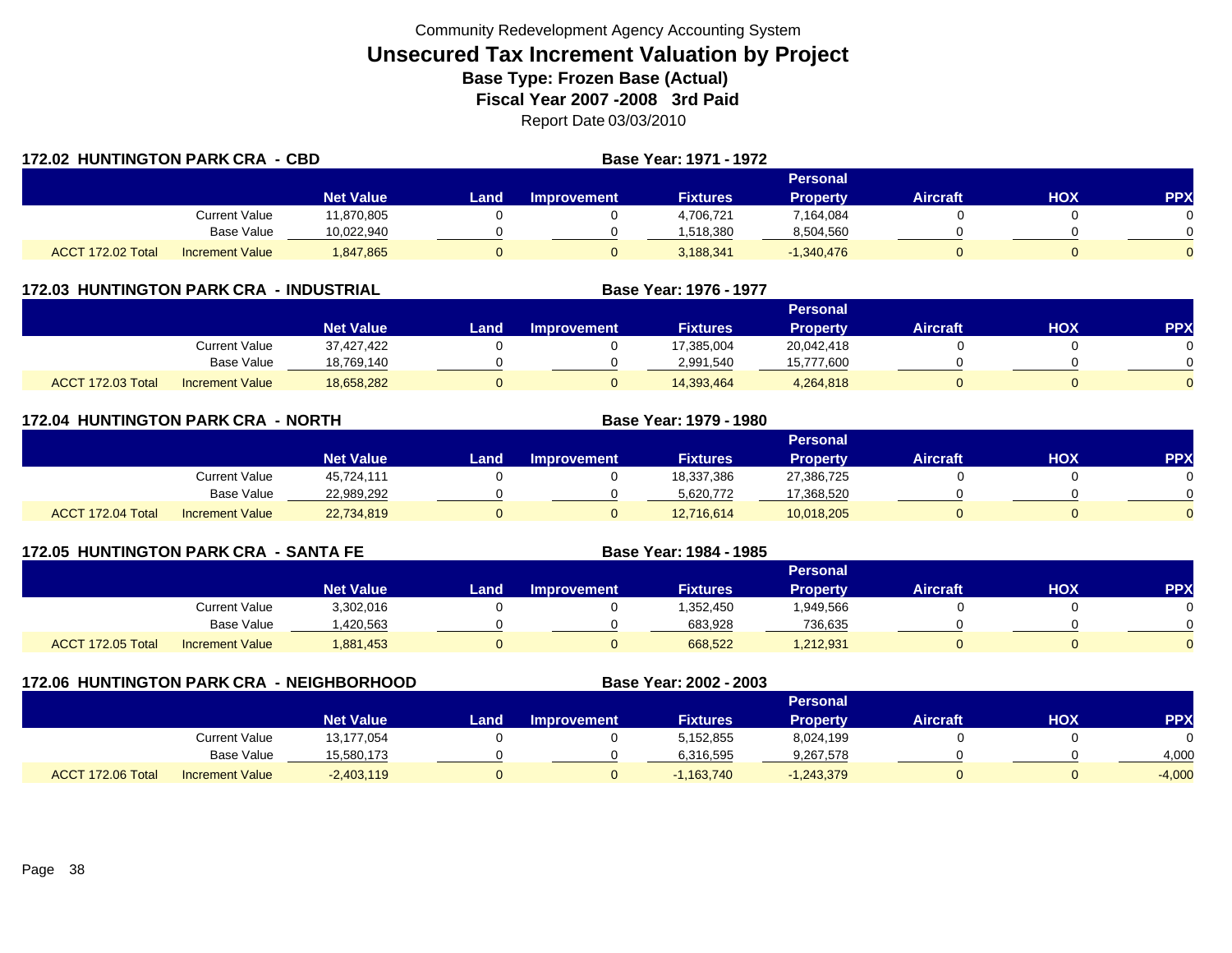|                        |                  |       |                    |                 | <b>Personal</b> |                 |     |            |
|------------------------|------------------|-------|--------------------|-----------------|-----------------|-----------------|-----|------------|
|                        | <b>Net Value</b> | Land. | <b>Improvement</b> | <b>Fixtures</b> | <b>Property</b> | <b>Aircraft</b> | нох | <b>PPX</b> |
| Current Value          | 111,501,408      |       |                    | 46,934,416      | 64,566,992      |                 |     |            |
| <b>Base Value</b>      | 68,782,108       |       |                    | 7.131.215       | 51,654,893      |                 |     | 4,000      |
| <b>Increment Value</b> | 42,719,300       |       |                    | 29,803,201      | 12,912,099      |                 |     | $-4,000$   |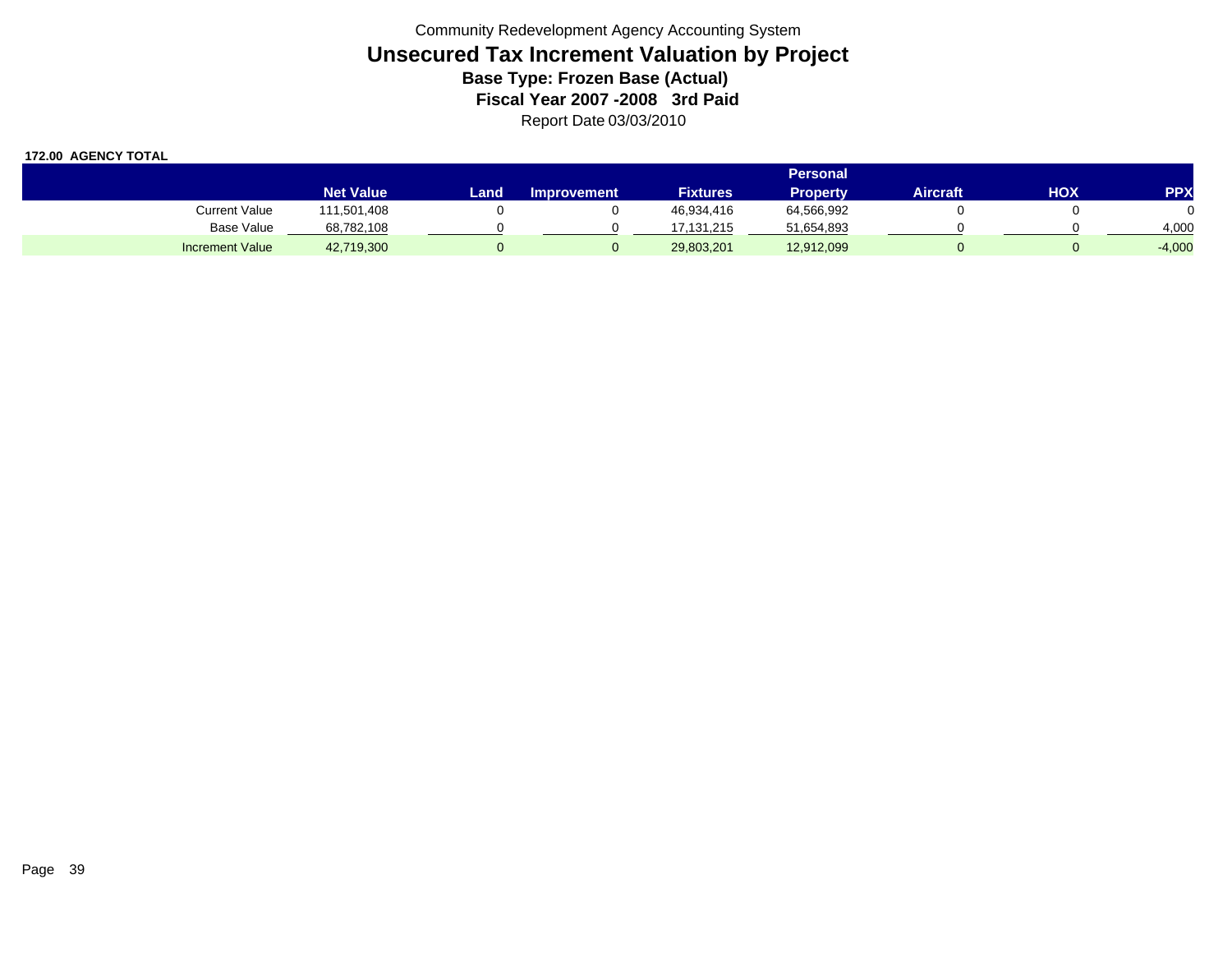| 174.02 INDUSTRY CRA - CIV.REC.IND'L #1 |                        |                  |        |                    | Base Year: 1971 - 1972 |                 |                 |     |            |  |
|----------------------------------------|------------------------|------------------|--------|--------------------|------------------------|-----------------|-----------------|-----|------------|--|
|                                        |                        |                  |        |                    |                        | Personal        |                 |     |            |  |
|                                        |                        | <b>Net Value</b> | Land   | <b>Improvement</b> | <b>Fixtures</b>        | <b>Property</b> | <b>Aircraft</b> | HOX | <b>PPX</b> |  |
|                                        | <b>Current Value</b>   | 778.639.057      |        |                    | 380,923,322            | 398,544,735     |                 |     | 829,000    |  |
|                                        | <b>Base Value</b>      | 112,529,124      | 800    |                    | 18,643,940             | 93,884,384      |                 |     |            |  |
| ACCT 174.02 Total                      | <b>Increment Value</b> | 666,109,933      | $-800$ |                    | 362,279,382            | 304,660,351     |                 |     | 829,000    |  |

### **174.03 INDUSTRY CRA - TR.DIST.IND'L # 2 Base Year: 1973 - 1974**

|                   |                        |                  |      |                    |                 | Personal        |                 |     |     |
|-------------------|------------------------|------------------|------|--------------------|-----------------|-----------------|-----------------|-----|-----|
|                   |                        | <b>Net Value</b> | Land | <b>Improvement</b> | <b>Fixtures</b> | <b>Property</b> | <b>Aircraft</b> | нох | PPX |
|                   | Current Value          | 115,496,116      |      |                    | 46,722,051      | 68,774,065      |                 |     |     |
|                   | Base Value             | 7.013.840        |      |                    | 2.401.200       | 4,612,640       |                 |     |     |
| ACCT 174.03 Total | <b>Increment Value</b> | 108,482,276      |      |                    | 44,320,851      | 64, 161, 425    |                 |     |     |

### **174.04 INDUSTRY CRA - TR.DIST.IND'L # 3 Base Year: 1973 - 1974**

|                   |                        |                  |      |                    |                 | Personal    |                 |            |          |
|-------------------|------------------------|------------------|------|--------------------|-----------------|-------------|-----------------|------------|----------|
|                   |                        | <b>Net Value</b> | Land | <b>Improvement</b> | <b>Fixtures</b> | Property    | <b>Aircraft</b> | <b>HOX</b> | PPX      |
|                   | <b>Current Value</b>   | 200,612,927      |      |                    | 58,623,234      | 141,989,693 |                 |            |          |
|                   | <b>Base Value</b>      | 35,177,300       |      |                    | 406.820         | 27,770,480  |                 |            |          |
| ACCT 174.04 Total | <b>Increment Value</b> | 165,435,627      |      |                    | 51,216,414      | 114,219,213 |                 |            | $\Omega$ |

|                        |                  |        |                    |                 | <b>Personal</b> |                 |     |                 |
|------------------------|------------------|--------|--------------------|-----------------|-----------------|-----------------|-----|-----------------|
|                        | <b>Net Value</b> | Land   | <b>Improvement</b> | <b>Fixtures</b> | <b>Property</b> | <b>Aircraft</b> | нох | PP <sub>2</sub> |
| Current Value          | 1,094,748,100    |        |                    | 486,268,607     | 609,308,493     |                 |     | 829,000         |
| <b>Base Value</b>      | 154,720,264      | 800    |                    | 28,451,960      | 126,267,504     |                 |     |                 |
| <b>Increment Value</b> | 940,027,836      | $-800$ |                    | 457,816,647     | 483,040,989     |                 |     | 829,000         |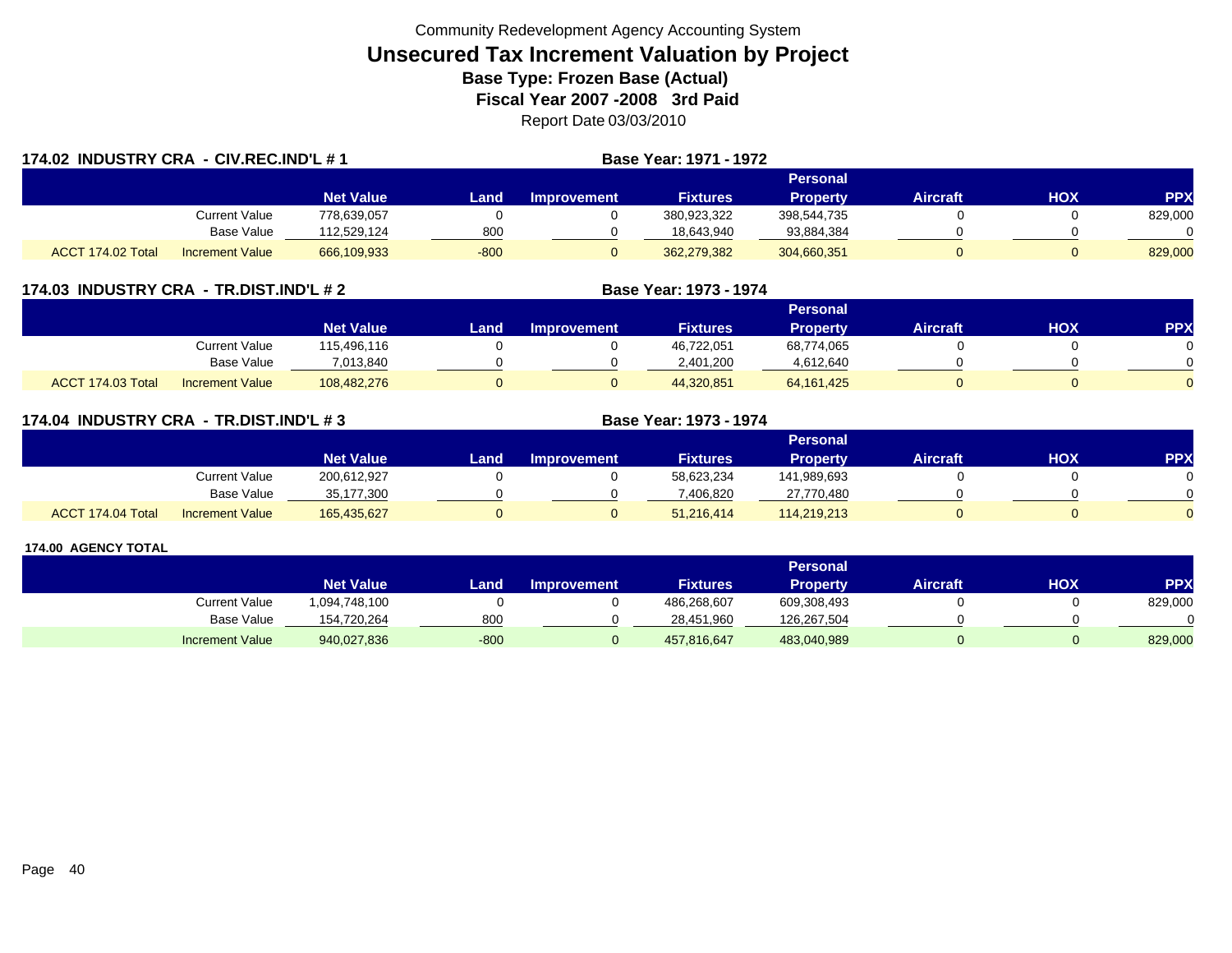| 176.02 INGLEWOOD CRA - IN TOWN |                        |                  |      | Base Year: 1970 - 1971 |                 |                 |                 |            |            |
|--------------------------------|------------------------|------------------|------|------------------------|-----------------|-----------------|-----------------|------------|------------|
|                                |                        |                  |      |                        |                 | Personal        |                 |            |            |
|                                |                        | <b>Net Value</b> | Land | <b>Improvement</b>     | <b>Fixtures</b> | <b>Property</b> | <b>Aircraft</b> | <b>HOX</b> | <b>PPX</b> |
|                                | Current Value          | 7,643,343        |      |                        | 1,836,502       | 5,920,538       |                 |            | 113,697    |
|                                | Base Value             | 6,673,040        |      |                        | 1,284,460       | 5,388,580       |                 |            | 0          |
| ACCT 176.02 Total              | <b>Increment Value</b> | 970,303          |      |                        | 552,042         | 531,958         |                 |            | 113,697    |

| 176.03 INGLEWOOD CRA - LA CIENEGA |                        |                  | <b>Base Year: 1970 - 1971</b> |                    |                 |                 |                 |     |            |
|-----------------------------------|------------------------|------------------|-------------------------------|--------------------|-----------------|-----------------|-----------------|-----|------------|
|                                   |                        |                  |                               |                    |                 | <b>Personal</b> |                 |     |            |
|                                   |                        | <b>Net Value</b> | Land                          | <b>Improvement</b> | <b>Fixtures</b> | <b>Property</b> | <b>Aircraft</b> | НОХ | <b>PPX</b> |
|                                   | <b>Current Value</b>   | 2,132,664        |                               |                    | 17.148          | 2,115,516       |                 |     |            |
|                                   | <b>Base Value</b>      | 25.188           |                               |                    | .416            | 23.772          |                 |     |            |
| ACCT 176.03 Total                 | <b>Increment Value</b> | 2,107,476        |                               |                    | 15,732          | 2,091,744       |                 |     |            |

|                   | 176.04 INGLEWOOD CRA - NORTH IND'L |                  |      |                    | <b>Base Year: 1972 - 1973</b> |                 |                 |            |          |
|-------------------|------------------------------------|------------------|------|--------------------|-------------------------------|-----------------|-----------------|------------|----------|
|                   |                                    |                  |      |                    |                               | Personal        |                 |            |          |
|                   |                                    | <b>Net Value</b> | Land | <b>Improvement</b> | <b>Fixtures</b>               | <b>Property</b> | <b>Aircraft</b> | <b>HOX</b> | PPX      |
|                   | <b>Current Value</b>               | 24,140,852       |      |                    | 6,858,416                     | 17,282,436      |                 |            | 0        |
|                   | Base Value                         | 1,844,340        |      |                    | 390.760                       | ,453,580        |                 |            | $\Omega$ |
| ACCT 176.04 Total | <b>Increment Value</b>             | 22,296,512       | 0    |                    | 6,467,656                     | 15,828,856      |                 |            | $\Omega$ |

| 176.05 INGLEWOOD CRA |                        | - MANCHESTER/PRAIRIE |      |                    | Base Year: 1972 - 1973 |                 |                 |     |           |
|----------------------|------------------------|----------------------|------|--------------------|------------------------|-----------------|-----------------|-----|-----------|
|                      |                        |                      |      |                    |                        | <b>Personal</b> |                 |     |           |
|                      |                        | <b>Net Value</b>     | Land | <b>Improvement</b> | <b>Fixtures</b>        | <b>Property</b> | <b>Aircraft</b> | HOX | <b>PP</b> |
|                      | Current Value          | 26,424,541           |      |                    | 2,113,309              | 24,311,232      |                 |     |           |
|                      | Base Value             | 2,550,080            |      |                    | 224,040                | 2,326,040       |                 |     |           |
| ACCT 176.05 Total    | <b>Increment Value</b> | 23,874,461           |      |                    | 889,269                | 21,985,192      |                 |     |           |

|                   |                        | 176.06 INGLEWOOD CRA - INGLEWOOD/CENTURY |      |                    | Base Year: 1980 - 1981 |                 |                 |            |            |
|-------------------|------------------------|------------------------------------------|------|--------------------|------------------------|-----------------|-----------------|------------|------------|
|                   |                        |                                          |      |                    |                        | <b>Personal</b> |                 |            |            |
|                   |                        | <b>Net Value</b>                         | Land | <b>Improvement</b> | <b>Fixtures</b>        | <b>Property</b> | <b>Aircraft</b> | <b>NOH</b> | <b>PPX</b> |
|                   | <b>Current Value</b>   | 25,157,652                               |      |                    | 10,375,570             | 14,782,082      |                 |            |            |
|                   | Base Value             | ,376,300                                 |      |                    | 752.780                | 623,520         |                 |            |            |
| ACCT 176.06 Total | <b>Increment Value</b> | 23,781,352                               |      |                    | 9,622,790              | 14,158,562      |                 |            |            |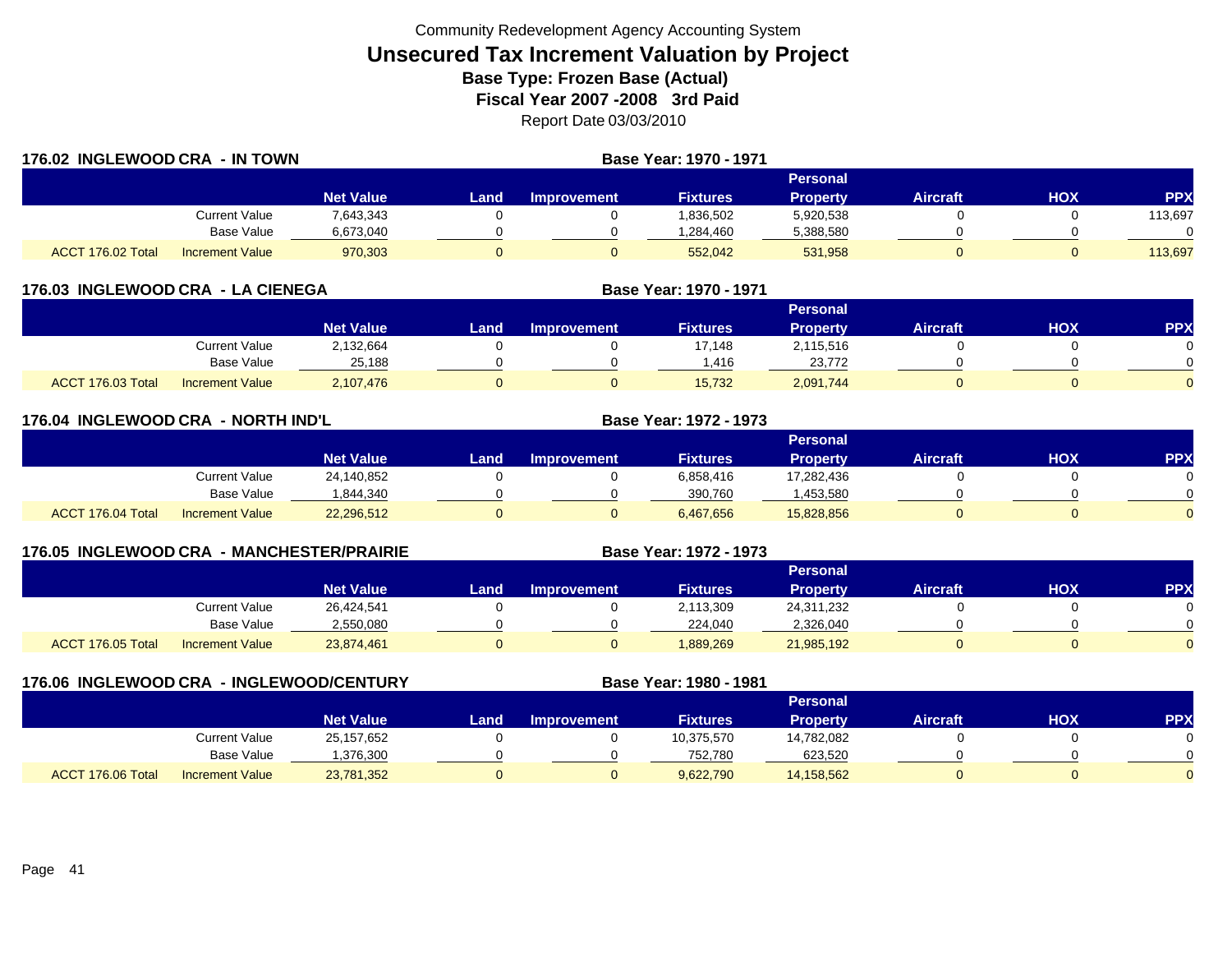**Unsecured Tax Increment Valuation by Project**

**Base Type: Frozen Base (Actual)** 

**Fiscal Year 2007 -2008 3rd Paid**

Report Date 03/03/2010 **176.07 INGLEWOOD CRA - LA CIENEGA/76 ANNEXBase Year: 1976 - 1977**

|                   |                        |                  | Personal |                    |                 |            |          |     |            |  |  |  |  |
|-------------------|------------------------|------------------|----------|--------------------|-----------------|------------|----------|-----|------------|--|--|--|--|
|                   |                        | <b>Net Value</b> | Land     | <b>Improvement</b> | <b>Fixtures</b> | Property   | Aircraft | HOX | <b>PPX</b> |  |  |  |  |
|                   | Current Value          | 15,291,304       |          |                    | 4,954,649       | 10,336,655 |          |     |            |  |  |  |  |
|                   | <b>Base Value</b>      | 7,999,760        |          |                    | 1.183.160       | 6,816,600  |          |     |            |  |  |  |  |
| ACCT 176.07 Total | <b>Increment Value</b> | 7,291,544        |          |                    | 3,771,489       | 3,520,055  |          |     | $\Omega$   |  |  |  |  |

|                   | 176.08 INGLEWOOD CRA - IMPERIAL/PRAIRIE |                  |      |                    | Base Year: 1993 - 1994 |                 |                 |            |            |
|-------------------|-----------------------------------------|------------------|------|--------------------|------------------------|-----------------|-----------------|------------|------------|
|                   |                                         |                  |      |                    |                        | Personal        |                 |            |            |
|                   |                                         | <b>Net Value</b> | Land | <b>Improvement</b> | <b>Fixtures</b>        | <b>Property</b> | <b>Aircraft</b> | <b>XOH</b> | <b>PPX</b> |
|                   | Current Value                           | 7,813,447        |      |                    | 4,163,299              | 3,650,148       |                 |            |            |
|                   | Base Value                              | 5,095,278        |      |                    | 2,614,851              | 2,480,427       |                 |            |            |
| ACCT 176.08 Total | <b>Increment Value</b>                  | 2,718,169        |      |                    | 1.548.448              | ,169,721        |                 |            |            |

**176.09 INGLEWOOD CRA - CENTURY RP '03 ANNEX**

|                   |                        | <b>Personal</b>  |      |                    |                 |                 |          |     |     |
|-------------------|------------------------|------------------|------|--------------------|-----------------|-----------------|----------|-----|-----|
|                   |                        | <b>Net Value</b> | Land | <b>Improvement</b> | <b>Fixtures</b> | <b>Property</b> | Aircraft | нох | PPX |
|                   | Current Value          | 7,629,147        |      |                    | 3,435,943       | 4,193,204       |          |     |     |
|                   | Base Value             | 5,293,834        |      |                    | .422.157        | 3,871,677       |          |     |     |
| ACCT 176.09 Total | <b>Increment Value</b> | 2,335,313        |      |                    | 2,013,786       | 321,527         |          |     |     |

**Base Year: 2001 - 2002**

**176.10 INGLEWOOD CRA - IN TOWN RP '03 ANNEX**

| 176.10 INGLEWOOD CRA - IN TOWN RP '03 ANNEX |                        |                  |           |                    | Base Year: 2001 - 2002 |                 |          |     |            |
|---------------------------------------------|------------------------|------------------|-----------|--------------------|------------------------|-----------------|----------|-----|------------|
|                                             |                        |                  |           |                    |                        | <b>Personal</b> |          |     |            |
|                                             |                        | <b>Net Value</b> | Land      | <b>Improvement</b> | <b>Fixtures</b>        | <b>Property</b> | Aircraft | HOX | <b>PPX</b> |
|                                             | Current Value          | 11,762,903       |           |                    | 3,900,742              | 7,862,161       |          |     | $\Omega$   |
|                                             | Base Value             | 10,795,816       | 12.550    |                    | 3,931,742              | 6,857,524       |          |     | 6,000      |
| ACCT 176.10 Total                           | <b>Increment Value</b> | 967,087          | $-12.550$ |                    | $-31,000$              | 1,004,637       |          |     | $-6,000$   |

|                   |                        | 176.11 INGLEWOOD CRA - LA CIENEGA RP '03 ANNEX | Base Year: 2001 - 2002 |                    |                 |                 |                 |     |            |
|-------------------|------------------------|------------------------------------------------|------------------------|--------------------|-----------------|-----------------|-----------------|-----|------------|
|                   |                        |                                                |                        |                    |                 | <b>Personal</b> |                 |     |            |
|                   |                        | <b>Net Value</b>                               | Land                   | <b>Improvement</b> | <b>Fixtures</b> | <b>Property</b> | <b>Aircraft</b> | нох | <b>PPX</b> |
|                   | Current Value          | 22,045,113                                     |                        |                    | 7,967,859       | 14,077,254      |                 |     |            |
|                   | Base Value             | 30,903,694                                     |                        |                    | 11,374,382      | 19,529,312      |                 |     |            |
| ACCT 176.11 Total | <b>Increment Value</b> | $-8,858,581$                                   |                        |                    | $-3,406,523$    | $-5,452,058$    |                 |     |            |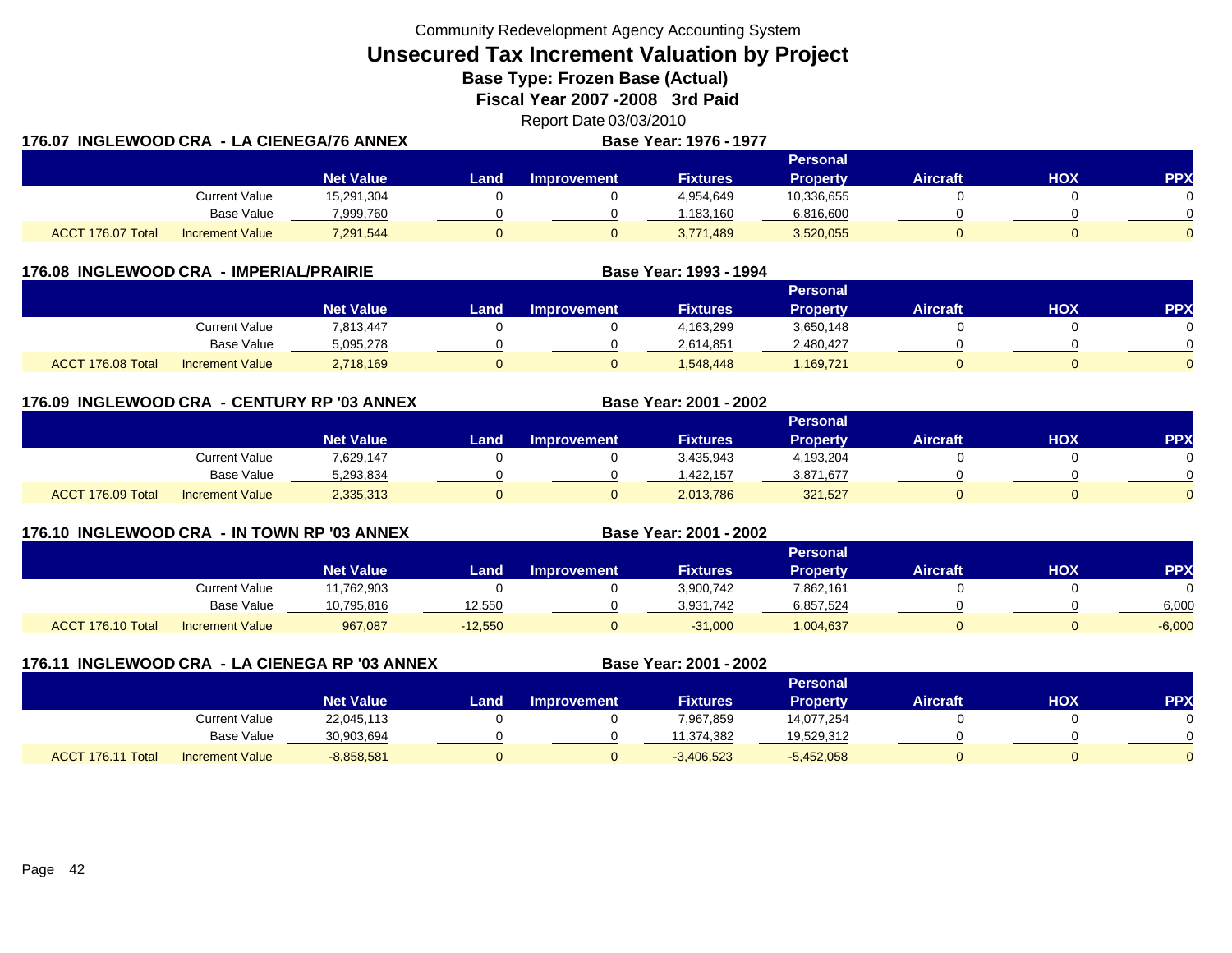**Unsecured Tax Increment Valuation by Project**

**Base Type: Frozen Base (Actual)** 

**Fiscal Year 2007 -2008 3rd Paid**

Report Date 03/03/2010

| 176.12 INGLEWOOD CRA - IMPERIAL/PRAIRIE '03 ANNEX |                  |      |             | Base Year: 2001 - 2002 |                 |          |     |            |
|---------------------------------------------------|------------------|------|-------------|------------------------|-----------------|----------|-----|------------|
|                                                   |                  |      |             |                        | <b>Personal</b> |          |     |            |
|                                                   | <b>Net Value</b> | Land | Improvement | <b>Fixtures</b>        | Property        | Aircraft | HOX | <b>PPX</b> |
| <b>Current Value</b>                              | 201,782          |      |             | 77,648                 | 124,134         |          |     |            |
| Base Value                                        | 203,053          |      |             | 73.348                 | 129,705         |          |     |            |
| ACCT 176.12 Total<br>Increment Value              | $-1,271$         |      |             | 4,300                  | $-5,571$        |          |     |            |

|                        |                  |           |                    |                 | <b>Personal</b> |                 |     |            |
|------------------------|------------------|-----------|--------------------|-----------------|-----------------|-----------------|-----|------------|
|                        | <b>Net Value</b> | Land.     | <b>Improvement</b> | <b>Fixtures</b> | Propertv        | <b>Aircraft</b> | HOX | <b>PPX</b> |
| Current Value          | 150,242,748      |           |                    | 45,701,085      | 104,655,360     |                 |     | 113,697    |
| Base Value             | 72,760,383       | 12.550    |                    | 23,253,096      | 49,500,737      |                 |     | 6,000      |
| <b>Increment Value</b> | 77,482,365       | $-12,550$ |                    | 22,447,989      | 55,154,623      |                 |     | 107,697    |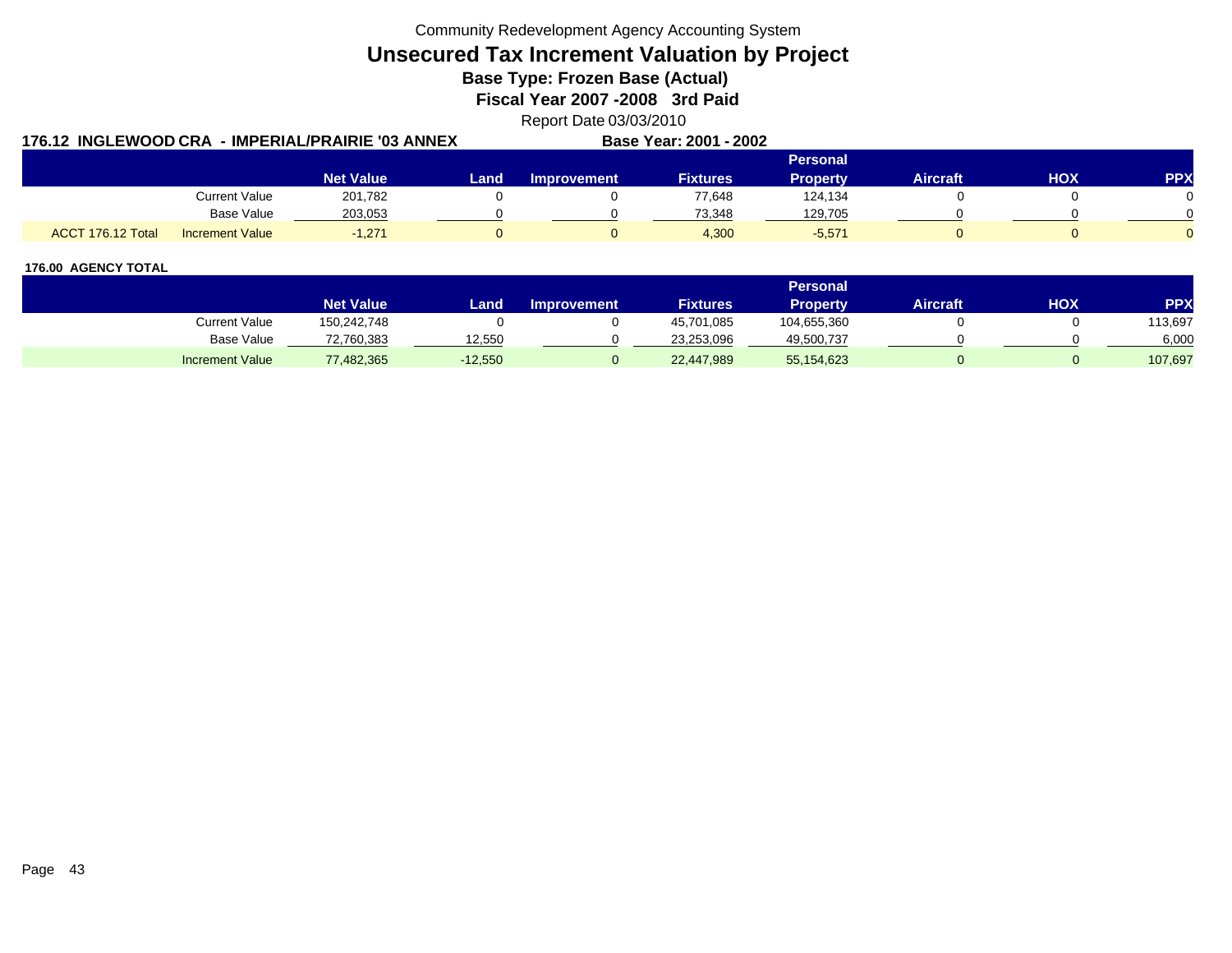| 177.02 IRWINDALE CRA - PARQUE NORTE |                        |                  |             |                    | Base Year: 1975 - 1976 |                 |                 |            |            |
|-------------------------------------|------------------------|------------------|-------------|--------------------|------------------------|-----------------|-----------------|------------|------------|
|                                     |                        |                  |             |                    |                        |                 |                 |            |            |
|                                     |                        | <b>Net Value</b> | <b>Land</b> | <b>Improvement</b> | <b>Fixtures</b>        | <b>Property</b> | <b>Aircraft</b> | <b>HOX</b> | <b>PPX</b> |
|                                     | <b>Current Value</b>   |                  |             |                    |                        |                 |                 |            |            |
|                                     | <b>Base Value</b>      |                  |             |                    |                        |                 |                 |            |            |
| ACCT 177.02 Total                   | <b>Increment Value</b> |                  | 0           |                    |                        |                 |                 |            |            |

| <b>177.04 IRWINDALE CRA</b> | - INDUSTRIAL           |                  |      |                    | Base Year: 1975 - 1976 |                 |                 |     |           |
|-----------------------------|------------------------|------------------|------|--------------------|------------------------|-----------------|-----------------|-----|-----------|
|                             |                        |                  |      |                    |                        | <b>Personal</b> |                 |     |           |
|                             |                        | <b>Net Value</b> | Land | <b>Improvement</b> | <b>Fixtures</b>        | <b>Property</b> | <b>Aircraft</b> | HOX | <b>PP</b> |
|                             | Current Value          | 338,283,192      |      |                    | 132.262.939            | 206,266,253     |                 |     | 246,000   |
|                             | Base Value             | 25,504,904       |      | 64,300             | 9,417,360              | 16,023,244      |                 |     |           |
| ACCT 177.04 Total           | <b>Increment Value</b> | 312,778,288      |      | $-64,300$          | 122.845.579            | 190,243,009     |                 |     | 246,000   |

| 177.05 IRWINDALE CRA - NORA FRAIJO          |                  |      | Base Year: 1974 - 1975 |                 |                 |                 |            |            |
|---------------------------------------------|------------------|------|------------------------|-----------------|-----------------|-----------------|------------|------------|
|                                             |                  |      |                        |                 | <b>Personal</b> |                 |            |            |
|                                             | <b>Net Value</b> | Land | <b>Improvement</b>     | <b>Fixtures</b> | Property        | <b>Aircraft</b> | <b>HOX</b> | <b>PPX</b> |
| <b>Current Value</b>                        | 3,195            |      |                        |                 | 3,195           |                 |            | 0          |
| Base Value                                  |                  |      |                        |                 |                 |                 |            | $\Omega$   |
| ACCT 177.05 Total<br><b>Increment Value</b> | 3,195            |      |                        |                 | 3,195           |                 |            | $\Omega$   |

|                        |                  |       |                    |                 | <b>Personal</b> |                 |     |            |
|------------------------|------------------|-------|--------------------|-----------------|-----------------|-----------------|-----|------------|
|                        | <b>Net Value</b> | Land, | <b>Improvement</b> | <b>Fixtures</b> | Property        | <b>Aircraft</b> | нох | <b>PPX</b> |
| Current Value          | 338,286,387      |       |                    | 132,262,939     | 206,269,448     |                 |     | 246,000    |
| Base Value             | 25,504,904       |       | 64.300             | 9.417.360       | 16,023,244      |                 |     |            |
| <b>Increment Value</b> | 312,781,483      |       | $-64,300$          | 122,845,579     | 190,246,204     |                 |     | 246,000    |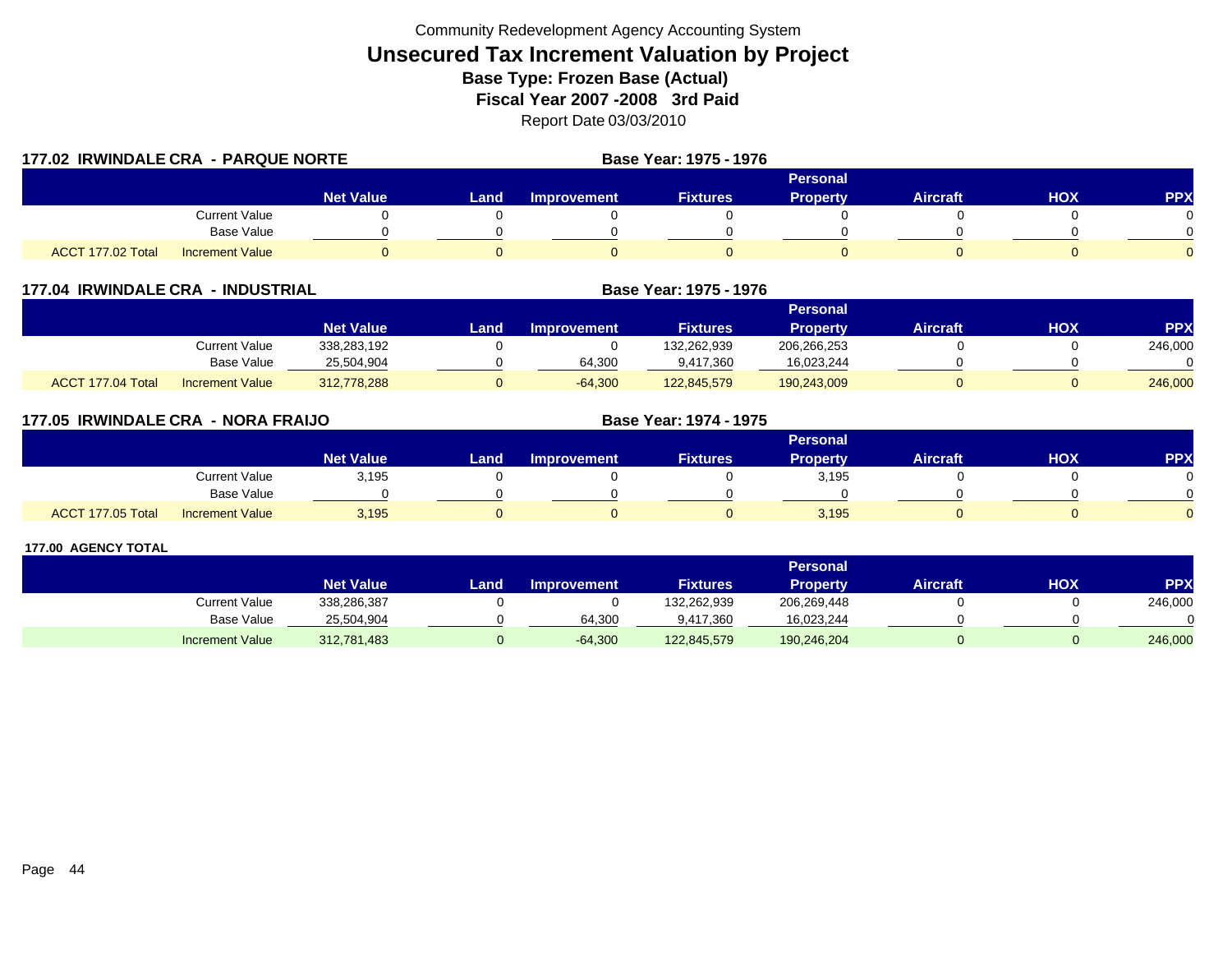| 178.03 LA PUENTE CRA - R. P. #1             |                  | Base Year: 2003 - 2004 |                    |                 |                 |          |     |            |
|---------------------------------------------|------------------|------------------------|--------------------|-----------------|-----------------|----------|-----|------------|
|                                             |                  |                        |                    |                 | Personal        |          |     |            |
|                                             | <b>Net Value</b> | Land                   | <b>Improvement</b> | <b>Fixtures</b> | <b>Property</b> | Aircraft | HOX | <b>PPX</b> |
| Current Value                               | 16,851,411       |                        |                    | 159,944         | 9,691,467       |          |     |            |
| Base Value                                  | 17,826,538       |                        |                    | 6,929,977       | 10,903,561      |          |     | 7,000      |
| ACCT 178.03 Total<br><b>Increment Value</b> | $-975,127$       |                        |                    | 229,967         | $-1,212,094$    |          |     | $-7,000$   |

|                        |                  |       |                    |                 | <b>Personal</b> |                 |     |          |
|------------------------|------------------|-------|--------------------|-----------------|-----------------|-----------------|-----|----------|
|                        | <b>Net Value</b> | Land. | <b>Improvement</b> | <b>Fixtures</b> | <b>Property</b> | <b>Aircraft</b> | HOX | PPX      |
| <b>Current Value</b>   | 16,851,411       |       |                    | 7.159,944       | 9,691,467       |                 |     |          |
| <b>Base Value</b>      | 17,826,538       |       |                    | 6.929.977       | 10,903,561      |                 |     | 7,000    |
| <b>Increment Value</b> | $-975,127$       |       |                    | 229,967         | $-1,212,094$    |                 |     | $-7,000$ |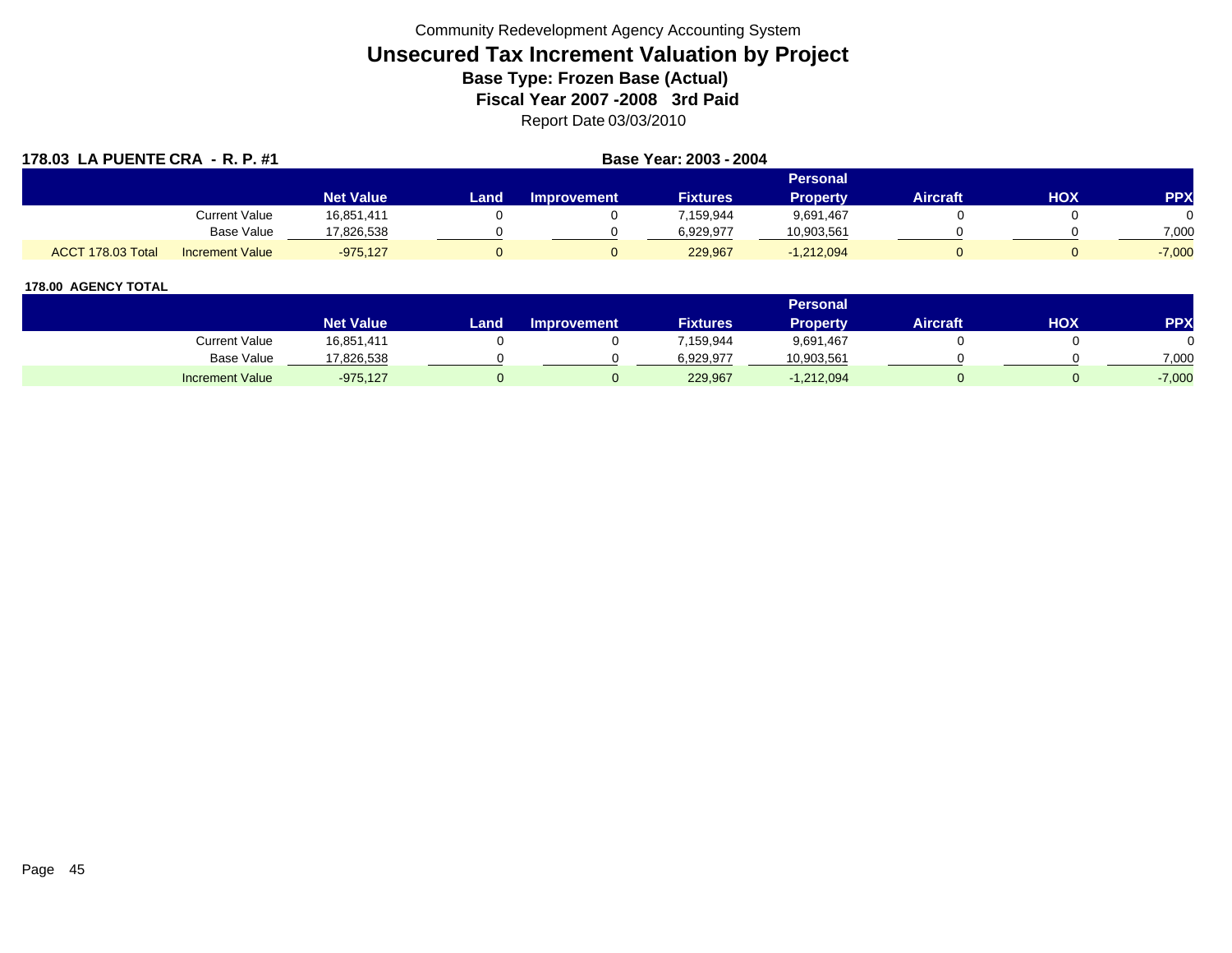| 179.02 LAKEWOOD CRA - TOWN CENTER |                        |                  |      |                    | <b>Base Year: 1972 - 1973</b> |                 |                 |     |            |
|-----------------------------------|------------------------|------------------|------|--------------------|-------------------------------|-----------------|-----------------|-----|------------|
|                                   |                        |                  |      |                    |                               | Personal        |                 |     |            |
|                                   |                        | <b>Net Value</b> | Land | <b>Improvement</b> | <b>Fixtures</b>               | <b>Property</b> | <b>Aircraft</b> | HOX | <b>PPX</b> |
|                                   | Current Value          | 56,460,185       |      |                    | 24,856,393                    | 31,603,792      |                 |     |            |
|                                   | <b>Base Value</b>      | 21,819,120       |      |                    | 4,414,780                     | 17,404,340      |                 |     |            |
| ACCT 179.02 Total                 | <b>Increment Value</b> | 34,641,065       |      |                    | 20,441,613                    | 14,199,452      |                 |     |            |

| 179.03 LAKEWOOD CRA - R.P. # 2              |                  |       | Base Year: 1988 - 1989 |                 |                 |                 |            |            |
|---------------------------------------------|------------------|-------|------------------------|-----------------|-----------------|-----------------|------------|------------|
|                                             |                  |       |                        |                 | <b>Personal</b> |                 |            |            |
|                                             | <b>Net Value</b> | Land. | <b>Improvement</b>     | <b>Fixtures</b> | <b>Property</b> | <b>Aircraft</b> | <b>NOH</b> | <b>PPX</b> |
| Current Value                               | 15,826,518       |       |                        | 8,166,043       | 7,660,475       |                 |            |            |
| Base Value                                  | 7,489,106        |       |                        | 3,283,628       | 4,219,478       |                 |            | 14,000     |
| ACCT 179.03 Total<br><b>Increment Value</b> | 8,337,412        |       |                        | 4,882,415       | 3,440,997       |                 |            | $-14,000$  |

| 179.04 LAKEWOOD CRA - R.P. #3 |                        |                  | Base Year: 1997 - 1998 |                    |                 |                 |                 |     |            |
|-------------------------------|------------------------|------------------|------------------------|--------------------|-----------------|-----------------|-----------------|-----|------------|
|                               |                        |                  |                        |                    |                 | Personal        |                 |     |            |
|                               |                        | <b>Net Value</b> | Land                   | <b>Improvement</b> | <b>Fixtures</b> | <b>Property</b> | <b>Aircraft</b> | HOX | <b>PPX</b> |
|                               | Current Value          | 22,164,511       |                        |                    | 10,661,587      | 11,502,924      |                 |     |            |
|                               | Base Value             | 27,166,009       |                        |                    | 16.459.222      | 10,784,987      |                 |     | 78,200     |
| ACCT 179.04 Total             | <b>Increment Value</b> | $-5,001,498$     |                        |                    | $-5,797,635$    | 717,937         |                 |     | $-78,200$  |

|                        |                  |      |                    |                 | Personal   |                 |     |            |
|------------------------|------------------|------|--------------------|-----------------|------------|-----------------|-----|------------|
|                        | <b>Net Value</b> | Land | <b>Improvement</b> | <b>Fixtures</b> | Property   | <b>Aircraft</b> | нох | <b>PPX</b> |
| Current Value          | 94,451,214       |      |                    | 43,684,023      | 50,767,191 |                 |     |            |
| Base Value             | 56,474,235       |      |                    | 24,157,630      | 32,408,805 |                 |     | 92.200     |
| <b>Increment Value</b> | 37,976,979       |      |                    | 19,526,393      | 18,358,386 |                 |     | $-92,200$  |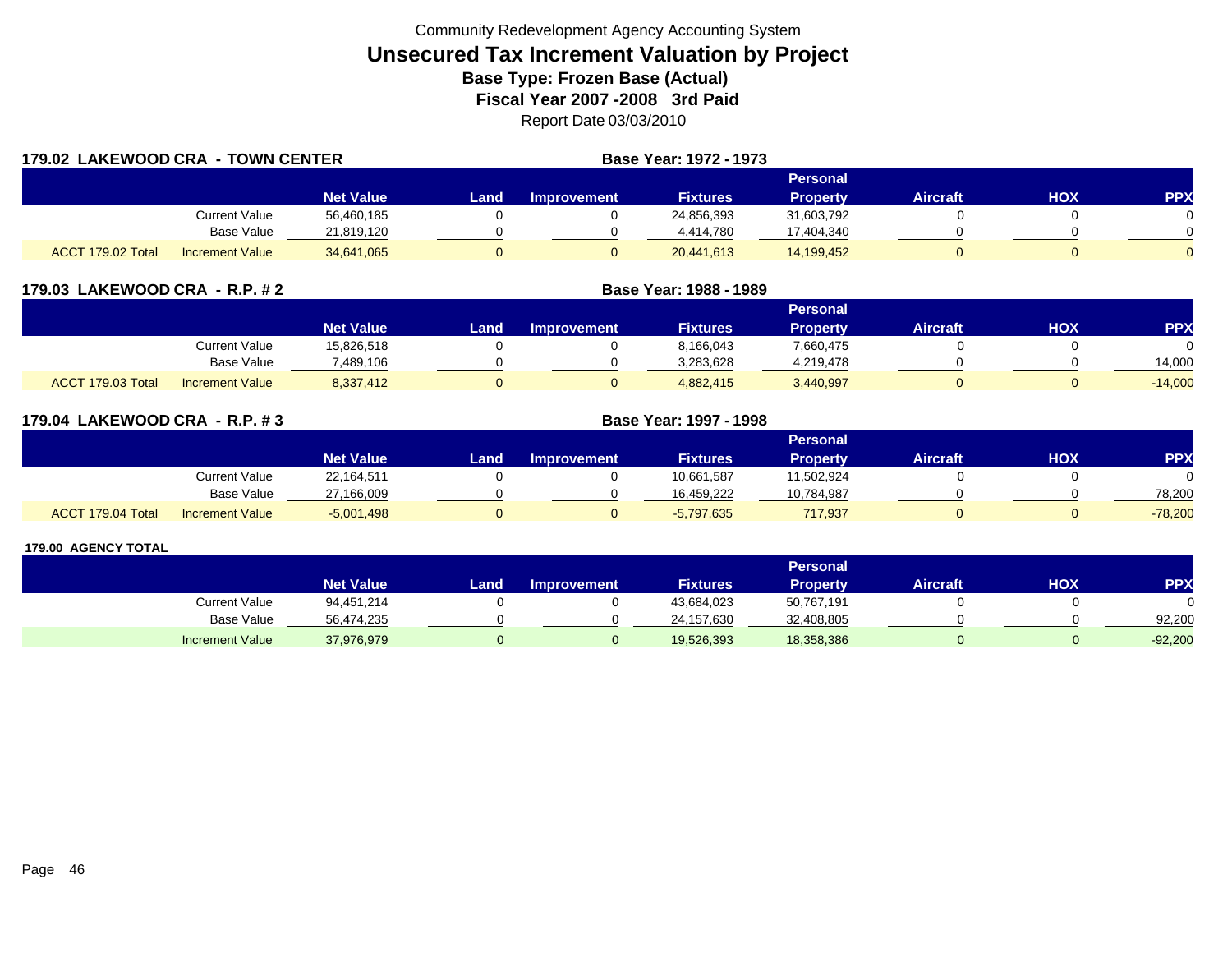| 180.02 LA VERNE CRA - CENTRAL |                        |                  | Base Year: 1978 - 1979 |                    |                 |                 |                 |     |            |  |
|-------------------------------|------------------------|------------------|------------------------|--------------------|-----------------|-----------------|-----------------|-----|------------|--|
|                               |                        |                  |                        |                    |                 | Personal        |                 |     |            |  |
|                               |                        | <b>Net Value</b> | Land                   | <b>Improvement</b> | <b>Fixtures</b> | <b>Property</b> | <b>Aircraft</b> | нох | <b>PPX</b> |  |
|                               | Current Value          | 45,334,319       |                        |                    | 14,970,188      | 30,364,131      |                 |     |            |  |
|                               | <b>Base Value</b>      | 10,989,800       | 23,540                 |                    | 3,043,996       | 7,969,284       |                 |     | 47,020     |  |
| ACCT 180.02 Total             | <b>Increment Value</b> | 34, 344, 519     | $-23,540$              |                    | 11.926.192      | 22,394,847      |                 |     | $-47.020$  |  |

| 180.03 LA VERNE CRA - CENTRAL/83 ANNEX |  |
|----------------------------------------|--|
|----------------------------------------|--|

|                   |                        |                  |      |                    |                 | Personal        |                 |            |              |
|-------------------|------------------------|------------------|------|--------------------|-----------------|-----------------|-----------------|------------|--------------|
|                   |                        | <b>Net Value</b> | Land | <b>Improvement</b> | <b>Fixtures</b> | <b>Property</b> | <b>Aircraft</b> | <b>HOX</b> | PPX          |
|                   | Current Value          | 14,011,702       |      |                    | 6,529,416       | 482,286.        |                 |            |              |
|                   | <b>Base Value</b>      | 701,602          |      |                    | 264.807         | 436,795         |                 |            | <sup>n</sup> |
| ACCT 180.03 Total | <b>Increment Value</b> | 13,310,100       |      |                    | 6,264,609       | 7,045,491       |                 |            | $\Omega$     |

**Base Year: 1981 - 1982**

| 180.04 LA VERNE CRA - CENTRAL CITY RP AMEND #3 | <b>Base Year: 1993 - 1994</b> |
|------------------------------------------------|-------------------------------|
|                                                |                               |

|                   |                        |                  |       |                    |                 | Personal  |                 |     |     |
|-------------------|------------------------|------------------|-------|--------------------|-----------------|-----------|-----------------|-----|-----|
|                   |                        | <b>Net Value</b> | Land, | <b>Improvement</b> | <b>Fixtures</b> | Property  | <b>Aircraft</b> | нох | PPX |
|                   | <b>Current Value</b>   | 11,879,779       |       |                    | 3,334,302       | 8,545,477 |                 |     |     |
|                   | <b>Base Value</b>      | 6,504,246        |       |                    | 2.539.706       | 3,964,540 |                 |     |     |
| ACCT 180.04 Total | <b>Increment Value</b> | 5,375,533        |       |                    | 794,596         | 4,580,937 |                 |     |     |

|                        |                  |           |                    |                 | Personal   |                 |     |            |
|------------------------|------------------|-----------|--------------------|-----------------|------------|-----------------|-----|------------|
|                        | <b>Net Value</b> | Land      | <b>Improvement</b> | <b>Fixtures</b> | Property   | <b>Aircraft</b> | нох | <b>PPX</b> |
| Current Value          | 71,225,800       |           |                    | 24,833,906      | 46,391,894 |                 |     |            |
| Base Value             | 18,195,648       | 23.540    |                    | 5,848,509       | 12,370,619 |                 |     | 47,020     |
| <b>Increment Value</b> | 53,030,152       | $-23,540$ |                    | 18,985,397      | 34,021,275 |                 |     | $-47,020$  |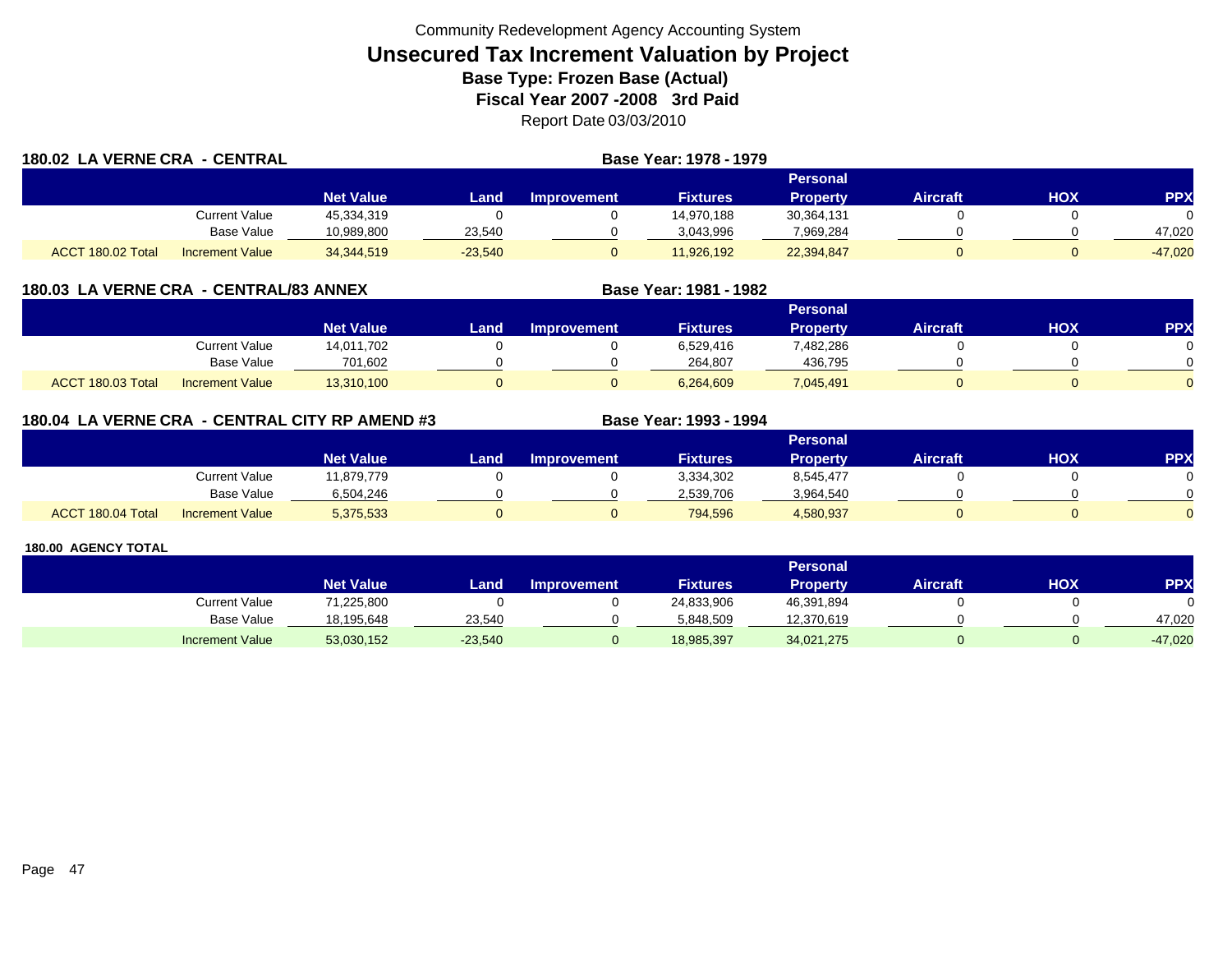| 181.02 LAWNDALE CRA - ECONOMIC R.P. |                        |                  |      |                    | Base Year: 1998 - 1999 |                 |                 |     |            |
|-------------------------------------|------------------------|------------------|------|--------------------|------------------------|-----------------|-----------------|-----|------------|
|                                     |                        |                  |      |                    |                        | Personal        |                 |     |            |
|                                     |                        | <b>Net Value</b> | Land | <b>Improvement</b> | <b>Fixtures</b>        | <b>Property</b> | <b>Aircraft</b> | нох | <b>PPX</b> |
|                                     | Current Value          | 28,750,615       |      |                    | 11,976,200             | 16,883,226      |                 |     | 108,811    |
|                                     | Base Value             | 19.566.475       |      |                    | 6.648.968              | 12,993,707      |                 |     | 76,200     |
| ACCT 181.02 Total                   | <b>Increment Value</b> | 9,184,140        |      |                    | 5,327,232              | 3,889,519       |                 |     | 32,611     |

|                        |                  |      |                    |                 | <b>Personal</b> |          |            |         |
|------------------------|------------------|------|--------------------|-----------------|-----------------|----------|------------|---------|
|                        | <b>Net Value</b> | Land | <b>Improvement</b> | <b>Fixtures</b> | Property        | Aircraft | <b>XOH</b> | PPX     |
| Current Value          | 28,750,615       |      |                    | 1,976,200       | 16,883,226      |          |            | 108,811 |
| <b>Base Value</b>      | 19,566,475       |      |                    | 6.648.968       | 12,993,707      |          |            | 76,200  |
| <b>Increment Value</b> | 9,184,140        |      |                    | 5,327,232       | 3,889,519       |          |            | 32,61'  |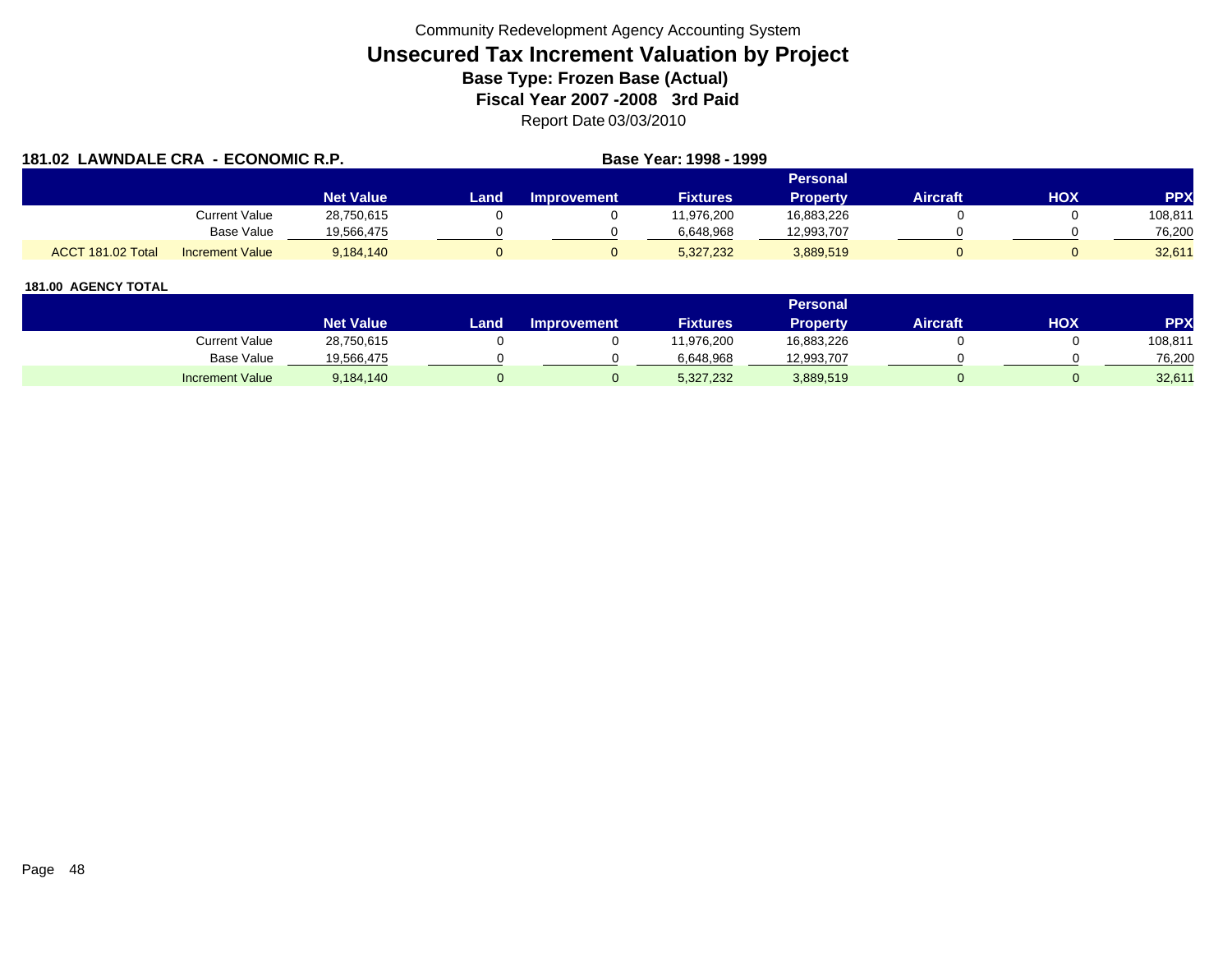| 182.02 LA MIRADA CRA - IND'L COMMERCIAL |                        |                  |       |                    | Base Year: 1973 - 1974 |                 |                 |            |            |
|-----------------------------------------|------------------------|------------------|-------|--------------------|------------------------|-----------------|-----------------|------------|------------|
|                                         |                        |                  |       |                    |                        | <b>Personal</b> |                 |            |            |
|                                         |                        | <b>Net Value</b> | Land. | <b>Improvement</b> | <b>Fixtures</b>        | <b>Property</b> | <b>Aircraft</b> | <b>HOX</b> | <b>PPX</b> |
|                                         | <b>Current Value</b>   | 87,413,451       |       |                    | 28,900,230             | 58,513,221      |                 |            |            |
|                                         | <b>Base Value</b>      | 6,228,260        |       |                    | 1,349,080              | 4,879,180       |                 |            |            |
| ACCT 182.02 Total                       | <b>Increment Value</b> | 81,185,191       | 0     |                    | 27,551,150             | 53,634,041      |                 |            |            |

| 182.03 LA MIRADA CRA - VALLEY VIEW |                        |                  |      | Base Year: 1974 - 1975 |                 |                 |                 |     |            |  |  |  |
|------------------------------------|------------------------|------------------|------|------------------------|-----------------|-----------------|-----------------|-----|------------|--|--|--|
|                                    |                        |                  |      | <b>Personal</b>        |                 |                 |                 |     |            |  |  |  |
|                                    |                        | <b>Net Value</b> | Land | <b>Improvement</b>     | <b>Fixtures</b> | <b>Property</b> | <b>Aircraft</b> | нох | <b>PPX</b> |  |  |  |
|                                    | Current Value          | 3,379,094        |      |                        | 1,080,320       | 2,298,774       |                 |     |            |  |  |  |
|                                    | Base Value             | 185,800          |      |                        | 84,520          | 101,280         |                 |     |            |  |  |  |
| ACCT 182.03 Total                  | <b>Increment Value</b> | 3,193,294        |      |                        | 995,800         | 2,197,494       |                 |     |            |  |  |  |

| 182.04 LA MIRADA CRA - BCH BLVD |                        |                  |          |                    |                 |                 |                 |     |            |  |
|---------------------------------|------------------------|------------------|----------|--------------------|-----------------|-----------------|-----------------|-----|------------|--|
|                                 |                        |                  | Personal |                    |                 |                 |                 |     |            |  |
|                                 |                        | <b>Net Value</b> | Land I   | <b>Improvement</b> | <b>Fixtures</b> | <b>Property</b> | <b>Aircraft</b> | HOX | <b>PPX</b> |  |
|                                 | <b>Current Value</b>   | 3,585,180        |          |                    | 1,522,686       | 2,062,494       |                 |     |            |  |
|                                 | <b>Base Value</b>      | 69,440           |          |                    | 32,020          | 37,420          |                 |     |            |  |
| ACCT 182.04 Total               | <b>Increment Value</b> | 3,515,740        | 0        |                    | 1,490,666       | 2,025,074       |                 |     |            |  |

| 182.05 LA MIRADA CRA - IND'L COMM/L 89 ANX |                        |                  | Base Year: 1987 - 1988 |                    |                 |                 |                 |     |            |
|--------------------------------------------|------------------------|------------------|------------------------|--------------------|-----------------|-----------------|-----------------|-----|------------|
|                                            |                        |                  |                        |                    |                 | <b>Personal</b> |                 |     |            |
|                                            |                        | <b>Net Value</b> | Land                   | <b>Improvement</b> | <b>Fixtures</b> | <b>Property</b> | <b>Aircraft</b> | нох | <b>PPX</b> |
|                                            | Current Value          | 131,672,704      |                        |                    | 58,612,615      | 73,060,089      |                 |     |            |
|                                            | Base Value             | 75,080,735       |                        |                    | 32,261,921      | 42,818,814      |                 |     |            |
| ACCT 182.05 Total                          | <b>Increment Value</b> | 56,591,969       |                        |                    | 26,350,694      | 30,241,275      |                 | 0   |            |

| 182.06 LA MIRADA CRA - RP #4 |                        |                  |      | Base Year: 2002 - 2003 |                 |                 |                 |     |     |
|------------------------------|------------------------|------------------|------|------------------------|-----------------|-----------------|-----------------|-----|-----|
|                              |                        |                  |      |                        |                 | <b>Personal</b> |                 |     |     |
|                              |                        | <b>Net Value</b> | Land | <b>Improvement</b>     | <b>Fixtures</b> | <b>Property</b> | <b>Aircraft</b> | нох | PP) |
|                              | Current Value          | 3,999,326        |      |                        | 2,044,463       | 1,954,863       |                 |     |     |
|                              | <b>Base Value</b>      | 2,833,051        |      |                        | 1,086,658       | 1,746,393       |                 |     |     |
| ACCT 182.06 Total            | <b>Increment Value</b> | ,166,275         |      |                        | 957,805         | 208,470         |                 |     |     |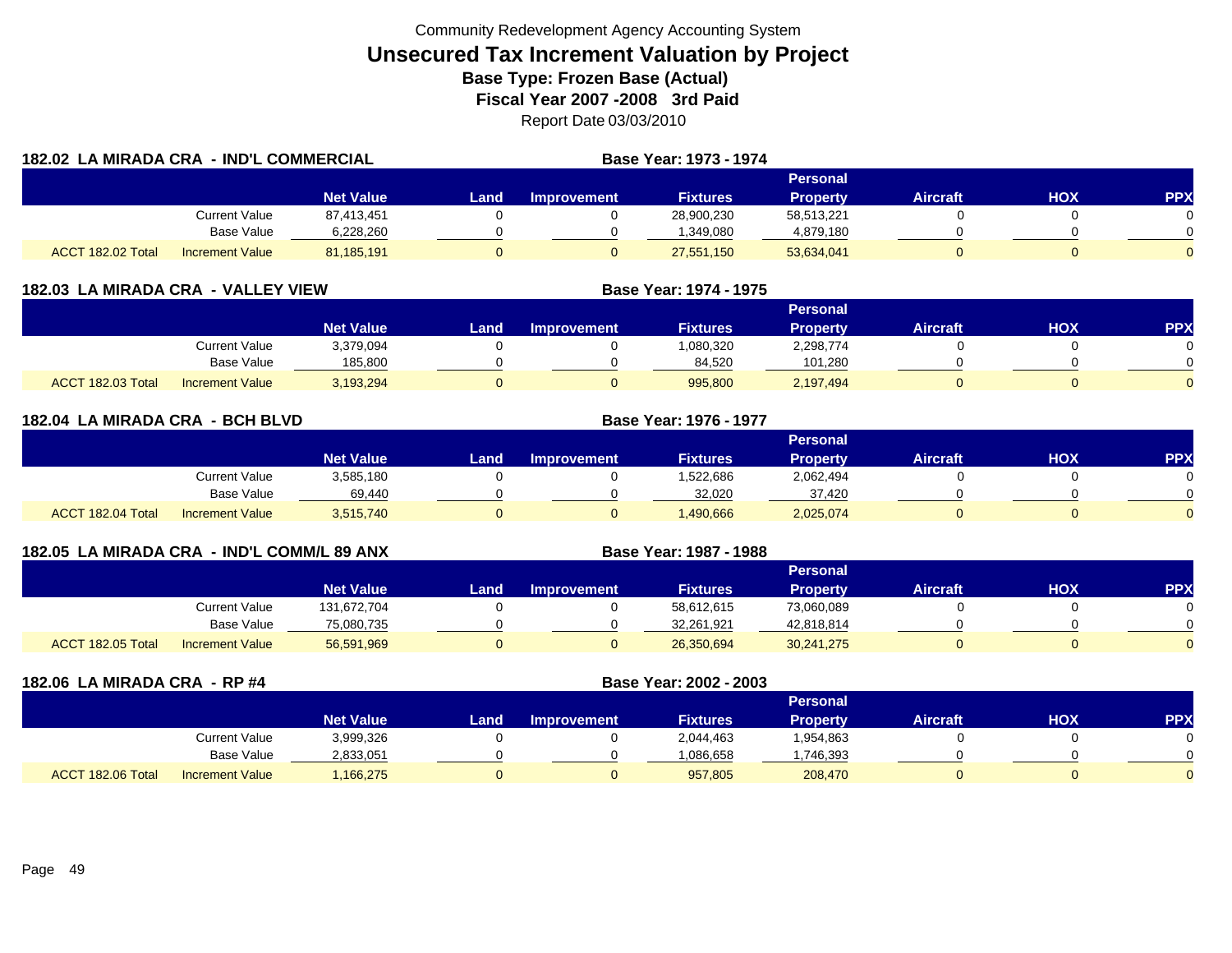|                        | <b>Personal</b>  |      |                    |                 |                 |          |     |            |  |  |
|------------------------|------------------|------|--------------------|-----------------|-----------------|----------|-----|------------|--|--|
|                        | <b>Net Value</b> | Land | <b>Improvement</b> | <b>Fixtures</b> | <b>Property</b> | Aircraft | нох | <b>PPX</b> |  |  |
| <b>Current Value</b>   | 230,049,755      |      |                    | 92,160,314      | 137,889,441     |          |     |            |  |  |
| Base Value             | 84,397,286       |      |                    | 34.814.199      | 49,583,087      |          |     |            |  |  |
| <b>Increment Value</b> | 145,652,469      |      |                    | 57,346,115      | 88,306,354      |          |     |            |  |  |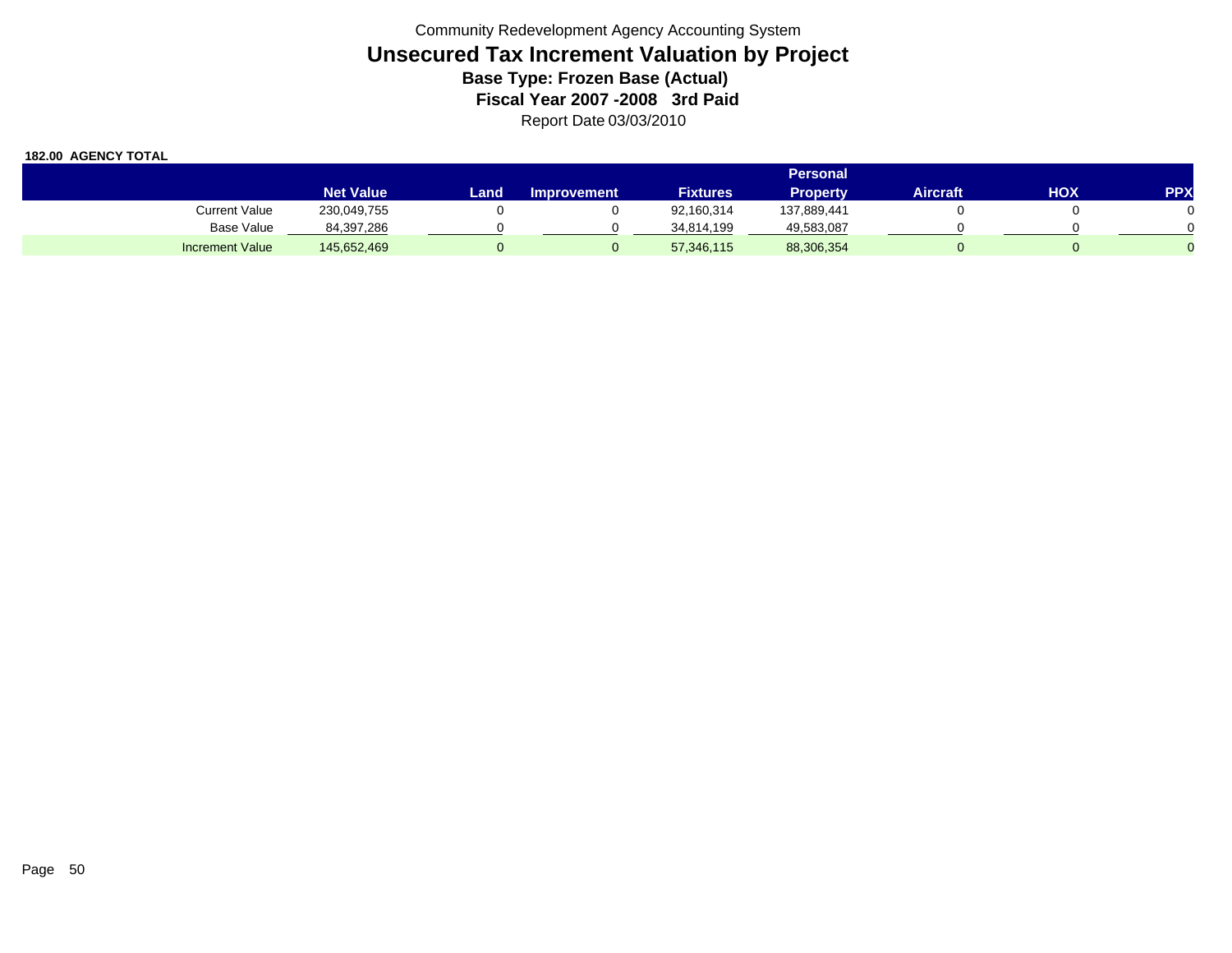| <b>184.02 LONG BEACH CRA - WEST BEACH</b> |                        |                  |           |                    | Base Year: 1963 - 1964 |                 |                 |     |            |
|-------------------------------------------|------------------------|------------------|-----------|--------------------|------------------------|-----------------|-----------------|-----|------------|
|                                           |                        |                  |           |                    |                        | Personal        |                 |     |            |
|                                           |                        | <b>Net Value</b> | Land      | <b>Improvement</b> | <b>Fixtures</b>        | <b>Property</b> | <b>Aircraft</b> | HOX | <b>PPX</b> |
|                                           | <b>Current Value</b>   | 38,535,366       |           |                    | 9,602,024              | 28,933,342      |                 |     |            |
|                                           | Base Value             | 461.680          | 19.960    |                    | 223.840                | 219,000         |                 |     | .120       |
| ACCT 184.02 Total                         | <b>Increment Value</b> | 38,073,686       | $-19,960$ |                    | 9,378,184              | 28,714,342      |                 |     | $-1,120$   |

| 184.03 LONG BEACH CRA - POLY HIGH           |            |                  |      |                    | Base Year: 1972 - 1973 |                 |                 |     |            |
|---------------------------------------------|------------|------------------|------|--------------------|------------------------|-----------------|-----------------|-----|------------|
|                                             |            |                  |      |                    |                        | Personal        |                 |     |            |
|                                             |            | <b>Net Value</b> | Land | <b>Improvement</b> | <b>Fixtures</b>        | <b>Property</b> | <b>Aircraft</b> | НОХ | <b>PPX</b> |
| Current Value                               |            | 2,137,248        |      |                    | 1,044,332              | 1,092,916       |                 |     |            |
|                                             | Base Value | 260,220          |      |                    | 78,260                 | 181,960         |                 |     |            |
| ACCT 184.03 Total<br><b>Increment Value</b> |            | 1,877,028        |      |                    | 966,072                | 910,956         |                 |     |            |

| <b>184.04 LONG BEACH CRA - DOWNTOWN</b> |                        |                  |      |             | <b>Base Year: 1974 - 1975</b> |                 |                 |            |            |
|-----------------------------------------|------------------------|------------------|------|-------------|-------------------------------|-----------------|-----------------|------------|------------|
|                                         |                        |                  |      |             |                               | Personal        |                 |            |            |
|                                         |                        | <b>Net Value</b> | _and | Improvement | <b>Fixtures</b>               | <b>Property</b> | <b>Aircraft</b> | <b>HOX</b> | <b>PPX</b> |
|                                         | Current Value          | 169,579,522      |      |             | 33,006,767                    | 141,259,026     |                 | 305,200    | 4,381,071  |
|                                         | <b>Base Value</b>      | 23,384,620       |      |             | 5,655,260                     | 17,729,360      |                 |            | $\Omega$   |
| ACCT 184.04 Total                       | <b>Increment Value</b> | 146,194,902      |      |             | 27,351,507                    | 123,529,666     |                 | 305,200    | 4,381,071  |

| <b>184.05 LONG BEACH CRA</b> |                        | - WEST L.B.IND'L |      |                    | Base Year: 1974 - 1975 |                 |                 |     |            |
|------------------------------|------------------------|------------------|------|--------------------|------------------------|-----------------|-----------------|-----|------------|
|                              |                        |                  |      |                    |                        | Personal        |                 |     |            |
|                              |                        | <b>Net Value</b> | Land | <b>Improvement</b> | <b>Fixtures</b>        | <b>Property</b> | <b>Aircraft</b> | HOX | <b>PPX</b> |
|                              | Current Value          | 286,859,286      |      |                    | 155,018,194            | 131,841,092     |                 |     |            |
|                              | Base Value             | 52,028,468       |      |                    | 11,733,580             | 40,298,588      |                 |     | 3,700      |
| ACCT 184.05 Total            | <b>Increment Value</b> | 234,830,818      |      |                    | 143.284.614            | 91,542,504      | 0               |     | $-3,700$   |

| 184.06 LONG BEACH CRA - LOS ALTOS |                        |                  |      | Base Year: 1991 - 1992 |                 |                 |                 |     |           |
|-----------------------------------|------------------------|------------------|------|------------------------|-----------------|-----------------|-----------------|-----|-----------|
|                                   |                        |                  |      |                        |                 | <b>Personal</b> |                 |     |           |
|                                   |                        | <b>Net Value</b> | Land | <b>Improvement</b>     | <b>Fixtures</b> | <b>Property</b> | <b>Aircraft</b> | нох | <b>PP</b> |
|                                   | <b>Current Value</b>   | 13,134,369       |      |                        | 6,237,777       | 6,896,592       |                 |     |           |
|                                   | Base Value             | 4,775,325        |      |                        | 2.356.149       | 2,431,176       |                 |     | 12,000    |
| ACCT 184.06 Total                 | <b>Increment Value</b> | 8,359,044        |      |                        | 3,881,628       | 4,465,416       |                 |     | $-12,000$ |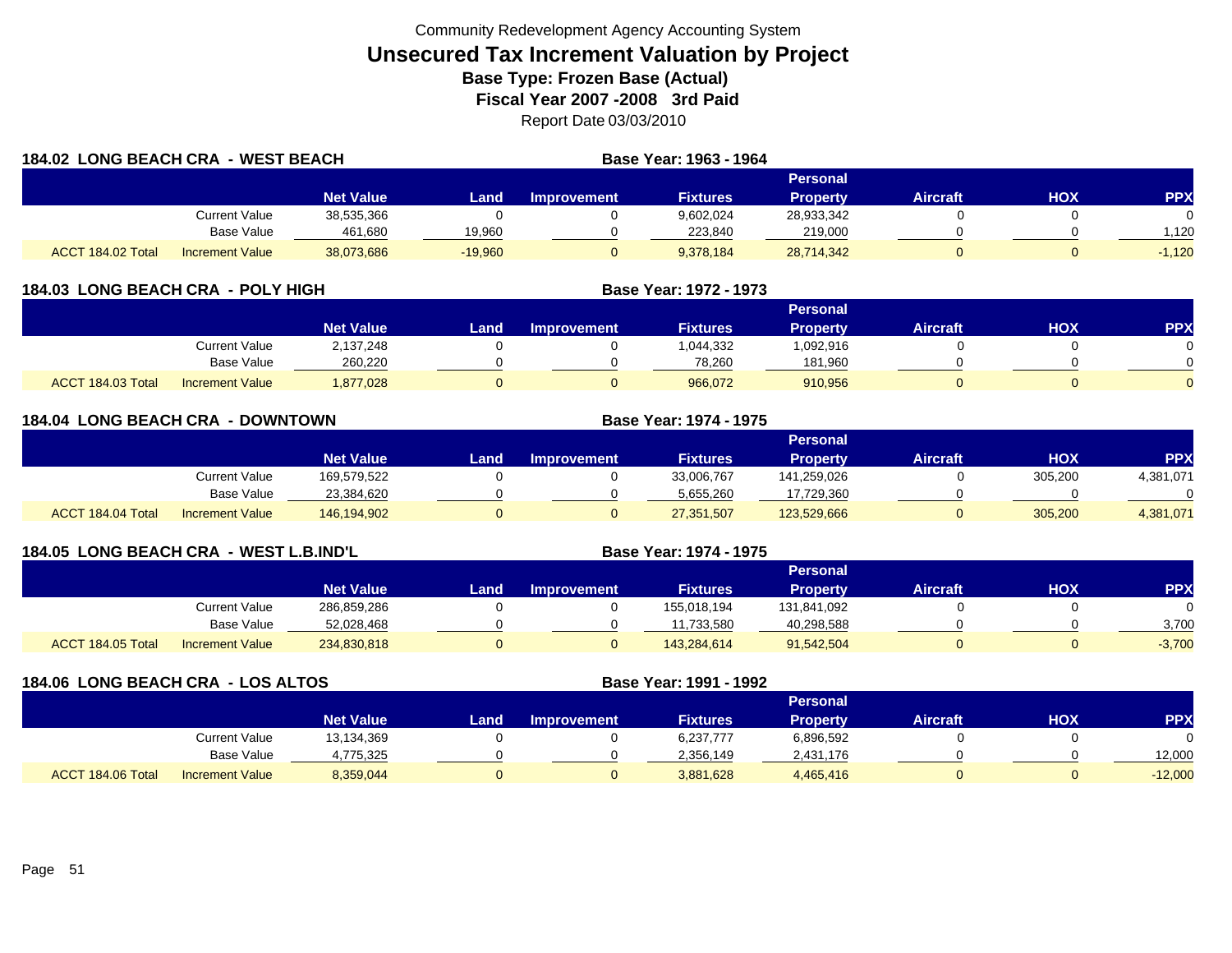**Unsecured Tax Increment Valuation by Project**

**Base Type: Frozen Base (Actual)** 

**Fiscal Year 2007 -2008 3rd Paid**

Report Date 03/03/2010 **Base Year: 1995 - 1996**

| 184.09 LONG BEACH CRA - NORTH LONG BEACH |                        |                  |             |             | Base Year: 1995 - 1996 |                 |                 |            |            |
|------------------------------------------|------------------------|------------------|-------------|-------------|------------------------|-----------------|-----------------|------------|------------|
|                                          |                        |                  |             |             |                        | Personal        |                 |            |            |
|                                          |                        | <b>Net Value</b> | <b>Land</b> | Improvement | <b>Fixtures</b>        | <b>Property</b> | <b>Aircraft</b> | <b>HOX</b> | <b>PPX</b> |
|                                          | <b>Current Value</b>   | 870,120,622      |             |             | 423,035,608            | 447,085,014     |                 |            |            |
|                                          | Base Value             | 396,232,351      |             |             | 152,359,187            | 243,982,764     |                 | 9,000      | 100,600    |
| ACCT 184.09 Total                        | <b>Increment Value</b> | 473,888,271      |             |             | 270,676,421            | 203,102,250     |                 | $-9,000$   | $-100,600$ |

## **184.10 LONG BEACH CRA - NEW CENTRAL LONG BCH**

|                   |                        |                  |              |                    |                 | Personal   |                 |     |              |
|-------------------|------------------------|------------------|--------------|--------------------|-----------------|------------|-----------------|-----|--------------|
|                   |                        | <b>Net Value</b> | Land         | <b>Improvement</b> | <b>Fixtures</b> | Property   | <b>Aircraft</b> | HOX | PPX          |
|                   | <b>Current Value</b>   | 117.442.548      |              |                    | 37,236,221      | 81,370,327 |                 |     | ,164,000     |
|                   | <b>Base Value</b>      | 118.952.790      | 3,373,555    |                    | 53.868.368      | 65,359,222 |                 |     | 3,648,355    |
| ACCT 184.10 Total | <b>Increment Value</b> | 1,510,242        | $-3,373,555$ |                    | -16,632,147     | 16,011,105 |                 |     | $-2,484,355$ |

**Base Year: 2000 - 2001**

|                        |                    |              |                    |                   | Personal        |          |         |            |
|------------------------|--------------------|--------------|--------------------|-------------------|-----------------|----------|---------|------------|
|                        | Net Value <b>'</b> | Land         | <b>Improvement</b> | Fixtures <b>'</b> | <b>Property</b> | Aircraft | нох     | <b>PPX</b> |
| Current Value          | 497,808,961,       |              |                    | 665,180,923       | 838,478,309     |          | 305,200 | 5,545,071  |
| Base Value             | 596,095,454        | 3,393,515    |                    | 226.274.644       | 370,202,070     |          | 9,000   | 3,765,775  |
| <b>Increment Value</b> | 901,713,507        | $-3,393,515$ |                    | 438.906.279       | 468,276,239     |          | 296,200 | ,779,296   |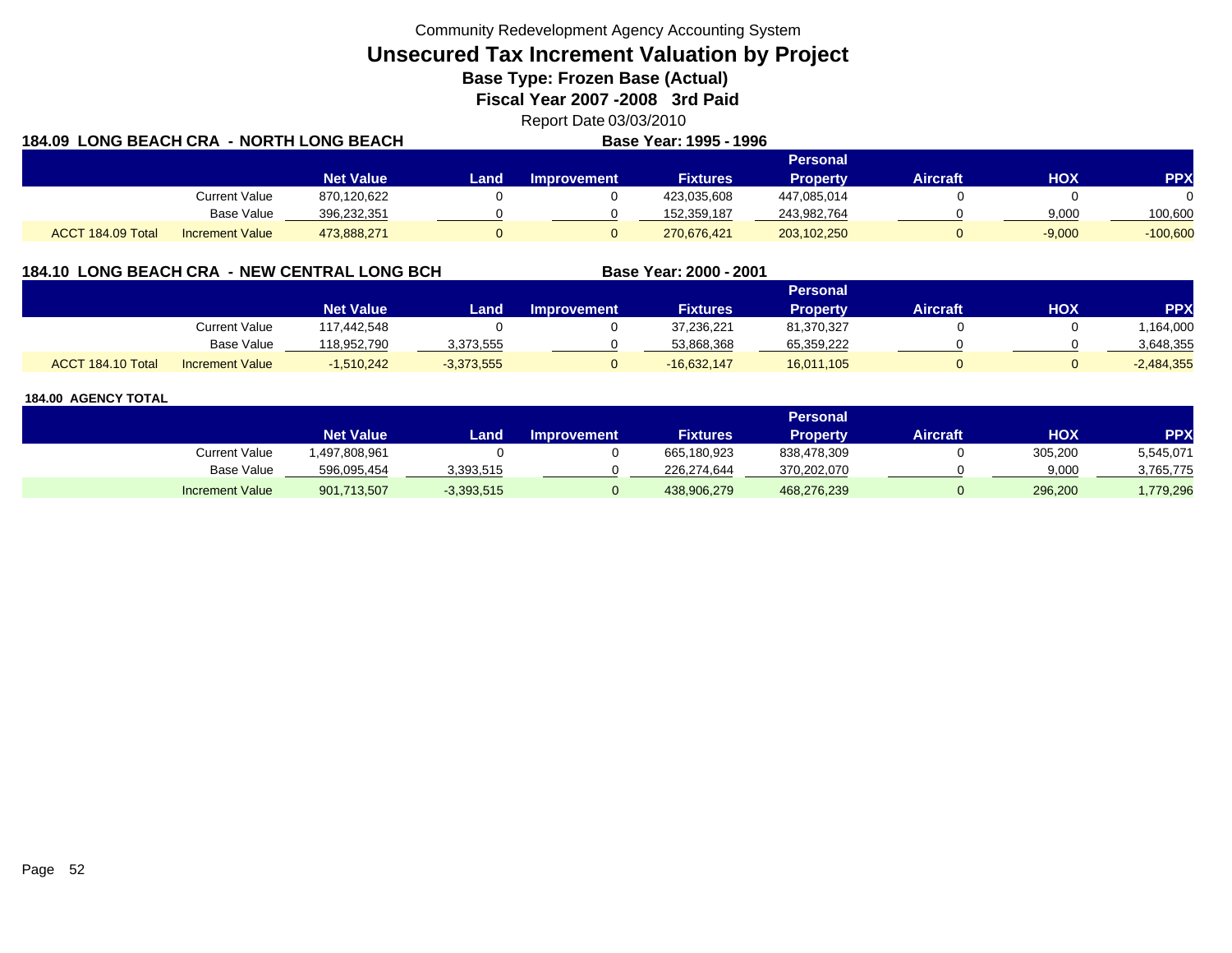| 186.02 LANCASTER CRA - CBD |                        |                  | Base Year: 1980 - 1981 |                    |                 |                 |                 |     |            |
|----------------------------|------------------------|------------------|------------------------|--------------------|-----------------|-----------------|-----------------|-----|------------|
|                            |                        |                  |                        |                    |                 | Personal        |                 |     |            |
|                            |                        | <b>Net Value</b> | Land                   | <b>Improvement</b> | <b>Fixtures</b> | <b>Property</b> | <b>Aircraft</b> | нох | <b>PPX</b> |
|                            | Current Value          | 18,847,152       |                        |                    | 7,714,087       | 10,661,065      | 472,000         |     |            |
|                            | Base Value             | 5,457,824        |                        |                    | 2,614,640       | 2,845,184       |                 |     | 2,000      |
| ACCT 186.02 Total          | <b>Increment Value</b> | 13,389,328       |                        | 0                  | 5,099,447       | 7,815,881       | 472,000         |     | $-2,000$   |

| 186.03 LANCASTER CRA - FOX FIELD |                        | Base Year: 1982 - 1983 |      |                    |                 |                 |                 |     |                 |  |
|----------------------------------|------------------------|------------------------|------|--------------------|-----------------|-----------------|-----------------|-----|-----------------|--|
|                                  |                        |                        |      | <b>Personal</b>    |                 |                 |                 |     |                 |  |
|                                  |                        | <b>Net Value</b>       | Land | <b>Improvement</b> | <b>Fixtures</b> | <b>Property</b> | <b>Aircraft</b> | нох | PP <sub>2</sub> |  |
|                                  | Current Value          | 19.183.374             |      |                    | 3.031.147       | 9,228,715       | 6,923,512       |     |                 |  |
|                                  | Base Value             | 823,275.               |      |                    | 45,373          | ,777,902        |                 |     |                 |  |
| ACCT 186.03 Total                | <b>Increment Value</b> | 17,360,099             |      |                    | 2,985,774       | 7,450,813       | 6,923,512       |     |                 |  |

| 186.04 LANCASTER CRA - AMARGOZA |                   |                        |                  |      |                    | Base Year: 1983 - 1984 |                 |                 |     |            |
|---------------------------------|-------------------|------------------------|------------------|------|--------------------|------------------------|-----------------|-----------------|-----|------------|
|                                 |                   |                        |                  |      |                    |                        | <b>Personal</b> |                 |     |            |
|                                 |                   |                        | <b>Net Value</b> | Land | <b>Improvement</b> | <b>Fixtures</b>        | <b>Property</b> | <b>Aircraft</b> | HOX | <b>PPX</b> |
|                                 |                   | <b>Current Value</b>   | 128,156,242      |      |                    | 36,757,503             | 91,398,739      |                 |     |            |
|                                 |                   | Base Value             | 4,720,516        |      |                    | 2,057,576              | 2,662,940       |                 |     |            |
|                                 | ACCT 186.04 Total | <b>Increment Value</b> | 123,435,726      |      |                    | 34,699,927             | 88,735,799      |                 |     | $\Omega$   |

| <b>186.05 LANCASTER CRA - RESIDENTIAL</b> |                        |                  |      |                    | Base Year: 1979 - 1980 |                 |                 |            |            |
|-------------------------------------------|------------------------|------------------|------|--------------------|------------------------|-----------------|-----------------|------------|------------|
|                                           |                        |                  |      |                    |                        | Personal        |                 |            |            |
|                                           |                        | <b>Net Value</b> | Land | <b>Improvement</b> | <b>Fixtures</b>        | <b>Property</b> | <b>Aircraft</b> | нох        | <b>PPX</b> |
|                                           | Current Value          | 3,553,610        |      |                    | 1,096,125              | 2,457,485       |                 |            |            |
|                                           | Base Value             | 665,900          |      |                    | 69,180                 | 832,840         |                 | 236.120    |            |
| ACCT 186.05 Total                         | <b>Increment Value</b> | 2,887,710        |      |                    | 1,026,945              | 624,645.        |                 | $-236.120$ |            |

| 186.07            | <b>LANCASTER CRA - RP#5</b> |                  |      | Base Year: 1984 - 1985 |                 |                 |                 |     |            |
|-------------------|-----------------------------|------------------|------|------------------------|-----------------|-----------------|-----------------|-----|------------|
|                   |                             |                  |      |                        |                 | <b>Personal</b> |                 |     |            |
|                   |                             | <b>Net Value</b> | Land | <b>Improvement</b>     | <b>Fixtures</b> | <b>Property</b> | <b>Aircraft</b> | нох | <b>PPX</b> |
|                   | <b>Current Value</b>        | 41,340,948       |      |                        | 11,538,276      | 29,802,672      |                 |     |            |
|                   | <b>Base Value</b>           | 13,663,861       |      |                        | 5,481,762       | 8,202,099       |                 |     | 20,000     |
| ACCT 186.07 Total | <b>Increment Value</b>      | 27,677,087       |      |                        | 6,056,514       | 21,600,573      | 0               |     | $-20,000$  |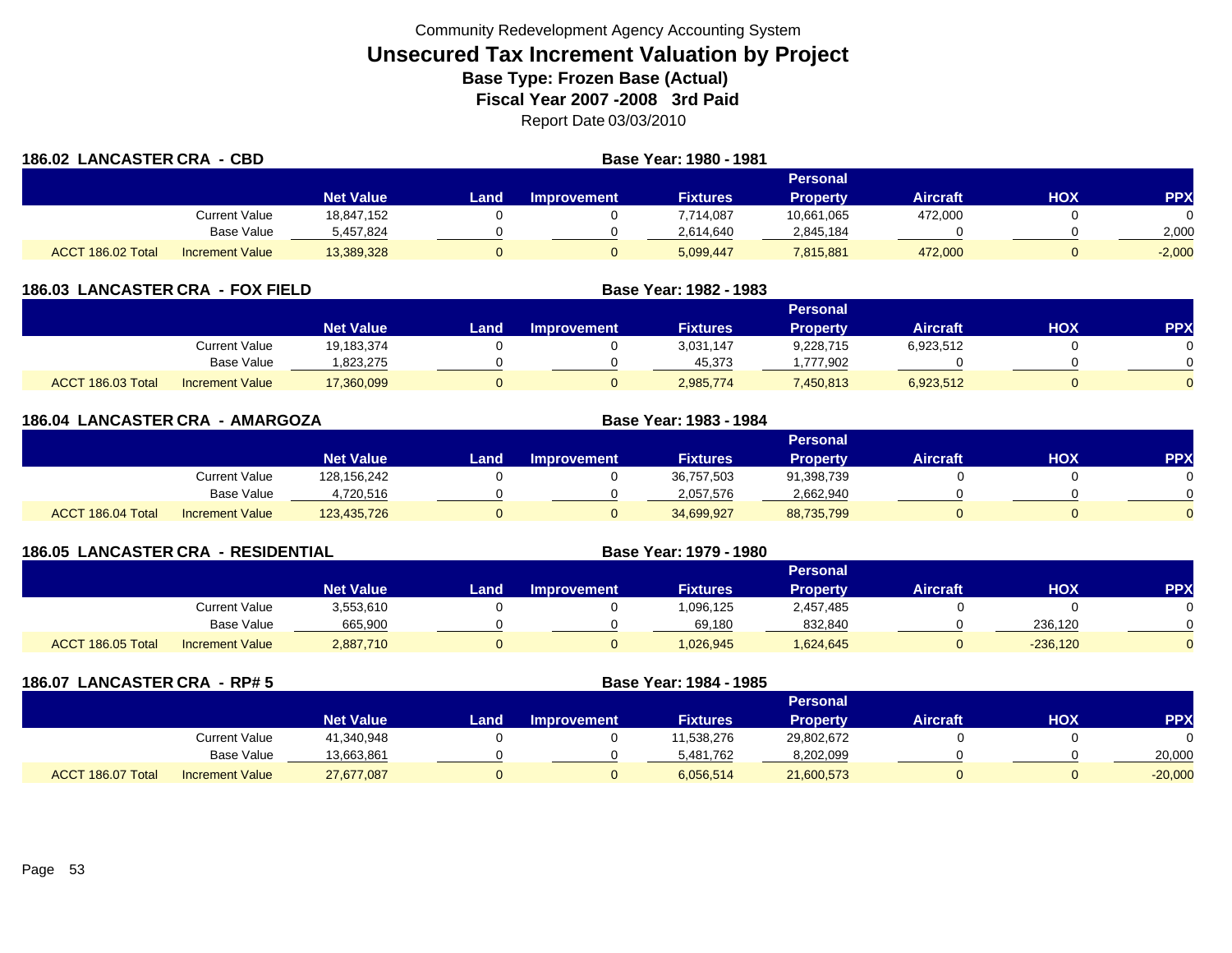**Unsecured Tax Increment Valuation by Project**

**Base Type: Frozen Base (Actual)** 

**Fiscal Year 2007 -2008 3rd Paid**

Report Date 03/03/2010

| 186.08 LANCASTER CRA - RP# 6 |                        | Base Year: 1988 - 1989 |      |                    |                 |                 |                 |     |            |
|------------------------------|------------------------|------------------------|------|--------------------|-----------------|-----------------|-----------------|-----|------------|
|                              |                        |                        |      |                    |                 | <b>Personal</b> |                 |     |            |
|                              |                        | <b>Net Value</b>       | Land | <b>Improvement</b> | <b>Fixtures</b> | <b>Property</b> | <b>Aircraft</b> | нох | <b>PPX</b> |
|                              | <b>Current Value</b>   | 74,253,571             |      |                    | 15,804,234      | 58,443,337      | 6,000           |     |            |
|                              | <b>Base Value</b>      | 12,147,359             |      |                    | 3.484.929       | 8,664,430       |                 |     | 2,000      |
| ACCT 186.08 Total            | <b>Increment Value</b> | 62,106,212             |      |                    | 12,319,305      | 49,778,907      | 6,000           |     | $-2,000$   |

| 186.09 LANCASTER CRA - RP#7                 |                  | Base Year: 1992 - 1993 |                    |                 |                 |                 |     |            |
|---------------------------------------------|------------------|------------------------|--------------------|-----------------|-----------------|-----------------|-----|------------|
|                                             |                  |                        |                    |                 | <b>Personal</b> |                 |     |            |
|                                             | <b>Net Value</b> | Land                   | <b>Improvement</b> | <b>Fixtures</b> | Property        | <b>Aircraft</b> | нох | <b>PPX</b> |
| Current Value                               | 17,826,719       |                        |                    | 6,798,521       | 10,019,830      | 1,008,368       |     |            |
| Base Value                                  | .828,322         |                        |                    | 762,065         | 066,257.ا       |                 |     |            |
| ACCT 186.09 Total<br><b>Increment Value</b> | 15,998,397       |                        |                    | 6,036,456       | 8,953,573       | 1,008,368       |     |            |

|                        |                  |      |                    |                 | Personal    |                 |            |           |
|------------------------|------------------|------|--------------------|-----------------|-------------|-----------------|------------|-----------|
|                        | <b>Net Value</b> | Land | <b>Improvement</b> | <b>Fixtures</b> | Property    | <b>Aircraft</b> | <b>HOX</b> | PPX       |
| <b>Current Value</b>   | 303,161,616      |      |                    | 82,739,893      | 212,011,843 | 8,409,880       |            |           |
| <b>Base Value</b>      | 40,307,057       |      |                    | 14.515.525      | 26,051,652  |                 | 236.120    | 24,000    |
| <b>Increment Value</b> | 262,854,559      |      |                    | 68,224,368      | 185,960,191 | 8,409,880       | $-236,120$ | $-24,000$ |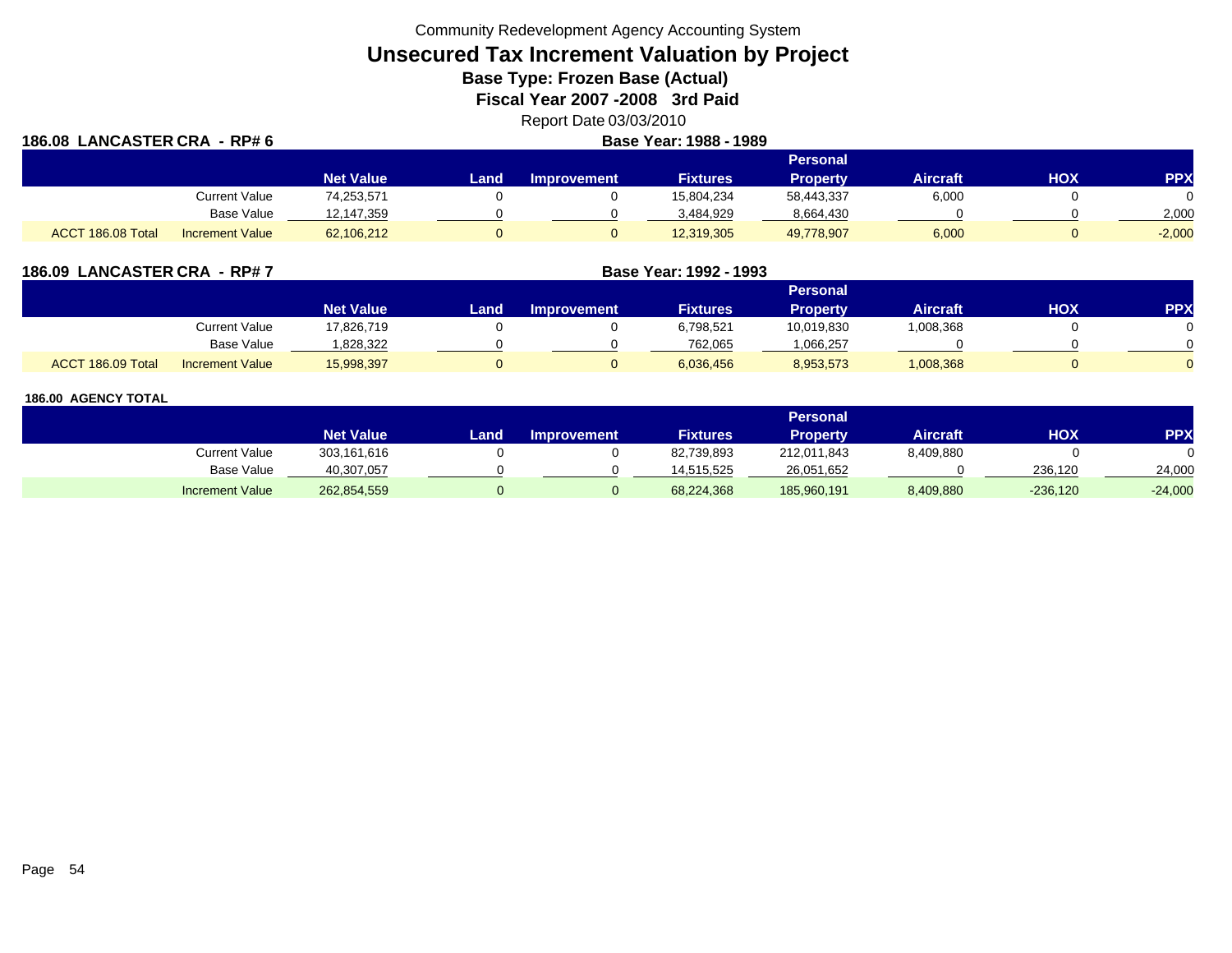| 188.03 L.A. CITY CRA - LITTLE TOKYO |                        |                  |           |                    | <b>Base Year: 1969 - 1970</b> |                 |                 |            |            |
|-------------------------------------|------------------------|------------------|-----------|--------------------|-------------------------------|-----------------|-----------------|------------|------------|
|                                     |                        |                  |           |                    |                               | <b>Personal</b> |                 |            |            |
|                                     |                        | <b>Net Value</b> | Landı     | <b>Improvement</b> | <b>Fixtures</b>               | <b>Property</b> | <b>Aircraft</b> | <b>HOX</b> | <b>PPX</b> |
|                                     | Current Value          | 7,591,412        |           |                    | 3,991,584                     | 3,599,828       |                 |            | $\Omega$   |
|                                     | Base Value             | 4,662,580        | 88,120    |                    | 740,960                       | 3,864,760       |                 |            | 31,260     |
| ACCT 188.03 Total                   | <b>Increment Value</b> | 2,928,832        | $-88,120$ |                    | 3,250,624                     | $-264,932$      |                 |            | $-31,260$  |

| 188.04            | L.A. CITY CRA - NORMANDIE |                  |           |                    |                 |                 |                 |            |            |
|-------------------|---------------------------|------------------|-----------|--------------------|-----------------|-----------------|-----------------|------------|------------|
|                   |                           |                  |           |                    |                 | Personal        |                 |            |            |
|                   |                           | <b>Net Value</b> | Land      | <b>Improvement</b> | <b>Fixtures</b> | <b>Property</b> | <b>Aircraft</b> | <b>HOX</b> | <b>PPX</b> |
|                   | Current Value             | 5,097,039        |           |                    | 2.071.136       | 3,025,903       |                 |            |            |
|                   | Base Value                | 3,143,600        | 83,520    |                    | 651,400         | 2,423,240       |                 |            | 14,560     |
| ACCT 188.04 Total | <b>Increment Value</b>    | 1,953,439        | $-83,520$ |                    | 1,419,736       | 602,663         |                 |            | $-14,560$  |

| 188.05 L.A. CITY CRA - BEACON |                        |                  | Base Year: 1969 - 1970 |                    |                 |                 |                 |     |            |
|-------------------------------|------------------------|------------------|------------------------|--------------------|-----------------|-----------------|-----------------|-----|------------|
|                               |                        |                  |                        |                    |                 | <b>Personal</b> |                 |     |            |
|                               |                        | <b>Net Value</b> | Land                   | <b>Improvement</b> | <b>Fixtures</b> | <b>Property</b> | <b>Aircraft</b> | HOX | <b>PPX</b> |
|                               | Current Value          | 7,426,341        |                        |                    | 2,378,828       | 5,377,513       |                 |     | 330,000    |
|                               | Base Value             | .284.920         | 10.280                 |                    | 257,560         | 1,021,560       |                 |     | 4.480      |
| ACCT 188.05 Total             | <b>Increment Value</b> | 6,141,421        | $-10,280$              |                    | 2,121,268       | 4,355,953       |                 |     | 325,520    |

| 188.07 L.A. CITY CRA - PICO UNION # 1 |                   |                        |                  |           |                    | Base Year: 1969 - 1970 |                 |                 |     |            |
|---------------------------------------|-------------------|------------------------|------------------|-----------|--------------------|------------------------|-----------------|-----------------|-----|------------|
|                                       |                   |                        |                  |           |                    |                        | <b>Personal</b> |                 |     |            |
|                                       |                   |                        | <b>Net Value</b> | Land      | <b>Improvement</b> | <b>Fixtures</b>        | <b>Property</b> | <b>Aircraft</b> | нох | <b>PPX</b> |
|                                       |                   | Current Value          | 4,512,445        |           |                    | 890,905.               | 2,621,540       |                 |     |            |
|                                       |                   | Base Value             | 8,149,440        | 76,880    |                    | 870,960                | 7,245,660       |                 |     | 44,060     |
|                                       | ACCT 188.07 Total | <b>Increment Value</b> | $-3,636,995$     | $-76.880$ |                    | 1,019,945              | $-4,624,120$    |                 |     | $-44,060$  |

| 188.08 L.A. CITY CRA - BUNKER HILL |                        |                  | Base Year: 1958 - 1959 |                    |                 |                 |                 |     |             |
|------------------------------------|------------------------|------------------|------------------------|--------------------|-----------------|-----------------|-----------------|-----|-------------|
|                                    |                        |                  |                        |                    |                 | <b>Personal</b> |                 |     |             |
|                                    |                        | <b>Net Value</b> | Land                   | <b>Improvement</b> | <b>Fixtures</b> | <b>Property</b> | <b>Aircraft</b> | НОХ | <b>PPX</b>  |
|                                    | Current Value          | 337,336,526      |                        |                    | 103,654,830     | 376,918,396     |                 |     | 143,236,700 |
|                                    | Base Value             | 476,440          | 31,960                 |                    | 23,520          | 427,840         |                 |     | 6,880       |
| ACCT 188.08 Total                  | <b>Increment Value</b> | 336,860,086      | $-31,960$              |                    | 103,631,310     | 376,490,556     |                 |     | 143,229,820 |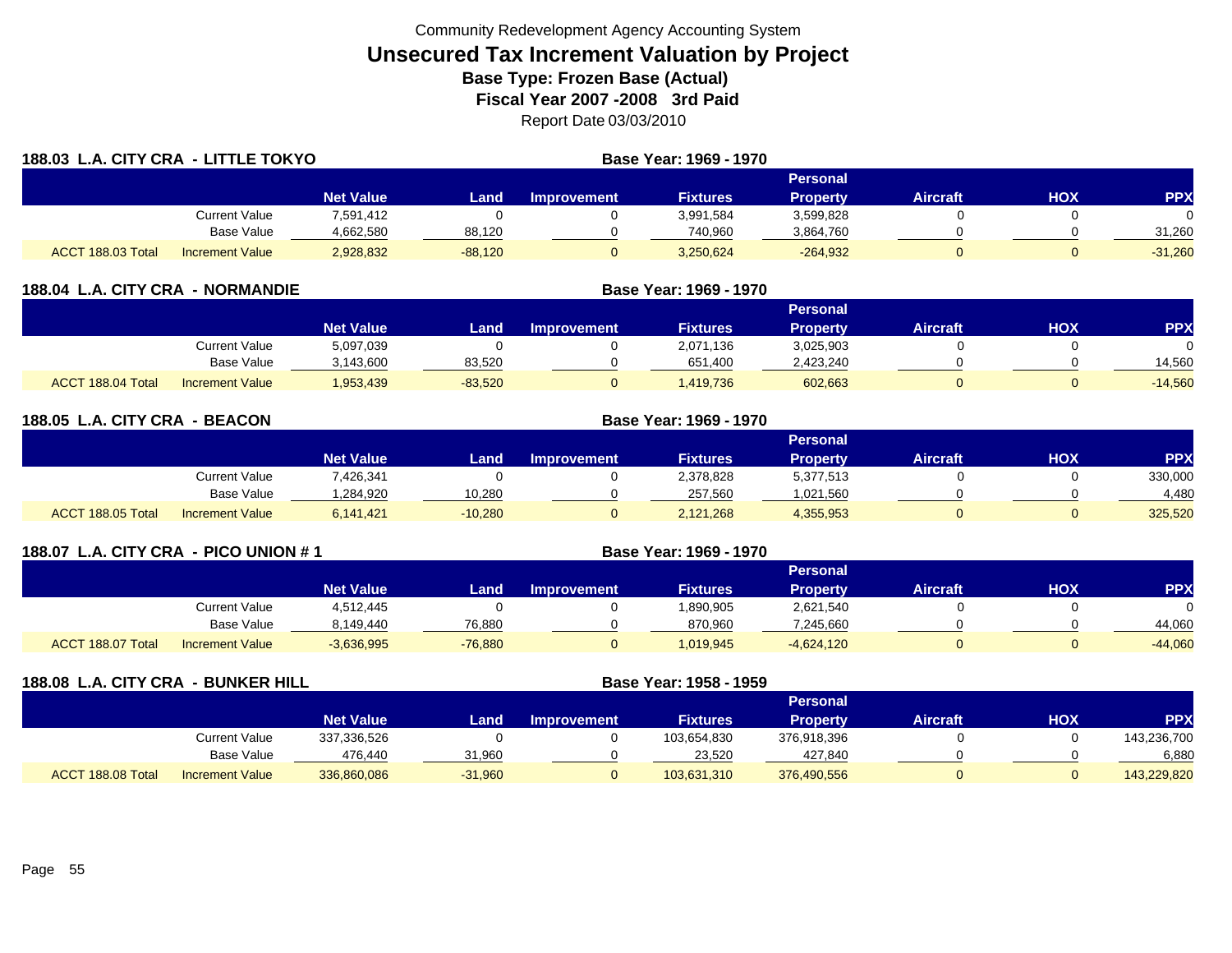**Unsecured Tax Increment Valuation by Project**

**Base Type: Frozen Base (Actual)** 

**Fiscal Year 2007 -2008 3rd Paid**

Report Date 03/03/2010

| 188.09  L.A. CITY CRA  - EXPOSITION/UNIVERISTY PARK RP |                        |                  |           |             | Base Year: 1965 - 1966 |                 |                 |     |         |
|--------------------------------------------------------|------------------------|------------------|-----------|-------------|------------------------|-----------------|-----------------|-----|---------|
|                                                        |                        |                  |           |             |                        | Personal        |                 |     |         |
|                                                        |                        | <b>Net Value</b> | Land.     | Improvement | <b>Fixtures</b>        | <b>Property</b> | <b>Aircraft</b> | ΗΟΧ | PPX     |
|                                                        | Current Value          | 5,987,366        |           |             | 3,338,183              | 2,823,856       |                 |     | 174,673 |
|                                                        | Base Value             | 805,160          | 31,000    |             | 413.760                | 380,520         |                 |     | 20.120  |
| ACCT 188.09 Total                                      | <b>Increment Value</b> | 5,182,206        | $-31,000$ |             | 2,924,423              | 2,443,336       |                 |     | 154,553 |

| 188.10 L.A. CITY CRA - WATTS |                        | Base Year: 1968 - 1969 |      |                    |                 |                 |                 |            |            |
|------------------------------|------------------------|------------------------|------|--------------------|-----------------|-----------------|-----------------|------------|------------|
|                              |                        |                        |      |                    |                 | <b>Personal</b> |                 |            |            |
|                              |                        | <b>Net Value</b>       | Land | <b>Improvement</b> | <b>Fixtures</b> | <b>Property</b> | <b>Aircraft</b> | <b>HOX</b> | <b>PPX</b> |
|                              | <b>Current Value</b>   | 2,338,136              |      |                    | 1,287,594       | 1,193,542       |                 |            | 143,000    |
|                              | <b>Base Value</b>      | 804,040                |      |                    | 184.928         | 619,112         |                 |            |            |
| ACCT 188.10 Total            | <b>Increment Value</b> | 1,534,096              |      | $\Omega$           | .102.666        | 574.430         |                 |            | 143,000    |

| 188.18 L.A. CITY CRA - MONTEREY HILLS |                        |                  |      |                    | Base Year: 1970 - 1971 |                 |                 |            |            |
|---------------------------------------|------------------------|------------------|------|--------------------|------------------------|-----------------|-----------------|------------|------------|
|                                       |                        |                  |      |                    |                        | Personal        |                 |            |            |
|                                       |                        | <b>Net Value</b> | Land | <b>Improvement</b> | <b>Fixtures</b>        | <b>Property</b> | <b>Aircraft</b> | <b>HOX</b> | <b>PPX</b> |
|                                       | <b>Current Value</b>   | 34,219           |      |                    |                        | 34,219          |                 |            |            |
|                                       | <b>Base Value</b>      |                  |      |                    |                        |                 |                 |            |            |
| ACCT 188.18 Total                     | <b>Increment Value</b> | 34,219           | 0    |                    |                        | 34,219          |                 |            |            |

| 188.19 L.A. CITY CRA - HARBOR IND'L |                        |                  |      | <b>Base Year: 1973 - 1974</b> |                 |                 |                 |            |            |
|-------------------------------------|------------------------|------------------|------|-------------------------------|-----------------|-----------------|-----------------|------------|------------|
|                                     |                        |                  |      |                               |                 | <b>Personal</b> |                 |            |            |
|                                     |                        | <b>Net Value</b> | Land | <b>Improvement</b>            | <b>Fixtures</b> | <b>Property</b> | <b>Aircraft</b> | <b>XOH</b> | <b>PPX</b> |
|                                     | Current Value          | 26,112,573       |      |                               | 12,454,904      | 13,657,669      |                 |            |            |
|                                     | Base Value             | 144,720          |      |                               | 152,000         | 992,720         |                 |            |            |
| ACCT 188.19 Total                   | <b>Increment Value</b> | 24,967,853       |      |                               | 12,302,904      | 12,664,949      |                 |            |            |

| 188.20 L.A. CITY CRA - CBD |                        |                  | Base Year: 1974 - 1975 |                    |                 |                 |                 |            |            |
|----------------------------|------------------------|------------------|------------------------|--------------------|-----------------|-----------------|-----------------|------------|------------|
|                            |                        |                  |                        |                    |                 | <b>Personal</b> |                 |            |            |
|                            |                        | <b>Net Value</b> | Land                   | <b>Improvement</b> | <b>Fixtures</b> | <b>Property</b> | <b>Aircraft</b> | <b>HOX</b> | <b>PPX</b> |
|                            | <b>Current Value</b>   | 455,452,286      |                        |                    | 119,722,934     | 344,017,153     |                 |            | 8,287,801  |
|                            | Base Value             | 139,318,937      |                        |                    | 30,327,247      | 110,092,632     |                 |            | .100,942   |
| ACCT 188.20 Total          | <b>Increment Value</b> | 316,133,349      | $\mathbf U$            |                    | 89,395,687      | 233,924,521     |                 |            | 7,186,859  |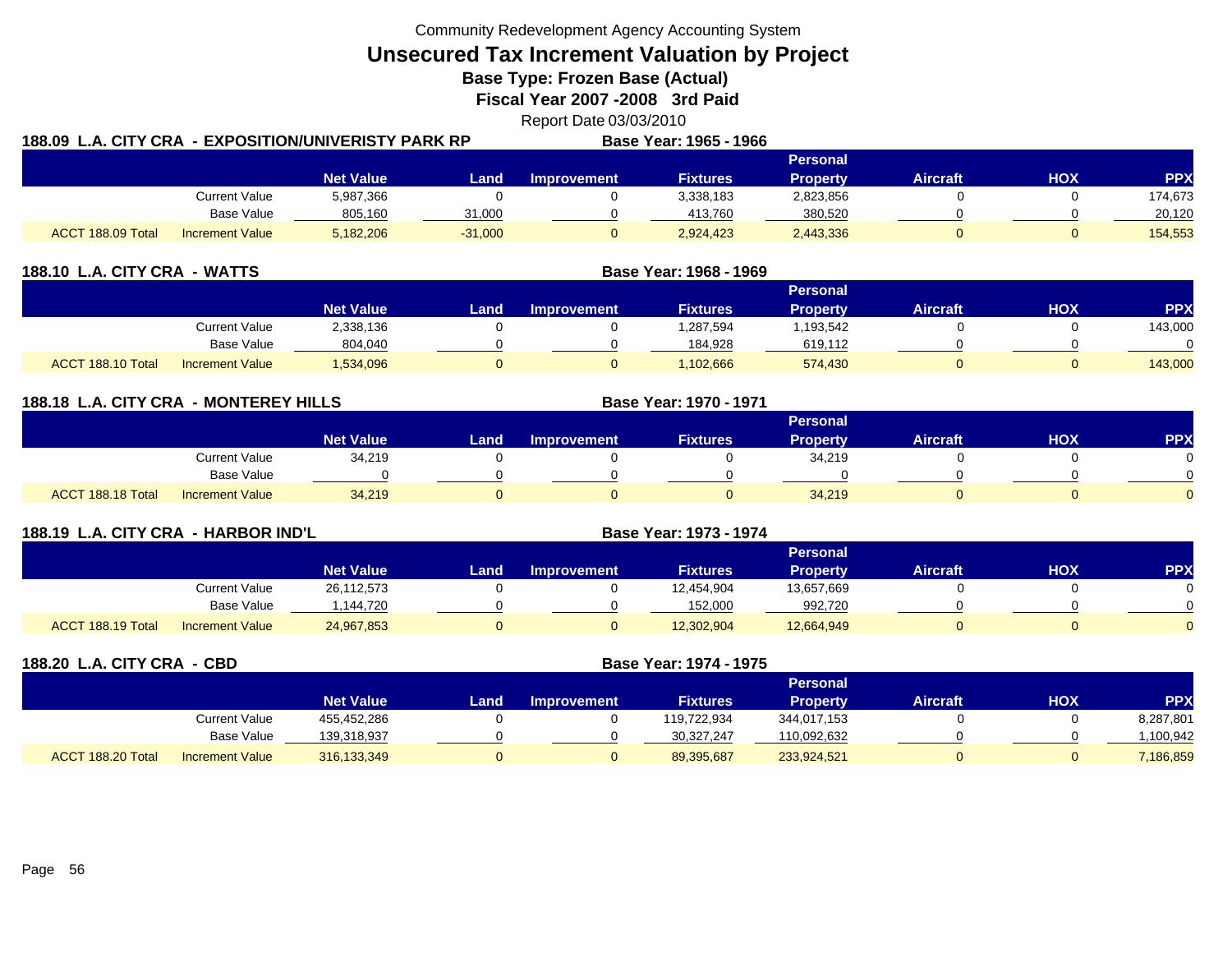**Unsecured Tax Increment Valuation by Project**

**Base Type: Frozen Base (Actual)** 

**Fiscal Year 2007 -2008 3rd Paid**

Report Date 03/03/2010<br>Rase Year: 1976 - 1977

| 189.01            | L.A. CITY CRA - PICO UNION # 2 |                  |       | Base Year: 1976 - 1977 |                 |                 |                 |     |            |
|-------------------|--------------------------------|------------------|-------|------------------------|-----------------|-----------------|-----------------|-----|------------|
|                   |                                |                  |       |                        |                 | <b>Personal</b> |                 |     |            |
|                   |                                | <b>Net Value</b> | Land. | <b>Improvement</b>     | <b>Fixtures</b> | <b>Property</b> | <b>Aircraft</b> | нох | <b>PPX</b> |
|                   | <b>Current Value</b>           | 11,083,992       |       |                        | 4,015,316       | 7,068,676       |                 |     |            |
|                   | <b>Base Value</b>              | 10,578,680       |       |                        | 4,102,220       | 6,493,460       |                 |     | 17,000     |
| ACCT 189.01 Total | <b>Increment Value</b>         | 505,312          |       |                        | $-86,904$       | 575,216         |                 |     | $-17,000$  |

| 189.02 L.A. CITY CRA - NO. HOLLYWOOD |                        |                  |      |                    | Base Year: 1978 - 1979 |                 |                 |     |           |
|--------------------------------------|------------------------|------------------|------|--------------------|------------------------|-----------------|-----------------|-----|-----------|
|                                      |                        |                  |      |                    |                        | <b>Personal</b> |                 |     |           |
|                                      |                        | <b>Net Value</b> | Land | <b>Improvement</b> | <b>Fixtures</b>        | <b>Property</b> | <b>Aircraft</b> | нох | <b>PP</b> |
|                                      | Current Value          | 51,891,574       |      |                    | 10,381,771             | 41,509,803      |                 |     |           |
|                                      | Base Value             | 40,447,400       |      |                    | 7.865.236              | 32,593,504      |                 |     | 11.340    |
| ACCT 189.02 Total                    | <b>Increment Value</b> | 11.444.174       |      |                    | 2,516,535              | 8,916,299       |                 |     | $-11,340$ |

| 189.03 L.A. CITY CRA - CHINATOWN |                        |                  | Base Year: 1979 - 1980 |                    |                 |                 |          |     |              |  |
|----------------------------------|------------------------|------------------|------------------------|--------------------|-----------------|-----------------|----------|-----|--------------|--|
|                                  |                        |                  |                        |                    |                 | <b>Personal</b> |          |     |              |  |
|                                  |                        | <b>Net Value</b> | Land                   | <b>Improvement</b> | <b>Fixtures</b> | <b>Property</b> | Aircraft | HOX | <b>PPX</b>   |  |
|                                  | <b>Current Value</b>   | 32,117,842       |                        |                    | 12,251,023      | 19,866,819      |          |     |              |  |
|                                  | Base Value             | 16,096,060       |                        | 3.427.960          | 5.408.048       | 11,608,952      |          |     | 4,348,900    |  |
| ACCT 189.03 Total                | <b>Increment Value</b> | 16,021,782       | 0                      | $-3,427,960$       | 6,842,975       | 8,257,867       |          |     | $-4,348,900$ |  |

|                   | 189.04 L.A. CITY CRA - ADAMS/NORMANDIE |                  |      |                    | Base Year: 1978 - 1979 |                 |                 |     |            |
|-------------------|----------------------------------------|------------------|------|--------------------|------------------------|-----------------|-----------------|-----|------------|
|                   |                                        |                  |      |                    |                        | Personal        |                 |     |            |
|                   |                                        | <b>Net Value</b> | Land | <b>Improvement</b> | <b>Fixtures</b>        | <b>Property</b> | <b>Aircraft</b> | HOX | <b>PPX</b> |
|                   | Current Value                          | 25,850,650       |      |                    | 20,984,362             | 4,866,288       |                 |     |            |
|                   | Base Value                             | .880,128         |      | 137,740            | 431,164                | ,330,024        |                 |     | 18,800     |
| ACCT 189.04 Total | <b>Increment Value</b>                 | 23,970,522       |      | $-137.740$         | 20,553,198             | 3,536,264       |                 |     | $-18,800$  |

| 189.05 L.A. CITY CRA - RODEO/LA CIENEGA |                        |                  | Base Year: 1981 - 1982 |                    |                 |                 |                 |            |            |
|-----------------------------------------|------------------------|------------------|------------------------|--------------------|-----------------|-----------------|-----------------|------------|------------|
|                                         |                        |                  |                        |                    |                 | <b>Personal</b> |                 |            |            |
|                                         |                        | <b>Net Value</b> | Land                   | <b>Improvement</b> | <b>Fixtures</b> | <b>Property</b> | <b>Aircraft</b> | <b>HOX</b> | <b>PPX</b> |
|                                         | <b>Current Value</b>   | 45,212           |                        |                    | 13,945          | 31,267          |                 |            |            |
|                                         | Base Value             |                  |                        |                    |                 |                 |                 |            |            |
| ACCT 189.05 Total                       | <b>Increment Value</b> | 45,212           |                        |                    | 13,945          | 31,267          |                 |            |            |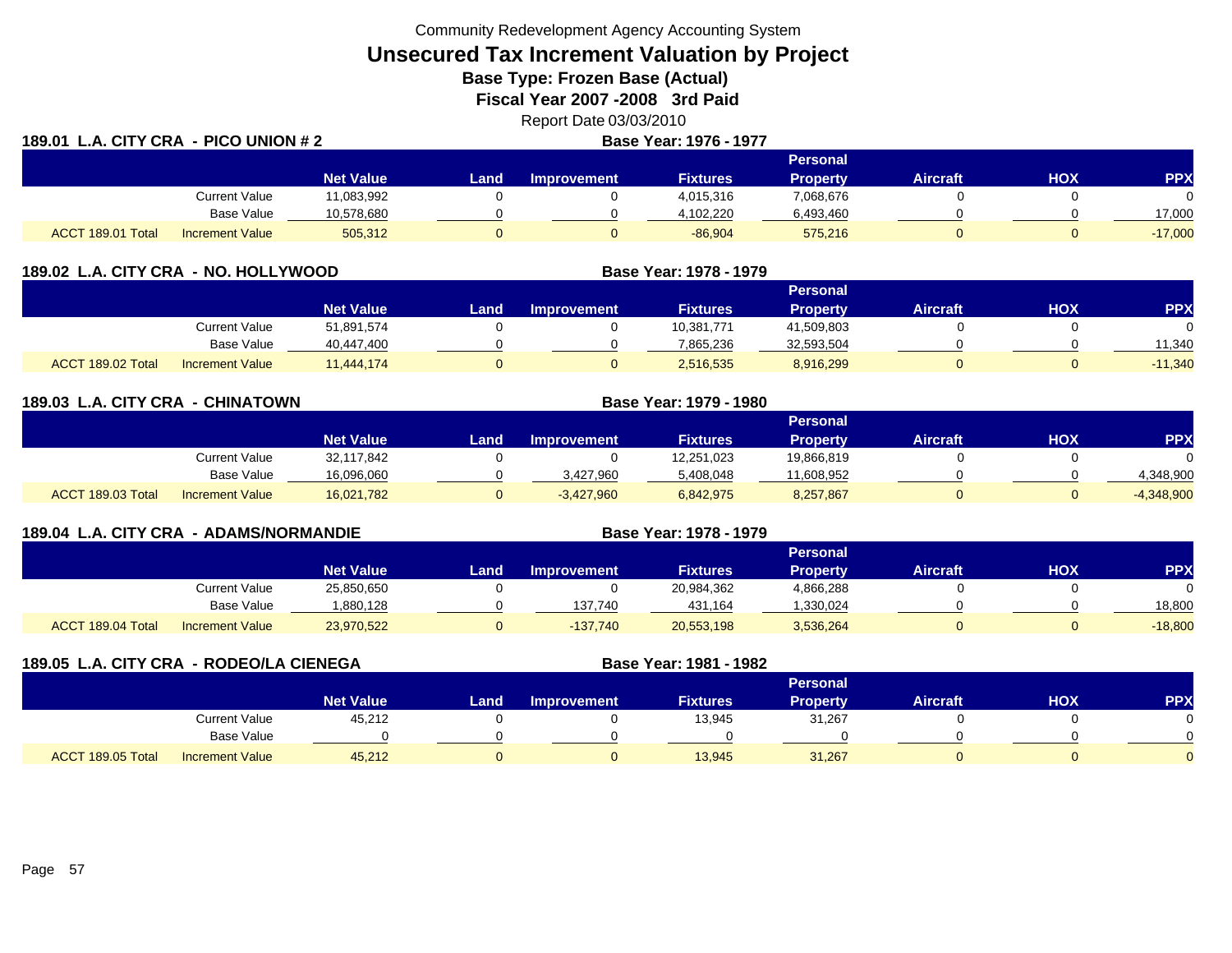**Unsecured Tax Increment Valuation by Project**

**Base Type: Frozen Base (Actual)** 

**Fiscal Year 2007 -2008 3rd Paid**

Report Date 03/03/2010

|                   |                        | 189.06  L.A. CITY CRA  - EXPOSITION/UNIVERSITY PARK RP 84 ANNEX |            |                    | Base Year: 1982 - 1983 |                 |                 |            |            |
|-------------------|------------------------|-----------------------------------------------------------------|------------|--------------------|------------------------|-----------------|-----------------|------------|------------|
|                   |                        |                                                                 |            |                    |                        | Personal        |                 |            |            |
|                   |                        | <b>Net Value</b>                                                | Land       | <b>Improvement</b> | <b>Fixtures</b>        | <b>Property</b> | <b>Aircraft</b> | <b>HOX</b> | <b>PPX</b> |
|                   | <b>Current Value</b>   | 18,851,449                                                      |            |                    | 5,032,950              | 13,996,518      |                 |            | 178,019    |
|                   | Base Value             | 9.487.719                                                       | 178,523    |                    | 3,231,692              | 6,345,427       |                 |            | 267,923    |
| ACCT 189.06 Total | <b>Increment Value</b> | 9,363,730                                                       | $-178,523$ |                    | 1,801,258              | 7,651,091       |                 |            | $-89,904$  |

| 189.07 L.A. CITY CRA - CRENSHAW             |                  | Base Year: 1983 - 1984 |                    |                 |                 |                 |     |     |  |
|---------------------------------------------|------------------|------------------------|--------------------|-----------------|-----------------|-----------------|-----|-----|--|
|                                             |                  |                        |                    |                 | <b>Personal</b> |                 |     |     |  |
|                                             | <b>Net Value</b> | Land                   | <b>Improvement</b> | <b>Fixtures</b> | <b>Property</b> | <b>Aircraft</b> | нох | PP) |  |
| Current Value                               | 13,250,968       |                        |                    | 5,697,960       | 7,553,008       |                 |     |     |  |
| Base Value                                  | 3,235,757        |                        |                    | .829,506        | 1,406,251       |                 |     |     |  |
| ACCT 189.07 Total<br><b>Increment Value</b> | 10,015,211       |                        |                    | 3,868,454       | 6,146,757       | 0               |     |     |  |

## **189.08 L.A. CITY CRA - HOLLYWOOD R.P. Base Year: 1985 - 1986**

|                   |                        |                  |      |             |                 | Personal        |          |            |            |
|-------------------|------------------------|------------------|------|-------------|-----------------|-----------------|----------|------------|------------|
|                   |                        | <b>Net Value</b> | Land | Improvement | <b>Fixtures</b> | <b>Property</b> | Aircraft | <b>HOX</b> | <b>PPX</b> |
|                   | Current Value          | 380,919,140      |      |             | 123,382,188     | 259,627,510     |          |            | 2,090,558  |
|                   | <b>Base Value</b>      | 236,384,603      |      |             | 64,916,063      | 171,589,540     |          |            | 121,000    |
| ACCT 189.08 Total | <b>Increment Value</b> | 144,534,537      |      |             | 58,466,125      | 88,037,970      |          |            | ,969,558   |

## **189.09 L.A. CITY CRA - EXPOSITION/UNIVERISTY PARK RP 90 ANNEX**

**Base Year: 1988 - 1989**

|                   |                        | <b>Personal</b>  |      |                    |                 |                 |                 |            |            |  |  |
|-------------------|------------------------|------------------|------|--------------------|-----------------|-----------------|-----------------|------------|------------|--|--|
|                   |                        | <b>Net Value</b> | Land | <b>Improvement</b> | <b>Fixtures</b> | <b>Property</b> | <b>Aircraft</b> | <b>HOX</b> | <b>PPX</b> |  |  |
|                   | <b>Current Value</b>   |                  |      |                    |                 |                 |                 |            |            |  |  |
|                   | <b>Base Value</b>      |                  |      |                    |                 |                 |                 |            |            |  |  |
| ACCT 189.09 Total | <b>Increment Value</b> |                  |      |                    |                 |                 |                 |            |            |  |  |

| 189.10 L.A. CITY CRA - LAUREL CANYON (CD 2) |                        |                  |      |                    | <b>Base Year: 1994 - 1995</b> |                 |                 |     |           |
|---------------------------------------------|------------------------|------------------|------|--------------------|-------------------------------|-----------------|-----------------|-----|-----------|
|                                             |                        |                  |      |                    |                               | <b>Personal</b> |                 |     |           |
|                                             |                        | <b>Net Value</b> | Land | <b>Improvement</b> | <b>Fixtures</b>               | <b>Property</b> | <b>Aircraft</b> | нох | <b>PP</b> |
|                                             | Current Value          | 31,265,894       |      |                    | 12.521.184                    | 18,744,710      |                 |     |           |
|                                             | Base Value             | 24,126,675       |      |                    | 10,555,002                    | 13,571,673      |                 |     |           |
| ACCT 189.10 Total                           | <b>Increment Value</b> | 7,139,219        |      | 0                  | 1,966,182                     | 5,173,037       | 0               |     |           |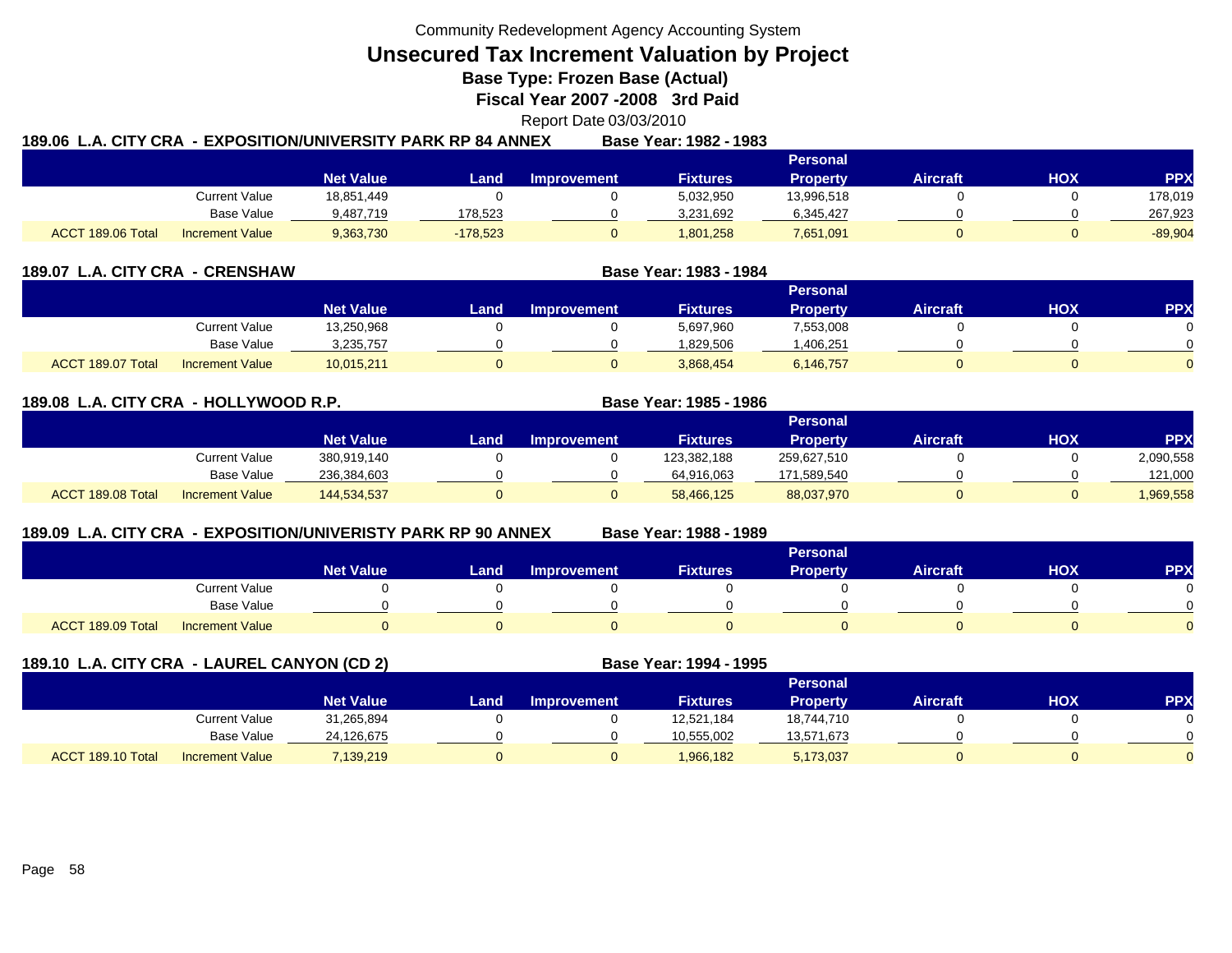**Unsecured Tax Increment Valuation by Project**

**Base Type: Frozen Base (Actual)** 

**Fiscal Year 2007 -2008 3rd Paid**

Report Date 03/03/2010

| 189.11 L.A. CITY CRA - E. HWD/BEV-NORMANDIE (CD 4 &1 3) |                        |                  |             |             | Base Year: 1994 - 1995 |                 |                 |     |            |
|---------------------------------------------------------|------------------------|------------------|-------------|-------------|------------------------|-----------------|-----------------|-----|------------|
|                                                         |                        |                  |             |             |                        | <b>Personal</b> |                 |     |            |
|                                                         |                        | <b>Net Value</b> | <b>Land</b> | Improvement | <b>Fixtures</b>        | Property        | <b>Aircraft</b> | нох | <b>PPX</b> |
|                                                         | <b>Current Value</b>   | 29,751,584       |             |             | 21,644,168             | 47,301,030      |                 |     | 39,193,614 |
|                                                         | Base Value             | 34,403,889       |             |             | 7.156.714              | 27,333,175      |                 |     | 86,000     |
| ACCT 189.11 Total                                       | <b>Increment Value</b> | $-4,652,305$     |             |             | 14.487.454             | 19,967,855      |                 |     | 39,107,614 |

| <b>189.12 L.A. CITY CRA</b><br>- BROADWAY/MANCHESTER |                        |            |      |                    | Base Year: 1994 - 1995 |                 |                 |           |           |
|------------------------------------------------------|------------------------|------------|------|--------------------|------------------------|-----------------|-----------------|-----------|-----------|
|                                                      |                        |            |      |                    |                        | <b>Personal</b> |                 |           |           |
|                                                      |                        | Net Value  | Land | <b>Improvement</b> | <b>Fixtures</b>        | <b>Property</b> | <b>Aircraft</b> | нох       | <b>PP</b> |
|                                                      | Current Value          | 11,554,532 |      |                    | 3,557,058              | 8,153,360       |                 |           | 155,886   |
|                                                      | Base Value             | 2,814,134  |      |                    | 1,541,768              | ,282,366        |                 | 10,000    |           |
| ACCT 189.12 Total                                    | <b>Increment Value</b> | 8,740,398  |      |                    | 2,015,290              | 6,870,994       | 0               | $-10,000$ | 155,886   |

## **189.13 L.A. CITY CRA - CRENSHAW RP DIST 8 (1ST AM) Base Year: 1994 - 1995**

|                                             |                  | <b>Personal</b> |             |                 |                 |          |            |           |
|---------------------------------------------|------------------|-----------------|-------------|-----------------|-----------------|----------|------------|-----------|
|                                             | <b>Net Value</b> | Land            | Improvement | <b>Fixtures</b> | <b>Property</b> | Aircraft | <b>HOX</b> | PPX       |
| Current Value                               | 10,160,180       |                 |             | 4,248,710       | 5,911,470       |          |            | 0         |
| <b>Base Value</b>                           | 22,411,579       |                 |             | 2.074.407       | 20,366,172      |          |            | 29,000    |
| ACCT 189.13 Total<br><b>Increment Value</b> | $-12,251,399$    |                 |             | 2,174,303       | $-14,454,702$   |          |            | $-29,000$ |

## **189.16 L.A. CITY CRA - RESEDA/CANOGA PARK (CD 3) Base Year: 1994 - 1995**

|                   |                        |                  |      |             |                 | <b>Personal</b> |                 |            |            |
|-------------------|------------------------|------------------|------|-------------|-----------------|-----------------|-----------------|------------|------------|
|                   |                        | <b>Net Value</b> | Land | Improvement | <b>Fixtures</b> | Property        | <b>Aircraft</b> | <b>HOX</b> | <b>PPX</b> |
|                   | <b>Current Value</b>   | 153.848.113      |      |             | 61,059,199      | 93,635,256      |                 |            | 846,342    |
|                   | <b>Base Value</b>      | 88,753,557       |      |             | 34,215,863      | 54,623,094      |                 | 8,200      | 77,200     |
| ACCT 189.16 Total | <b>Increment Value</b> | 65,094,556       |      |             | 26,843,336      | 39,012,162      |                 | $-8,200$   | 769,142    |

|                   |                        | 189.17 L.A. CITY CRA - PACOIMA/PANORAMA CITY (CD 7) |      |                    | Base Year: 1994 - 1995 |                 |                 |            |            |
|-------------------|------------------------|-----------------------------------------------------|------|--------------------|------------------------|-----------------|-----------------|------------|------------|
|                   |                        |                                                     |      |                    |                        | Personal        |                 |            |            |
|                   |                        | <b>Net Value</b>                                    | Land | <b>Improvement</b> | <b>Fixtures</b>        | <b>Property</b> | <b>Aircraft</b> | <b>XOH</b> | <b>PPX</b> |
|                   | Current Value          | 368.014.444                                         |      |                    | 127,438,730            | 210,189,856     | 30,385,858      |            |            |
|                   | Base Value             | 195.949.247                                         |      |                    | 78,690,824             | 117,289,423     |                 |            | 31,000     |
| ACCT 189.17 Total | <b>Increment Value</b> | 172,065,197                                         |      |                    | 48,747,906             | 92,900,433      | 30,385,858      |            | $-31,000$  |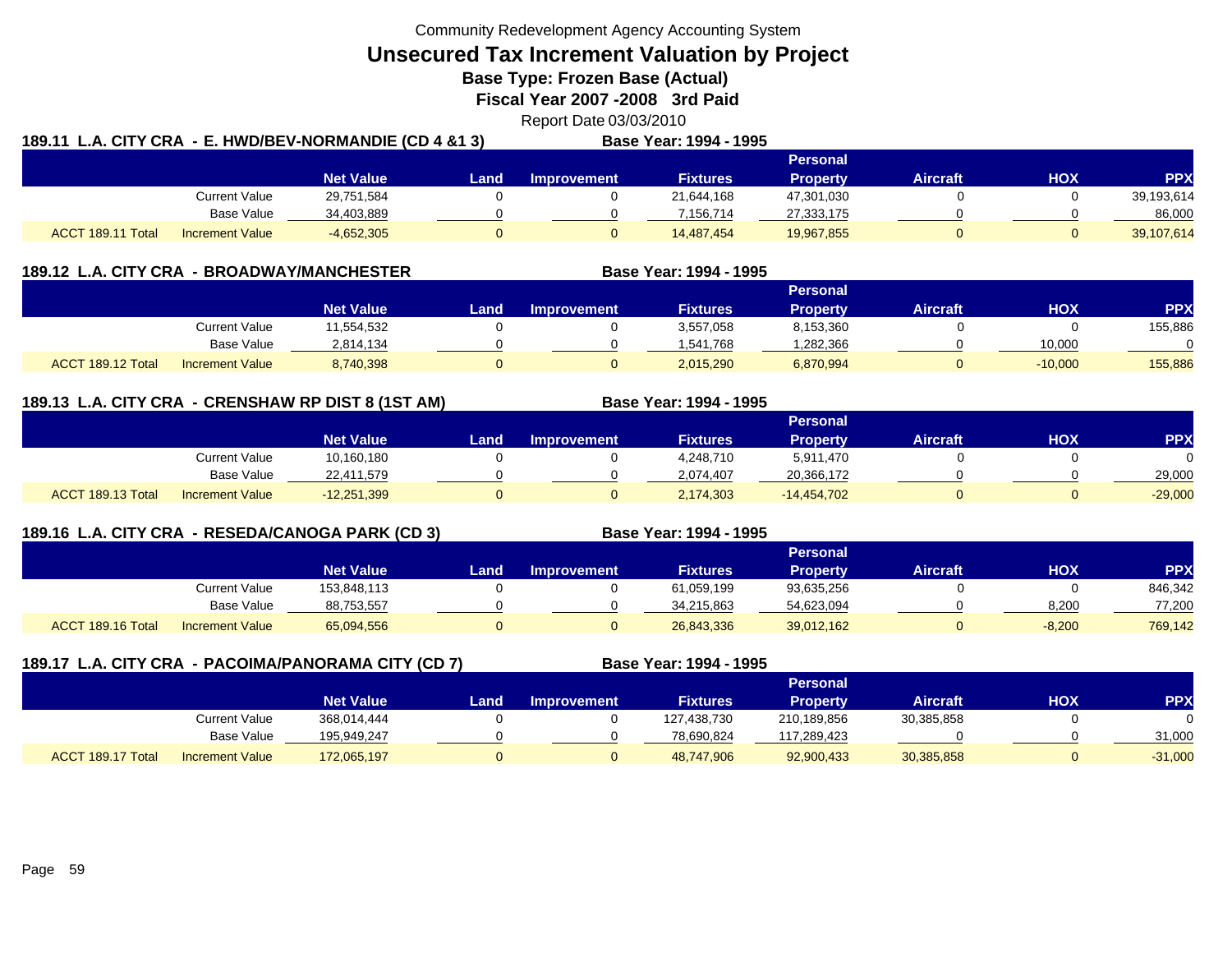**Unsecured Tax Increment Valuation by Project**

**Base Type: Frozen Base (Actual)** 

**Fiscal Year 2007 -2008 3rd Paid**

Report Date 03/03/2010

| 189.18  L.A. CITY CRA  - CRENSHAW/SLAUSON RECOVERY RP |                        |                  |       |             | Base Year: 1995 - 1996 |                 |                 |     |            |
|-------------------------------------------------------|------------------------|------------------|-------|-------------|------------------------|-----------------|-----------------|-----|------------|
|                                                       |                        |                  |       |             |                        | Personal        |                 |     |            |
|                                                       |                        | <b>Net Value</b> | Land. | Improvement | <b>Fixtures</b>        | <b>Property</b> | <b>Aircraft</b> | HOX | <b>PPX</b> |
|                                                       | Current Value          | 8,197,306        |       |             | 3,978,675              | 4,218,631       |                 |     | $\Omega$   |
|                                                       | Base Value             | 5,408,390        |       |             | 2,804,660              | 2,613,730       |                 |     | 10,000     |
| ACCT 189.18 Total                                     | <b>Increment Value</b> | 2,788,916        |       |             | 1,174,015              | 1,604,901       |                 |     | $-10,000$  |

| - WATTS CORRIDOR RECOVERY RP<br><b>189.19 L.A. CITY CRA</b> |                        |                  |      |                    | Base Year: 1995 - 1996 |                 |                 |     |          |
|-------------------------------------------------------------|------------------------|------------------|------|--------------------|------------------------|-----------------|-----------------|-----|----------|
|                                                             |                        |                  |      |                    |                        | Personal        |                 |     |          |
|                                                             |                        | <b>Net Value</b> | Land | <b>Improvement</b> | <b>Fixtures</b>        | <b>Property</b> | <b>Aircraft</b> | нох | PPX      |
|                                                             | Current Value          | 1,937,614        |      |                    | 738.728                | 198,886         |                 |     |          |
|                                                             | Base Value             | 2.019.453        |      |                    | .123.575               | 900,878         |                 |     | 5,000    |
| ACCT 189.19 Total                                           | <b>Increment Value</b> | $-81,839$        |      |                    | $-384,847$             | 298,008         |                 |     | $-5,000$ |

## **189.20 L.A. CITY CRA - WILSHIRE CENTER/KOREATOWN**

|                                             |                  |      |                    |                   | <b>Personal</b> |                 |            |            |
|---------------------------------------------|------------------|------|--------------------|-------------------|-----------------|-----------------|------------|------------|
|                                             | <b>Net Value</b> | Land | <b>Improvement</b> | Fixtures <b>'</b> | <b>Property</b> | <b>Aircraft</b> | <b>HOX</b> | <b>PPX</b> |
| Current Value                               | 266,732,988      |      |                    | 58,062,367        | 210,498,279     |                 |            | ,827,658   |
| Base Value                                  | 41.326.712       |      |                    | 13.115.715        | 28,210,997      |                 |            |            |
| ACCT 189.20 Total<br><b>Increment Value</b> | 225,406,276      |      |                    | 44,946,652        | 182,287,282     |                 |            | ,827,658   |

## **190.01 L.A. CITY CRA - CD 9 CORR SO. OF STA MONICA FWY**

**Base Year: 1995 - 1996**

**Base Year: 1995 - 1996**

|  |                   |                        |                  |       |                    | ----------------- |                 |          |            |         |
|--|-------------------|------------------------|------------------|-------|--------------------|-------------------|-----------------|----------|------------|---------|
|  |                   |                        |                  |       | Personal           |                   |                 |          |            |         |
|  |                   |                        | <b>Net Value</b> | Land. | <b>Improvement</b> | <b>Fixtures</b>   | <b>Property</b> | Aircraft | <b>HOX</b> | PPX     |
|  |                   | Current Value          | 239.968.610      |       |                    | 96,072,337        | 144,589,773     |          |            | 693,500 |
|  |                   | <b>Base Value</b>      | 265,739,292      |       |                    | 97.306.492        | 168,605,400     |          |            | 172.600 |
|  | ACCT 190.01 Total | <b>Increment Value</b> | $-25,770,682$    |       |                    | $-1.234.155$      | $-24,015,627$   |          |            | 520,900 |

| 190.02 L.A. CITY CRA - VERMONT/MANCHESTER RECOVERY RP |                        |                  |      |                    | Base Year: 1995 - 1996 |                 |                 |     |            |
|-------------------------------------------------------|------------------------|------------------|------|--------------------|------------------------|-----------------|-----------------|-----|------------|
|                                                       |                        |                  |      |                    |                        | <b>Personal</b> |                 |     |            |
|                                                       |                        | <b>Net Value</b> | Land | <b>Improvement</b> | <b>Fixtures</b>        | <b>Property</b> | <b>Aircraft</b> | ΗΟΧ | <b>PPX</b> |
|                                                       | <b>Current Value</b>   | 16,796,240       |      |                    | 8,035,412              | 8,760,828       |                 |     |            |
|                                                       | Base Value             | 8,548,413        |      |                    | 5,037,010              | 3,614,403       |                 |     | 103,000    |
| ACCT 190.02 Total                                     | <b>Increment Value</b> | 8,247,827        |      | 0                  | 2,998,402              | 5.146.425       |                 |     | $-103,000$ |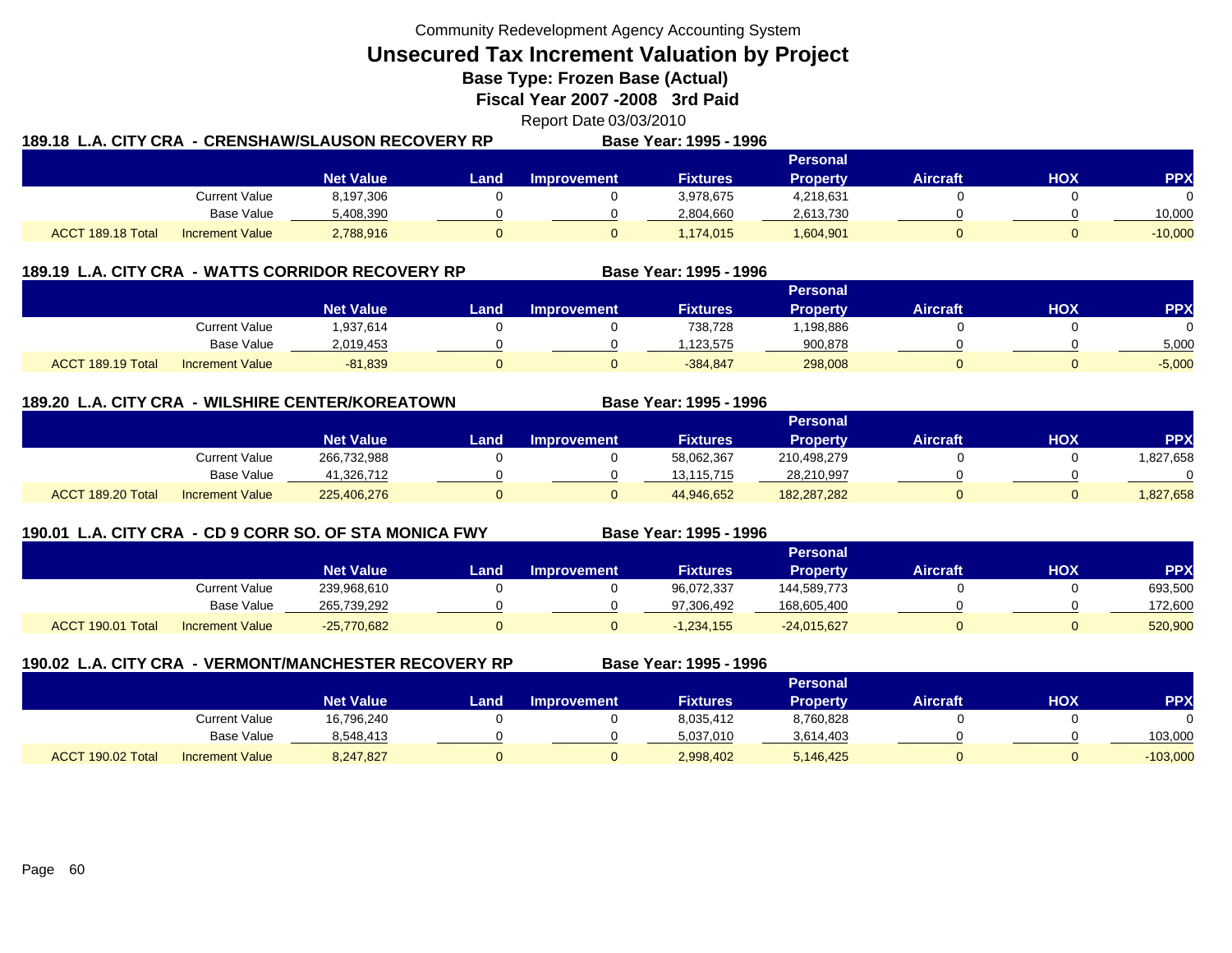**Unsecured Tax Increment Valuation by Project**

**Base Type: Frozen Base (Actual)** 

**Fiscal Year 2007 -2008 3rd Paid**

Report Date 03/03/2010

| 190.03 L.A. CITY CRA |                        | - WESTERN/SLAUSON RECOVERY RP |       |             | Base Year: 1995 - 1996 |                 |          |            |            |  |  |
|----------------------|------------------------|-------------------------------|-------|-------------|------------------------|-----------------|----------|------------|------------|--|--|
|                      |                        |                               |       |             |                        | Personal        |          |            |            |  |  |
|                      |                        | <b>Net Value</b>              | Land. | Improvement | <b>Fixtures</b>        | <b>Property</b> | Aircraft | <b>HOX</b> | <b>PPX</b> |  |  |
|                      | <b>Current Value</b>   | 19,945,232                    |       |             | 9,624,985              | 10.320.247      |          |            | $\Omega$   |  |  |
|                      | Base Value             | 16,850,853                    |       |             | 7.523.693              | 9,369,860       |          |            | 42.700     |  |  |
| ACCT 190.03 Total    | <b>Increment Value</b> | 3,094,379                     |       |             | 2,101,292              | 950,387         |          |            | $-42,700$  |  |  |

|                   | 190.04 L.A. CITY CRA - MID-CITY RECOVERY RP |                  |      | Base Year: 1995 - 1996 |                 |                 |                 |     |            |
|-------------------|---------------------------------------------|------------------|------|------------------------|-----------------|-----------------|-----------------|-----|------------|
|                   |                                             |                  |      |                        |                 | <b>Personal</b> |                 |     |            |
|                   |                                             | <b>Net Value</b> | Land | <b>Improvement</b>     | <b>Fixtures</b> | <b>Property</b> | <b>Aircraft</b> | нох | <b>PPX</b> |
|                   | Current Value                               | 52,471,665       |      |                        | 16,427,151      | 36,044,514      |                 |     |            |
|                   | <b>Base Value</b>                           | 40,432,820       |      |                        | 14,504,278      | 25,996,542      |                 |     | 68,000     |
| ACCT 190.04 Total | <b>Increment Value</b>                      | 12,038,845       |      |                        | 1,922,873       | 10,047,972      |                 |     | $-68,000$  |

**190.05 L.A. CITY CRA - WESTLAKE RECOVERY RP Base Year: 1998 - 1999 Personal Net Value Land Improvement Fixtures Property Aircraft HOX PPX** Current Value 35,540,032 0 0 12,313,694 28,808,058 0 0 5,581,720 Base Value 35,241,923 0 0 9,917,315 30,638,608 0 0 5,314,000 ACCT 190.05 Totall Increment Value 298,109 0 2,396,379 -1,830,550 0 267,720

| 190.06 L.A. CITY CRA - ADELANTE EASTSIDE RP |                        |                  |      | Base Year: 1998 - 1999 |                 |                 |                 |     |              |
|---------------------------------------------|------------------------|------------------|------|------------------------|-----------------|-----------------|-----------------|-----|--------------|
|                                             |                        |                  |      |                        |                 | <b>Personal</b> |                 |     |              |
|                                             |                        | <b>Net Value</b> | Land | <b>Improvement</b>     | <b>Fixtures</b> | <b>Property</b> | <b>Aircraft</b> | нох | <b>PPX</b>   |
|                                             | Current Value          | 292,314,102      |      |                        | 104.182.246     | 218,422,856     |                 |     | 30,291,000   |
|                                             | Base Value             | 228,316,332      |      |                        | 96,685,417      | 168,921,915     |                 |     | 37,291,000   |
| ACCT 190.06 Total                           | <b>Increment Value</b> | 63,997,770       | O    | 0                      | 7,496,829       | 49,500,941      |                 |     | $-7,000,000$ |

| 190.07 L.A. CITY CRA - PACIFIC CORRIDOR RP |                        |                  |      |                    | Base Year: 2001 - 2002 |                 |                 |     |            |
|--------------------------------------------|------------------------|------------------|------|--------------------|------------------------|-----------------|-----------------|-----|------------|
|                                            |                        |                  |      |                    |                        | <b>Personal</b> |                 |     |            |
|                                            |                        | <b>Net Value</b> | Land | <b>Improvement</b> | <b>Fixtures</b>        | <b>Property</b> | <b>Aircraft</b> | нох | <b>PPX</b> |
|                                            | Current Value          | 32,616,515       |      |                    | 11,013,085             | 21,603,430      |                 |     |            |
|                                            | Base Value             | 18,376,315       |      |                    | 5,880,459              | 12,518,856      |                 |     | 23,000     |
| ACCT 190.07 Total                          | <b>Increment Value</b> | 14,240,200       | O    |                    | 5,132,626              | 9,084,574       |                 |     | $-23,000$  |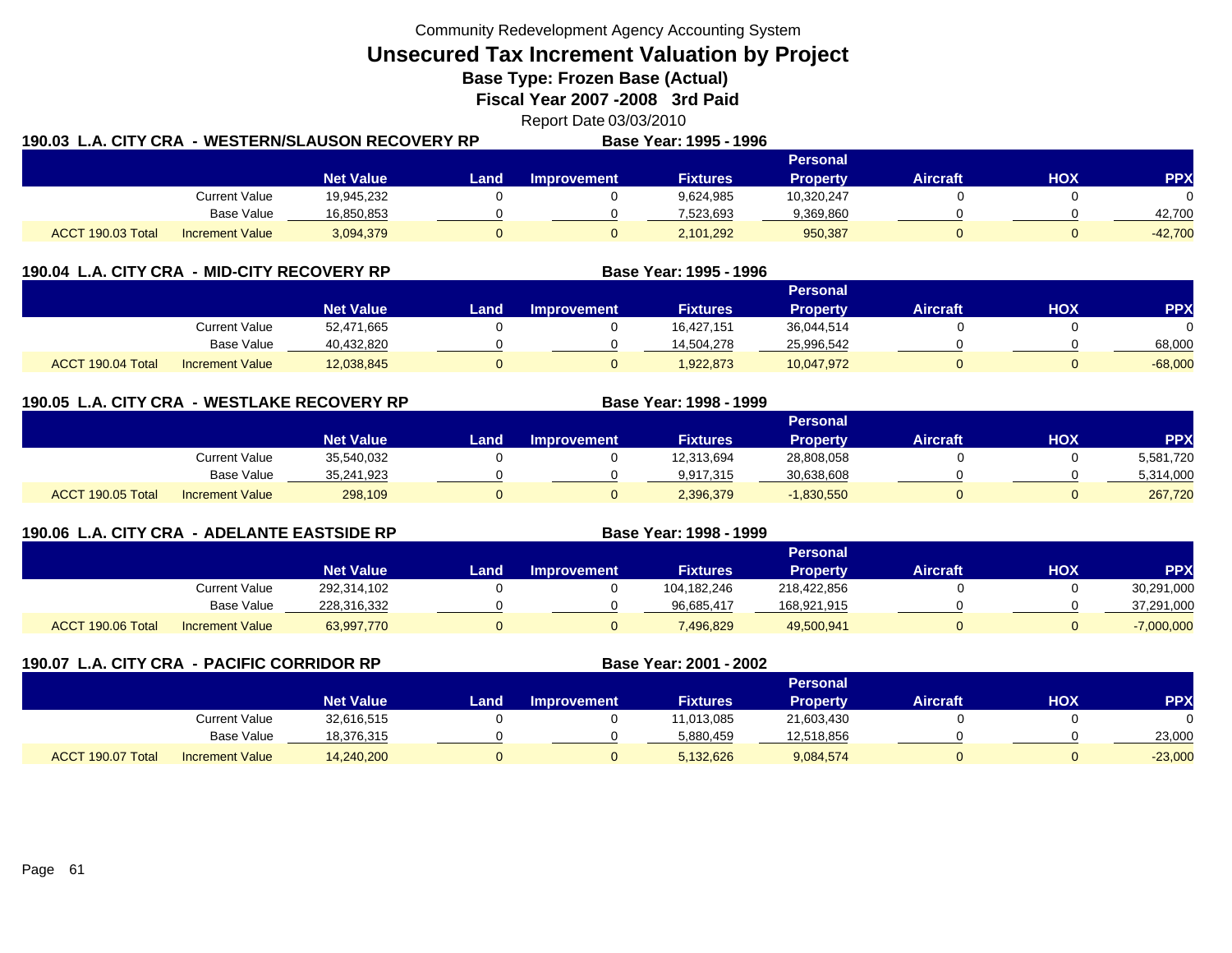# **Unsecured Tax Increment Valuation by Project**

**Base Type: Frozen Base (Actual)** 

**Fiscal Year 2007 -2008 3rd Paid**

Report Date 03/03/2010

| 190.08            | L.A. CITY CRA - CITY CENTER RP |                  |      | Base Year: 2001 - 2002 |                 |                 |                 |            |            |
|-------------------|--------------------------------|------------------|------|------------------------|-----------------|-----------------|-----------------|------------|------------|
|                   |                                |                  |      |                        |                 | <b>Personal</b> |                 |            |            |
|                   |                                | <b>Net Value</b> | .and | <b>Improvement</b>     | <b>Fixtures</b> | <b>Property</b> | <b>Aircraft</b> | <b>HOX</b> | <b>PPX</b> |
|                   | Current Value                  | 128.412.258      |      |                        | 36,261,282      | 92,150,976      |                 |            |            |
|                   | <b>Base Value</b>              | 160,230,013      |      |                        | 43,463,059      | 117,074,954     |                 |            | 308,000    |
| ACCT 190.08 Total | <b>Increment Value</b>         | $-31,817,755$    | 0    |                        | $-7,201,777$    | $-24,923,978$   |                 |            | $-308,000$ |

## **190.10 L.A. CITY CRA - CENTRAL INDUSTRIAL RP**

|                   |                        |                  |      |                    |                 | Personal     |                 |            |            |
|-------------------|------------------------|------------------|------|--------------------|-----------------|--------------|-----------------|------------|------------|
|                   |                        | <b>Net Value</b> | Land | <b>Improvement</b> | <b>Fixtures</b> | Property     | <b>Aircraft</b> | <b>HOX</b> | <b>PPX</b> |
|                   | <b>Current Value</b>   | 79,903,300       |      |                    | 29,937,638      | 49,965,662   |                 |            |            |
|                   | <b>Base Value</b>      | 92,184,871       |      |                    | 35.629.029      | 56,608,842   |                 |            | 53,000     |
| ACCT 190.10 Total | <b>Increment Value</b> | $-12,281,571$    |      |                    | $-5,691,391$    | $-6,643,180$ |                 |            | $-53,000$  |

**Base Year: 2002 - 2003**

### **188.00 AGENCY TOTAL**

**190.08**

|                        |                  |            |                    |                   | Personal        |            |           |             |
|------------------------|------------------|------------|--------------------|-------------------|-----------------|------------|-----------|-------------|
|                        | <b>Net Value</b> | Land       | <b>Improvement</b> | Fixtures <b>'</b> | <b>Property</b> | Aircraft'  | ΗΟΧ       | PPX         |
| Current Value          | 3.165.329.779    |            |                    | 049.667.062       | 2,318,307,330   | 30,385,858 |           | 233.030.471 |
| Base Value             | .761.034.652     | 500,283    | 3,565,700          | 588,631,544       | 1,217,976,090   |            | 18.200    | 49.620.765  |
| <b>Increment Value</b> | 404,295,127      | $-500,283$ | $-3,565,700$       | 461,035,518       | 1,100,331,240   | 30,385,858 | $-18,200$ | 183,409,706 |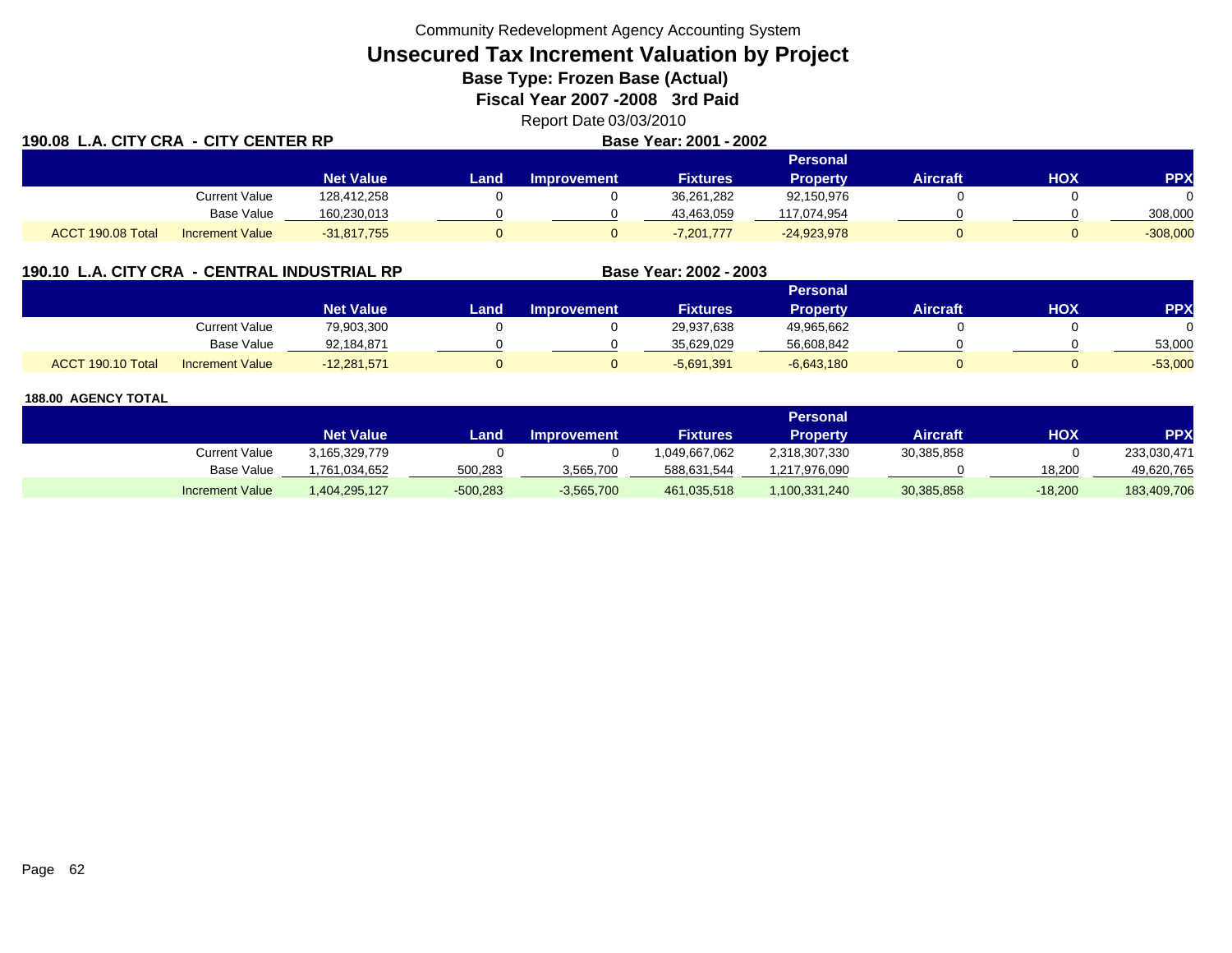|                   | 200.02 LYNWOOD CRA - PROJ.AREA #1-A |                  |      |                    | <b>Base Year: 1972 - 1973</b> |                 |                 |     |          |
|-------------------|-------------------------------------|------------------|------|--------------------|-------------------------------|-----------------|-----------------|-----|----------|
|                   |                                     |                  |      |                    |                               | Personal        |                 |     |          |
|                   |                                     | <b>Net Value</b> | Land | <b>Improvement</b> | <b>Fixtures</b>               | <b>Property</b> | <b>Aircraft</b> | HOX | PPX      |
|                   | Current Value                       | 8,520,443        |      |                    | 4,549,634                     | 3,970,809       |                 |     | $\Omega$ |
|                   | Base Value                          | 92,680           |      |                    | 53.200                        | 39,480          |                 |     | $\Omega$ |
| ACCT 200.02 Total | <b>Increment Value</b>              | 8,427,763        |      |                    | 4.496.434                     | 3,931,329       |                 |     | $\Omega$ |

| 200.03 LYNWOOD CRA | - ALAMEDA              |                  |      | Base Year: 1975 - 1976 |                 |                 |                 |     |           |
|--------------------|------------------------|------------------|------|------------------------|-----------------|-----------------|-----------------|-----|-----------|
|                    |                        |                  |      |                        |                 | <b>Personal</b> |                 |     |           |
|                    |                        | <b>Net Value</b> | Land | Improvement            | <b>Fixtures</b> | <b>Property</b> | <b>Aircraft</b> | нох | <b>PP</b> |
|                    | Current Value          | 34.672.720       |      |                        | 18.091.074      | 16,671,646      |                 |     | 90,000    |
|                    | Base Value             | 10.326.700       |      |                        | .712.040        | 8,614,660       |                 |     |           |
| ACCT 200.03 Total  | <b>Increment Value</b> | 24,346,020       |      |                        | 16,379,034      | 8,056,986       |                 |     | 90,000    |

| 200.04 LYNWOOD CRA - PROJ. AREA #1/76 ANX |                        |                  | Base Year: 1975 - 1976 |                    |                 |                 |                 |     |            |  |  |
|-------------------------------------------|------------------------|------------------|------------------------|--------------------|-----------------|-----------------|-----------------|-----|------------|--|--|
|                                           |                        |                  |                        |                    |                 | <b>Personal</b> |                 |     |            |  |  |
|                                           |                        | <b>Net Value</b> | Land                   | <b>Improvement</b> | <b>Fixtures</b> | <b>Property</b> | <b>Aircraft</b> | нох | <b>PPX</b> |  |  |
|                                           | Current Value          |                  |                        |                    |                 |                 |                 |     |            |  |  |
|                                           | Base Value             |                  |                        |                    |                 |                 |                 |     |            |  |  |
| ACCT 200.04 Total                         | <b>Increment Value</b> |                  |                        |                    |                 |                 |                 |     |            |  |  |

|                   | 200.05 LYNWOOD CRA - PROJ.AREA A/81 ANX |                  |      |                    | <b>Base Year: 1980 - 1981</b> |                 |                 |     |            |
|-------------------|-----------------------------------------|------------------|------|--------------------|-------------------------------|-----------------|-----------------|-----|------------|
|                   |                                         |                  |      |                    |                               | <b>Personal</b> |                 |     |            |
|                   |                                         | <b>Net Value</b> | Land | <b>Improvement</b> | <b>Fixtures</b>               | <b>Property</b> | <b>Aircraft</b> | нох | <b>PPX</b> |
|                   | Current Value                           | 32,095,634       |      |                    | 13,730,795                    | 18,364,839      |                 |     |            |
|                   | <b>Base Value</b>                       | 13,395,700       |      |                    | 5.609.168                     | 7,787,532       |                 |     | 1.000      |
| ACCT 200.05 Total | <b>Increment Value</b>                  | 18,699,934       |      |                    | 8,121,627                     | 10,577,307      |                 |     | $-1,000$   |

| 200.06 LYNWOOD CRA - PROJ.AREA A/89 ANX |                        |                  |      |                    | Base Year: 1987 - 1988 |                 |                 |     |            |  |  |
|-----------------------------------------|------------------------|------------------|------|--------------------|------------------------|-----------------|-----------------|-----|------------|--|--|
|                                         |                        |                  |      | Personal           |                        |                 |                 |     |            |  |  |
|                                         |                        | <b>Net Value</b> | Land | <b>Improvement</b> | <b>Fixtures</b>        | <b>Property</b> | <b>Aircraft</b> | нох | <b>PPX</b> |  |  |
|                                         | <b>Current Value</b>   | 5,096,369        |      |                    | 2,106,494              | 2,989,875       |                 |     |            |  |  |
|                                         | Base Value             | 5,941,852        |      |                    | 2,019,281              | 3,922,571       |                 |     |            |  |  |
| ACCT 200.06 Total                       | <b>Increment Value</b> | $-845.483$       |      |                    | 87.213                 | $-932,696$      |                 |     |            |  |  |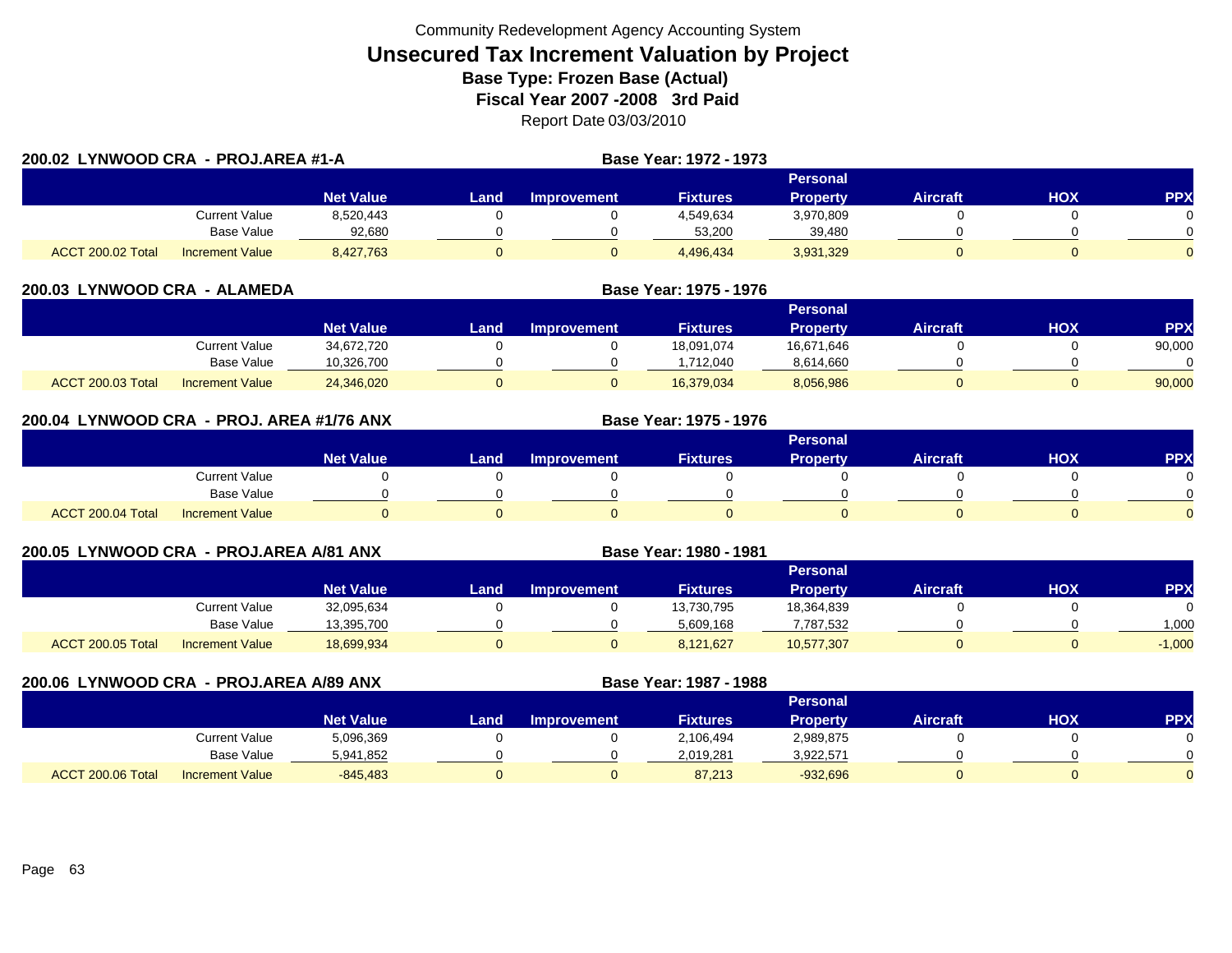|                        | <b>Personal</b>  |      |                    |                 |                 |          |            |            |  |  |
|------------------------|------------------|------|--------------------|-----------------|-----------------|----------|------------|------------|--|--|
|                        | <b>Net Value</b> | Land | <b>Improvement</b> | <b>Fixtures</b> | <b>Property</b> | Aircraft | <b>HOX</b> | <b>PPX</b> |  |  |
| <b>Current Value</b>   | 80,385,166       |      |                    | 38,477,997      | 41,997,169      |          |            | 90,000     |  |  |
| Base Value             | 29,756,932       |      |                    | 9,393,689       | 20,364,243      |          |            | 000,       |  |  |
| <b>Increment Value</b> | 50,628,234       |      |                    | 29,084,308      | 21,632,926      |          |            | 89,000     |  |  |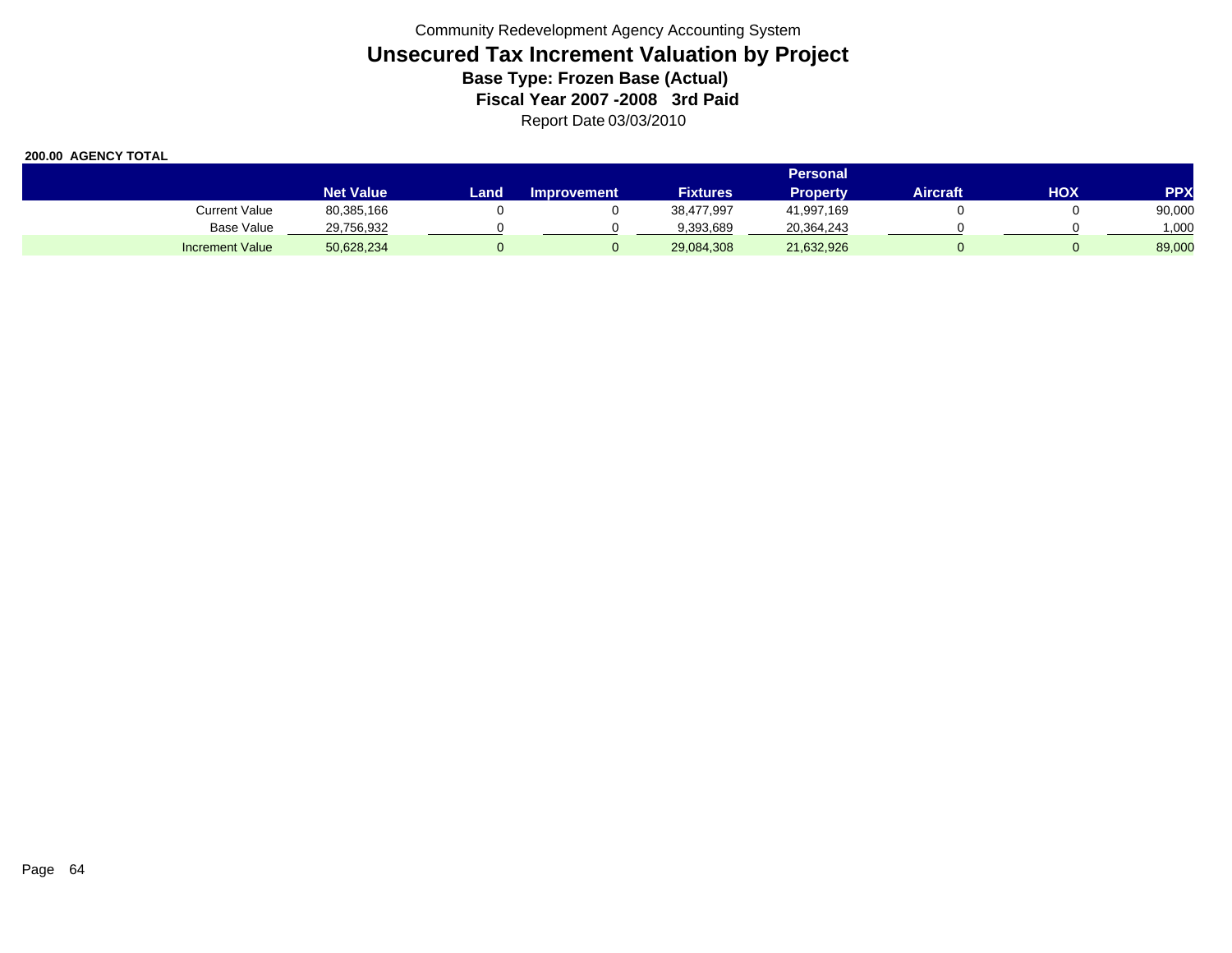| 208.02 MAYWOOD CRA - WESTSIDE |                        |                  |      |                    | Base Year: 1978 - 1979 |                 |                 |     |     |  |  |
|-------------------------------|------------------------|------------------|------|--------------------|------------------------|-----------------|-----------------|-----|-----|--|--|
|                               |                        |                  |      | Personal           |                        |                 |                 |     |     |  |  |
|                               |                        | <b>Net Value</b> | Land | <b>Improvement</b> | <b>Fixtures</b>        | <b>Property</b> | <b>Aircraft</b> | нох | PPX |  |  |
|                               | Current Value          | 2,170,799        |      |                    | 938,887                | 1,231,912       |                 |     |     |  |  |
|                               | Base Value             | .136,580         |      |                    | 262,560                | 874,020         |                 |     |     |  |  |
| ACCT 208.02 Total             | <b>Increment Value</b> | 1,034,219        |      |                    | 676,327                | 357,892         |                 |     |     |  |  |

|  |  |  | 208.03 MAYWOOD CRA - PROJECT # 2 |
|--|--|--|----------------------------------|
|--|--|--|----------------------------------|

|                   |                        |                  |      |                    |                 | Personal        |                 |     |     |
|-------------------|------------------------|------------------|------|--------------------|-----------------|-----------------|-----------------|-----|-----|
|                   |                        | <b>Net Value</b> | Land | <b>Improvement</b> | <b>Fixtures</b> | <b>Property</b> | <b>Aircraft</b> | HOX | PPX |
|                   | Current Value          | 5,635,785        |      |                    | 2,603,779       | 3,032,006       |                 |     |     |
|                   | Base Value             | .466.852         |      | 677.689            |                 | 789.163         |                 |     |     |
| ACCT 208.03 Total | <b>Increment Value</b> | 1,168,933        |      | $-677,689$         | 2,603,779       | 2,242,843       |                 |     |     |

**MAYWOOD CRA - PROJECT # 2 Base Year: 1981 - 1982**

| 208.04 MAYWOOD CRA - CITYWIDE RP |                      |                  |                 |                    | Base Year: 2000 - 2001 |                 |                 |     |            |  |
|----------------------------------|----------------------|------------------|-----------------|--------------------|------------------------|-----------------|-----------------|-----|------------|--|
|                                  |                      |                  | <b>Personal</b> |                    |                        |                 |                 |     |            |  |
|                                  |                      | <b>Net Value</b> | Land.           | <b>Improvement</b> | <b>Fixtures</b>        | <b>Property</b> | <b>Aircraft</b> | нох | <b>PPX</b> |  |
|                                  | <b>Current Value</b> | 8,084,849        |                 |                    | 2,634,588              | 5,450,261       |                 |     |            |  |
|                                  | Base Value           | 22,095,325       |                 |                    | 2,352,179              | 19,743,146      |                 |     |            |  |
| ACCT 208.04 Total                | Increment Value      | $-14,010,476$    | 0               |                    | 282,409                | $-14,292,885$   |                 |     |            |  |

|                        | <b>Personal</b>  |       |                    |                 |               |                 |     |           |  |  |  |
|------------------------|------------------|-------|--------------------|-----------------|---------------|-----------------|-----|-----------|--|--|--|
|                        | <b>Net Value</b> | Land. | <b>Improvement</b> | <b>Fixtures</b> | Property      | <b>Aircraft</b> | HOX | <b>PP</b> |  |  |  |
| Current Value          | 15,891,433       |       |                    | 6,177,254       | 9,714,179     |                 |     |           |  |  |  |
| Base Value             | 24,698,757       |       | 677,689            | 2.614.739       | 21,406,329    |                 |     |           |  |  |  |
| <b>Increment Value</b> | $-8,807,324$     |       | $-677,689$         | 3,562,515       | $-11,692,150$ |                 |     |           |  |  |  |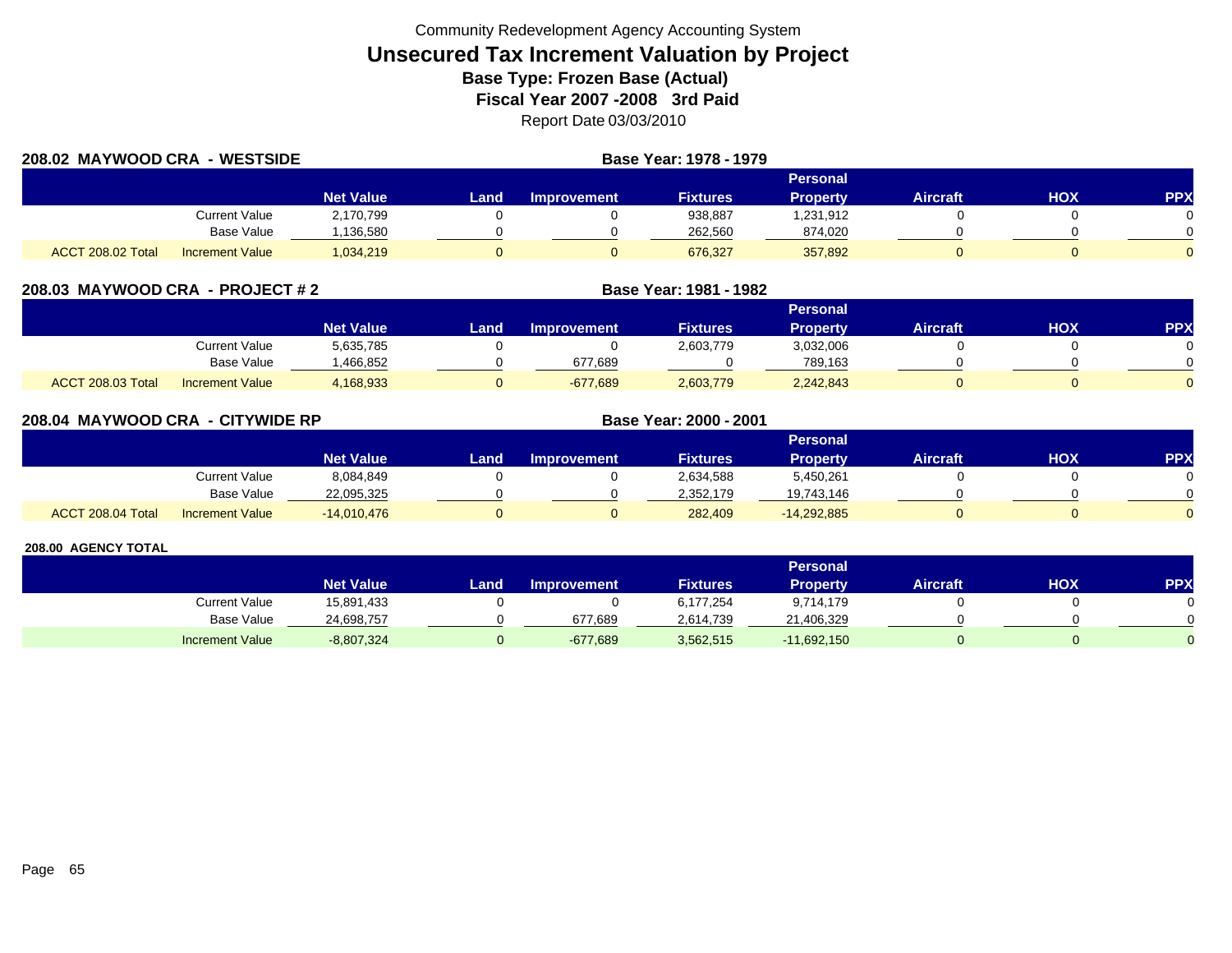| 212.04 MONROVIA CRA - CENTRAL |                        |                  |          |                    | <b>Base Year: 1973 - 1974</b> |                 |                 |     |            |  |
|-------------------------------|------------------------|------------------|----------|--------------------|-------------------------------|-----------------|-----------------|-----|------------|--|
|                               |                        |                  | Personal |                    |                               |                 |                 |     |            |  |
|                               |                        | <b>Net Value</b> | Land     | <b>Improvement</b> | <b>Fixtures</b>               | <b>Property</b> | <b>Aircraft</b> | нох | <b>PPX</b> |  |
|                               | Current Value          | 97,469,130       |          |                    | 32,851,779                    | 64,617,351      |                 |     |            |  |
|                               | Base Value             | 14,470,200       |          |                    | 3.008.120                     | 11,462,080      |                 |     |            |  |
| ACCT 212.04 Total             | <b>Increment Value</b> | 82,998,930       |          |                    | 29,843,659                    | 53,155,271      |                 |     | $\Omega$   |  |

### **212.05 MONROVIA CRA - CENTRAL 78 ANX**

|                          |                        |                        |      |                    |                 | <b>Personal</b> |                 |            |           |
|--------------------------|------------------------|------------------------|------|--------------------|-----------------|-----------------|-----------------|------------|-----------|
|                          |                        | Net Value <sup>1</sup> | Land | <b>Improvement</b> | <b>Fixtures</b> | Propertv        | <b>Aircraft</b> | <b>HOX</b> | <b>PP</b> |
|                          | Current Value          | 367,409                |      |                    | 65,201          | 302,208         |                 |            |           |
|                          | <b>Base Value</b>      | 17,420                 |      |                    | 7,000           | 10.420          |                 |            |           |
| <b>ACCT 212.05 Total</b> | <b>Increment Value</b> | 349,989                |      |                    | 58,201          | 291,788         |                 |            |           |

**Base Year: 1976 - 1977**

**Base Year: 2001 - 2002**

| 212.06 MONROVIA CRA - CENTRAL 80 ANX |                        |                  |      |                    | <b>Base Year: 1979 - 1980</b> |           |          |            |            |  |  |
|--------------------------------------|------------------------|------------------|------|--------------------|-------------------------------|-----------|----------|------------|------------|--|--|
|                                      |                        |                  |      | Personal           |                               |           |          |            |            |  |  |
|                                      |                        | <b>Net Value</b> | Land | <b>Improvement</b> | <b>Fixtures</b>               | Property  | Aircraft | <b>NOH</b> | <b>PPX</b> |  |  |
|                                      | Current Value          | 12,634,155       |      |                    | 6,016,048                     | 6,618,107 |          |            |            |  |  |
|                                      | Base Value             | 304.320          |      |                    | 91.060                        | 213.260   |          |            |            |  |  |
| ACCT 212.06 Total                    | <b>Increment Value</b> | 12,329,835       |      |                    | 5.924.988                     | 6,404,847 |          |            |            |  |  |

### **212.07 MONROVIA CRA - CENTRAL RP #1 '03 ANNEX**

|                   |                        |                  |      |                    |                 | Personal        |                 |            |              |
|-------------------|------------------------|------------------|------|--------------------|-----------------|-----------------|-----------------|------------|--------------|
|                   |                        | <b>Net Value</b> | Land | <b>Improvement</b> | <b>Fixtures</b> | <b>Property</b> | <b>Aircraft</b> | <b>HOX</b> | PPX          |
|                   | Current Value          | 20,290,797       |      |                    | 7,799,830       | 12,490,967      |                 |            |              |
|                   | <b>Base Value</b>      | 24,230,011       |      |                    | 10.992.739      | 13,237,272      |                 |            | <sup>n</sup> |
| ACCT 212.07 Total | <b>Increment Value</b> | $-3,939,214$     |      |                    | $-3,192,909$    | $-746,305$      |                 |            | $\Omega$     |

|                        |                  |      |                    |                 | <b>Personal</b> |                 |     |     |
|------------------------|------------------|------|--------------------|-----------------|-----------------|-----------------|-----|-----|
|                        | <b>Net Value</b> | Land | <b>Improvement</b> | <b>Fixtures</b> | <b>Property</b> | <b>Aircraft</b> | нох | PPX |
| <b>Current Value</b>   | 130,761,491      |      |                    | 46,732,858      | 84,028,633      |                 |     |     |
| <b>Base Value</b>      | 39,021,951       |      |                    | 14,098,919      | 24,923,032      |                 |     | 0   |
| <b>Increment Value</b> | 91,739,540       |      |                    | 32,633,939      | 59,105,601      |                 |     |     |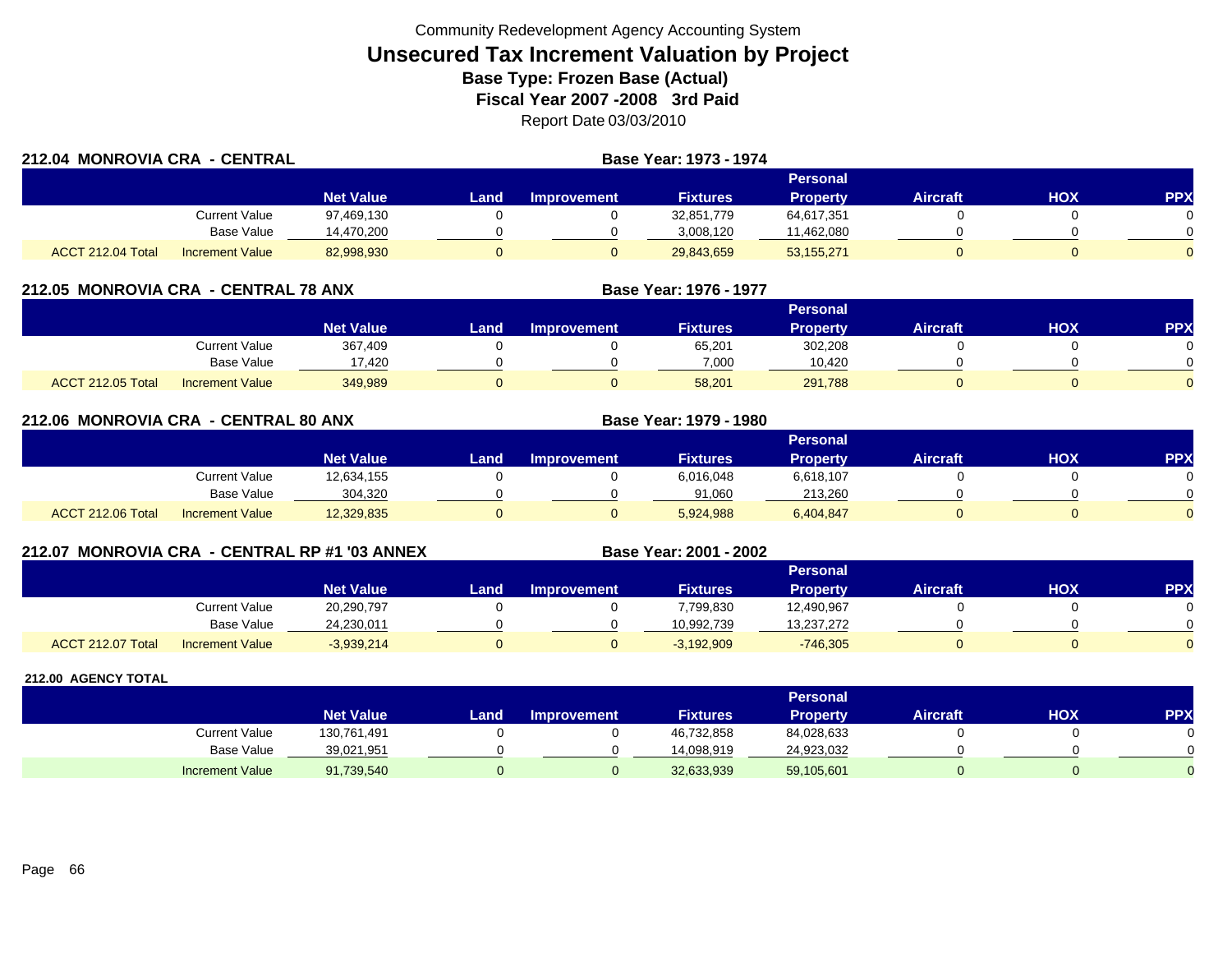|                   | 216.05 MONTEBELLO CRA - SO. INDUSTRIAL |                  |      |                    | <b>Base Year: 1972 - 1973</b> |                 |                 |            |            |
|-------------------|----------------------------------------|------------------|------|--------------------|-------------------------------|-----------------|-----------------|------------|------------|
|                   |                                        |                  |      |                    |                               | Personal        |                 |            |            |
|                   |                                        | <b>Net Value</b> | Land | <b>Improvement</b> | <b>Fixtures</b>               | <b>Property</b> | <b>Aircraft</b> | <b>HOX</b> | <b>PPX</b> |
|                   | Current Value                          | 37,218,339       |      |                    | 17,768,313                    | 19,450,026      |                 |            | $\Omega$   |
|                   | Base Value                             | 13,193,100       |      |                    | 4,326,640                     | 8,866,460       |                 |            | $\Omega$   |
| ACCT 216.05 Total | <b>Increment Value</b>                 | 24,025,239       |      |                    | 13,441,673                    | 10,583,566      |                 |            | $\Omega$   |

### **216.07 MONTEBELLO CRA - MONTE HILLS**

|                                             |                  |      |                    |                 | Personal        |          |            |              |
|---------------------------------------------|------------------|------|--------------------|-----------------|-----------------|----------|------------|--------------|
|                                             | <b>Net Value</b> | Land | <b>Improvement</b> | <b>Fixtures</b> | <b>Property</b> | Aircraft | <b>HOX</b> | <b>PPX</b>   |
| <b>Current Value</b>                        | 29,665,170       |      |                    | 11,632,071      | 18,033,099      |          |            |              |
| Base Value                                  | 7.160            |      |                    |                 | 7.160           |          |            | <sup>n</sup> |
| ACCT 216.07 Total<br><b>Increment Value</b> | 29,658,010       |      |                    | 11,632,071      | 18,025,939      |          |            | $\Omega$     |

**Base Year: 1974 - 1975**

**Base Year: 1975 - 1976**

## **216.09 MONTEBELLO CRA - MONTE HILLS 76 ANX**

|                   |                        |                  |      |                    |                 | Personal        |          |            |          |
|-------------------|------------------------|------------------|------|--------------------|-----------------|-----------------|----------|------------|----------|
|                   |                        | <b>Net Value</b> | Land | <b>Improvement</b> | <b>Fixtures</b> | <b>Property</b> | Aircraft | <b>HOX</b> | PPX      |
|                   | Current Value          | 5,253,685        |      |                    | 2,328,600       | 2,925,085       |          |            |          |
|                   | <b>Base Value</b>      | 1,842,340        |      |                    | 273,640         | ,568,700        |          |            | 0        |
| ACCT 216.09 Total | <b>Increment Value</b> | 3,411,345        |      |                    | 2,054,960       | 356,385         |          |            | $\Omega$ |

### **216.11 MONTEBELLO CRA - ECO. REV. Base Year: 1981 - 1982**

|                   |                        |                  |            |                    |                 | Personal        |                 |     |     |
|-------------------|------------------------|------------------|------------|--------------------|-----------------|-----------------|-----------------|-----|-----|
|                   |                        | <b>Net Value</b> | Land       | <b>Improvement</b> | <b>Fixtures</b> | <b>Property</b> | <b>Aircraft</b> | нох | PPX |
|                   | Current Value          | 49,030,865       |            |                    | 15,972,994      | 33,057,871      |                 |     |     |
|                   | <b>Base Value</b>      | 17.002.431       | 191.237    |                    | 8.285.022       | 8,526,172       |                 |     |     |
| ACCT 216.11 Total | <b>Increment Value</b> | 32,028,434       | $-191,237$ |                    | 7,687,972       | 24,531,699      |                 |     |     |

|                        |                  |          |                    |                 | <b>Personal</b> |          |     |     |
|------------------------|------------------|----------|--------------------|-----------------|-----------------|----------|-----|-----|
|                        | <b>Net Value</b> | Land     | <b>Improvement</b> | <b>Fixtures</b> | Property        | Aircraft | нох | PPX |
| <b>Current Value</b>   | 121,168,059      |          |                    | 47,701,978      | 73,466,081      |          |     | 0   |
| <b>Base Value</b>      | 32,045,031       | 191,237  |                    | 12.885.302      | 18,968,492      |          |     | 0   |
| <b>Increment Value</b> | 89,123,028       | -191,237 |                    | 34,816,676      | 54,497,589      |          |     |     |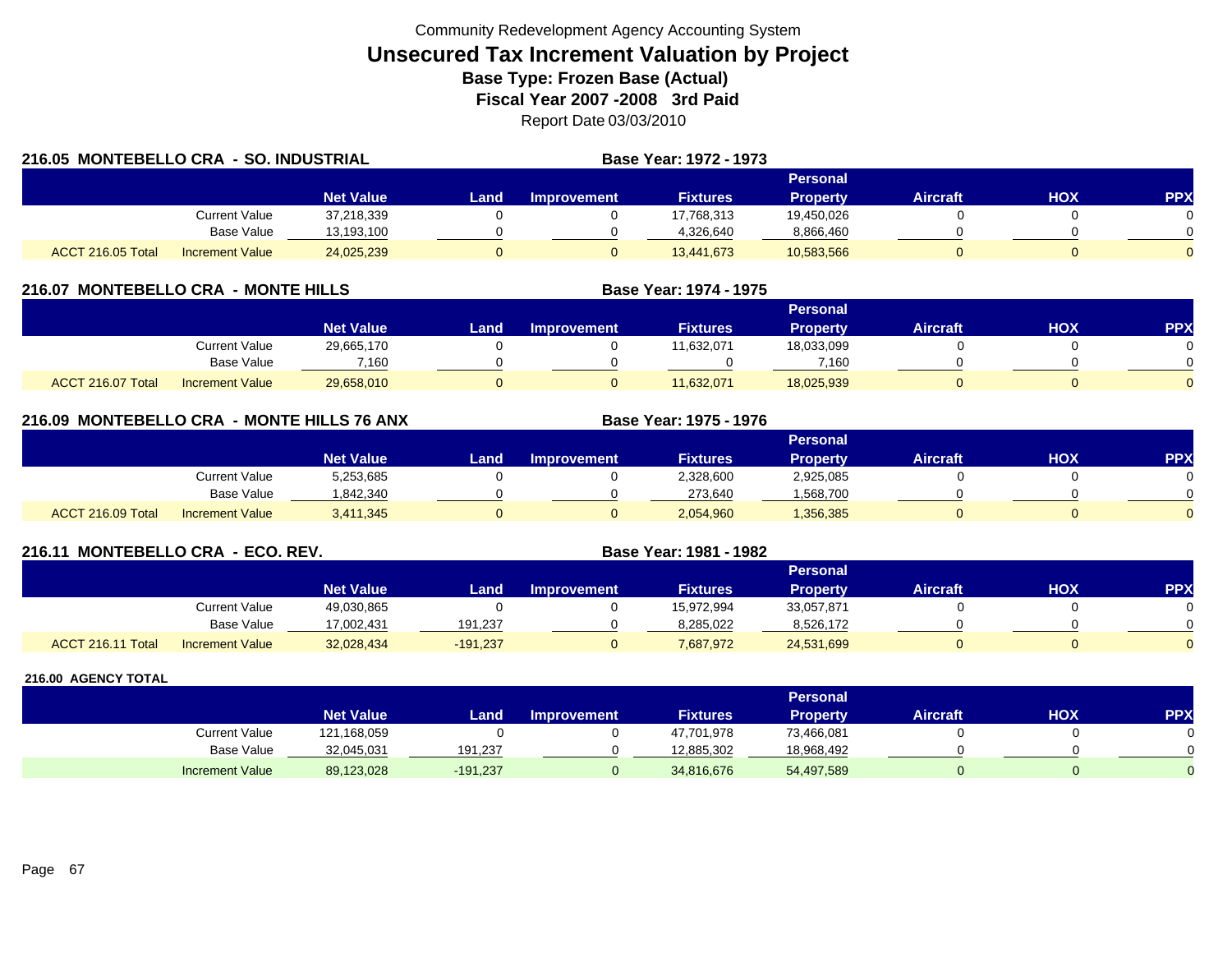|                   | 220.04 MONTEREY PARK CRA - ATL/GARVEY |                  |      |                    | Base Year: 1972 - 1973 |                 |                 |     |                |
|-------------------|---------------------------------------|------------------|------|--------------------|------------------------|-----------------|-----------------|-----|----------------|
|                   |                                       |                  |      |                    |                        |                 |                 |     |                |
|                   |                                       | <b>Net Value</b> | Land | <b>Improvement</b> | <b>Fixtures</b>        | <b>Property</b> | <b>Aircraft</b> | нох | <b>PPX</b>     |
|                   | <b>Current Value</b>                  | 508,367          |      |                    | 249,322                | 259,045         |                 |     | 0.             |
|                   | Base Value                            | 10.040           |      |                    | 7.340                  | 2,700           |                 |     |                |
| ACCT 220.04 Total | Increment Value                       | 498.327          |      |                    | 241.982                | 256,345         |                 |     | $\overline{0}$ |

### **220.05 MONTEREY PARK CRA - FREEWAY**

|                                             |                  |      |                    |                 | Personal |          |            |            |
|---------------------------------------------|------------------|------|--------------------|-----------------|----------|----------|------------|------------|
|                                             | <b>Net Value</b> | _and | <b>Improvement</b> | <b>Fixtures</b> | Property | Aircraft | <b>XOH</b> | <b>PPX</b> |
| Current Value                               | .128,585         |      |                    | 278,479         | 850,106  |          |            |            |
| Base Value                                  | 32,600           |      |                    |                 | 32.600   |          |            | ∩          |
| ACCT 220.05 Total<br><b>Increment Value</b> | 1,095,985        |      |                    | 278,479         | 817,506  |          |            |            |

**Base Year: 1973 - 1974**

**Base Year: 1976 - 1977**

**Base Year: 1984 - 1985**

|                   |                        |                  |      |             |                 | <b>Personal</b> |                 |     |     |
|-------------------|------------------------|------------------|------|-------------|-----------------|-----------------|-----------------|-----|-----|
|                   |                        | <b>Net Value</b> | Land | Improvement | <b>Fixtures</b> | <b>Property</b> | <b>Aircraft</b> | нох | PPX |
|                   | Current Value          | 11,001,069       |      |             | 6,026,664       | 4,974,405       |                 |     |     |
|                   | <b>Base Value</b>      | 1.042.460        |      |             | 95,860          | 946.600         |                 |     |     |
| ACCT 220.07 Total | <b>Increment Value</b> | 9,958,609        |      |             | 5,930,804       | 4,027,805       |                 |     |     |

## **220.08 MONTEREY PARK CRA - SOUTHEAST**

|                   |                        |                  |       |             |                 | Personal        |                 |            |            |
|-------------------|------------------------|------------------|-------|-------------|-----------------|-----------------|-----------------|------------|------------|
|                   |                        | <b>Net Value</b> | Land, | Improvement | <b>Fixtures</b> | <b>Property</b> | <b>Aircraft</b> | <b>HOX</b> | <b>PPX</b> |
|                   | <b>Current Value</b>   | 164,760          |       |             |                 | 164,760         |                 |            |            |
|                   | <b>Base Value</b>      | 369,975.ا        |       |             | 2,964,394       | ,405,581        |                 |            |            |
| ACCT 220.08 Total | <b>Increment Value</b> | $-4,205,215$     |       |             | $-2,964,394$    | 1,240,821       |                 |            |            |

**220.09 MONTEREY PARK CRA - CENTRAL COMM'L Base Year: 1986 - 1987 Personal Net Value Land Improvement Fixtures Property Aircraft HOX PPX** Current Value 29,410,225 0 0 10,446,850 18,963,375 0 0 0 Base Value 15,446,109 0 0 5,319,325 10,126,784 0 0 ACCT 220.09 TotalI Increment Value 13,964,116 0 5,127,525 8,836,591 0 0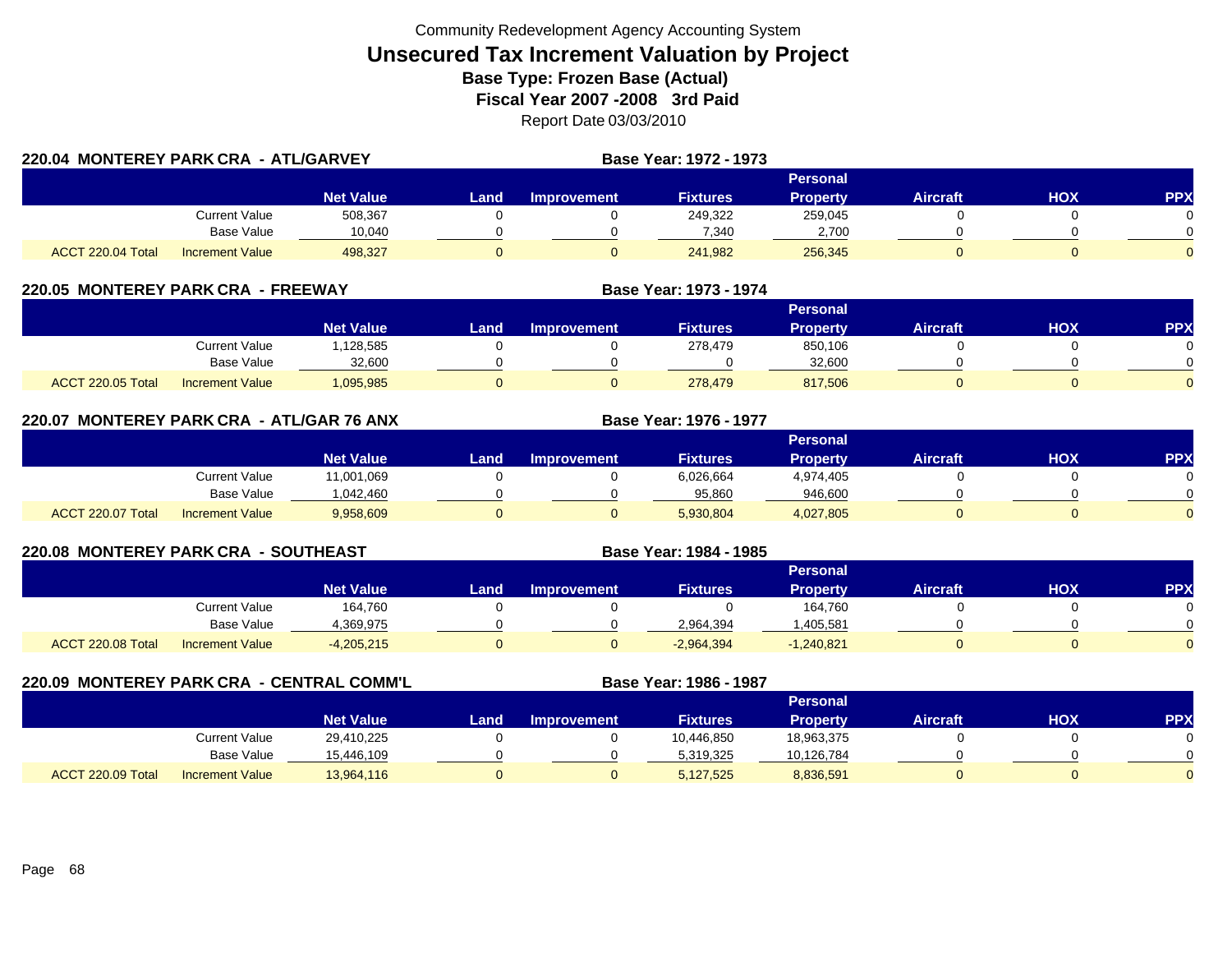**Unsecured Tax Increment Valuation by Project**

**Base Type: Frozen Base (Actual)** 

**Fiscal Year 2007 -2008 3rd Paid**

Report Date 03/03/2010 **220.10 MONTEREY PARK CRA - ATL/GARVEY 88 ANXBase Year: 1986 - 1987**

|                   |                        |                  |      |                    |                 | Personal        |          |     |              |
|-------------------|------------------------|------------------|------|--------------------|-----------------|-----------------|----------|-----|--------------|
|                   |                        | <b>Net Value</b> | Land | <b>Improvement</b> | <b>Fixtures</b> | <b>Property</b> | Aircraft | HOX | PPX          |
|                   | <b>Current Value</b>   | 10,869,823       |      |                    | 5,308,602       | 5,561,221       |          |     | 0            |
|                   | <b>Base Value</b>      | 9,210,831        |      |                    | 1.984.010       | 7,226,821       |          |     | <sup>n</sup> |
| ACCT 220.10 Total | <b>Increment Value</b> | 1,658,992        |      |                    | 3,324,592       | $-1,665,600$    |          |     | $\Omega$     |

## **220.12 MONTEREY PARK CRA - FREEWAY 90 LOT #1 Base Year: 1988 - 1989**

|                                             |                        |      |                    |                 | <b>Personal</b> |                 |            |          |
|---------------------------------------------|------------------------|------|--------------------|-----------------|-----------------|-----------------|------------|----------|
|                                             | Net Value <sup>1</sup> | Land | <b>Improvement</b> | <b>Fixtures</b> | <b>Property</b> | <b>Aircraft</b> | <b>HOX</b> | PPX      |
| <b>Current Value</b>                        |                        |      |                    |                 |                 |                 |            |          |
| Base Value                                  |                        |      |                    |                 |                 |                 |            |          |
| ACCT 220.12 Total<br><b>Increment Value</b> |                        |      |                    |                 |                 |                 |            | $\Omega$ |

**220.13 MONTEREY PARK CRA - CEN COMM'L '99 ANX**

|                   |                        |                  |      |                    |                 | Personal        |                 |     |            |
|-------------------|------------------------|------------------|------|--------------------|-----------------|-----------------|-----------------|-----|------------|
|                   |                        | <b>Net Value</b> | Land | <b>Improvement</b> | <b>Fixtures</b> | <b>Property</b> | <b>Aircraft</b> | нох | <b>PPX</b> |
|                   | <b>Current Value</b>   | 24,557,455       |      |                    | 10,803,461      | 13,753,994      |                 |     |            |
|                   | <b>Base Value</b>      | 11.938.154       |      |                    | 4.696.202       | 7.241.952       |                 |     |            |
| ACCT 220.13 Total | <b>Increment Value</b> | 12,619,301       |      |                    | 6,107,259       | 6,512,042       |                 |     |            |

**Base Year: 1992 - 1993**

|                        |                  |       |                    |                 | <b>Personal</b> |                 |     |            |
|------------------------|------------------|-------|--------------------|-----------------|-----------------|-----------------|-----|------------|
|                        | <b>Net Value</b> | Land. | <b>Improvement</b> | <b>Fixtures</b> | Property        | <b>Aircraft</b> | нох | <b>PPX</b> |
| <b>Current Value</b>   | 77,640,284       |       |                    | 33,113,378      | 44,526,906      |                 |     |            |
| <b>Base Value</b>      | 42,050,169       |       |                    | 15.067.131      | 26,983,038      |                 |     |            |
| <b>Increment Value</b> | 35,590,115       |       |                    | 18,046,247      | 17,543,868      |                 |     |            |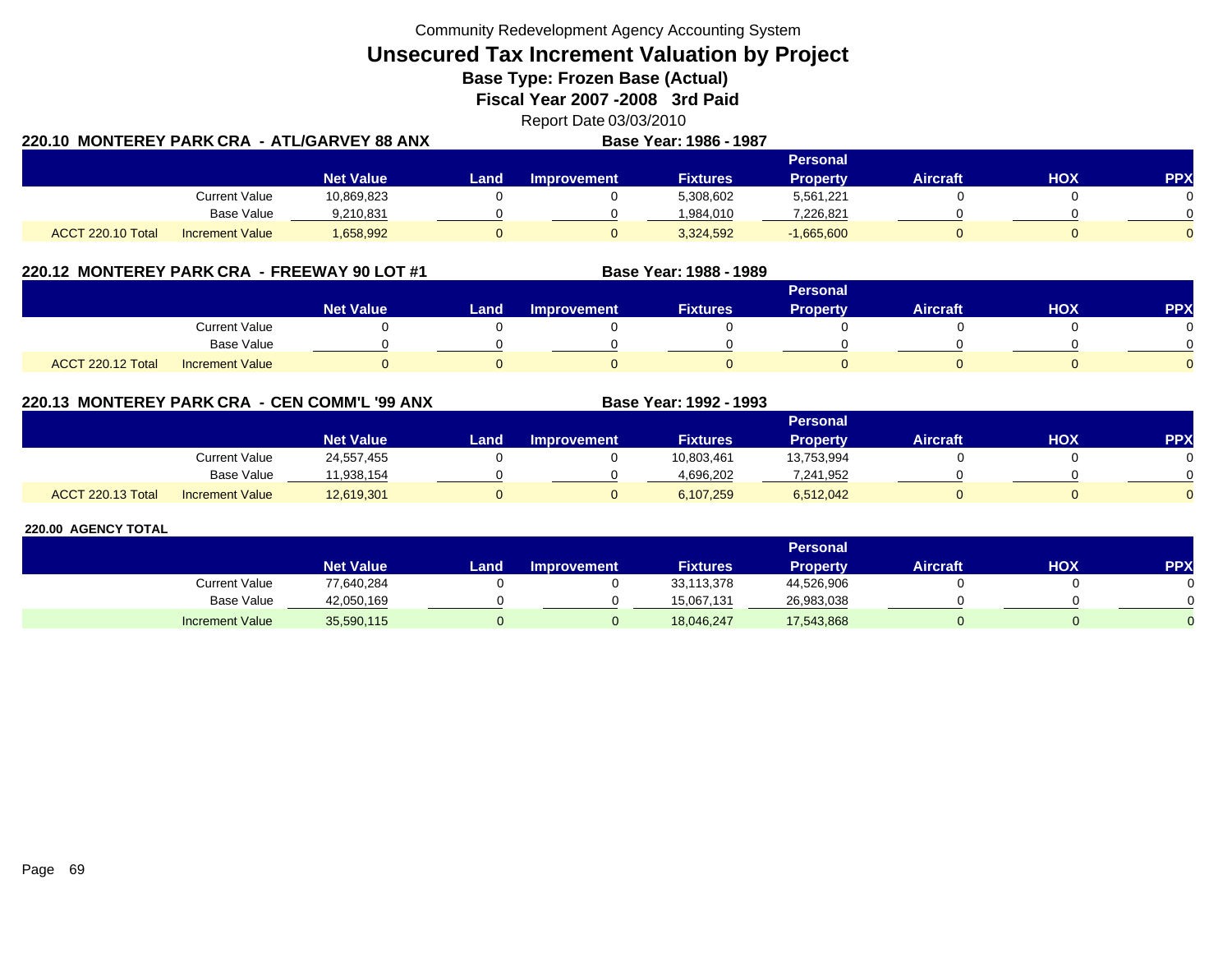| 222.02 NORWALK CRA - RP#1 |                        |                  |      |                    |                 |                 |                 |            |            |
|---------------------------|------------------------|------------------|------|--------------------|-----------------|-----------------|-----------------|------------|------------|
|                           |                        |                  |      |                    |                 | <b>Personal</b> |                 |            |            |
|                           |                        | <b>Net Value</b> | Land | <b>Improvement</b> | <b>Fixtures</b> | <b>Property</b> | <b>Aircraft</b> | <b>HOX</b> | <b>PPX</b> |
|                           | Current Value          | 40,671,849       |      |                    | 16,416,233      | 24,255,616      |                 |            | $\Omega$   |
|                           | <b>Base Value</b>      | 17,847,794       |      |                    | 5,468,233       | 12,394,061      |                 |            | 14,500     |
| <b>ACCT 222.02 Total</b>  | <b>Increment Value</b> | 22,824,055       |      |                    | 10,948,000      | 11,861,555      |                 |            | $-14,500$  |

| 222.03 NORWALK CRA - RP #2 |                        |                  |      | Base Year: 1986 - 1987 |                 |                 |                 |     |            |
|----------------------------|------------------------|------------------|------|------------------------|-----------------|-----------------|-----------------|-----|------------|
|                            |                        |                  |      |                        |                 | <b>Personal</b> |                 |     |            |
|                            |                        | <b>Net Value</b> | Land | <b>Improvement</b>     | <b>Fixtures</b> | <b>Property</b> | <b>Aircraft</b> | нох | <b>PPX</b> |
|                            | Current Value          | 21,840,276       |      |                        | 9,606,188       | 12,234,088      |                 |     |            |
|                            | <b>Base Value</b>      | 7,802,118        |      |                        | 3,301,671       | 4,500,447       |                 |     |            |
| <b>ACCT 222.03 Total</b>   | <b>Increment Value</b> | 14,038,158       |      |                        | 6,304,517       | 7,733,641       |                 |     |            |

| 222.04 NORWALK CRA - RP #3 |                        |                  |       | Base Year: 2001 - 2002 |                 |                 |                 |     |            |
|----------------------------|------------------------|------------------|-------|------------------------|-----------------|-----------------|-----------------|-----|------------|
|                            |                        |                  |       |                        |                 | Personal        |                 |     |            |
|                            |                        | <b>Net Value</b> | Land. | Improvement            | <b>Fixtures</b> | <b>Property</b> | <b>Aircraft</b> | HOX | <b>PPX</b> |
|                            | Current Value          | 37,881,473       |       |                        | 15,826,294      | 22,055,179      |                 |     |            |
|                            | <b>Base Value</b>      | 42,558,212       |       |                        | 17,518,824      | 25,039,388      |                 |     |            |
| ACCT 222.04 Total          | <b>Increment Value</b> | $-4,676,739$     |       |                        | $-1,692,530$    | $-2,984,209$    |                 |     |            |

|                        |                  |      |                    |                 | <b>Personal</b> |                 |     |           |
|------------------------|------------------|------|--------------------|-----------------|-----------------|-----------------|-----|-----------|
|                        | <b>Net Value</b> | Land | <b>Improvement</b> | <b>Fixtures</b> | Property        | <b>Aircraft</b> | нох | <b>PP</b> |
| <b>Current Value</b>   | 100,393,598      |      |                    | 41.848.715      | 58,544,883      |                 |     |           |
| Base Value             | 68,208,124       |      |                    | 26,288,728      | 11,933,896      |                 |     | 14,500    |
| <b>Increment Value</b> | 32,185,474       |      |                    | 15,559,987      | 16,610,987      |                 |     | $-14,500$ |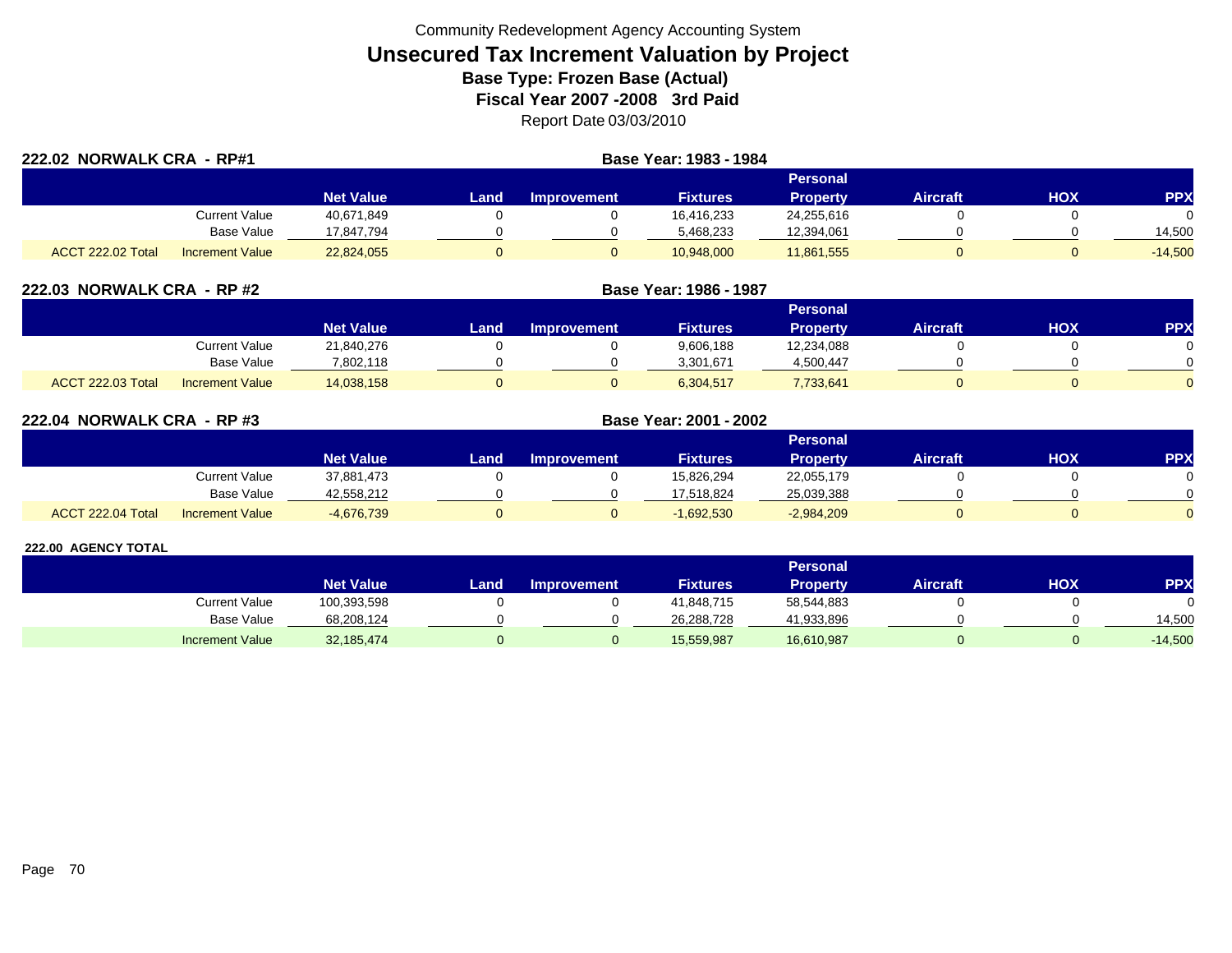| 225.02 PALMDALE CRA - PROJECT #1 |                 |                  |      |                    | Base Year: 1974 - 1975 |                 |                 |     |            |
|----------------------------------|-----------------|------------------|------|--------------------|------------------------|-----------------|-----------------|-----|------------|
|                                  |                 |                  |      |                    |                        | Personal        |                 |     |            |
|                                  |                 | <b>Net Value</b> | Land | <b>Improvement</b> | <b>Fixtures</b>        | <b>Property</b> | <b>Aircraft</b> | HOX | <b>PPX</b> |
|                                  | Current Value   | 20,833,232       |      |                    | 8.133.177              | 12,700,055      |                 |     |            |
|                                  | Base Value      | 2,635,100        |      |                    | 1.381.140              | ,253,960        |                 |     |            |
| <b>ACCT 225.02 Total</b>         | Increment Value | 18,198,132       |      |                    | 6,752,037              | 11,446,095      |                 |     | $\Omega$   |

| 225.03 PALMDALE CRA - PROJECT # 2 |                        |                  |      | Base Year: 1978 - 1979 |                 |                 |                 |     |            |
|-----------------------------------|------------------------|------------------|------|------------------------|-----------------|-----------------|-----------------|-----|------------|
|                                   |                        |                  |      |                        |                 | Personal        |                 |     |            |
|                                   |                        | <b>Net Value</b> | Land | <b>Improvement</b>     | <b>Fixtures</b> | <b>Property</b> | <b>Aircraft</b> | нох | <b>PPX</b> |
|                                   | Current Value          | 12,799,565       |      |                        | 3,813,839       | 8,985,726       |                 |     |            |
|                                   | Base Value             | 3,357,872        |      | 63,460                 | 672,548         | 2,623,464       |                 |     | 600, ا     |
| ACCT 225.03 Total                 | <b>Increment Value</b> | 9,441,693        |      | $-63,460$              | 3,141,291       | 6,362,262       |                 |     | $-1,600$   |

| 225.04 PALMDALE CRA - PROJ.#1/82 ANX |                        |                  |      |                    | Base Year: 1980 - 1981 |                 |                 |            |            |
|--------------------------------------|------------------------|------------------|------|--------------------|------------------------|-----------------|-----------------|------------|------------|
|                                      |                        |                  |      |                    |                        | <b>Personal</b> |                 |            |            |
|                                      |                        | <b>Net Value</b> | Land | <b>Improvement</b> | <b>Fixtures</b>        | <b>Property</b> | <b>Aircraft</b> | <b>HOX</b> | <b>PPX</b> |
|                                      | Current Value          | 785,207          |      |                    | 237,944                | 547,263         |                 |            | 0          |
|                                      | <b>Base Value</b>      |                  |      |                    |                        |                 |                 |            | $\Omega$   |
| ACCT 225.04 Total                    | <b>Increment Value</b> | 785,207          |      |                    | 237,944                | 547,263         |                 |            | $\Omega$   |

| 225.05 PALMDALE CRA - PROJECT #3 |                        |                  |      | Base Year: 1982 - 1983 |                 |                 |                 |     |           |
|----------------------------------|------------------------|------------------|------|------------------------|-----------------|-----------------|-----------------|-----|-----------|
|                                  |                        |                  |      |                        |                 | <b>Personal</b> |                 |     |           |
|                                  |                        | <b>Net Value</b> | Land | Improvement            | <b>Fixtures</b> | <b>Property</b> | <b>Aircraft</b> | нох | <b>PP</b> |
|                                  | <b>Current Value</b>   | 10,834,861       |      |                        | 4,521,701       | 6,313,160       |                 |     |           |
|                                  | Base Value             | 112.289          |      |                        | 110.572         | .717            |                 |     |           |
| ACCT 225.05 Total                | <b>Increment Value</b> | 10,722,572       |      |                        | 4,411,129       | 6,311,443       |                 |     |           |

| 225.06 PALMDALE CRA - PROJECT #4 |                        |                  |      |                    | Base Year: 1983 - 1984 |                 |                 |            |            |
|----------------------------------|------------------------|------------------|------|--------------------|------------------------|-----------------|-----------------|------------|------------|
|                                  |                        |                  |      |                    |                        | <b>Personal</b> |                 |            |            |
|                                  |                        | <b>Net Value</b> | Land | <b>Improvement</b> | <b>Fixtures</b>        | <b>Property</b> | <b>Aircraft</b> | <b>HOX</b> | <b>PPX</b> |
|                                  | <b>Current Value</b>   | 74,806,492       |      |                    | 34,246,999             | 40,559,493      |                 |            |            |
|                                  | Base Value             | 419,828          |      |                    | 210,293                | 209,535         |                 |            |            |
| ACCT 225.06 Total                | <b>Increment Value</b> | 74,386,664       |      |                    | 34,036,706             | 40,349,958      | 0               |            |            |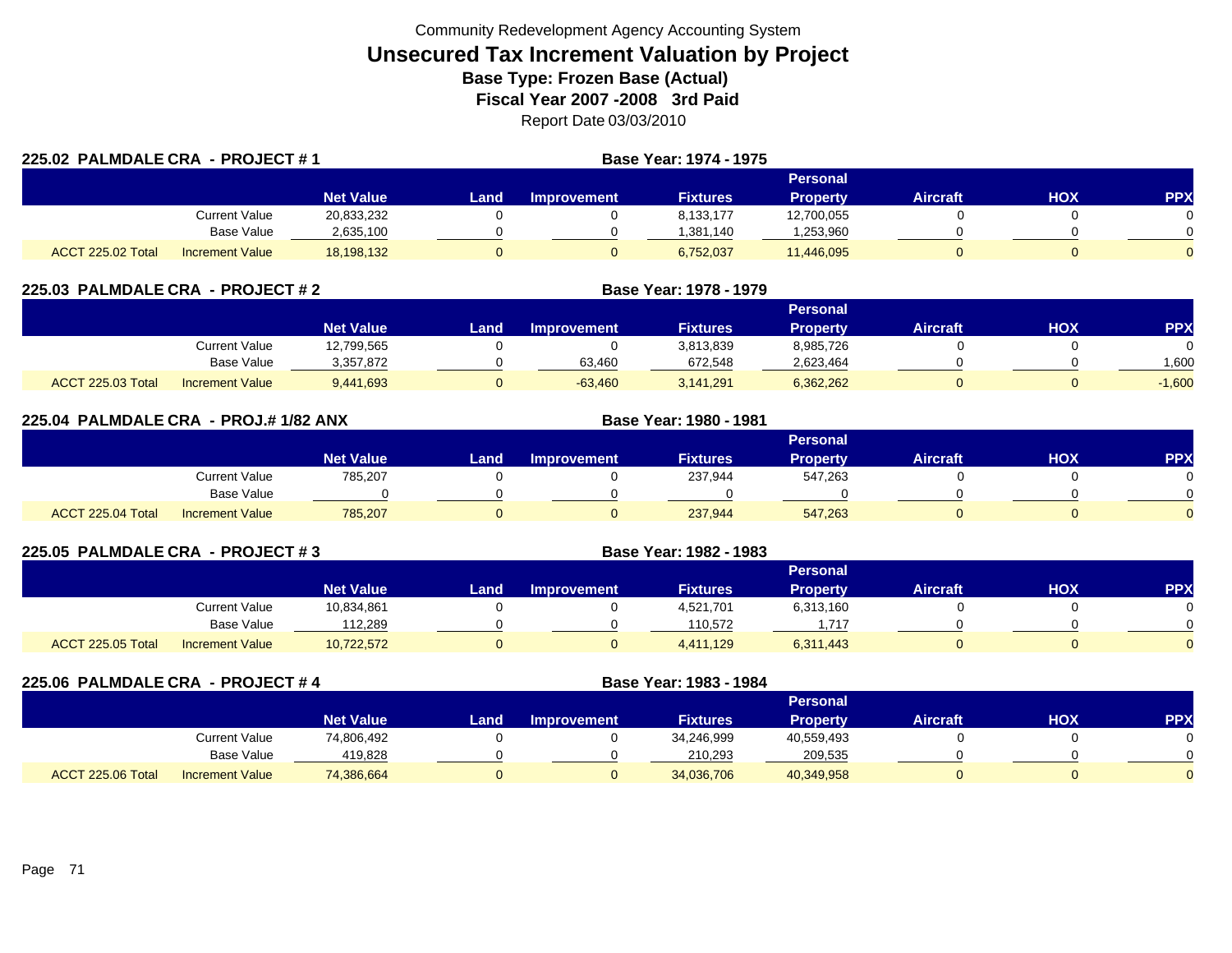|                        | Personal         |       |                    |                 |            |          |     |            |  |  |  |
|------------------------|------------------|-------|--------------------|-----------------|------------|----------|-----|------------|--|--|--|
|                        | <b>Net Value</b> | Landı | <b>Improvement</b> | <b>Fixtures</b> | Property   | Aircraft | HOX | <b>PPX</b> |  |  |  |
| <b>Current Value</b>   | 120,059,357      |       |                    | 50,953,660      | 69,105,697 |          |     |            |  |  |  |
| Base Value             | 6,525,089        |       | 63.460             | 2,374,553       | 4,088,676  |          |     | .600       |  |  |  |
| <b>Increment Value</b> | 113,534,268      |       | $-63,460$          | 48,579,107      | 65,017,021 |          |     | $-1,600$   |  |  |  |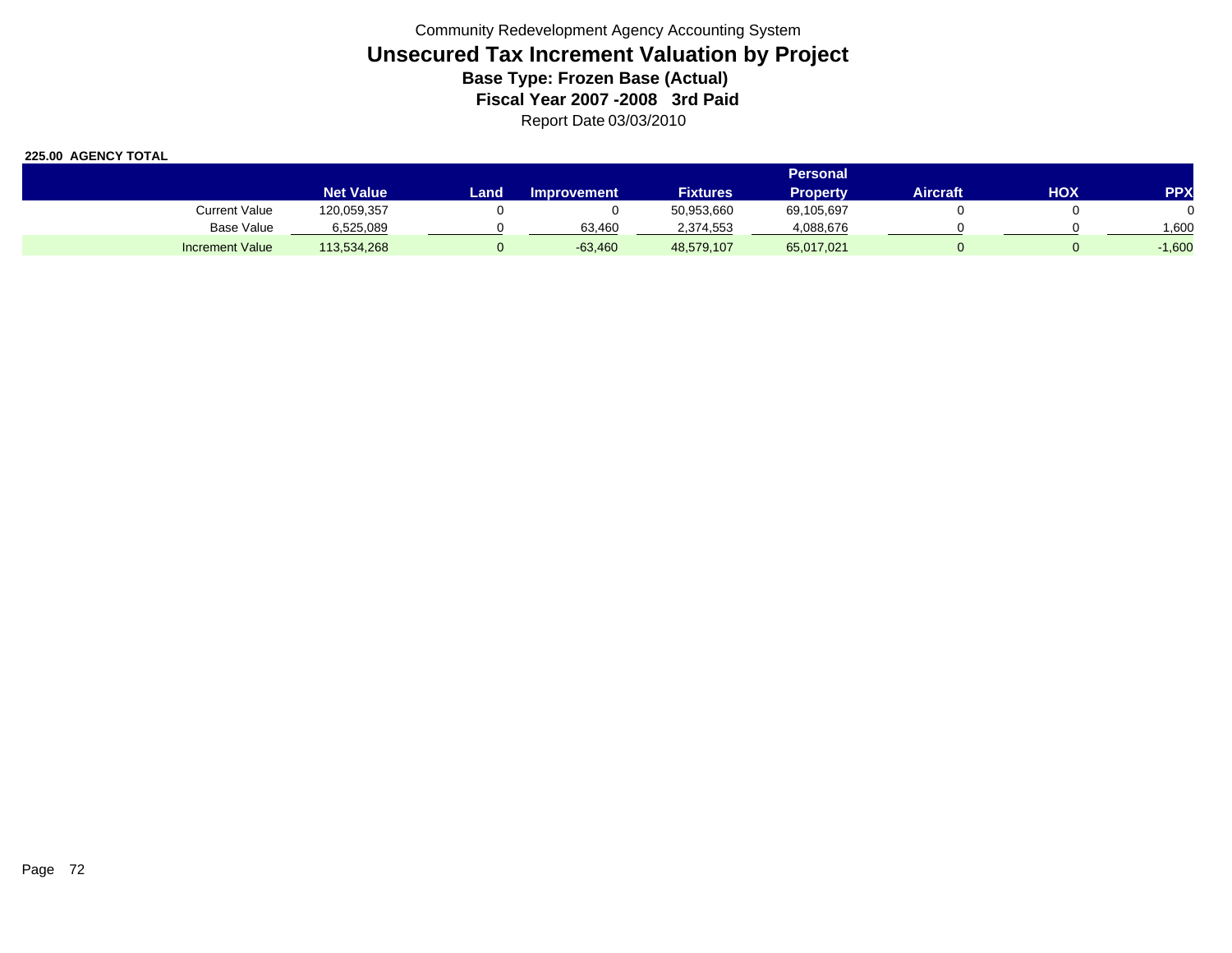|                   | 226.04 PARAMOUNT CRA - PROJECT #1 |                  |      |                    | <b>Base Year: 1973 - 1974</b> |                 |          |     |          |
|-------------------|-----------------------------------|------------------|------|--------------------|-------------------------------|-----------------|----------|-----|----------|
|                   |                                   |                  |      |                    |                               | Personal        |          |     |          |
|                   |                                   | <b>Net Value</b> | Land | <b>Improvement</b> | <b>Fixtures</b>               | <b>Property</b> | Aircraft | HOX | PPX      |
|                   | Current Value                     | 102,569,346      |      |                    | 38,070,497                    | 64,498,849      |          |     |          |
|                   | Base Value                        | 34,540,340       |      | 210.300            | 9,373,420                     | 24,956,620      |          |     |          |
| ACCT 226.04 Total | <b>Increment Value</b>            | 68,029,006       |      | $-210.300$         | 28,697,077                    | 39,542,229      |          |     | $\Omega$ |

| 226.06 PARAMOUNT CRA - PROJ#1 81 ANX |                        |                  | Base Year: 1980 - 1981 |                    |                 |                 |                 |     |                 |
|--------------------------------------|------------------------|------------------|------------------------|--------------------|-----------------|-----------------|-----------------|-----|-----------------|
|                                      |                        |                  |                        |                    |                 | <b>Personal</b> |                 |     |                 |
|                                      |                        | <b>Net Value</b> | Land                   | <b>Improvement</b> | <b>Fixtures</b> | <b>Property</b> | <b>Aircraft</b> | нох | PP <sub>2</sub> |
|                                      | Current Value          | 11,160,477       |                        |                    | 4,734,815       | 6,425,662       |                 |     |                 |
|                                      | <b>Base Value</b>      | .440.572         |                        |                    | 771.936         | 669,136         |                 |     | 500             |
| ACCT 226.06 Total                    | <b>Increment Value</b> | 9,719,905        |                        |                    | 3,962,879       | 5,756,526       | 0               |     | $-500$          |

| 226.07            | PARAMOUNT CRA - PROJECT #2 |                  |      |             | Base Year: 1990 - 1991 |                 |                 |            |            |
|-------------------|----------------------------|------------------|------|-------------|------------------------|-----------------|-----------------|------------|------------|
|                   |                            |                  |      |             |                        | Personal        |                 |            |            |
|                   |                            | <b>Net Value</b> | Land | Improvement | <b>Fixtures</b>        | <b>Property</b> | <b>Aircraft</b> | <b>HOX</b> | <b>PPX</b> |
|                   | Current Value              | 2,630,392        |      |             | 1,092,552              | 1,537,840       |                 |            | $\Omega$   |
|                   | <b>Base Value</b>          | 441,685          |      |             | 118.776                | 322,909         |                 |            | $\Omega$   |
| ACCT 226.07 Total | <b>Increment Value</b>     | 2,188,707        |      |             | 973,776                | 1,214,931       |                 |            | $\Omega$   |

| 226.08 PARAMOUNT CRA - PROJECT #3 |                        |                  | <b>Base Year: 1994 - 1995</b> |                    |                 |                 |                 |     |            |
|-----------------------------------|------------------------|------------------|-------------------------------|--------------------|-----------------|-----------------|-----------------|-----|------------|
|                                   |                        |                  |                               |                    |                 | <b>Personal</b> |                 |     |            |
|                                   |                        | <b>Net Value</b> | Land                          | <b>Improvement</b> | <b>Fixtures</b> | <b>Property</b> | <b>Aircraft</b> | HOX | <b>PPX</b> |
|                                   | Current Value          | 948.907          |                               |                    | 416,868         | 532,039         |                 |     |            |
|                                   | Base Value             | .697.751         |                               |                    | ,133,387        | 564,364         |                 |     |            |
| ACCT 226.08 Total                 | <b>Increment Value</b> | $-748.844$       |                               |                    | $-716.519$      | $-32,325$       | 0.              |     |            |

|                        |                  |      |                    |                 | <b>Personal</b> |                 |     |        |
|------------------------|------------------|------|--------------------|-----------------|-----------------|-----------------|-----|--------|
|                        | <b>Net Value</b> | Land | <b>Improvement</b> | <b>Fixtures</b> | Property        | <b>Aircraft</b> | нох | PPX    |
| Current Value          | 117,309,122      |      |                    | 44,314,732      | 72,994,390      |                 |     |        |
| Base Value             | 38,120,348       |      | 210,300            | 11,397,519      | 26,513,029      |                 |     | 500    |
| <b>Increment Value</b> | 79,188,774       |      | $-210,300$         | 32,917,213      | 46,481,361      |                 |     | $-500$ |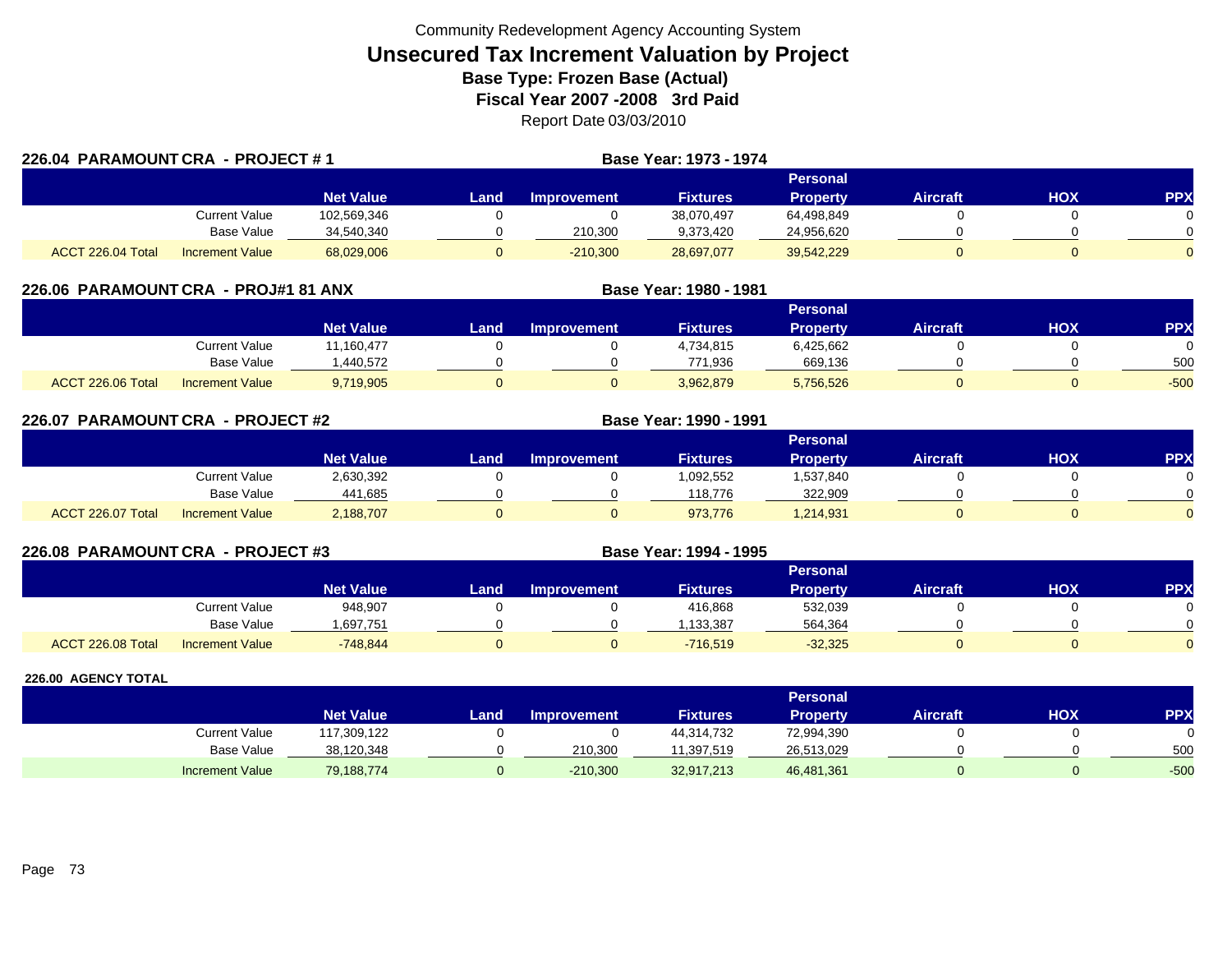| 228.02 PASADENA CRA - FAIROAKS |                        |                  | Base Year: 1963 - 1964 |                    |                 |                 |                 |     |            |
|--------------------------------|------------------------|------------------|------------------------|--------------------|-----------------|-----------------|-----------------|-----|------------|
|                                |                        |                  |                        |                    |                 | Personal        |                 |     |            |
|                                |                        | <b>Net Value</b> | Land                   | <b>Improvement</b> | <b>Fixtures</b> | <b>Property</b> | <b>Aircraft</b> | нох | <b>PPX</b> |
|                                | Current Value          | 3,694,501        |                        |                    | 2,054,628       | 1,639,873       |                 |     |            |
|                                | Base Value             | 767.960          | .240                   |                    | 115.240         | 651,800         |                 |     | 320        |
| ACCT 228.02 Total              | <b>Increment Value</b> | 2,926,541        | $-1.240$               |                    | 1,939,388       | 988,073         |                 |     | $-320$     |

| <b>228.03 PASADENA CRA</b><br>- DOWNTOWN |                        |                  |           |                    | Base Year: 1970 - 1971 |                 |                 |     |            |
|------------------------------------------|------------------------|------------------|-----------|--------------------|------------------------|-----------------|-----------------|-----|------------|
|                                          |                        |                  |           |                    |                        | <b>Personal</b> |                 |     |            |
|                                          |                        | <b>Net Value</b> | Land      | <b>Improvement</b> | <b>Fixtures</b>        | <b>Property</b> | <b>Aircraft</b> | нох | <b>PPX</b> |
|                                          | Current Value          | 142.152.920      |           |                    | 38,649,639             | 104.365.281     |                 |     | 862,000    |
|                                          | Base Value             | 7,771,584        | 27,800    |                    | 2,848,684              | 4,917,200       |                 |     | 22,100     |
| ACCT 228.03 Total                        | <b>Increment Value</b> | 134,381,336      | $-27,800$ |                    | 35,800,955             | 99,448,081      |                 |     | 839,900    |

| 228.04 PASADENA CRA - SAN GABRIEL BLVD. |                        |                  |      | Base Year: 1972 - 1973 |                 |                 |                 |     |            |
|-----------------------------------------|------------------------|------------------|------|------------------------|-----------------|-----------------|-----------------|-----|------------|
|                                         |                        |                  |      |                        |                 | <b>Personal</b> |                 |     |            |
|                                         |                        | <b>Net Value</b> | Land | <b>Improvement</b>     | <b>Fixtures</b> | <b>Property</b> | <b>Aircraft</b> | HOX | <b>PPX</b> |
|                                         | Current Value          | .494,872         |      |                        | 632,538         | 862,334         |                 |     |            |
|                                         | Base Value             | 89,020           |      |                        |                 | 89,020          |                 |     |            |
| ACCT 228.04 Total                       | <b>Increment Value</b> | ,405,852         |      |                        | 632.538         | 773.314         |                 |     |            |

| <b>228.05 PASADENA CRA - ORANGE GROVE</b> |                        |                  |      |                    | <b>Base Year: 1972 - 1973</b> |                 |                 |            |            |
|-------------------------------------------|------------------------|------------------|------|--------------------|-------------------------------|-----------------|-----------------|------------|------------|
|                                           |                        |                  |      |                    |                               | <b>Personal</b> |                 |            |            |
|                                           |                        | <b>Net Value</b> | Land | <b>Improvement</b> | <b>Fixtures</b>               | Property        | <b>Aircraft</b> | <b>HOX</b> | <b>PPX</b> |
|                                           | <b>Current Value</b>   | 2,509,674        |      |                    |                               | 2,509,674       |                 |            |            |
|                                           | Base Value             |                  |      |                    |                               |                 |                 |            |            |
| ACCT 228.05 Total                         | <b>Increment Value</b> | 2,509,674        |      |                    |                               | 2,509,674       |                 |            |            |

| 228.06 PASADENA CRA - VILLA PARK |                        |                  | Base Year: 1972 - 1973 |                    |                 |                 |                 |            |            |
|----------------------------------|------------------------|------------------|------------------------|--------------------|-----------------|-----------------|-----------------|------------|------------|
|                                  |                        |                  |                        |                    |                 | <b>Personal</b> |                 |            |            |
|                                  |                        | <b>Net Value</b> | Land                   | <b>Improvement</b> | <b>Fixtures</b> | <b>Property</b> | <b>Aircraft</b> | <b>NOH</b> | <b>PPX</b> |
|                                  | <b>Current Value</b>   | ,797,700         |                        |                    | 992.127         | 805,573         |                 |            |            |
|                                  | <b>Base Value</b>      | 671,360          |                        |                    | 195,520         | 475,840         |                 |            |            |
| ACCT 228.06 Total                | <b>Increment Value</b> | 126,340          |                        |                    | 796,607         | 329,733         |                 |            |            |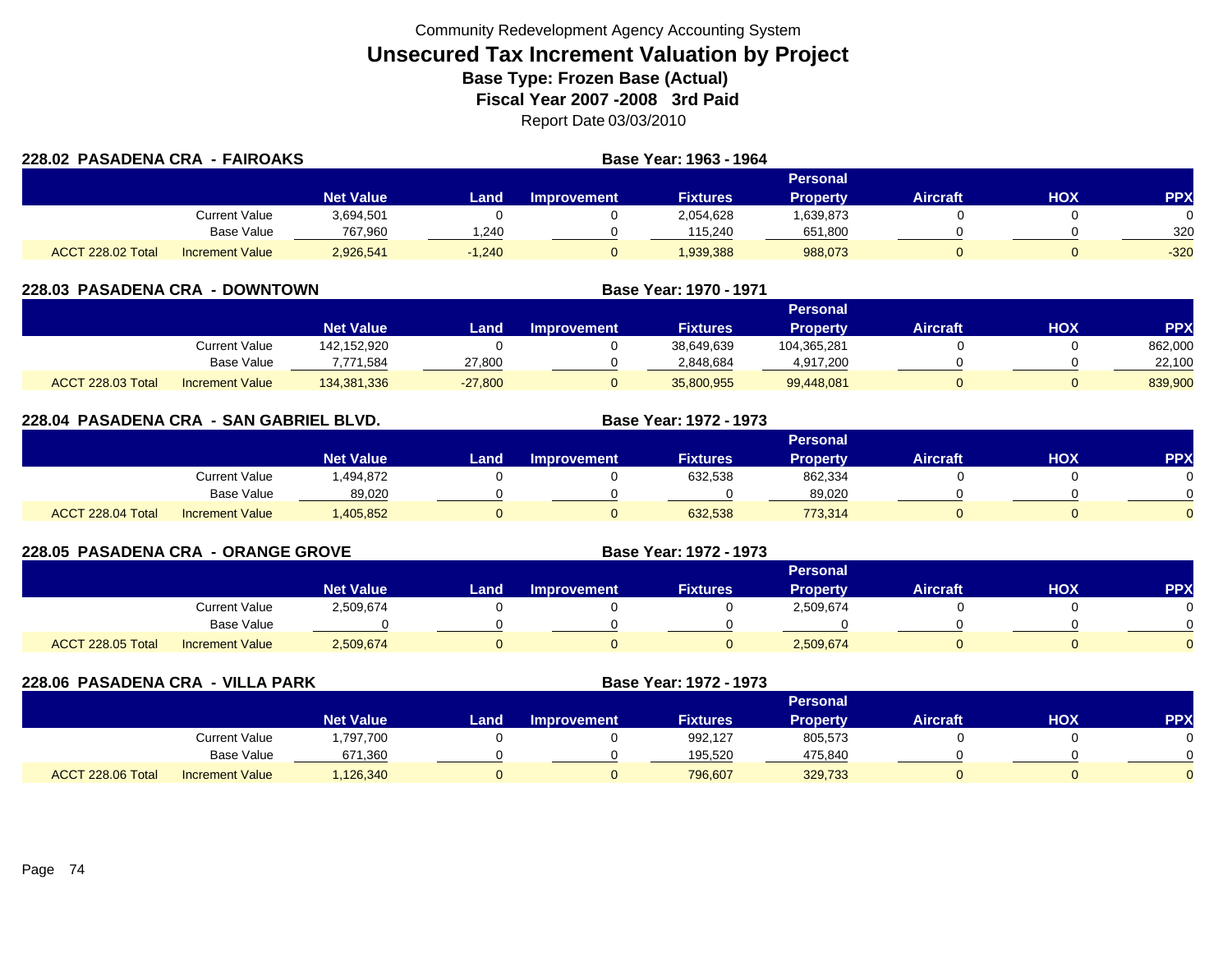Community Redevelopment Agency Accounting System

**Unsecured Tax Increment Valuation by Project**

**Base Type: Frozen Base (Actual)** 

**Fiscal Year 2007 -2008 3rd Paid**

Report Date 03/03/2010 **LAKE WASHINGTON Base Year: 1981 - 1982**

| 228.09 PASADENA CRA - LAKE WASHINGTON |                        |                  | Base Year: 1981 - 1982 |             |                 |                 |                 |     |            |
|---------------------------------------|------------------------|------------------|------------------------|-------------|-----------------|-----------------|-----------------|-----|------------|
|                                       |                        |                  |                        |             |                 | Personal        |                 |     |            |
|                                       |                        | <b>Net Value</b> | Landı                  | Improvement | <b>Fixtures</b> | <b>Property</b> | <b>Aircraft</b> | HOX | <b>PPX</b> |
|                                       | Current Value          | 3,577,903        |                        |             | 1,539,344       | 2,038,559       |                 |     |            |
|                                       | Base Value             | 471,793          |                        |             | 237,167         | 242.926         |                 |     | 8,300      |
| ACCT 228.09 Total                     | <b>Increment Value</b> | 3,106,110        |                        |             | 1,302,177       | 1,795,633       |                 |     | $-8,300$   |

| 228.10 PASADENA CRA - OLD PASADENA |                        |                  |      | Base Year: 1982 - 1983 |                 |            |                 |     |            |
|------------------------------------|------------------------|------------------|------|------------------------|-----------------|------------|-----------------|-----|------------|
|                                    |                        |                  |      |                        |                 | Personal   |                 |     |            |
|                                    |                        | <b>Net Value</b> | Land | <b>Improvement</b>     | <b>Fixtures</b> | Property   | <b>Aircraft</b> | нох | <b>PPX</b> |
|                                    | Current Value          | 46,304,100       |      |                        | 19.038.989      | 27,265,111 |                 |     |            |
|                                    | Base Value             | 2,515,659        |      |                        | .285.012        | 1,263,747  |                 |     | 33,100     |
| ACCT 228.10 Total                  | <b>Increment Value</b> | 43.788.441       |      |                        | 17.753.977      | 26,001,364 |                 |     | $-33,100$  |

**228.11 PASADENA CRA - LINCOLN Base Year: 1985 - 1986 Personal Net Value Land Improvement Fixtures Property Aircraft HOX PPX** Current Value 1,432,585 0 0 658,129 774,456 0 0 0 Base Value 309,511 0 0 104,139 205,372 0 0 ACCT 228.11 TotalI Increment Value 1,123,074 0 0 553,990 569,084 0 0

**228.12 PASADENA CRA - FAIROAKS 87 ANNEX Base Year: 1985 - 1986 Personal Net Value Land Improvement Fixtures Property Aircraft HOX PPX** Current Value 3,966,046 0 0 1,739,646 2,226,400 0 0 0 Base Value 1,081,126 0 0 354,233 726,893 0 0 0 ACCT 228.12 TotalI Increment Value 2,884,920 0 1,385,413 1,499,507 0 0

|                        |                  |           |                    |                 | <b>Personal</b> |                 |     |         |
|------------------------|------------------|-----------|--------------------|-----------------|-----------------|-----------------|-----|---------|
|                        | <b>Net Value</b> | Land.     | <b>Improvement</b> | <b>Fixtures</b> | Property        | <b>Aircraft</b> | HOX | PPX     |
| Current Value          | 206,930,301      |           |                    | 65,305,040      | 142,487,261     |                 |     | 862,000 |
| Base Value             | 13,678,013       | 29,040    |                    | 5.139.995       | 8,572,798       |                 |     | 63,820  |
| <b>Increment Value</b> | 193,252,288      | $-29,040$ |                    | 60,165,045      | 133,914,463     |                 |     | 798,180 |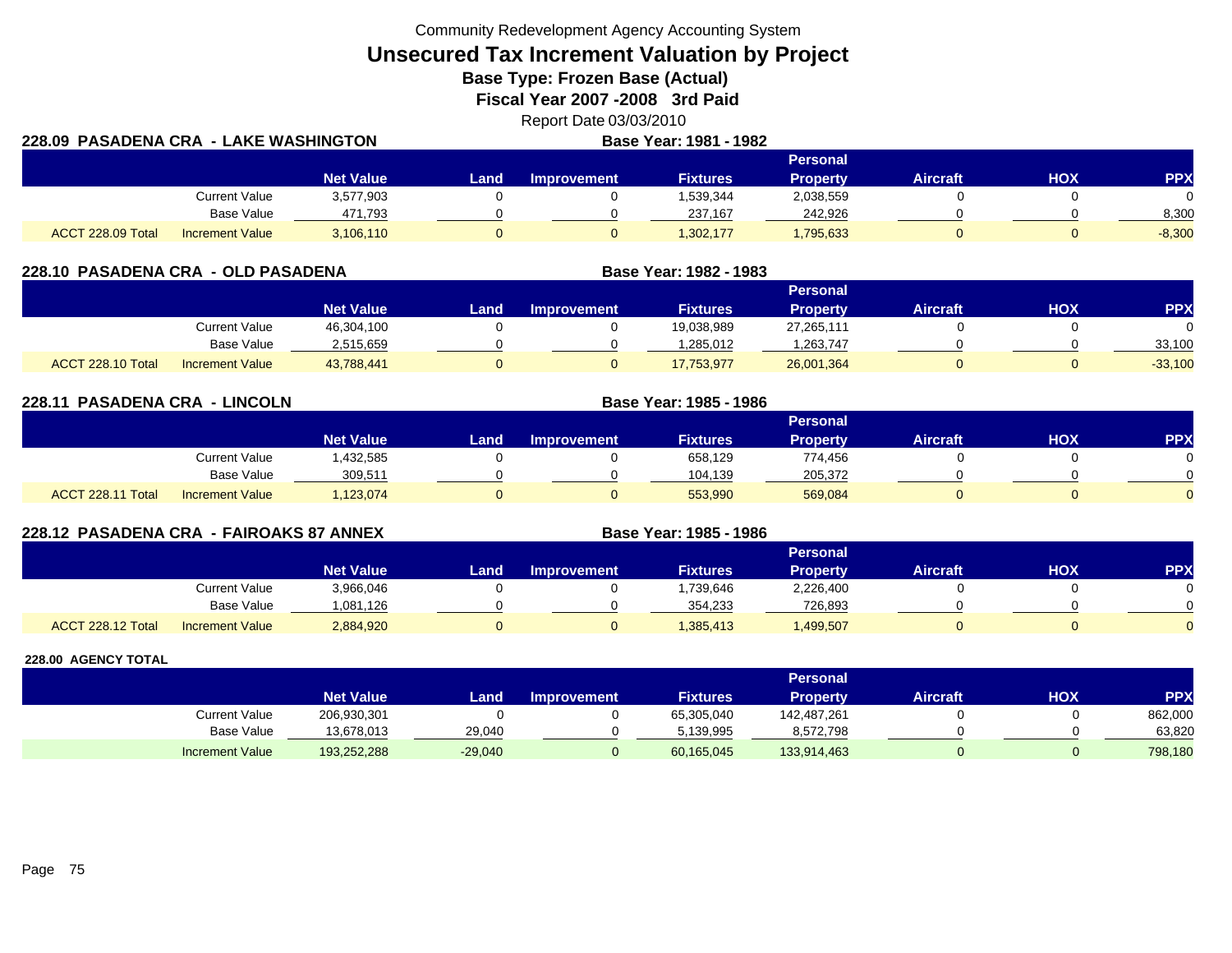| 230.02 PICO RIVERA CRA - PROJECT #1 |                        |                  |      |                    | <b>Base Year: 1974 - 1975</b> |                 |                 |     |            |
|-------------------------------------|------------------------|------------------|------|--------------------|-------------------------------|-----------------|-----------------|-----|------------|
|                                     |                        |                  |      |                    |                               | <b>Personal</b> |                 |     |            |
|                                     |                        | <b>Net Value</b> | Land | <b>Improvement</b> | <b>Fixtures</b>               | <b>Property</b> | <b>Aircraft</b> | HOX | <b>PPX</b> |
|                                     | Current Value          | 26,869,237       |      |                    | 12,554,988                    | 14.314.249      |                 |     |            |
|                                     | <b>Base Value</b>      | 7,952,660        |      |                    | .430.560                      | 6,522,100       |                 |     |            |
| <b>ACCT 230.02 Total</b>            | <b>Increment Value</b> | 18.916.577       |      |                    | 11.124.428                    | 7,792,149       |                 |     | $\Omega$   |

## **230.03 PICO RIVERA CRA - PROJ. # 1/78 ANX**

|                          |                        |                  |      |                    |                 | Personal  |                 |            |          |
|--------------------------|------------------------|------------------|------|--------------------|-----------------|-----------|-----------------|------------|----------|
|                          |                        | <b>Net Value</b> | Land | <b>Improvement</b> | <b>Fixtures</b> | Property  | <b>Aircraft</b> | <b>HOX</b> | PPX      |
|                          | Current Value          | 5,729,307        |      |                    | .394,769        | 4,334,538 |                 |            |          |
|                          | <b>Base Value</b>      | .556.280         |      |                    | 459.840         | .096,440  |                 |            | 0        |
| <b>ACCT 230.03 Total</b> | <b>Increment Value</b> | 4,173,027        |      |                    | 934,929         | 3,238,098 |                 |            | $\Omega$ |

**Base Year: 1976 - 1977**

**Base Year: 1982 - 1983**

## **230.04 PICO RIVERA CRA - PROJ. # 1/84 ANX**

|                   |                        |                  |      |                    |                 | Personal   |                 |            |          |
|-------------------|------------------------|------------------|------|--------------------|-----------------|------------|-----------------|------------|----------|
|                   |                        | <b>Net Value</b> | Land | <b>Improvement</b> | <b>Fixtures</b> | Property   | <b>Aircraft</b> | <b>HOX</b> | PPX      |
|                   | Current Value          | 42,568,477       |      |                    | 25,586,683      | 16,981,794 |                 |            |          |
|                   | <b>Base Value</b>      | 5.130.044        |      |                    | 3.588.797       | 1.541.247  |                 |            | 0        |
| ACCT 230.04 Total | <b>Increment Value</b> | 37,438,433       |      |                    | 21,997,886      | 15,440,547 |                 |            | $\Omega$ |

|                        |                  |      |                    |                 | Personal   |                 |     |            |
|------------------------|------------------|------|--------------------|-----------------|------------|-----------------|-----|------------|
|                        | <b>Net Value</b> | Land | <b>Improvement</b> | <b>Fixtures</b> | Property   | <b>Aircraft</b> | HOX | <b>PPX</b> |
| Current Value          | 75,167,021       |      |                    | 39,536,440      | 35,630,581 |                 |     |            |
| <b>Base Value</b>      | 14,638,984       |      |                    | 5.479.197       | 9,159,787  |                 |     |            |
| <b>Increment Value</b> | 60,528,037       |      |                    | 34,057,243      | 26,470,794 |                 |     |            |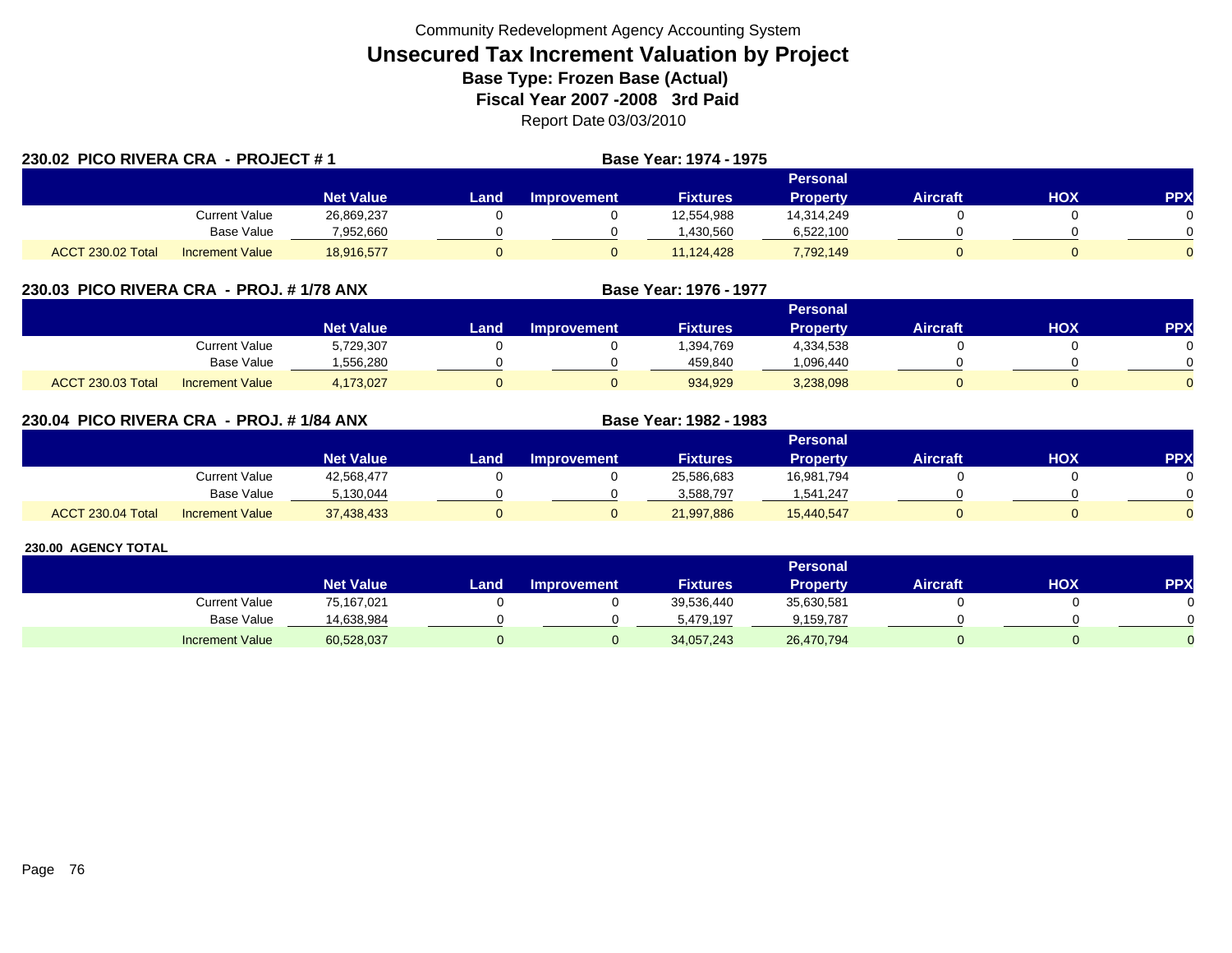| 232.05 POMONA CRA - PROJECT A-1 |                        |                  |          | Base Year: 1969 - 1970 |                 |                 |                 |     |            |
|---------------------------------|------------------------|------------------|----------|------------------------|-----------------|-----------------|-----------------|-----|------------|
|                                 |                        |                  |          |                        |                 | Personal        |                 |     |            |
|                                 |                        | <b>Net Value</b> | Land     | <b>Improvement</b>     | <b>Fixtures</b> | <b>Property</b> | <b>Aircraft</b> | HOX | <b>PPX</b> |
|                                 | Current Value          | 3,224,832        |          |                        | 1,338,535       | .886,297        |                 |     |            |
|                                 | Base Value             | 2.269.216        | 5,596    |                        | 293.084         | .970,536        |                 |     |            |
| <b>ACCT 232.05 Total</b>        | <b>Increment Value</b> | 955,616          | $-5,596$ |                        | 1,045,451       | $-84,239$       |                 |     | $\Omega$   |

| 232.06 POMONA CRA - PROJECT A-2 |                        |                  |      | Base Year: 1969 - 1970 |                 |           |                 |     |            |
|---------------------------------|------------------------|------------------|------|------------------------|-----------------|-----------|-----------------|-----|------------|
|                                 |                        |                  |      |                        |                 |           |                 |     |            |
|                                 |                        | <b>Net Value</b> | Land | <b>Improvement</b>     | <b>Fixtures</b> | Property  | <b>Aircraft</b> | нох | <b>PPX</b> |
|                                 | Current Value          | 3,736,251        |      |                        | .444.430        | 2,291,821 |                 |     |            |
|                                 | Base Value             | 625,500          |      |                        | 205,104         | ,420,396  |                 |     |            |
| ACCT 232.06 Total               | <b>Increment Value</b> | 2,110,751        |      | 0                      | 1,239,326       | 871.425   |                 |     |            |

| 232.09 POMONA CRA - MOUNTAIN MEADOW |                        |                  |       |                    | Base Year: 1976 - 1977 |                 |                 |            |          |
|-------------------------------------|------------------------|------------------|-------|--------------------|------------------------|-----------------|-----------------|------------|----------|
|                                     |                        |                  |       |                    |                        | Personal        |                 |            |          |
|                                     |                        | <b>Net Value</b> | Land. | <b>Improvement</b> | <b>Fixtures</b>        | <b>Property</b> | <b>Aircraft</b> | <b>HOX</b> | PPX      |
|                                     | Current Value          | 2,850,738        |       |                    | 457,362                | 2,393,376       |                 |            | $\Omega$ |
|                                     | Base Value             | 263,400          |       |                    | 114.100                | 149,300         |                 |            | $\Omega$ |
| ACCT 232.09 Total                   | <b>Increment Value</b> | 2,587,338        |       | U.                 | 343,262                | 2,244,076       |                 |            | $\Omega$ |

| 232.10 POMONA CRA - RES. ST. R.P. |                        |                  |      |                    |                 |                 |                 |     |     |
|-----------------------------------|------------------------|------------------|------|--------------------|-----------------|-----------------|-----------------|-----|-----|
|                                   |                        |                  |      |                    |                 | <b>Personal</b> |                 |     |     |
|                                   |                        | <b>Net Value</b> | Land | <b>Improvement</b> | <b>Fixtures</b> | <b>Property</b> | <b>Aircraft</b> | нох | PP) |
|                                   | Current Value          | 24,464,773       |      |                    | 11,303,770      | 13,161,003      |                 |     |     |
|                                   | Base Value             | 7,754,404        |      |                    | 1,302,180       | 6,452,224       |                 |     |     |
| <b>ACCT 232.10 Total</b>          | <b>Increment Value</b> | 16,710,369       |      |                    | 10,001,590      | 6,708,779       | 0               |     |     |

| 232.11            | POMONA CRA - HOLT AVE./INDIAN HILL |                  |      |                    | Base Year: 1979 - 1980 |                 |                 |     |            |
|-------------------|------------------------------------|------------------|------|--------------------|------------------------|-----------------|-----------------|-----|------------|
|                   |                                    |                  |      |                    |                        | <b>Personal</b> |                 |     |            |
|                   |                                    | <b>Net Value</b> | Land | <b>Improvement</b> | <b>Fixtures</b>        | <b>Property</b> | <b>Aircraft</b> | нох | <b>PPX</b> |
|                   | Current Value                      | 10,026,018       |      |                    | 3,666,500              | 6,359,518       |                 |     |            |
|                   | Base Value                         | 9,553,320        |      |                    | .563,280               | 7,990,040       |                 |     |            |
| ACCT 232.11 Total | <b>Increment Value</b>             | 472,698          |      |                    | 2,103,220              | $-1,630,522$    |                 |     |            |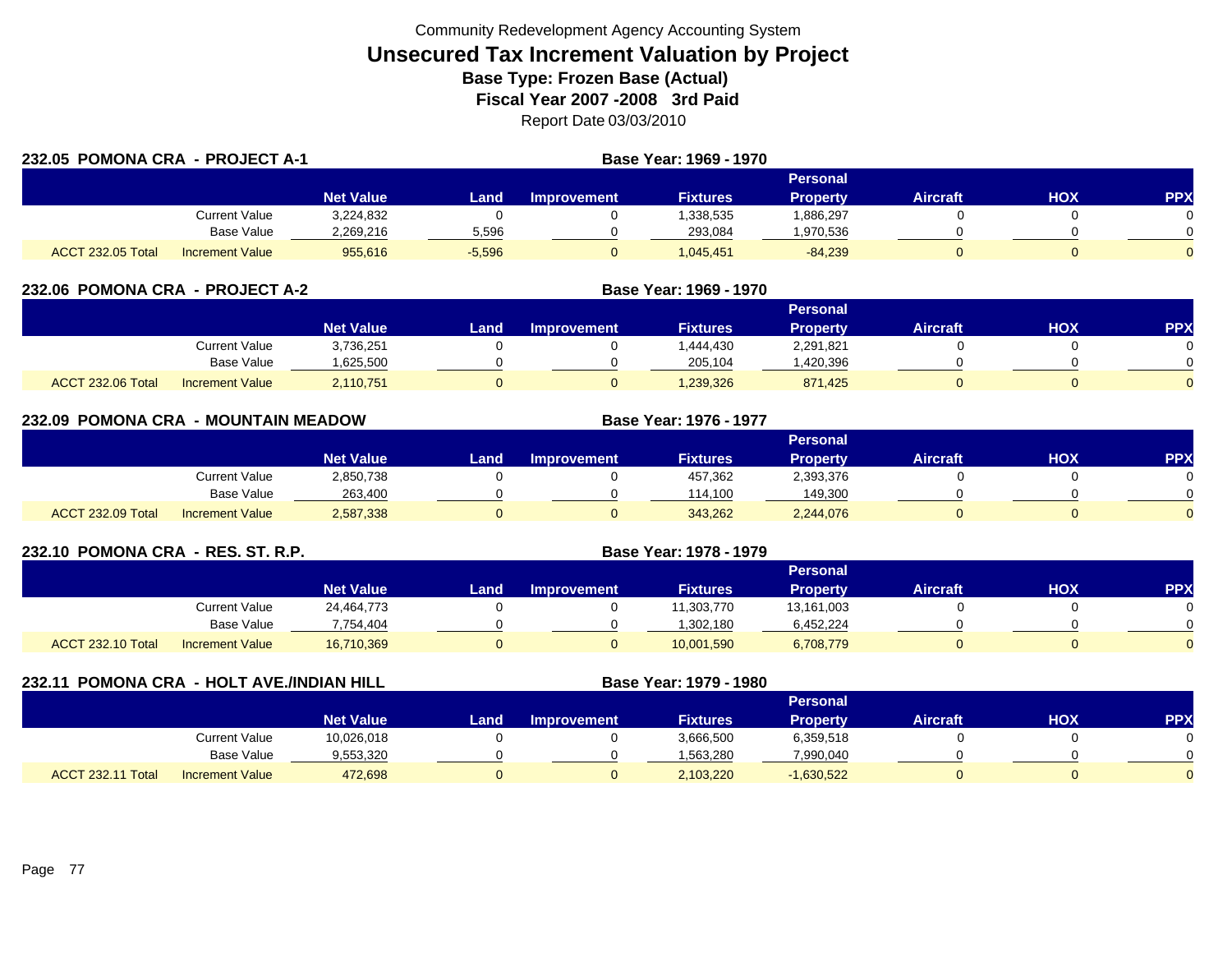Community Redevelopment Agency Accounting System

**Unsecured Tax Increment Valuation by Project**

**Base Type: Frozen Base (Actual)** 

**Fiscal Year 2007 -2008 3rd Paid**

Report Date 03/03/2010 **Base Year: 1979 - 1990**<br>**Base Year: 1979 - 1990** 

| 232.13 POMONA CRA - SOUTHWEST |                        |                  | <b>Base Year: 1979 - 1980</b> |                    |                 |                 |                 |     |            |  |
|-------------------------------|------------------------|------------------|-------------------------------|--------------------|-----------------|-----------------|-----------------|-----|------------|--|
|                               |                        |                  |                               |                    |                 | <b>Personal</b> |                 |     |            |  |
|                               |                        | <b>Net Value</b> | Land.                         | <b>Improvement</b> | <b>Fixtures</b> | Propertv        | <b>Aircraft</b> | нох | <b>PPX</b> |  |
|                               | <b>Current Value</b>   | 13,017,985       |                               |                    | 4,000,959       | 9,017,026       |                 |     |            |  |
|                               | <b>Base Value</b>      | .204,960         |                               |                    | 364,200         | 840,760         |                 |     |            |  |
| <b>ACCT 232.13 Total</b>      | <b>Increment Value</b> | 11,813,025       |                               |                    | 3,636,759       | 8,176,266       |                 |     |            |  |

| 232.14 POMONA CRA - ARROW TOWNE |                        |                  |      |                    | Base Year: 1980 - 1981 |                 |                 |     |            |
|---------------------------------|------------------------|------------------|------|--------------------|------------------------|-----------------|-----------------|-----|------------|
|                                 |                        |                  |      |                    |                        | <b>Personal</b> |                 |     |            |
|                                 |                        | <b>Net Value</b> | Land | <b>Improvement</b> | <b>Fixtures</b>        | Property        | <b>Aircraft</b> | нох | <b>PPX</b> |
|                                 | Current Value          | 2,913,922        |      |                    | .147.164               | ,766,758        |                 |     |            |
|                                 | Base Value             | 84,880           |      |                    | 33.420                 | 51.460          |                 |     |            |
| ACCT 232.14 Total               | <b>Increment Value</b> | 2,829,042        |      |                    | , 113, 744             | 1,715,298       |                 |     |            |

**232.15 POMONA CRA - MISSION CORONA BUS.CTR Base Year: 1981 - 1982 Personal Net Value Land Improvement Fixtures Property Aircraft HOX PPX** Current Value 2,863,603 0 0 767,686 2,095,917 0 0 Base Value 156,152 0 0 88,594 67,558 0 0 ACCT 232.15 Totall Increment Value 2,707,451 0 679,092 2,028,359 0 0

| 232.19 POMONA CRA - WEST HOLT AVE. |                        |                  |      |                    | Base Year: 1981 - 1982 |                 |                 |     |            |
|------------------------------------|------------------------|------------------|------|--------------------|------------------------|-----------------|-----------------|-----|------------|
|                                    |                        |                  |      |                    |                        | <b>Personal</b> |                 |     |            |
|                                    |                        | <b>Net Value</b> | Land | <b>Improvement</b> | Fixtures               | <b>Property</b> | <b>Aircraft</b> | НОХ | <b>PPX</b> |
|                                    | Current Value          | 36,222,081       |      |                    | 8,782,943              | 27,439,138      |                 |     |            |
|                                    | Base Value             | 4,460,526        |      | 23,339             | 3,140,231              | .296,956        |                 |     |            |
| ACCT 232.19 Total                  | <b>Increment Value</b> | 31,761,555       |      | $-23,339$          | 5,642,712              | 26,142,182      |                 |     |            |

| 232.20 POMONA CRA        | - DOWNTOWN RP# 3       |                  |      |                    | Base Year: 1983 - 1984 |                 |                 |     |           |
|--------------------------|------------------------|------------------|------|--------------------|------------------------|-----------------|-----------------|-----|-----------|
|                          |                        |                  |      |                    |                        | <b>Personal</b> |                 |     |           |
|                          |                        | <b>Net Value</b> | Land | <b>Improvement</b> | <b>Fixtures</b>        | <b>Property</b> | <b>Aircraft</b> | нох | <b>PP</b> |
|                          | <b>Current Value</b>   | 13,743,675       |      |                    | 6,109,146              | 7,634,529       |                 |     |           |
|                          | Base Value             | 5,953,325        |      |                    | 2,284,596              | 3,669,729       |                 |     | 1,000     |
| <b>ACCT 232.20 Total</b> | <b>Increment Value</b> | 7,790,350        |      |                    | 3,824,550              | 3,964,800       | 0               |     | $-1,000$  |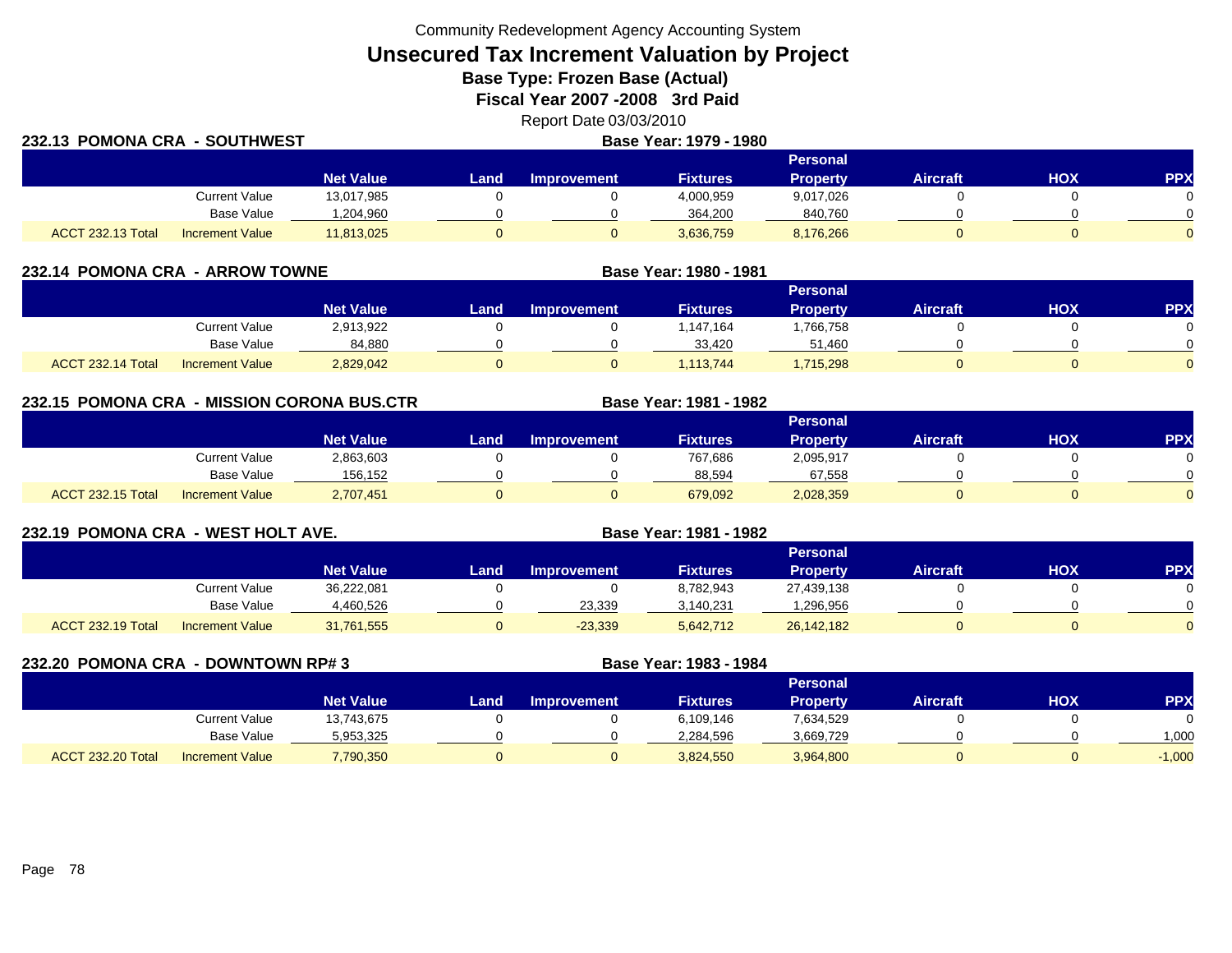Community Redevelopment Agency Accounting System

**Unsecured Tax Increment Valuation by Project**

**Base Type: Frozen Base (Actual)** 

**Fiscal Year 2007 -2008 3rd Paid**

Report Date 03/03/2010

| 233.01 POMONA CRA  - FAIRGROUNDS AMEND |                        |                  | Base Year: 1985 - 1986 |             |           |                 |          |            |            |
|----------------------------------------|------------------------|------------------|------------------------|-------------|-----------|-----------------|----------|------------|------------|
|                                        |                        |                  |                        |             |           | Personal        |          |            |            |
|                                        |                        | <b>Net Value</b> | Land.                  | Improvement | Fixtures  | <b>Property</b> | Aircraft | <b>HOX</b> | <b>PPX</b> |
|                                        | <b>Current Value</b>   | 7,380,228        |                        |             | 3,224,053 | 4.156.175       |          |            |            |
|                                        | Base Value             | 7.007.064        |                        | 551.050     |           | 6.456.014       |          |            |            |
| <b>ACCT 233.01 Total</b>               | <b>Increment Value</b> | 373.164          |                        | $-551,050$  | 3,224,053 | $-2,299,839$    |          |            |            |

|                   |                        | 233.03 POMONA CRA - S. GAREY/FREEWAY CORR. |      |                    | Base Year: 1990 - 1991 |                 |                 |     |            |
|-------------------|------------------------|--------------------------------------------|------|--------------------|------------------------|-----------------|-----------------|-----|------------|
|                   |                        |                                            |      |                    |                        | <b>Personal</b> |                 |     |            |
|                   |                        | <b>Net Value</b>                           | Land | <b>Improvement</b> | <b>Fixtures</b>        | <b>Property</b> | <b>Aircraft</b> | нох | <b>PPX</b> |
|                   | Current Value          | 46,142,445                                 |      |                    | 13,097,761             | 33,121,684      |                 |     | 77,000     |
|                   | Base Value             | 111,421,470                                |      |                    | 5,551,559              | 105,869,911     |                 |     |            |
| ACCT 233.03 Total | <b>Increment Value</b> | $-65,279,025$                              |      |                    | 7,546,202              | $-72,748,227$   |                 |     | 77,000     |

**233.06 POMONA CRA - MERGED RP Base Year: 2001 - 2002 Personal Net Value Land Improvement Fixtures Property Aircraft HOX PPX** Current Value 20,121,560 0 0 8,416,450 11,705,110 0 0 Base Value 28,786,412 0 0 12,625,019 16,161,393 0 0 ACCT 233.06 Totall Increment Value -8,664,852 0 0 -4,208,569 -4,456,283 0 0 0

|                        |                  |          |                    |                 | <b>Personal</b> |                 |     |            |
|------------------------|------------------|----------|--------------------|-----------------|-----------------|-----------------|-----|------------|
|                        | <b>Net Value</b> | _and     | <b>Improvement</b> | <b>Fixtures</b> | Property        | <b>Aircraft</b> | нох | <b>PPX</b> |
| <b>Current Value</b>   | 186,708,111      |          |                    | 63,756,759      | 123,028,352     |                 |     | 77,000     |
| Base Value             | 180.540.629      | 5,596    | 574,389            | 27.565.367      | 152.396.277     |                 |     | 1.000      |
| <b>Increment Value</b> | 6,167,482        | $-5,596$ | $-574,389$         | 36,191,392      | $-29,367,925$   |                 |     | 76,000     |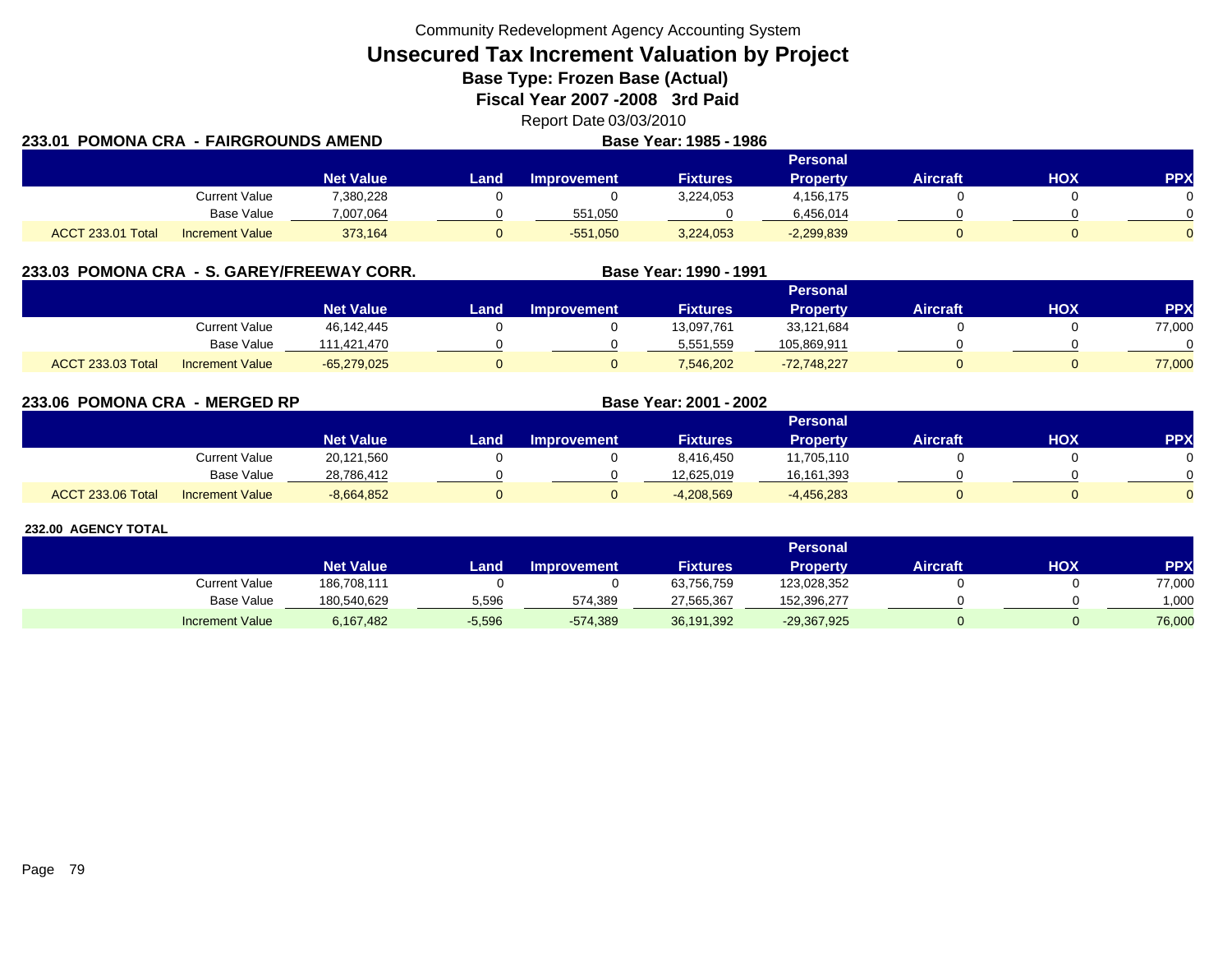| 234.02 RANCHO PALOS VERDES CRA - RP# 1 |                        |                  |      |                    | Base Year: 1984 - 1985 |                 |                 |     |            |
|----------------------------------------|------------------------|------------------|------|--------------------|------------------------|-----------------|-----------------|-----|------------|
|                                        |                        |                  |      |                    |                        | Personal        |                 |     |            |
|                                        |                        | <b>Net Value</b> | Land | <b>Improvement</b> | <b>Fixtures</b>        | <b>Property</b> | <b>Aircraft</b> | нох | <b>PPX</b> |
|                                        | <b>Current Value</b>   | 188.115          |      |                    |                        | 188,115         |                 |     |            |
|                                        | Base Value             | 42,206           |      |                    |                        | 42,206          |                 |     |            |
| <b>ACCT 234.02 Total</b>               | <b>Increment Value</b> | 145.909          |      |                    |                        | 145.909         |                 |     |            |

|                        |                        |       |                    |                 | <b>Personal</b> |                 |     |            |
|------------------------|------------------------|-------|--------------------|-----------------|-----------------|-----------------|-----|------------|
|                        | Net Value <sup>1</sup> | Land. | <b>Improvement</b> | <b>Fixtures</b> | Property        | <b>Aircraft</b> | нох | <b>PPX</b> |
| Current Value          | 188,115                |       |                    |                 | 188,115         |                 |     |            |
| <b>Base Value</b>      | 42,206                 |       |                    |                 | 42.206          |                 |     |            |
| <b>Increment Value</b> | 145,909                |       |                    |                 | 145,909         |                 |     |            |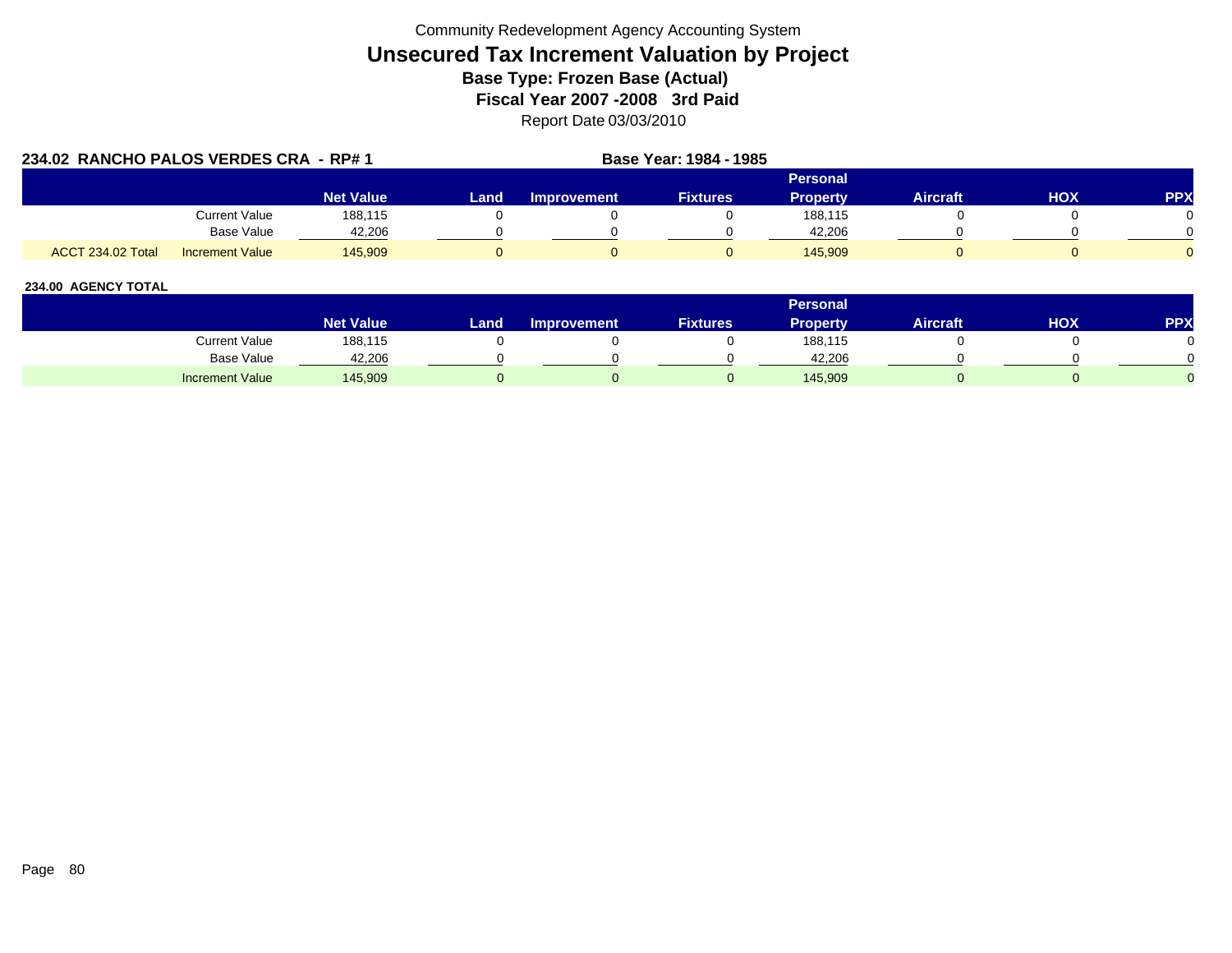| 236.04 REDONDO BEACH CRA - PLAZA |                        |                  |      |                    | Base Year: 1963 - 1964 |                 |                 |            |            |
|----------------------------------|------------------------|------------------|------|--------------------|------------------------|-----------------|-----------------|------------|------------|
|                                  |                        |                  |      |                    |                        | <b>Personal</b> |                 |            |            |
|                                  |                        | <b>Net Value</b> | Land | <b>Improvement</b> | <b>Fixtures</b>        | <b>Property</b> | <b>Aircraft</b> | <b>HOX</b> | <b>PPX</b> |
|                                  | Current Value          | 851.291.         |      |                    | 882,854                | 968,437         |                 |            | 0          |
|                                  | <b>Base Value</b>      | 785,120          |      |                    | 41,360                 | 745,360         |                 |            | 1,600      |
| ACCT 236.04 Total                | <b>Increment Value</b> | 1,066,171        |      |                    | 841.494                | 223,077         |                 |            | $-1,600$   |

## **236.05 REDONDO BEACH CRA - SOUTH BAY CTR. Base Year: 1983 - 1984**

|                                             |                  |      |                    |                 | Personal   |                 |            |          |
|---------------------------------------------|------------------|------|--------------------|-----------------|------------|-----------------|------------|----------|
|                                             | <b>Net Value</b> | Land | <b>Improvement</b> | <b>Fixtures</b> | Property   | <b>Aircraft</b> | <b>HOX</b> | PPX      |
| Current Value                               | 26,647,843       |      |                    | 13,200,729      | 13,447,114 |                 |            |          |
| Base Value                                  | 4,871,960        |      |                    | 3,023,006       | 848,954    |                 |            | 0        |
| ACCT 236.05 Total<br><b>Increment Value</b> | 21,775,883       |      |                    | 10,177,723      | 11,598,160 |                 |            | $\Omega$ |

## **236.06 REDONDO BEACH CRA - AVIATION HI-SCH**

|                   |                        |                  |      |                    |                 | Personal        |                 |            |           |
|-------------------|------------------------|------------------|------|--------------------|-----------------|-----------------|-----------------|------------|-----------|
|                   |                        | <b>Net Value</b> | Land | <b>Improvement</b> | <b>Fixtures</b> | <b>Property</b> | <b>Aircraft</b> | <b>HOX</b> | <b>PP</b> |
|                   | Current Value          | 30,169,074       |      |                    | 6,549,841       | 23,619,233      |                 |            |           |
|                   | Base Value             |                  |      |                    |                 |                 |                 |            |           |
| ACCT 236.06 Total | <b>Increment Value</b> | 30,169,074       |      |                    | 6,549,841       | 23,619,233      |                 |            |           |

**Base Year: 1983 - 1984**

**Base Year: 1980 - 1981**

## **236.07 REDONDO BEACH CRA - HARBOR CENTER**

|                   |                        |                  |      |                    |                 | Personal  |                 |            |           |
|-------------------|------------------------|------------------|------|--------------------|-----------------|-----------|-----------------|------------|-----------|
|                   |                        | <b>Net Value</b> | Land | <b>Improvement</b> | <b>Fixtures</b> | Property  | <b>Aircraft</b> | <b>HOX</b> | <b>PP</b> |
|                   | Current Value          | 5,387,126        |      |                    | 1,221,918       | 4,165,208 |                 |            |           |
|                   | <b>Base Value</b>      | 126.560          |      |                    | 69.280          | 57.280    |                 |            |           |
| ACCT 236.07 Total | <b>Increment Value</b> | 5,260,566        |      |                    | 152,638         | 4,107,928 |                 |            |           |

|                        |                  |      |                    |                 | Personal   |                 |     |          |
|------------------------|------------------|------|--------------------|-----------------|------------|-----------------|-----|----------|
|                        | <b>Net Value</b> | Land | <b>Improvement</b> | <b>Fixtures</b> | Property   | <b>Aircraft</b> | нох | PPX      |
| Current Value          | 64,055,334       |      |                    | 21,855,342      | 42,199,992 |                 |     |          |
| <b>Base Value</b>      | 5,783,640        |      |                    | 3.133.646       | 2,651,594  |                 |     | 1,600    |
| <b>Increment Value</b> | 58,271,694       |      |                    | 18,721,696      | 39,548,398 |                 |     | $-1,600$ |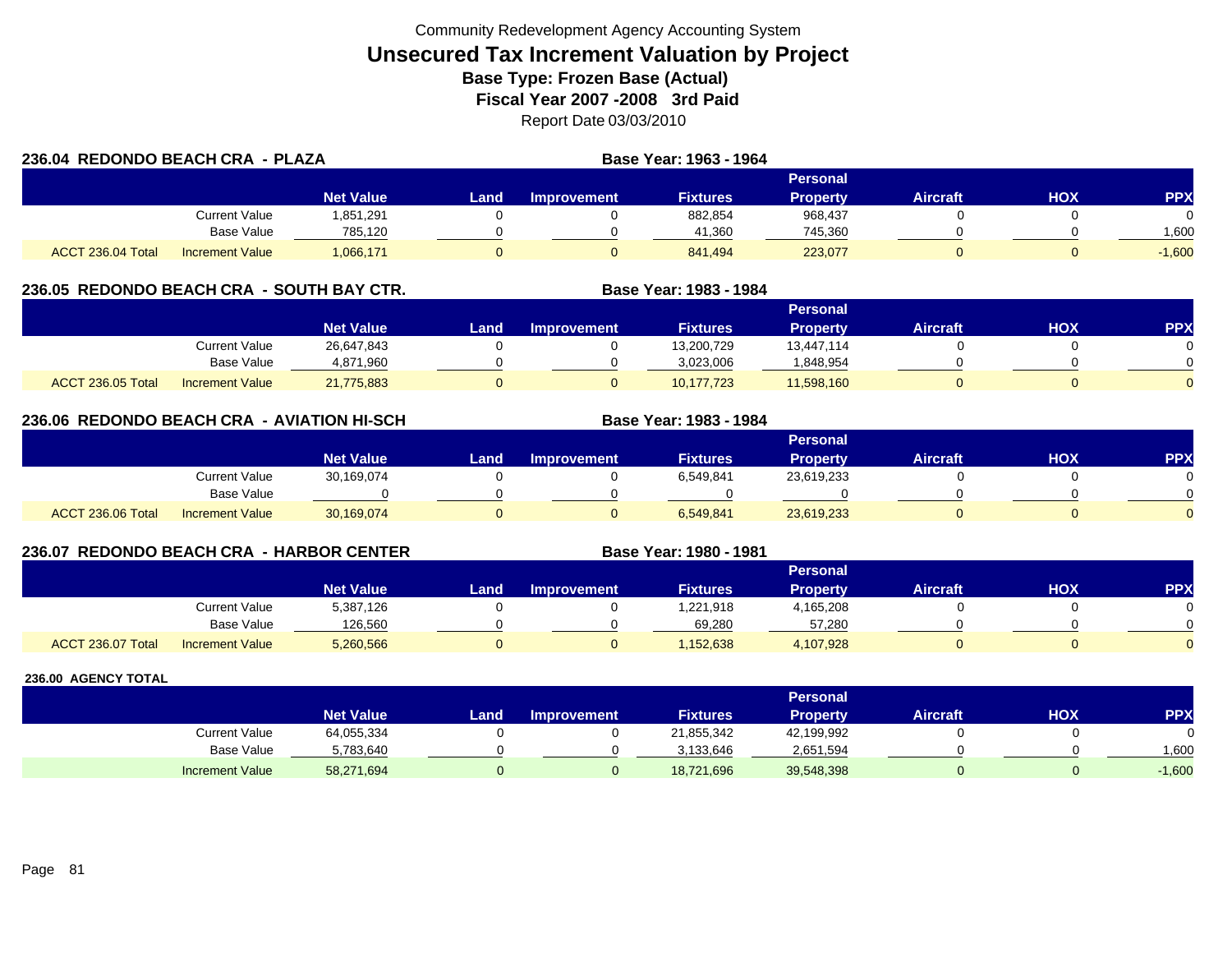| 237.02 ROSEMEAD CRA - PROJ. A-1 |                        |                  |      |                    | Base Year: 1971 - 1972 |                 |                 |     |            |
|---------------------------------|------------------------|------------------|------|--------------------|------------------------|-----------------|-----------------|-----|------------|
|                                 |                        |                  |      |                    |                        | <b>Personal</b> |                 |     |            |
|                                 |                        | <b>Net Value</b> | Land | <b>Improvement</b> | <b>Fixtures</b>        | <b>Property</b> | <b>Aircraft</b> | HOX | <b>PPX</b> |
|                                 | Current Value          | 23,448,784       |      |                    | 6,484,143              | 16,964,641      |                 |     |            |
|                                 | Base Value             | 3,364,580        |      |                    | 386,980                | 2,977,600       |                 |     |            |
| ACCT 237.02 Total               | <b>Increment Value</b> | 20,084,204       |      |                    | 6,097,163              | 13,987,041      |                 |     |            |

| 237.04 ROSEMEAD CRA - RP #2                 |                  | Base Year: 1999 - 2000 |                    |                 |                 |          |            |          |  |  |
|---------------------------------------------|------------------|------------------------|--------------------|-----------------|-----------------|----------|------------|----------|--|--|
|                                             |                  |                        |                    |                 |                 |          |            |          |  |  |
|                                             | <b>Net Value</b> | Land                   | <b>Improvement</b> | <b>Fixtures</b> | <b>Property</b> | Aircraft | <b>HOX</b> | PPX      |  |  |
| Current Value                               | 16,064,095       |                        |                    | 7,532,629       | 8,531,466       |          |            |          |  |  |
| Base Value                                  | 19,017,519       |                        |                    | 7,828,195       | 11,197,324      |          |            | 8,000    |  |  |
| ACCT 237.04 Total<br><b>Increment Value</b> | $-2,953,424$     |                        |                    | $-295,566$      | $-2,665,858$    |          |            | $-8,000$ |  |  |

|                        |                  |      |                    |                 | Personal . |                 |     |            |
|------------------------|------------------|------|--------------------|-----------------|------------|-----------------|-----|------------|
|                        | <b>Net Value</b> | Land | <b>Improvement</b> | <b>Fixtures</b> | Property   | <b>Aircraft</b> | нох | <b>PPX</b> |
| Current Value          | 39,512,879       |      |                    | 14,016,772      | 25,496,107 |                 |     |            |
| <b>Base Value</b>      | 22,382,099       |      |                    | 8.215.175       | 14.174.924 |                 |     | 8,000      |
| <b>Increment Value</b> | 17,130,780       |      |                    | 5,801,597       | 11,321,183 |                 |     | $-8,000$   |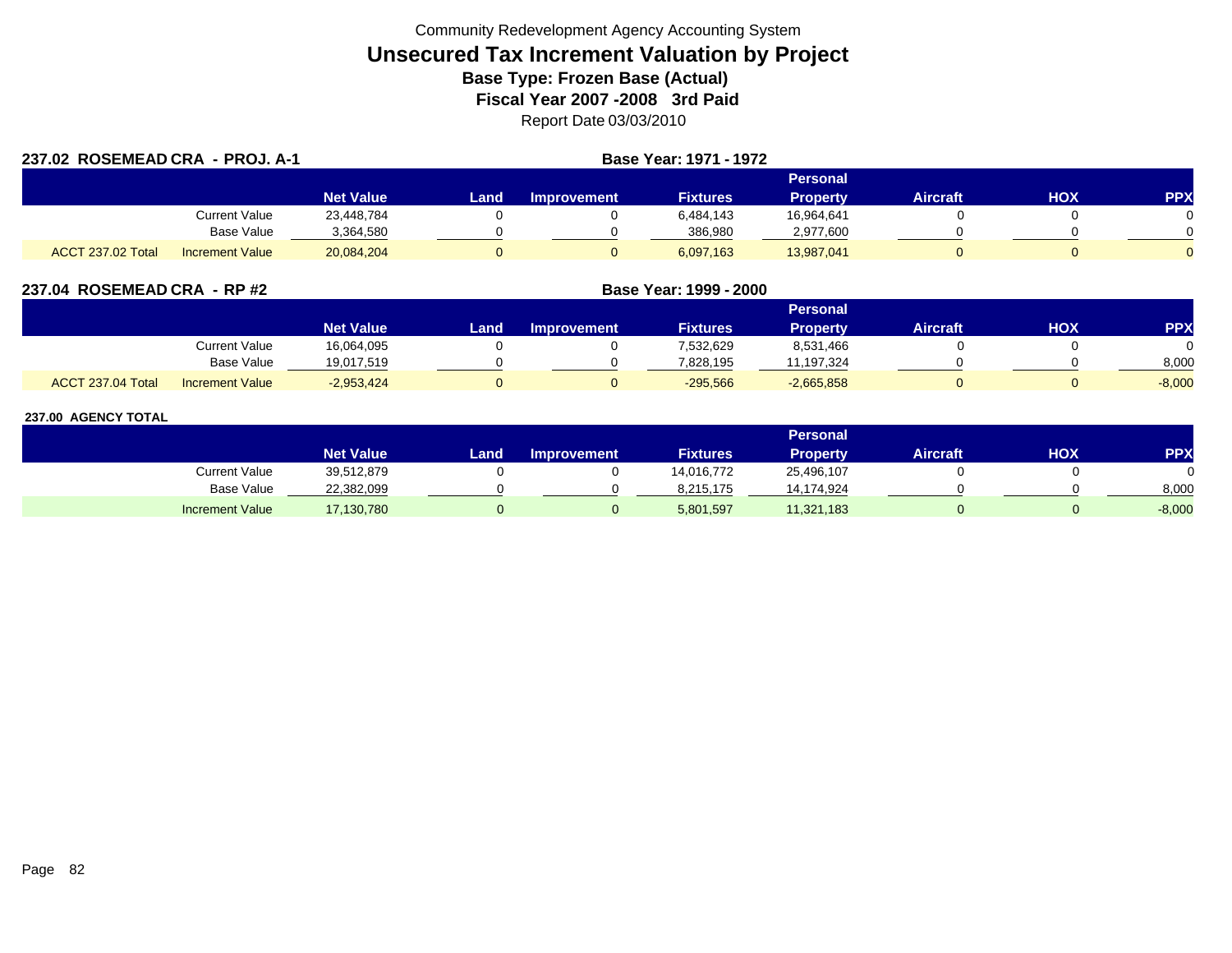| 240.02 SAN FERNANDO CRA - PROJ. #1 |                        |                  |      |                    | Base Year: 1965 - 1966 |                 |                 |            |            |
|------------------------------------|------------------------|------------------|------|--------------------|------------------------|-----------------|-----------------|------------|------------|
|                                    |                        |                  |      |                    |                        | Personal        |                 |            |            |
|                                    |                        | <b>Net Value</b> | Land | <b>Improvement</b> | <b>Fixtures</b>        | <b>Property</b> | <b>Aircraft</b> | <b>HOX</b> | <b>PPX</b> |
|                                    | Current Value          | 3,276,392        |      |                    | .140.618               | 2,135,774       |                 |            | 0          |
|                                    | Base Value             | 458,880          |      |                    | 171,560                | 287,320         |                 |            | $\Omega$   |
| ACCT 240.02 Total                  | <b>Increment Value</b> | 2,817,512        |      |                    | 969,058                | 848,454         |                 |            | $\Omega$   |

| 240.03 SAN FERNANDO CRA - PROJ. # 2 |  |
|-------------------------------------|--|
|-------------------------------------|--|

|                                                    |                  |      |                    |                 | Personal  |                 |     |           |
|----------------------------------------------------|------------------|------|--------------------|-----------------|-----------|-----------------|-----|-----------|
|                                                    | <b>Net Value</b> | Land | <b>Improvement</b> | <b>Fixtures</b> | Property  | <b>Aircraft</b> | НОХ | <b>PP</b> |
| Current Value                                      | 6,069,748        |      |                    | 2,384,318       | 3,685,430 |                 |     |           |
| Base Value                                         | 794.120          |      |                    | 158.560         | 635,560   |                 |     |           |
| <b>ACCT 240.03 Total</b><br><b>Increment Value</b> | 5,275,628        |      |                    | 2,225,758       | 3,049,870 |                 |     |           |

**SAN FERNANDO CRA - PROJ. # 2 Base Year: 1971 - 1972**

| 240.04 SAN FERNANDO CRA - CIVIC CENTER |                        |                  |      |                    | Base Year: 1972 - 1973 |           |                 |     |            |  |  |
|----------------------------------------|------------------------|------------------|------|--------------------|------------------------|-----------|-----------------|-----|------------|--|--|
|                                        |                        |                  |      | <b>Personal</b>    |                        |           |                 |     |            |  |  |
|                                        |                        | <b>Net Value</b> | Land | <b>Improvement</b> | <b>Fixtures</b>        | Property  | <b>Aircraft</b> | нох | <b>PPX</b> |  |  |
|                                        | Current Value          | 7,534,263        |      |                    | 1,569,384              | 5,964,879 |                 |     |            |  |  |
|                                        | Base Value             | 786,820          |      |                    | 71.200                 | 715.620   |                 |     |            |  |  |
| ACCT 240.04 Total                      | <b>Increment Value</b> | 6,747,443        |      |                    | 1,498,184              | 5,249,259 |                 |     |            |  |  |

|                          | 240.05 SAN FERNANDO CRA - CIV. CTR. 84 ANX |                  |      |                    | Base Year: 1982 - 1983 |                 |                 |     |            |
|--------------------------|--------------------------------------------|------------------|------|--------------------|------------------------|-----------------|-----------------|-----|------------|
|                          |                                            |                  |      |                    |                        | <b>Personal</b> |                 |     |            |
|                          |                                            | <b>Net Value</b> | Land | <b>Improvement</b> | <b>Fixtures</b>        | <b>Property</b> | <b>Aircraft</b> | нох | <b>PPX</b> |
|                          | Current Value                              | 41.260.123       |      |                    | 18.922.184             | 22,337,939      |                 |     |            |
|                          | Base Value                                 | 11.672.043       |      |                    | 5,494,006              | 6,178,037       |                 |     |            |
| <b>ACCT 240.05 Total</b> | <b>Increment Value</b>                     | 29,588,080       |      |                    | 13,428,178             | 16,159,902      |                 | 0   |            |

| 240.06 SAN FERNANDO CRA - PROJ. #189 ANX |                        |                  |      |                    | Base Year: 1987 - 1988 |                 |                 |     |            |
|------------------------------------------|------------------------|------------------|------|--------------------|------------------------|-----------------|-----------------|-----|------------|
|                                          |                        |                  |      |                    |                        | <b>Personal</b> |                 |     |            |
|                                          |                        | <b>Net Value</b> | Land | <b>Improvement</b> | <b>Fixtures</b>        | <b>Property</b> | <b>Aircraft</b> | нох | <b>PPX</b> |
|                                          | Current Value          | 1,939,447        |      |                    | 971,875                | 967,572         |                 |     |            |
|                                          | <b>Base Value</b>      | 858,927          |      |                    | 937,837                | 921,090         |                 |     |            |
| ACCT 240.06 Total                        | <b>Increment Value</b> | 80,520           |      | 0                  | 34,038                 | 46,482          | 0               |     |            |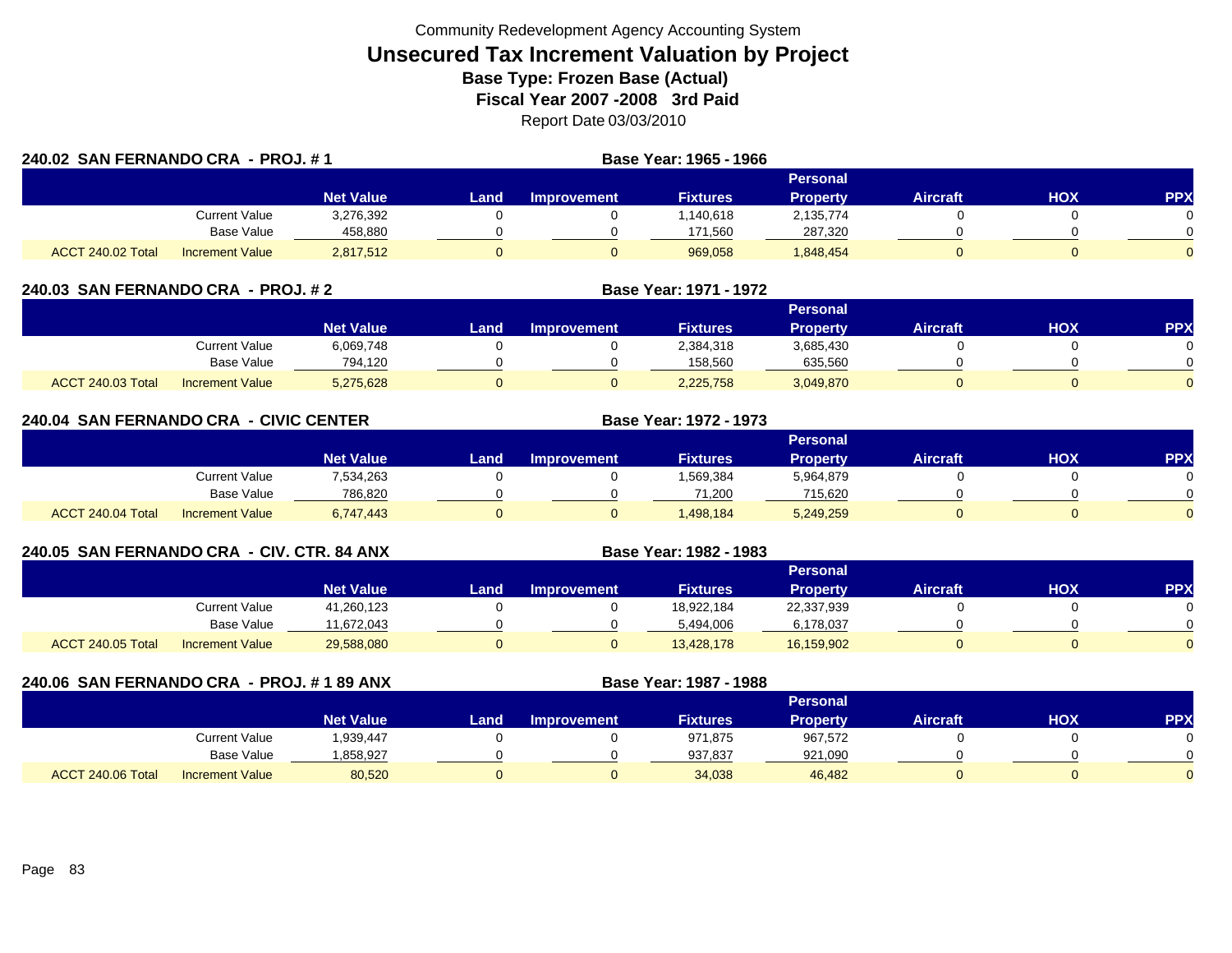Community Redevelopment Agency Accounting System

# **Unsecured Tax Increment Valuation by Project**

**Base Type: Frozen Base (Actual)** 

**Fiscal Year 2007 -2008 3rd Paid**

Report Date 03/03/2010

| 240.07 SAN FERNANDO CRA - RP #4 |                        |                  |      | Base Year: 1993 - 1994 |                 |                 |                 |            |            |
|---------------------------------|------------------------|------------------|------|------------------------|-----------------|-----------------|-----------------|------------|------------|
|                                 |                        |                  |      |                        |                 | <b>Personal</b> |                 |            |            |
|                                 |                        | <b>Net Value</b> | Land | <b>Improvement</b>     | <b>Fixtures</b> | Property        | <b>Aircraft</b> | <b>HOX</b> | <b>PPX</b> |
|                                 | Current Value          | 8,912,136        |      |                        | 2,209,143       | 6,812,993       |                 |            | 110,000    |
|                                 | <b>Base Value</b>      | 8,839,014        |      |                        | 3,740,899       | 5,211,415       |                 |            | 113,300    |
| ACCT 240.07 Total               | <b>Increment Value</b> | 73,122           |      |                        | $-1,531,756$    | 1,601,578       |                 |            | $-3,300$   |

|                        |                  |      |                    |                 | Personal        |                 |     |            |
|------------------------|------------------|------|--------------------|-----------------|-----------------|-----------------|-----|------------|
|                        | <b>Net Value</b> | Land | <b>Improvement</b> | <b>Fixtures</b> | <b>Property</b> | <b>Aircraft</b> | нох | <b>PPX</b> |
| Current Value          | 68,992,109       |      |                    | 27,197,522      | 41,904,587      |                 |     | 110,000    |
| <b>Base Value</b>      | 24,409,804       |      |                    | 10,574,062      | 13,949,042      |                 |     | 113,300    |
| <b>Increment Value</b> | 44,582,305       |      |                    | 16,623,460      | 27,955,545      |                 |     | $-3,300$   |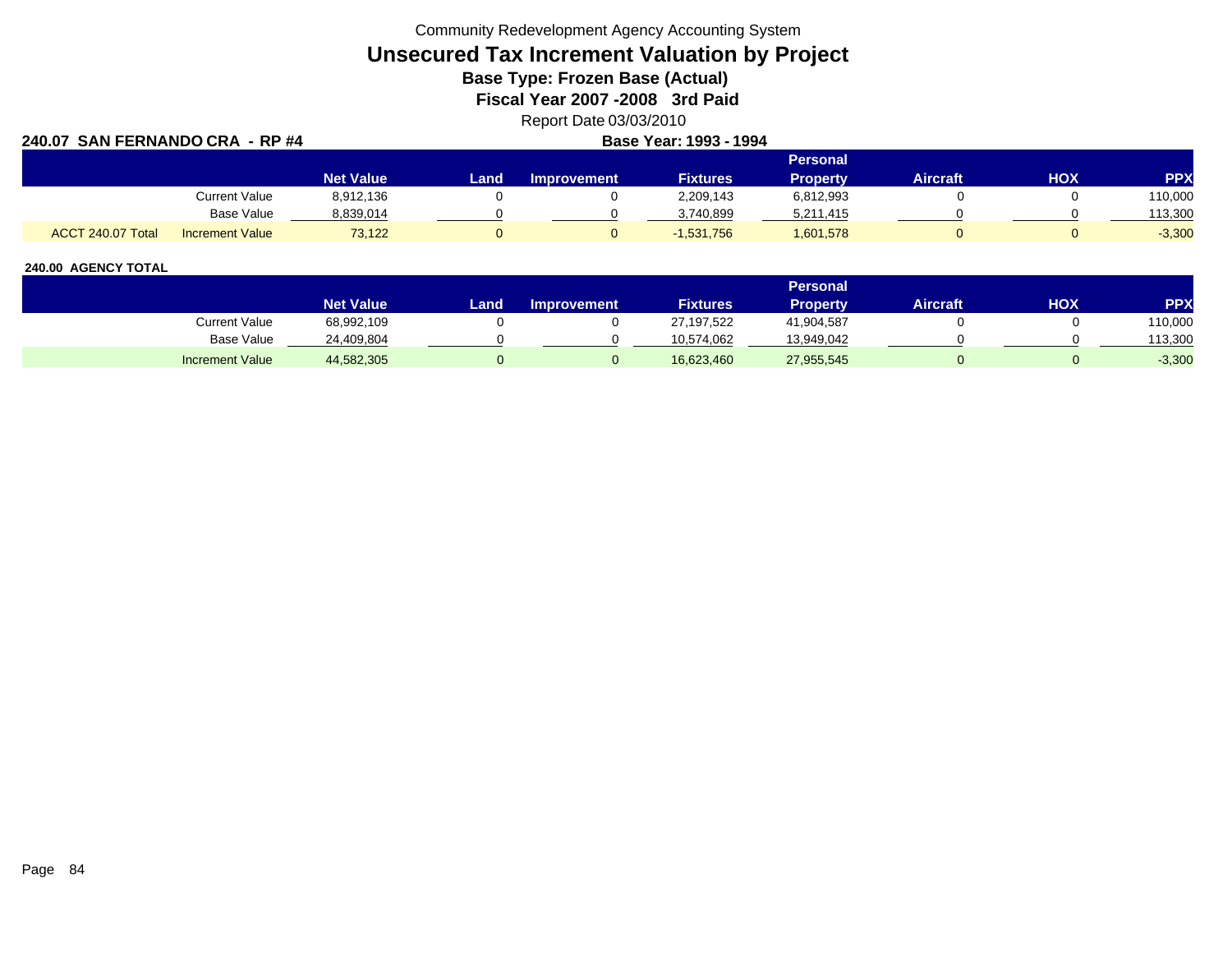| 241.02 SAN DIMAS CRA - CREATIVE GROWTH |                        |                  |      |             | <b>Base Year: 1972 - 1973</b> |                 |          |     |          |
|----------------------------------------|------------------------|------------------|------|-------------|-------------------------------|-----------------|----------|-----|----------|
|                                        |                        |                  |      |             |                               | Personal        |          |     |          |
|                                        |                        | <b>Net Value</b> | Land | Improvement | <b>Fixtures</b>               | <b>Property</b> | Aircraft | HOX | PPX      |
|                                        | <b>Current Value</b>   | 5,678,720        |      |             | 2,905,249                     | 2,773,471       |          |     | $\Omega$ |
|                                        | Base Value             | 420.560          |      |             | 107.420                       | 313,140         |          |     | $\Omega$ |
| ACCT 241.02 Total                      | <b>Increment Value</b> | 5,258,160        |      |             | 2,797,829                     | 2,460,331       |          |     | $\Omega$ |

## **241.03 SAN DIMAS CRA - CRE. GROWTH 76 ANX**

|                          |                        |                  |      |                    |                 | <b>Personal</b> |                 |            |     |
|--------------------------|------------------------|------------------|------|--------------------|-----------------|-----------------|-----------------|------------|-----|
|                          |                        | <b>Net Value</b> | Land | <b>Improvement</b> | <b>Fixtures</b> | <b>Property</b> | <b>Aircraft</b> | <b>XOH</b> | PPX |
|                          | Current Value          | 13,263,636       |      |                    | 5,326,583       | 7,937,053       |                 |            |     |
|                          | <b>Base Value</b>      | 720.120          |      |                    | 317.100         | 403.020         |                 |            | 0   |
| <b>ACCT 241.03 Total</b> | <b>Increment Value</b> | 12,543,516       |      |                    | 5,009,483       | 7,534,033       |                 |            |     |

**Base Year: 1976 - 1977**

**Base Year: 1983 - 1984**

## **241.04 SAN DIMAS CRA - CRE. GROWTH 84 ANX**

|                   |                        |                  |       |             |                 | Personal        |                 |            |            |
|-------------------|------------------------|------------------|-------|-------------|-----------------|-----------------|-----------------|------------|------------|
|                   |                        | <b>Net Value</b> | Land, | Improvement | <b>Fixtures</b> | <b>Property</b> | <b>Aircraft</b> | <b>HOX</b> | <b>PPX</b> |
|                   | <b>Current Value</b>   | 16,024,857       |       |             | 4,680,401       | 11,344,456      |                 |            |            |
|                   | <b>Base Value</b>      | 461.067          |       |             | 272.430         | 188.637         |                 |            |            |
| ACCT 241.04 Total | <b>Increment Value</b> | 15,563,790       |       |             | 4,407,971       | 11,155,819      |                 |            |            |

## **241.05 SAN DIMAS CRA - RANCHO SAN DIMAS RP (AM #1) Base Year: 1994 - 1995**

|                          |                        | Personal         |       |                    |                 |                 |                 |            |            |  |  |
|--------------------------|------------------------|------------------|-------|--------------------|-----------------|-----------------|-----------------|------------|------------|--|--|
|                          |                        | <b>Net Value</b> | Land. | <b>Improvement</b> | <b>Fixtures</b> | <b>Property</b> | <b>Aircraft</b> | <b>NOH</b> | <b>PPX</b> |  |  |
|                          | <b>Current Value</b>   | 624,295.         |       |                    | 567,349         | 1,056,946       |                 |            |            |  |  |
|                          | <b>Base Value</b>      | 344,786          |       |                    | 201.007         | 143.779         |                 |            |            |  |  |
| <b>ACCT 241.05 Total</b> | <b>Increment Value</b> | 1,279,509        |       |                    | 366,342         | 913,167         |                 |            |            |  |  |

**241.06 SAN DIMAS CRA - CRE. GROWTH 98 ANX**

**Base Year: 1997 - 1998**

|                                             |                  |        |                    |                 | Personal  |                 |     |            |
|---------------------------------------------|------------------|--------|--------------------|-----------------|-----------|-----------------|-----|------------|
|                                             | <b>Net Value</b> | Land . | <b>Improvement</b> | <b>Fixtures</b> | Property  | <b>Aircraft</b> | нох | <b>PPX</b> |
| Current Value                               | 5,675,004        |        |                    | 1,658,910       | 4,016,094 |                 |     |            |
| <b>Base Value</b>                           | 4.102.807        |        |                    | 1.033.094       | 3,069,713 |                 |     |            |
| ACCT 241.06 Total<br><b>Increment Value</b> | 1,572,197        |        |                    | 625,816         | 946,381   |                 |     |            |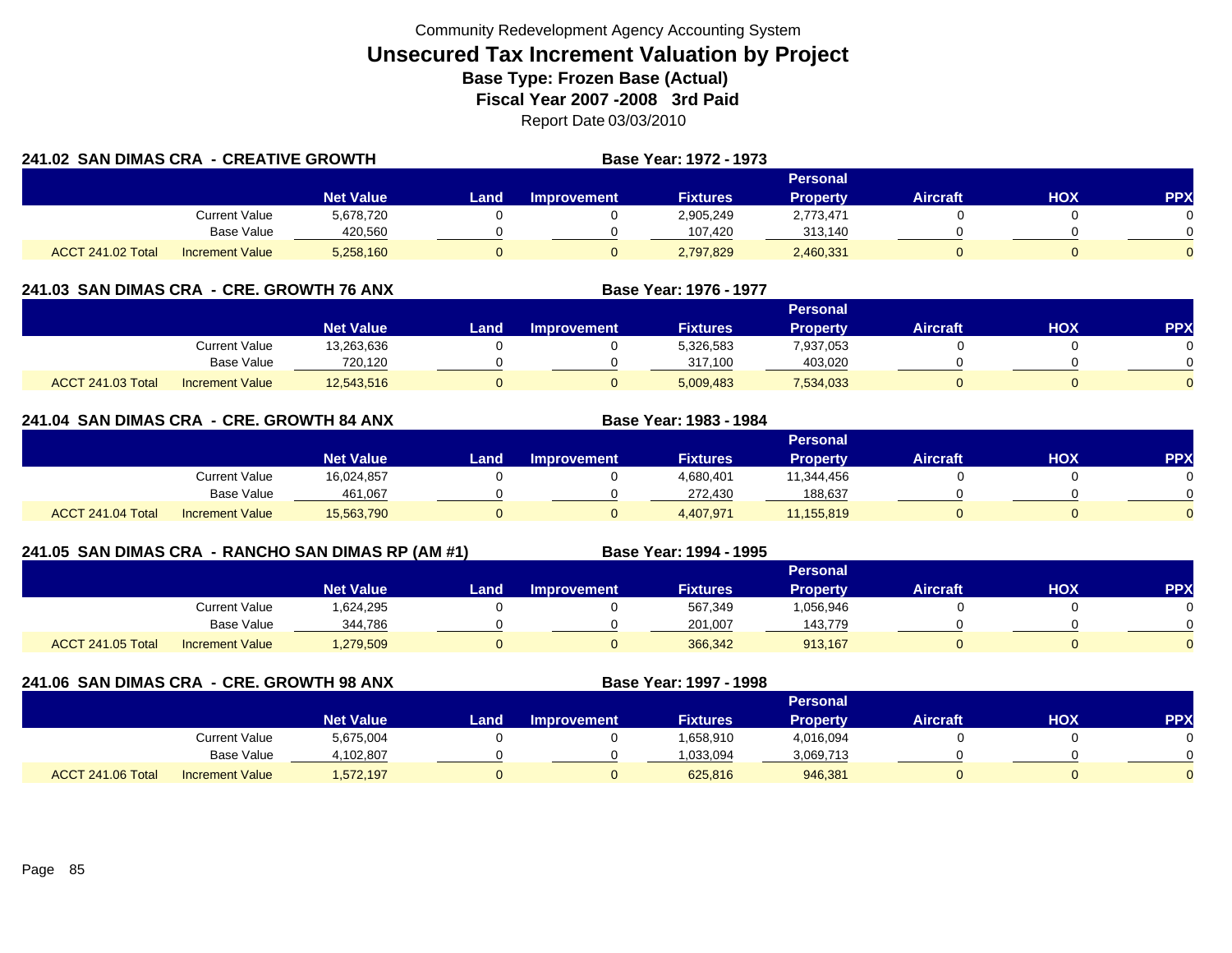|                        | <b>Personal</b>  |      |                    |                 |            |                 |     |            |  |  |  |
|------------------------|------------------|------|--------------------|-----------------|------------|-----------------|-----|------------|--|--|--|
|                        | <b>Net Value</b> | Land | <b>Improvement</b> | <b>Fixtures</b> | Propertv   | <b>Aircraft</b> | нох | <b>PPX</b> |  |  |  |
| Current Value          | 42,266,512       |      |                    | 15,138,492      | 27,128,020 |                 |     |            |  |  |  |
| Base Value             | 6,049,340        |      |                    | 1.931.051       | 4,118,289  |                 |     |            |  |  |  |
| <b>Increment Value</b> | 36,217,172       |      |                    | 13,207,441      | 23,009,731 |                 |     |            |  |  |  |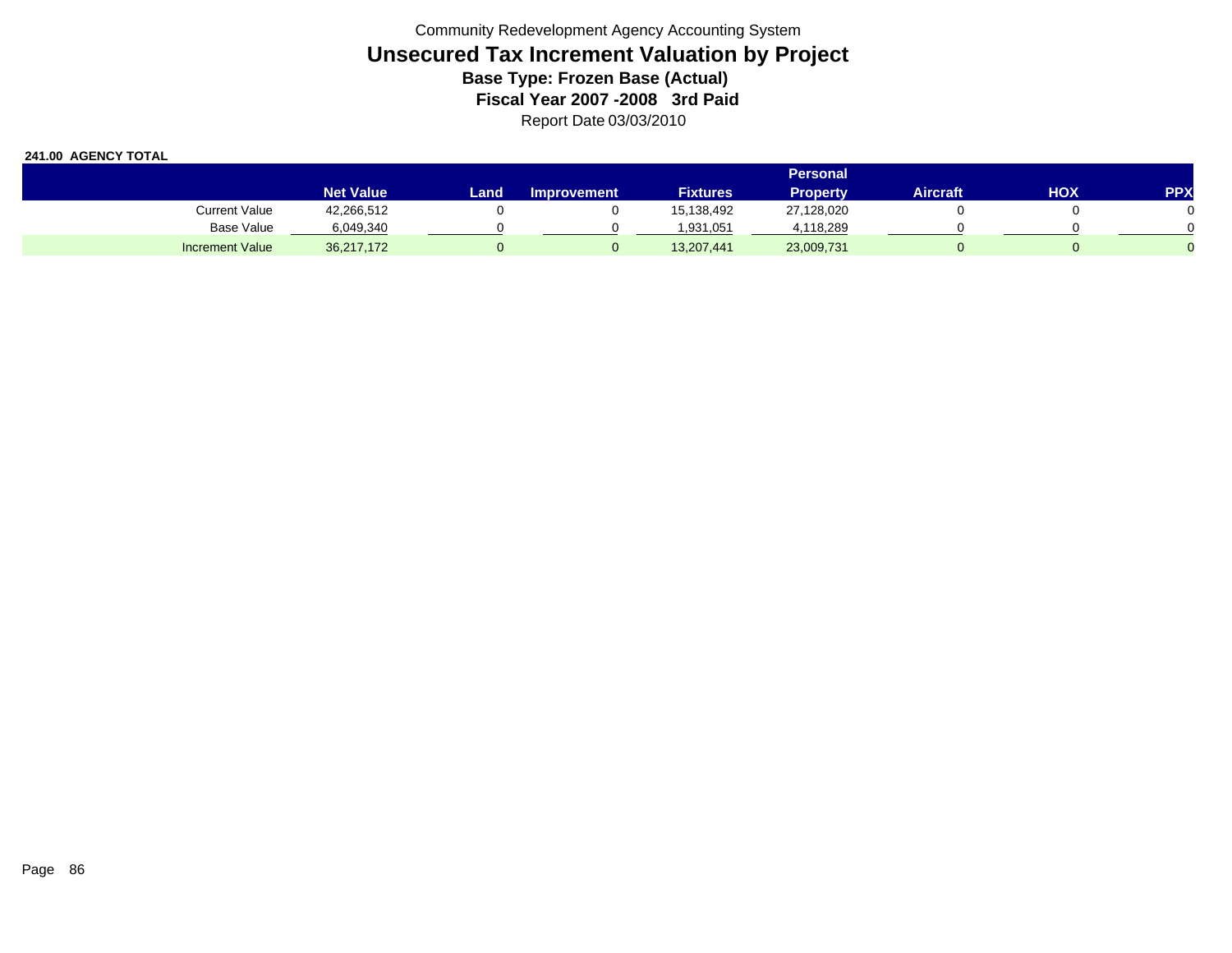| 244.02 SAN GABRIEL CRA - E SAN GABRIEL COMM'L |                        |                  |      |                    | Base Year: 1993 - 1994 |                 |                 |     |            |
|-----------------------------------------------|------------------------|------------------|------|--------------------|------------------------|-----------------|-----------------|-----|------------|
|                                               |                        |                  |      |                    |                        | Personal        |                 |     |            |
|                                               |                        | <b>Net Value</b> | Land | <b>Improvement</b> | <b>Fixtures</b>        | <b>Property</b> | <b>Aircraft</b> | нох | <b>PPX</b> |
|                                               | Current Value          | 12.526.153       |      |                    | 5.230.157              | 7,295,996       |                 |     |            |
|                                               | Base Value             | 10.276.898       |      |                    | 4.132.730              | 6,144,168       |                 |     |            |
| ACCT 244.02 Total                             | <b>Increment Value</b> | 2,249,255        |      |                    | 1.097.427              | 1,151,828       |                 |     |            |

|                        |                  |      |                    |                 | <b>Personal</b> |                 |     |        |
|------------------------|------------------|------|--------------------|-----------------|-----------------|-----------------|-----|--------|
|                        | <b>Net Value</b> | Land | <b>Improvement</b> | <b>Fixtures</b> | Property        | <b>Aircraft</b> | нох | PPX    |
| Current Value          | 12,526,153       |      |                    | 5,230,157       | 7,295,996       |                 |     |        |
| Base Value             | 10,276,898       |      |                    | 4.132.730       | 6,144,168       |                 |     | $\cap$ |
| <b>Increment Value</b> | 2,249,255        |      |                    | 1,097,427       | 1,151,828       |                 |     |        |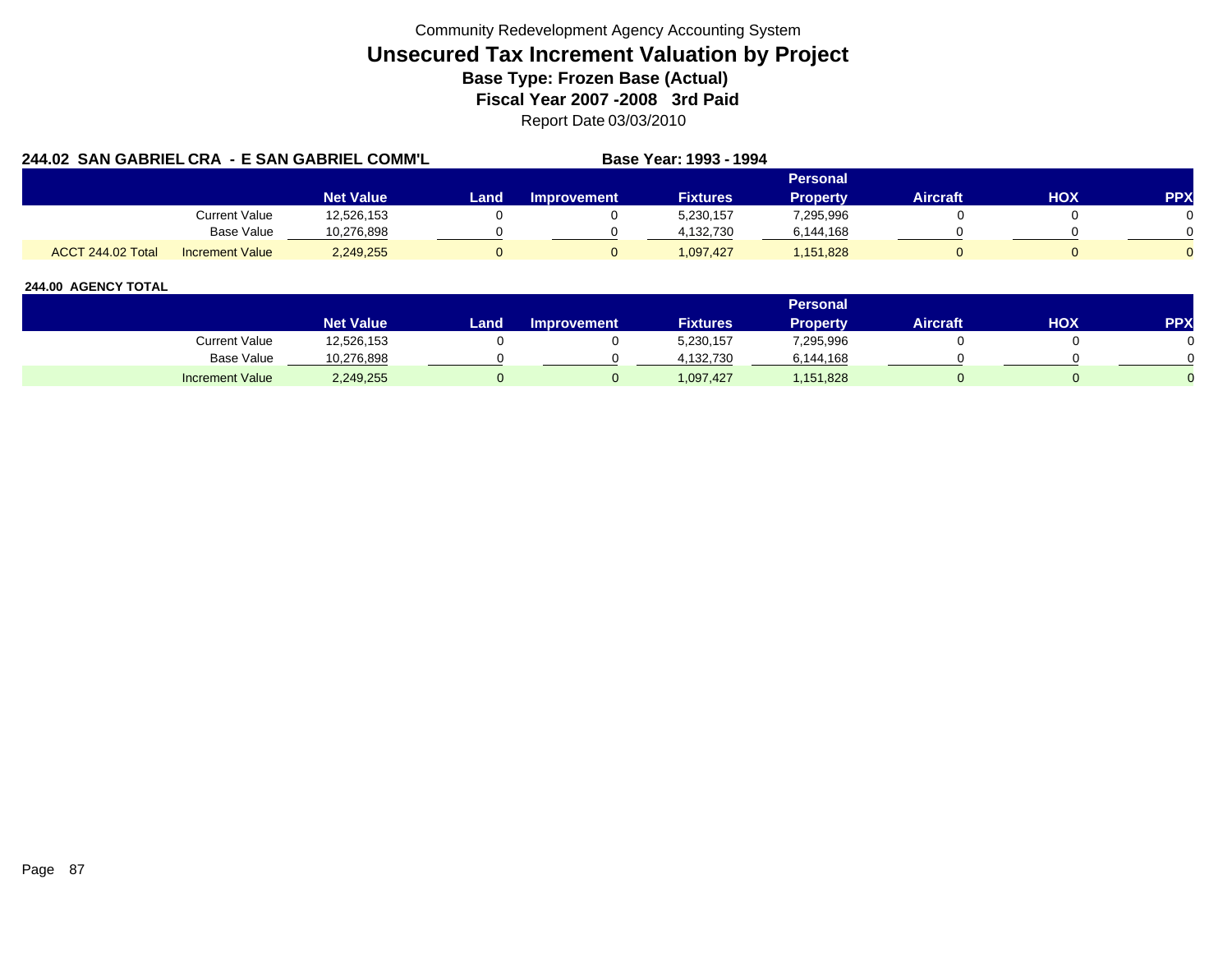| 249.03 SANTA CLARITA CRA - NEWHALL RP |                        |                  |      |             | Base Year: 1996 - 1997 |                 |                 |     |            |
|---------------------------------------|------------------------|------------------|------|-------------|------------------------|-----------------|-----------------|-----|------------|
|                                       |                        |                  |      |             |                        | <b>Personal</b> |                 |     |            |
|                                       |                        | <b>Net Value</b> | Land | Improvement | <b>Fixtures</b>        | <b>Property</b> | <b>Aircraft</b> | HOX | <b>PPX</b> |
|                                       | <b>Current Value</b>   | 76,091,795       |      |             | 28.195.783             | 48,082,012      |                 |     | 186,000    |
|                                       | <b>Base Value</b>      | 17.931.652       |      |             | 6.557.624              | 11,376,128      |                 |     | 2.100      |
| ACCT 249.03 Total                     | <b>Increment Value</b> | 58,160,143       |      |             | 21,638,159             | 36,705,884      |                 |     | 183.900    |

|                        |                  |      |                    |                 | Personal   |                 |     |           |
|------------------------|------------------|------|--------------------|-----------------|------------|-----------------|-----|-----------|
|                        | <b>Net Value</b> | Land | <b>Improvement</b> | <b>Fixtures</b> | Property   | <b>Aircraft</b> | HOX | <b>PP</b> |
| Current Value          | 76,091,795       |      |                    | 28,195,783      | 48,082,012 |                 |     | 186,000   |
| <b>Base Value</b>      | '7,931,652       |      |                    | 6.557.624       | 11.376.128 |                 |     | 2,100     |
| <b>Increment Value</b> | 58,160,143       |      |                    | 21,638,159      | 36,705,884 |                 |     | 183,900   |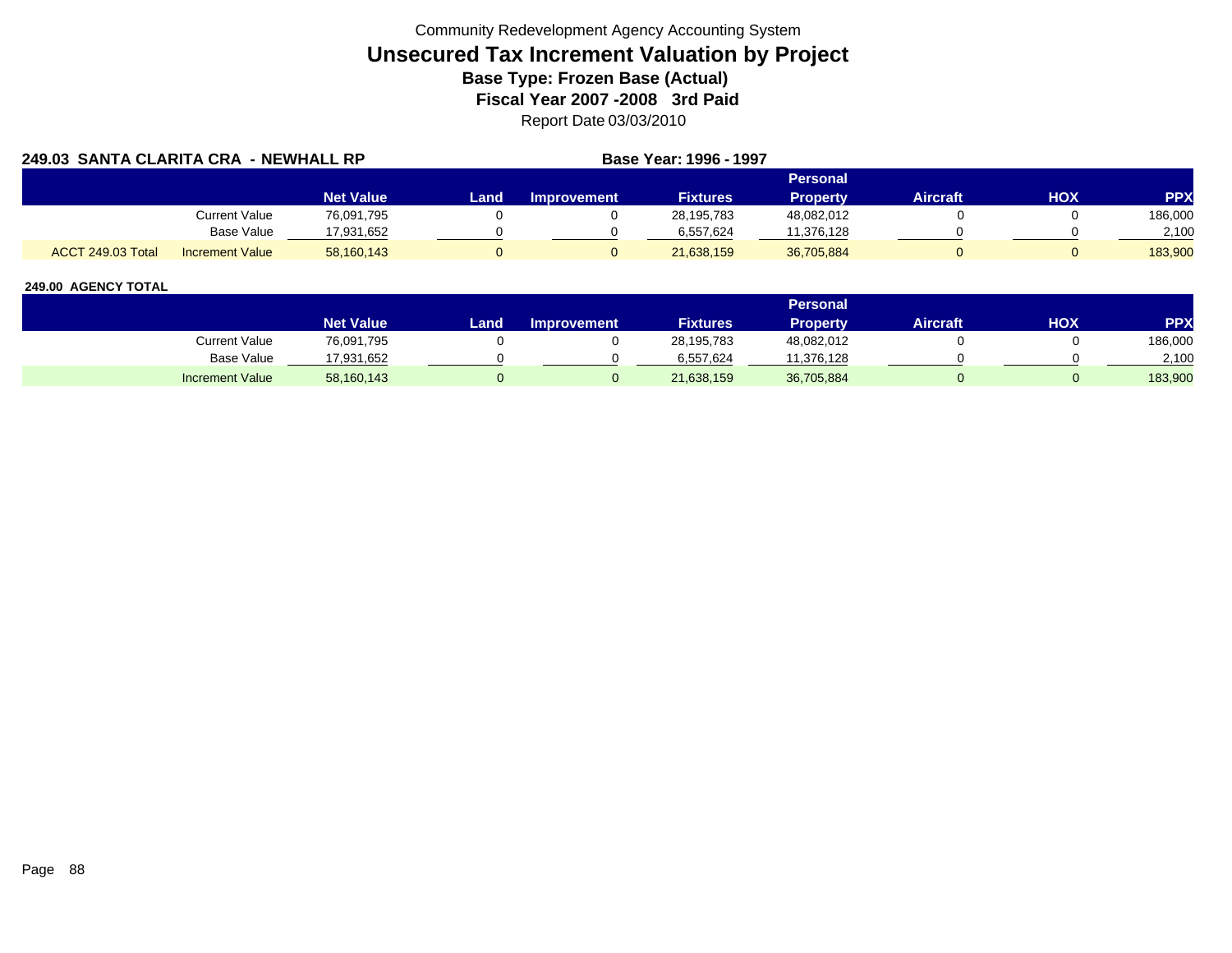| 250.02 SANTA FE SPRINGS CRA - FLOOD RANCH |                      |                  |      |                    | Base Year: 1964 - 1965 |                 |                 |     |            |
|-------------------------------------------|----------------------|------------------|------|--------------------|------------------------|-----------------|-----------------|-----|------------|
|                                           |                      |                  |      |                    |                        | Personal        |                 |     |            |
|                                           |                      | <b>Net Value</b> | Land | <b>Improvement</b> | <b>Fixtures</b>        | <b>Property</b> | <b>Aircraft</b> | HOX | <b>PPX</b> |
|                                           | <b>Current Value</b> | 95,412           |      |                    |                        | 95,412          |                 |     |            |
|                                           | <b>Base Value</b>    |                  |      |                    |                        |                 |                 |     |            |
| <b>ACCT 250.02 Total</b>                  | Increment Value      | 95.412           |      |                    |                        | 95.412          |                 |     |            |

## **250.03 SANTA FE SPRINGS CRA - PIO/TELEG**

|                   |                        |                  |      |                    |                 | <b>Personal</b> |                 |            |           |
|-------------------|------------------------|------------------|------|--------------------|-----------------|-----------------|-----------------|------------|-----------|
|                   |                        | <b>Net Value</b> | Land | <b>Improvement</b> | <b>Fixtures</b> | Propertv        | <b>Aircraft</b> | <b>HOX</b> | <b>PP</b> |
|                   | Current Value          | 29,164,393       |      |                    | 5,165,436       | 23,998,957      |                 |            |           |
|                   | <b>Base Value</b>      | .702.260         |      |                    | 429.400         | ,272,860        |                 |            |           |
| ACCT 250.03 Total | <b>Increment Value</b> | 27,462,133       |      |                    | 4,736,036       | 22,726,097      |                 |            |           |

**Base Year: 1972 - 1973**

**Base Year: 1972 - 1973**

## **250.04 SANTA FE SPRINGS CRA - NORWALK BLVD. Base Year: 1972 - 1973**

|                   |                        |                  |      |             |                 | Personal        |                 |            |            |
|-------------------|------------------------|------------------|------|-------------|-----------------|-----------------|-----------------|------------|------------|
|                   |                        | <b>Net Value</b> | Land | Improvement | <b>Fixtures</b> | <b>Property</b> | <b>Aircraft</b> | <b>HOX</b> | <b>PPX</b> |
|                   | Current Value          | 149,494,189      |      |             | 54,219,051      | 95,275,138      |                 |            |            |
|                   | Base Value             | 25,643,860       |      |             | 5,519,400       | 20,124,460      |                 |            | $\Omega$   |
| ACCT 250.04 Total | <b>Increment Value</b> | 123,850,329      |      |             | 48,699,651      | 75,150,678      |                 |            | $\Omega$   |

## **250.05 SANTA FE SPRINGS CRA - OIL FIELD**

|                   |                        |                  |      |                    |                 | Personal        |          |            |          |
|-------------------|------------------------|------------------|------|--------------------|-----------------|-----------------|----------|------------|----------|
|                   |                        | <b>Net Value</b> | Land | <b>Improvement</b> | <b>Fixtures</b> | <b>Property</b> | Aircraft | <b>HOX</b> | PPX      |
|                   | <b>Current Value</b>   | 176,072,032      |      |                    | 62,004,947      | 114,067,085     |          |            |          |
|                   | <b>Base Value</b>      | 21,812,800       |      |                    | 6,697,680       | 15,115,120      |          |            | 0        |
| ACCT 250.05 Total | <b>Increment Value</b> | 154,259,232      |      |                    | 55,307,267      | 98,951,965      |          |            | $\Omega$ |

|                   | 250.06 SANTA FE SPRINGS CRA - CONSOLIDATED |                  |      |                    | Base Year: 1980 - 1981 |                 |                 |     |            |
|-------------------|--------------------------------------------|------------------|------|--------------------|------------------------|-----------------|-----------------|-----|------------|
|                   |                                            |                  |      |                    |                        | <b>Personal</b> |                 |     |            |
|                   |                                            | <b>Net Value</b> | Land | <b>Improvement</b> | <b>Fixtures</b>        | <b>Property</b> | <b>Aircraft</b> | нох | <b>PPX</b> |
|                   | Current Value                              | 125,999,363      |      |                    | 40.747.435             | 85,251,928      |                 |     |            |
|                   | <b>Base Value</b>                          | 11,238,076       |      |                    | 4,877,964              | 6,360,712       |                 |     | 600        |
| ACCT 250.06 Total | <b>Increment Value</b>                     | 114,761,287      |      |                    | 35,869,471             | 78,891,216      |                 |     | $-600$     |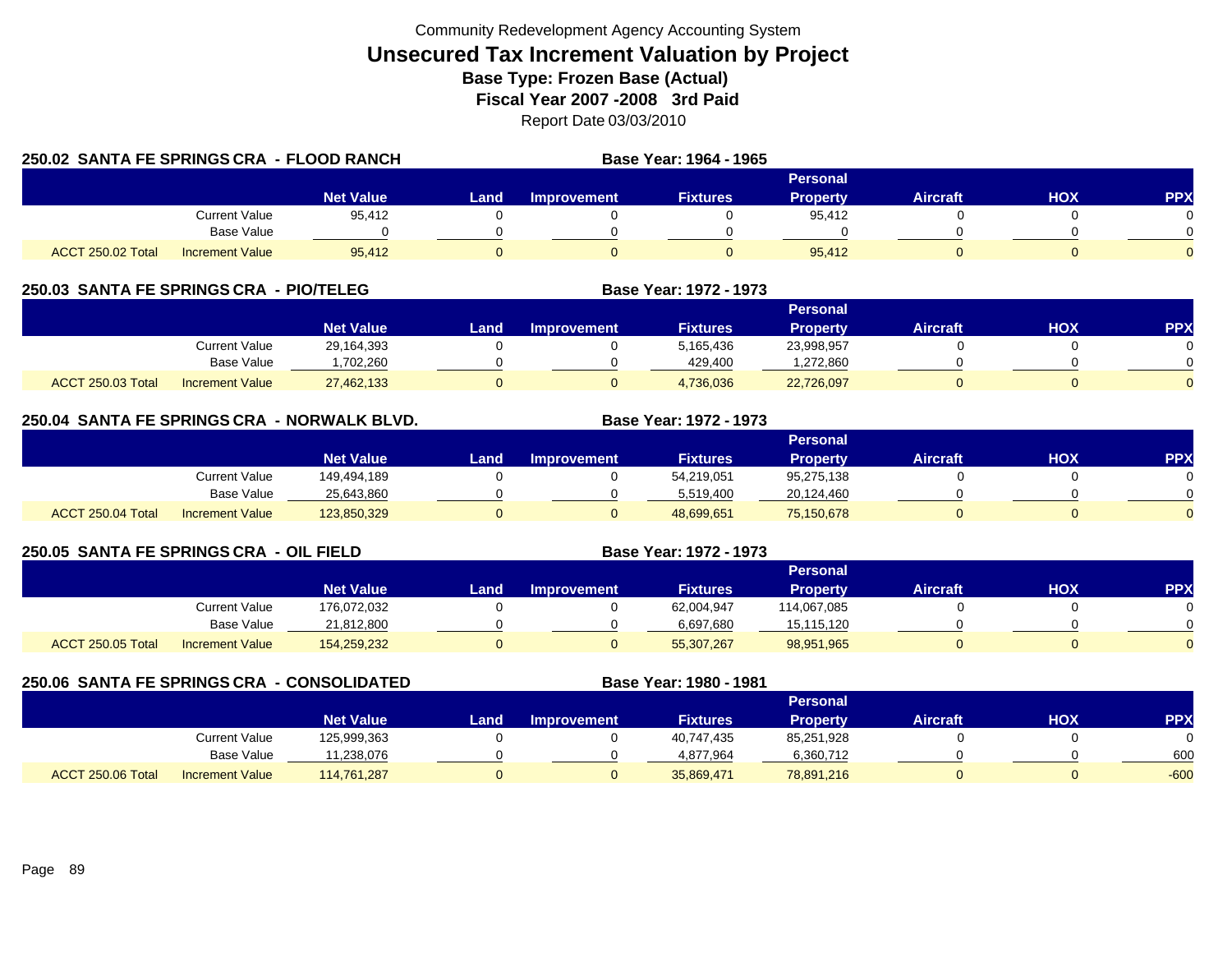Community Redevelopment Agency Accounting System

**Unsecured Tax Increment Valuation by Project**

**Base Type: Frozen Base (Actual)** 

**Fiscal Year 2007 -2008 3rd Paid**

Report Date 03/03/2010

| 250.07 SANTA FE SPRINGS CRA |                        | <b>WASHINGTON BLVD.</b> |      |                    | Base Year: 1985 - 1986 |                 |                 |     |            |
|-----------------------------|------------------------|-------------------------|------|--------------------|------------------------|-----------------|-----------------|-----|------------|
|                             |                        |                         |      |                    |                        | <b>Personal</b> |                 |     |            |
|                             |                        | <b>Net Value</b>        | Land | <b>Improvement</b> | <b>Fixtures</b>        | <b>Property</b> | <b>Aircraft</b> | HOX | <b>PPX</b> |
|                             | <b>Current Value</b>   | 9,532,733               |      |                    | 2,726,045              | 6,806,688       |                 |     |            |
|                             | Base Value             | 1,493,071               |      |                    | 845,033                | 648,038         |                 |     |            |
| ACCT 250.07 Total           | <b>Increment Value</b> | 8,039,662               |      |                    | 1,881,012              | 6,158,650       |                 |     |            |

## **250.08 SANTA FE SPRINGS CRA - AMENDMENT #3 Base Year: 1990 - 1991**

|                          |                        |                  |      |                    |                 | <b>Personal</b> |                 |            |          |
|--------------------------|------------------------|------------------|------|--------------------|-----------------|-----------------|-----------------|------------|----------|
|                          |                        | <b>Net Value</b> | Land | <b>Improvement</b> | <b>Fixtures</b> | <b>Property</b> | <b>Aircraft</b> | <b>XOH</b> | PPX      |
|                          | <b>Current Value</b>   | 561,438. ا       |      |                    | 769,308         | 792,130         |                 |            |          |
|                          | <b>Base Value</b>      | 148,019          |      |                    | 757.461         | 390,558         |                 |            | ∩        |
| <b>ACCT 250.08 Total</b> | <b>Increment Value</b> | 413,419          |      |                    | 11,847          | 401,572         |                 |            | $\Omega$ |

|                        |                  |      |                    |                 | <b>Personal</b> |          |            |        |
|------------------------|------------------|------|--------------------|-----------------|-----------------|----------|------------|--------|
|                        | <b>Net Value</b> | Land | <b>Improvement</b> | <b>Fixtures</b> | <b>Property</b> | Aircraft | <b>HOX</b> | PPX    |
| <b>Current Value</b>   | 491,919,560      |      |                    | 165,632,222     | 326,287,338     |          |            |        |
| <b>Base Value</b>      | 63,038,086       |      |                    | 19.126.938      | 43,911,748      |          |            | 600    |
| <b>Increment Value</b> | 428,881,474      |      |                    | 146,505,284     | 282,375,590     |          |            | $-600$ |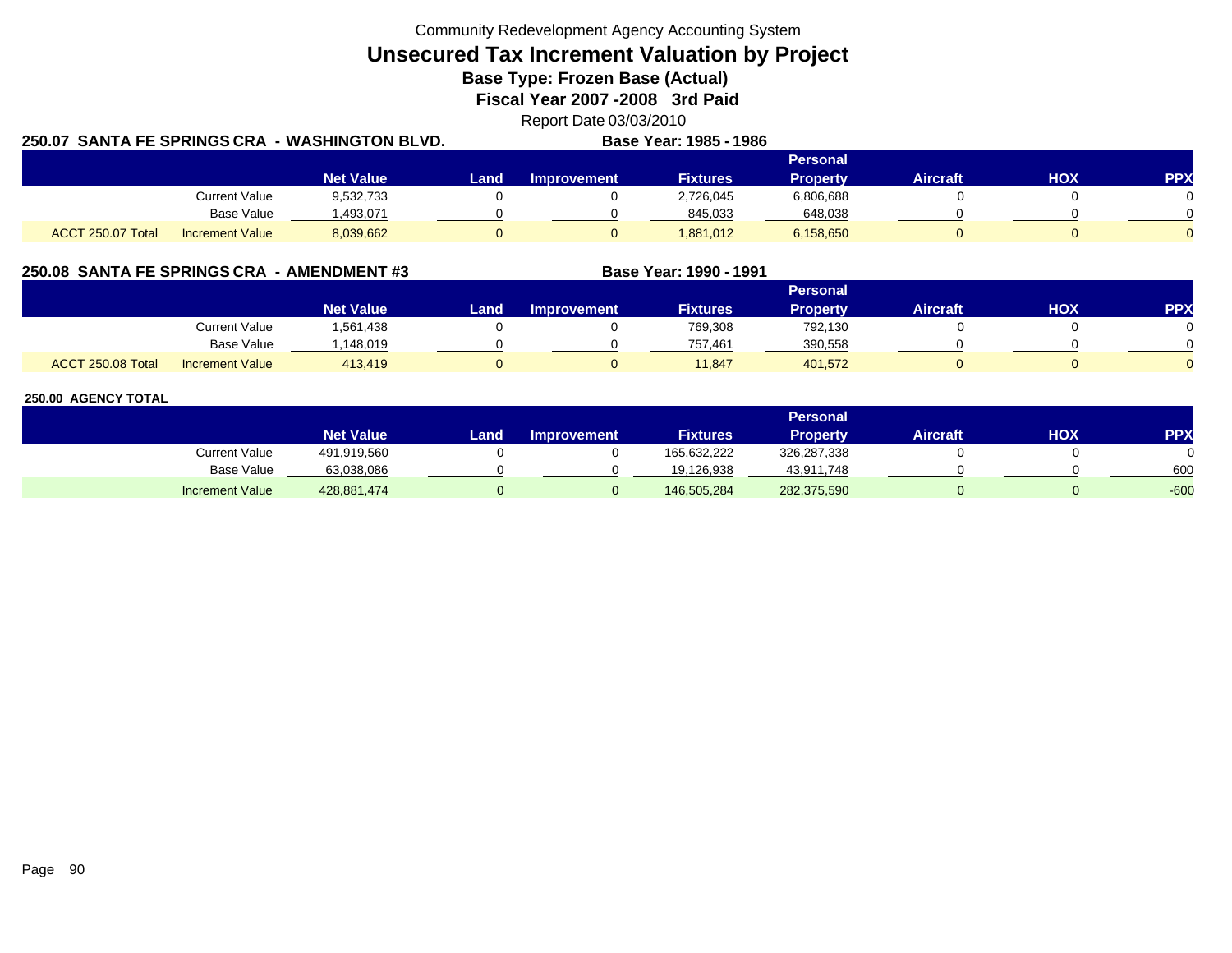| 252.02 SANTA MONICA CRA - DOWNTOWN |                        |                  |       |             | Base Year: 1975 - 1976 |                 |          |     |            |
|------------------------------------|------------------------|------------------|-------|-------------|------------------------|-----------------|----------|-----|------------|
|                                    |                        |                  |       |             |                        | Personal        |          |     |            |
|                                    |                        | <b>Net Value</b> | Land. | Improvement | <b>Fixtures</b>        | <b>Property</b> | Aircraft | ΗΟΧ | <b>PPX</b> |
|                                    | Current Value          | 4,466,506        |       |             | 2,217,240              | 2,249,266       |          |     | 0          |
|                                    | Base Value             | 440.500          |       |             | 111.640                | 328,860         |          |     | ∩          |
| ACCT 252.02 Total                  | <b>Increment Value</b> | 4,026,006        |       |             | 2,105,600              | 1,920,406       |          |     | 0          |

## **252.03 SANTA MONICA CRA - EQUAKE RECOVERY**

|                                                    |                  |      |             |                 | Personal    |          |            |               |
|----------------------------------------------------|------------------|------|-------------|-----------------|-------------|----------|------------|---------------|
|                                                    | <b>Net Value</b> | Land | Improvement | <b>Fixtures</b> | Property    | Aircraft | <b>HOX</b> | PPX           |
| Current Value                                      | 555.846.367      |      |             | 220,705,590     | 507,729,909 |          |            | 172,589,132   |
| Base Value                                         | 216,437,230      |      |             | 90.742.357      | 394,721,559 |          |            | 269,026,686   |
| <b>ACCT 252.03 Total</b><br><b>Increment Value</b> | 339,409,137      |      |             | 129,963,233     | 113,008,350 |          |            | $-96,437,554$ |

**Base Year: 1993 - 1994**

|                          | 252.10 SANTA MONICA CRA - O.P. #1-A |                  |      | Base Year: 1959 - 1960 |                 |                 |                 |     |            |
|--------------------------|-------------------------------------|------------------|------|------------------------|-----------------|-----------------|-----------------|-----|------------|
|                          |                                     |                  |      |                        |                 | <b>Personal</b> |                 |     |            |
|                          |                                     | <b>Net Value</b> | Land | <b>Improvement</b>     | <b>Fixtures</b> | <b>Property</b> | <b>Aircraft</b> | нох | <b>PPX</b> |
|                          | Current Value                       | 922.433          |      |                        | 6,550           | 915.883         |                 |     |            |
|                          | <b>Base Value</b>                   | 27.080           |      |                        |                 | 27,080          |                 |     |            |
| <b>ACCT 252.10 Total</b> | <b>Increment Value</b>              | 895.353          |      |                        | 6,550           | 888,803         |                 |     |            |

| 252.11 SANTA MONICA CRA - O.P. # 1-B |                        |                  |      |             | <b>Base Year: 1960 - 1961</b> |                 |                 |     |            |
|--------------------------------------|------------------------|------------------|------|-------------|-------------------------------|-----------------|-----------------|-----|------------|
|                                      |                        |                  |      |             |                               | <b>Personal</b> |                 |     |            |
|                                      |                        | <b>Net Value</b> | Land | Improvement | <b>Fixtures</b>               | Property        | <b>Aircraft</b> | нох | <b>PPX</b> |
|                                      | Current Value          |                  |      |             |                               |                 |                 |     |            |
|                                      | Base Value             | 2,500,096        |      |             | 1.006.876                     | .494.192        |                 |     | 972        |
| ACCT 252.11 Total                    | <b>Increment Value</b> | $-2,500,096$     |      |             | $-1,006,876$                  | $-1,494,192$    |                 |     | $-972$     |

| 252.12 SANTA MONICA CRA - O.P. # 2 |                        |           |      |                    | Base Year: 1970 - 1971 |                 |                 |            |            |
|------------------------------------|------------------------|-----------|------|--------------------|------------------------|-----------------|-----------------|------------|------------|
|                                    |                        |           |      |                    |                        | <b>Personal</b> |                 |            |            |
|                                    |                        | Net Value | Land | <b>Improvement</b> | <b>Fixtures</b>        | Property        | <b>Aircraft</b> | <b>HOX</b> | <b>PPX</b> |
|                                    | <b>Current Value</b>   |           |      |                    |                        |                 |                 |            |            |
|                                    | Base Value             |           |      |                    |                        |                 |                 |            |            |
| <b>ACCT 252.12 Total</b>           | <b>Increment Value</b> |           |      | 0.                 |                        |                 |                 |            |            |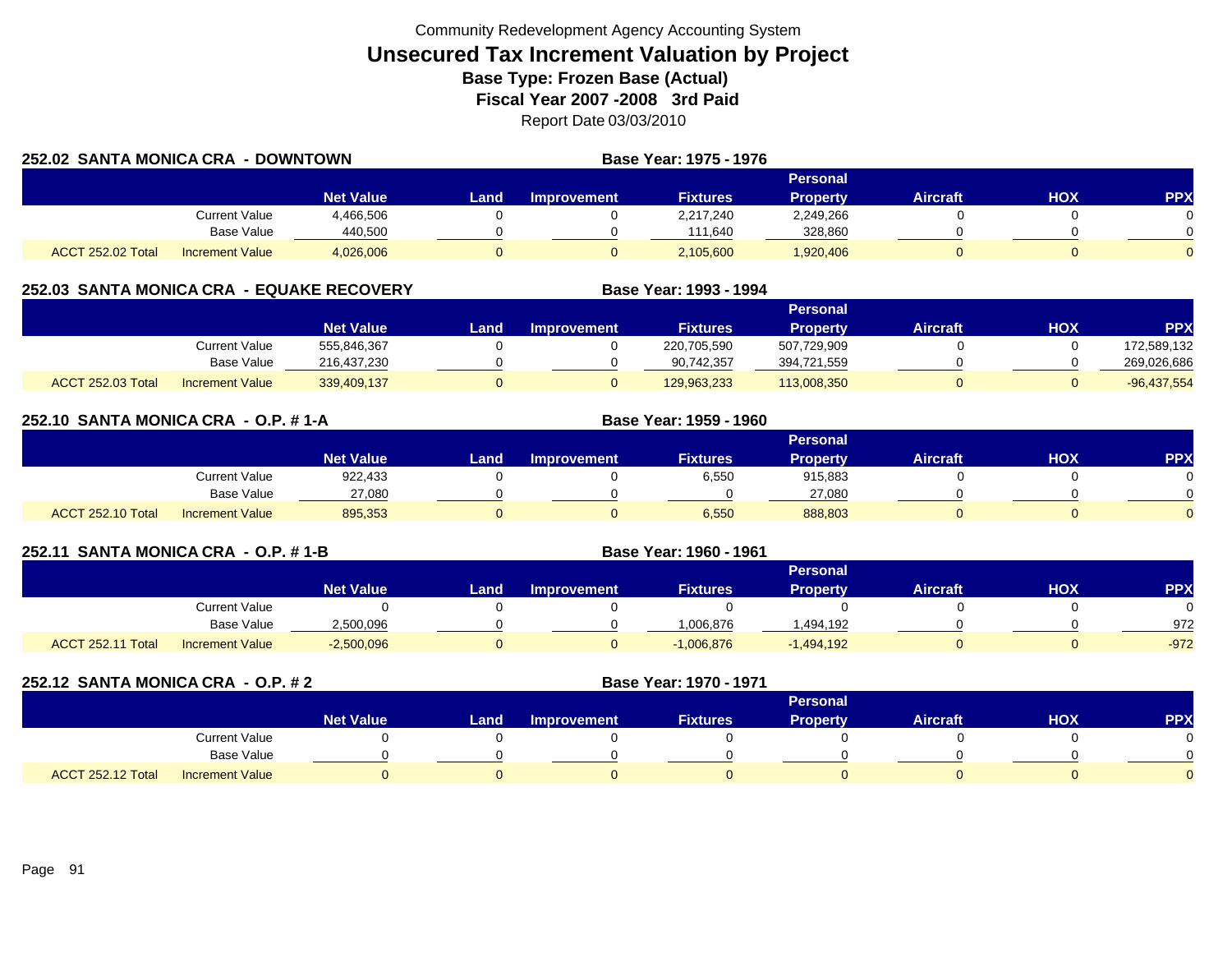|                        |                  |      |                    |                 | Personal    |          |     |               |
|------------------------|------------------|------|--------------------|-----------------|-------------|----------|-----|---------------|
|                        | <b>Net Value</b> | Land | <b>Improvement</b> | <b>Fixtures</b> | Propertv    | Aircraft | HOX | <b>PPX</b>    |
| Current Value          | 561,235,306      |      |                    | 222,929,380     | 510,895,058 |          |     | 172,589,132   |
| <b>Base Value</b>      | 219,404,906      |      |                    | 91,860,873      | 396,571,691 |          |     | 269,027,658   |
| <b>Increment Value</b> | 341,830,400      |      |                    | 131,068,507     | 114,323,367 |          |     | $-96,438,526$ |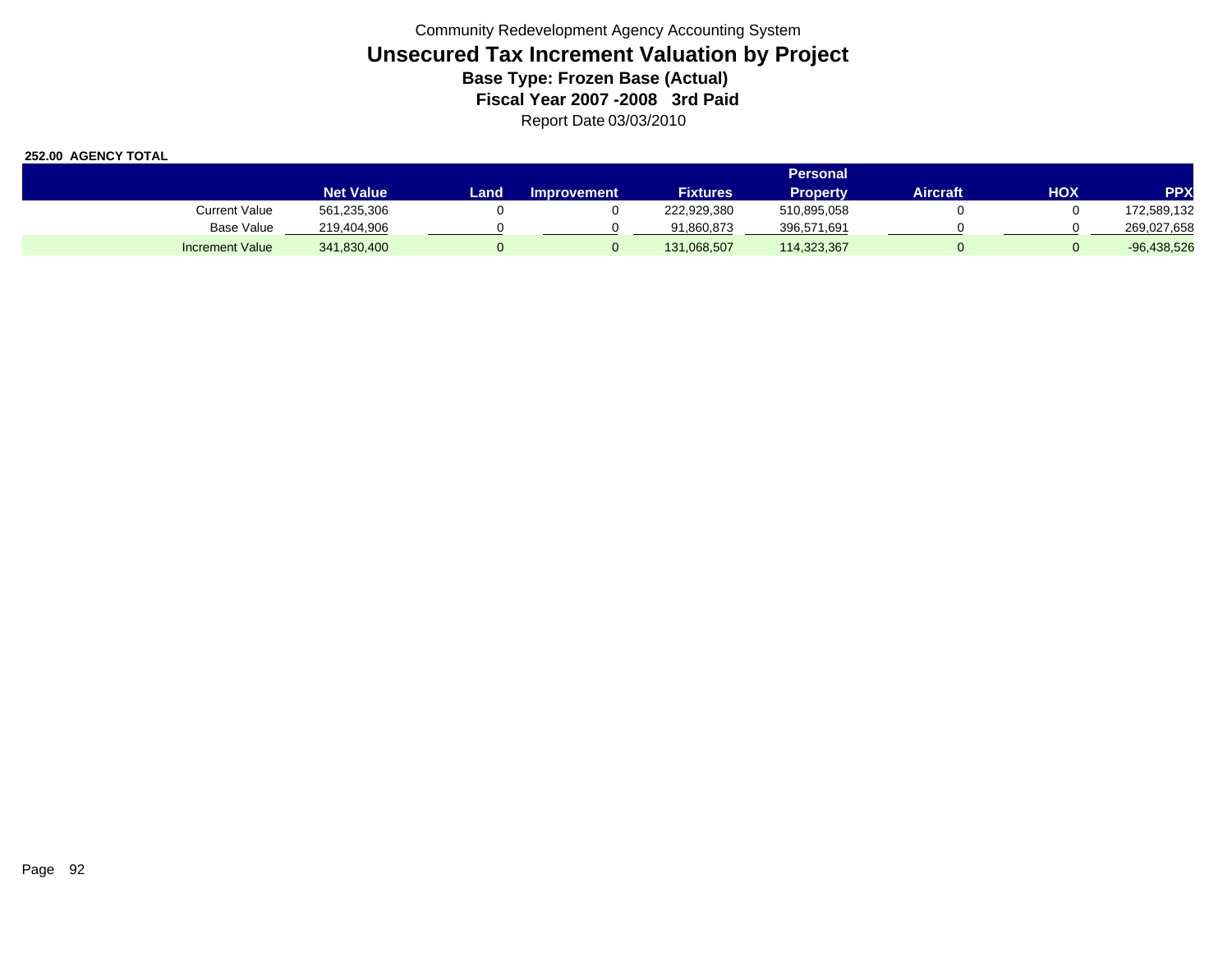| 256.02 SIERRA MADRE CRA - S.M. BLVD. |                        |                  |      |                    | Base Year: 1974 - 1975 |                 |                 |            |            |
|--------------------------------------|------------------------|------------------|------|--------------------|------------------------|-----------------|-----------------|------------|------------|
|                                      |                        |                  |      |                    |                        | <b>Personal</b> |                 |            |            |
|                                      |                        | <b>Net Value</b> | Land | <b>Improvement</b> | <b>Fixtures</b>        | <b>Property</b> | <b>Aircraft</b> | <b>HOX</b> | <b>PPX</b> |
|                                      | <b>Current Value</b>   | 3,918,638        |      |                    | 1.102.144              | 2,816,494       |                 |            |            |
|                                      | Base Value             | 2.335.460        |      |                    | 595.900                | ,739,560        |                 |            |            |
| ACCT 256.02 Total                    | <b>Increment Value</b> | 1,583,178        |      |                    | 506.244                | 1,076,934       |                 |            |            |

|                        |                        |      |                    |                 | <b>Personal</b> |                 |     |     |
|------------------------|------------------------|------|--------------------|-----------------|-----------------|-----------------|-----|-----|
|                        | Net Value <sup>l</sup> | _and | <b>Improvement</b> | <b>Fixtures</b> | Property        | <b>Aircraft</b> | HOX | PPX |
| Current Value          | 3,918,638              |      |                    | ,102,144        | 2,816,494       |                 |     |     |
| <b>Base Value</b>      | 2,335,460              |      |                    | 595,900         | ,739,560        |                 |     |     |
| <b>Increment Value</b> | 1,583,178              |      |                    | 506,244         | 1,076,934       |                 |     |     |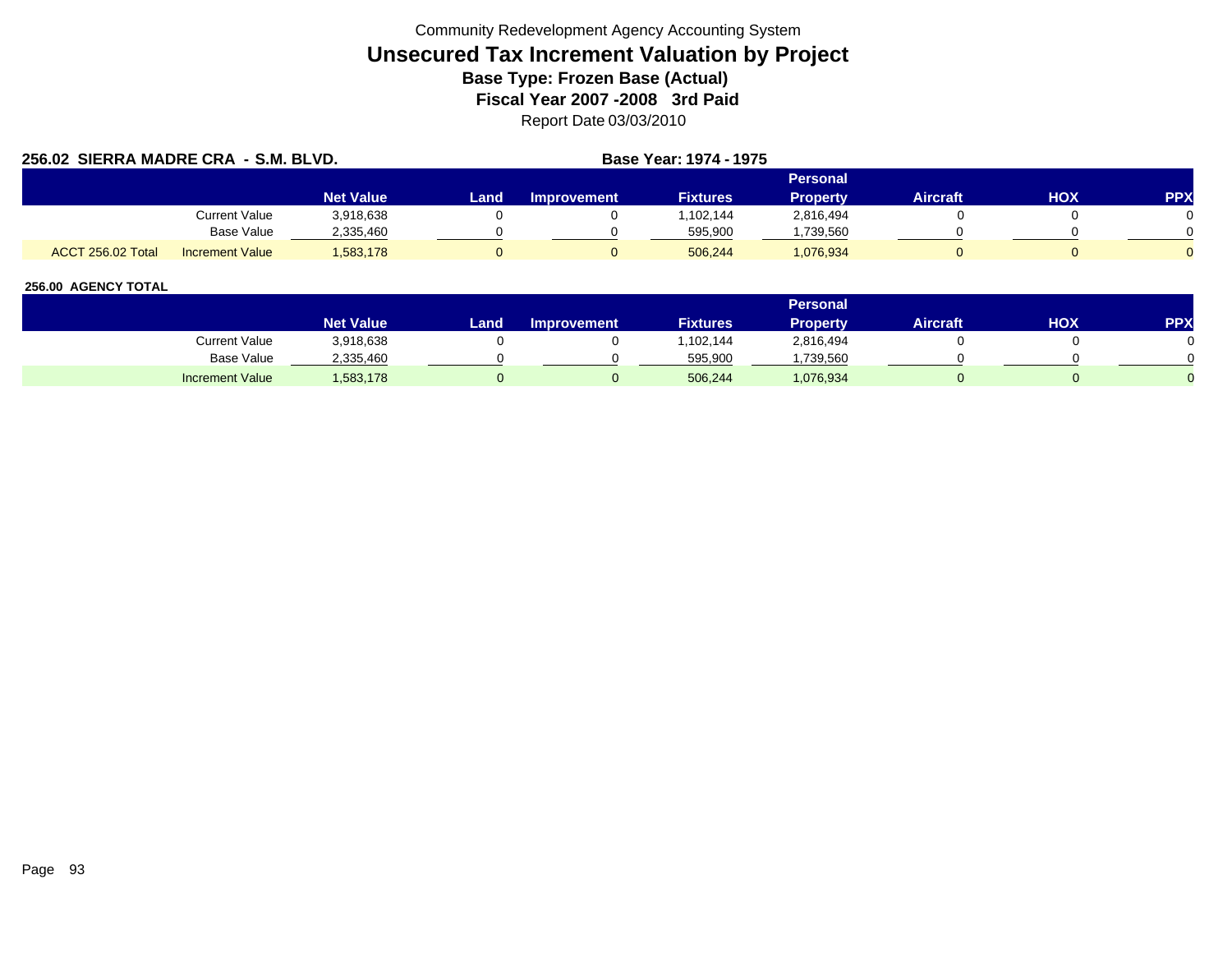| 260.02 SIGNAL HILL CRA - PROJ. #1           |                  |       |                    | Base Year: 1973 - 1974 |                 |          |     |            |
|---------------------------------------------|------------------|-------|--------------------|------------------------|-----------------|----------|-----|------------|
|                                             |                  |       |                    |                        | <b>Personal</b> |          |     |            |
|                                             | <b>Net Value</b> | Landı | <b>Improvement</b> | <b>Fixtures</b>        | <b>Property</b> | Aircraft | HOX | <b>PPX</b> |
| Current Value                               | 94.640.228       |       |                    | 36,055,522             | 58,584,706      |          |     |            |
| Base Value                                  | 12,940,880       |       |                    | 960.880                | 11,980,000      |          |     |            |
| ACCT 260.02 Total<br><b>Increment Value</b> | 81,699,348       |       |                    | 35.094.642             | 46,604,706      |          |     |            |

|                        |                  |      |                    |                 | <b>Personal</b> |                 |            |     |
|------------------------|------------------|------|--------------------|-----------------|-----------------|-----------------|------------|-----|
|                        | <b>Net Value</b> | Land | <b>Improvement</b> | <b>Fixtures</b> | Property        | <b>Aircraft</b> | <b>HOX</b> | PPX |
| Current Value          | 94,640,228       |      |                    | 36,055,522      | 58,584,706      |                 |            |     |
| Base Value             | 12,940,880       |      |                    | 960,880         | 11,980,000      |                 |            |     |
| <b>Increment Value</b> | 81,699,348       |      |                    | 35,094,642      | 46,604,706      |                 |            |     |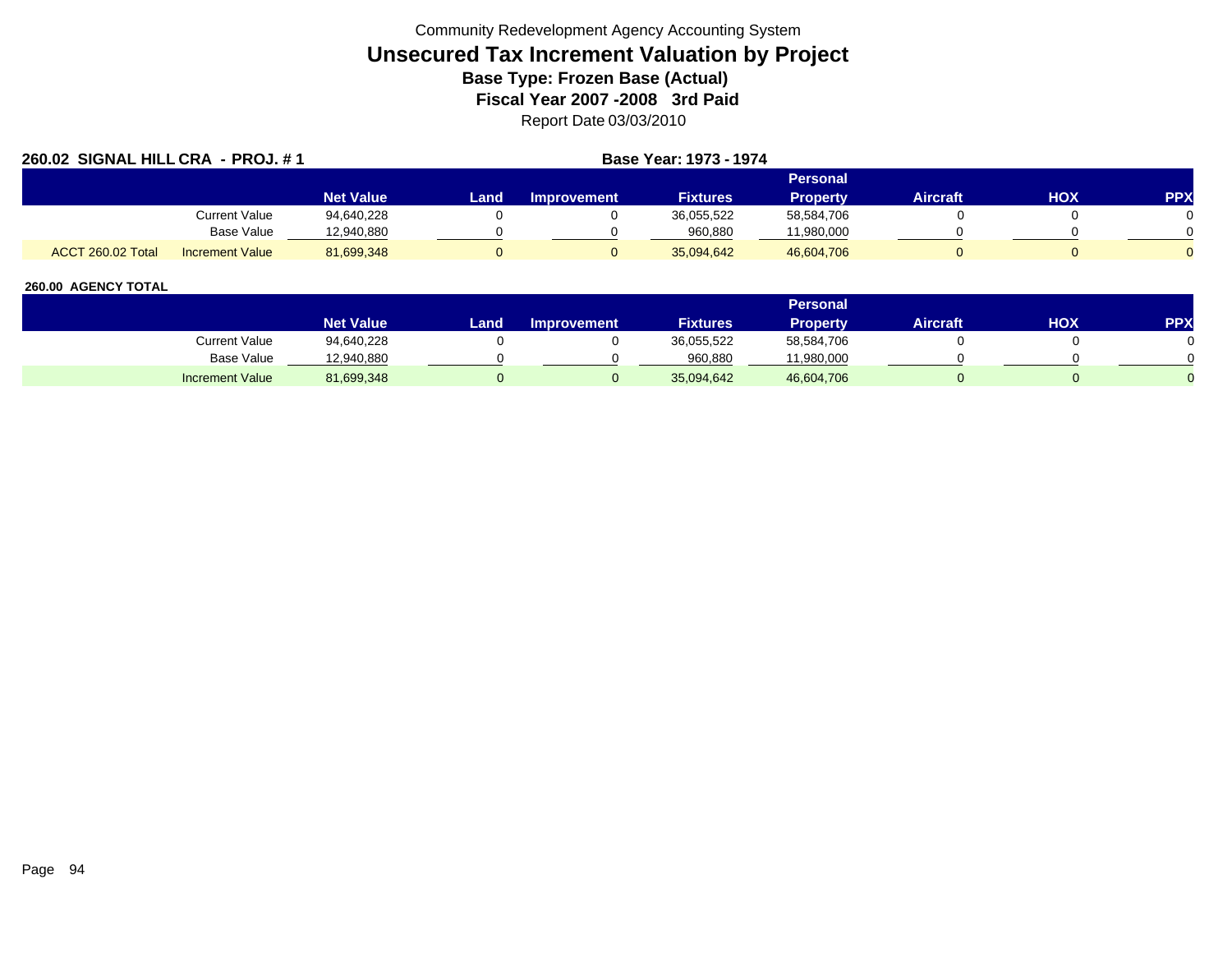| 262.02 SOUTH EL MONTE CRA - ROSEMEAD BID R.P. |                        |                  |      |             | Base Year: 1987 - 1988 |                 |                 |     |            |
|-----------------------------------------------|------------------------|------------------|------|-------------|------------------------|-----------------|-----------------|-----|------------|
|                                               |                        |                  |      |             |                        | <b>Personal</b> |                 |     |            |
|                                               |                        | <b>Net Value</b> | Land | Improvement | <b>Fixtures</b>        | <b>Property</b> | <b>Aircraft</b> | нох | <b>PPX</b> |
|                                               | Current Value          | 10,573,692       |      |             | 4,325,293              | 6,248,399       |                 |     |            |
|                                               | <b>Base Value</b>      | 7,899,858        |      |             | 3,041,065              | 4,858,793       |                 |     |            |
| ACCT 262.02 Total                             | <b>Increment Value</b> | 2,673,834        |      |             | 1,284,228              | 389,606         |                 |     |            |

## **262.03 SOUTH EL MONTE CRA - IMP. DISTRICT # 2 Base Year: 1988 - 1989**

|                          |                        |                  |      |                    |                 | <b>Personal</b> |                 |            |          |
|--------------------------|------------------------|------------------|------|--------------------|-----------------|-----------------|-----------------|------------|----------|
|                          |                        | <b>Net Value</b> | Land | <b>Improvement</b> | <b>Fixtures</b> | Property        | <b>Aircraft</b> | <b>HOX</b> | PPX      |
|                          | Current Value          | 16,655,567       |      |                    | 7,829,764       | 8,825,803       |                 |            |          |
|                          | <b>Base Value</b>      | 12,996,010       |      |                    | 6,203,568       | 6,792,442       |                 |            | 0        |
| <b>ACCT 262.03 Total</b> | <b>Increment Value</b> | 3,659,557        |      |                    | 1,626,196       | 2,033,361       |                 |            | $\Omega$ |

## **262.04 SOUTH EL MONTE CRA - IMP. DISTRICT # 3 Base Year: 1997 - 1998**

|                   |                        |                  |       |                    |                 | <b>Personal</b> |                 |     |            |
|-------------------|------------------------|------------------|-------|--------------------|-----------------|-----------------|-----------------|-----|------------|
|                   |                        | <b>Net Value</b> | Land. | <b>Improvement</b> | <b>Fixtures</b> | Propertv        | <b>Aircraft</b> | нох | <b>PPX</b> |
|                   | <b>Current Value</b>   | 103,541,540      |       |                    | 38,094,143      | 65,447,397      |                 |     |            |
|                   | <b>Base Value</b>      | 98,205,132       |       |                    | 38.091.488      | 60,124,644      |                 |     | 1,000      |
| ACCT 262.04 Total | <b>Increment Value</b> | 5,336,408        |       |                    | 2,655           | 5,322,753       |                 |     | $-11,000$  |

|                        |                  |      |                    |                 | Personal        |                 |     |            |
|------------------------|------------------|------|--------------------|-----------------|-----------------|-----------------|-----|------------|
|                        | <b>Net Value</b> | Land | <b>Improvement</b> | <b>Fixtures</b> | <b>Property</b> | <b>Aircraft</b> | нох | <b>PPX</b> |
| <b>Current Value</b>   | 130,770,799      |      |                    | 50,249,200      | 80,521,599      |                 |     |            |
| <b>Base Value</b>      | 119,101,000      |      |                    | 47,336,121      | 71.775.879      |                 |     | 11,000     |
| <b>Increment Value</b> | 11,669,799       |      |                    | 2,913,079       | 8,745,720       |                 |     | $-11,000$  |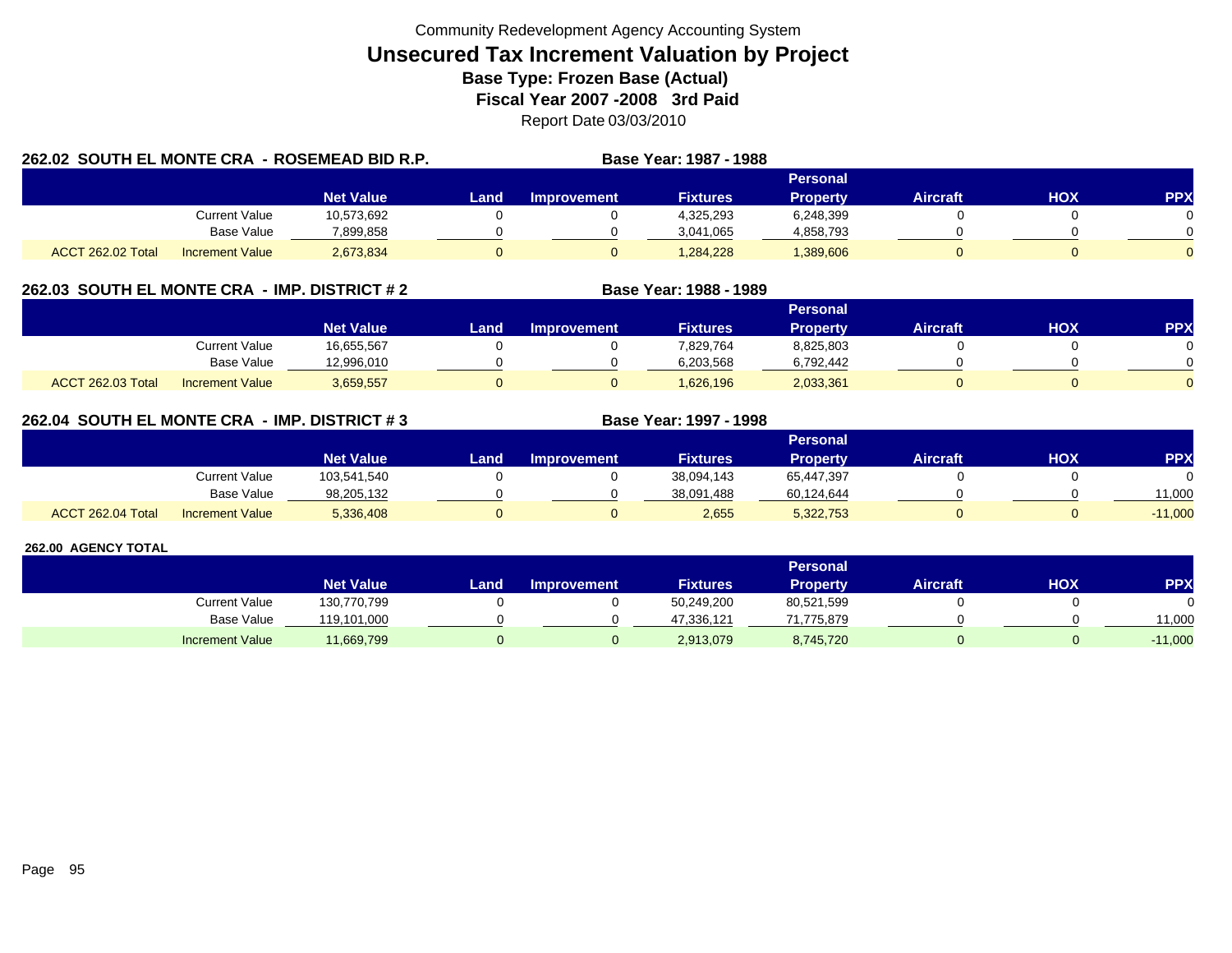| 264.02 SOUTH GATE CRA - PROJ. #1 |                        |                  | <b>Base Year: 1973 - 1974</b> |                    |                 |                 |                 |     |            |
|----------------------------------|------------------------|------------------|-------------------------------|--------------------|-----------------|-----------------|-----------------|-----|------------|
|                                  |                        |                  |                               |                    |                 | <b>Personal</b> |                 |     |            |
|                                  |                        | <b>Net Value</b> | Land                          | <b>Improvement</b> | <b>Fixtures</b> | <b>Property</b> | <b>Aircraft</b> | HOX | <b>PPX</b> |
|                                  | <b>Current Value</b>   | 142,306,411      |                               |                    | 79,959,997      | 62,346,414      |                 |     |            |
|                                  | <b>Base Value</b>      | 20,887,683       |                               |                    | 5,018,760       | 15,868,923      |                 |     |            |
| ACCT 264.02 Total                | <b>Increment Value</b> | 121,418,728      |                               |                    | 74,941,237      | 46,477,491      |                 |     |            |

## **264.04 SOUTH GATE CRA - RP #1, 8TH AMENDMENT Base Year: 1995 - 1996**

|                   |                        |                  | Personal |                    |                 |                 |          |     |     |  |  |  |  |
|-------------------|------------------------|------------------|----------|--------------------|-----------------|-----------------|----------|-----|-----|--|--|--|--|
|                   |                        | <b>Net Value</b> | Land     | <b>Improvement</b> | <b>Fixtures</b> | <b>Property</b> | Aircraft | нох | PPX |  |  |  |  |
|                   | <b>Current Value</b>   | 7,064,437        |          |                    | 3,246,284       | 3,818,153       |          |     |     |  |  |  |  |
|                   | Base Value             | 6.638.649        |          |                    | 3,596,768       | 3,041,881       |          |     |     |  |  |  |  |
| ACCT 264.04 Total | <b>Increment Value</b> | 425,788          |          |                    | $-350,484$      | 776,272         |          |     |     |  |  |  |  |

|                        |                  |      |                    |                 | Personal        |                 |     |           |
|------------------------|------------------|------|--------------------|-----------------|-----------------|-----------------|-----|-----------|
|                        | <b>Net Value</b> | Land | <b>Improvement</b> | <b>Fixtures</b> | <b>Property</b> | <b>Aircraft</b> | нох | <b>PP</b> |
| Current Value          | 149,370,848      |      |                    | 83,206,281      | 66,164,567      |                 |     |           |
| Base Value             | 27,526,332       |      |                    | 8,615,528       | 18,910,804      |                 |     |           |
| <b>Increment Value</b> | 121,844,516      |      |                    | 74,590,753      | 47,253,763      |                 |     |           |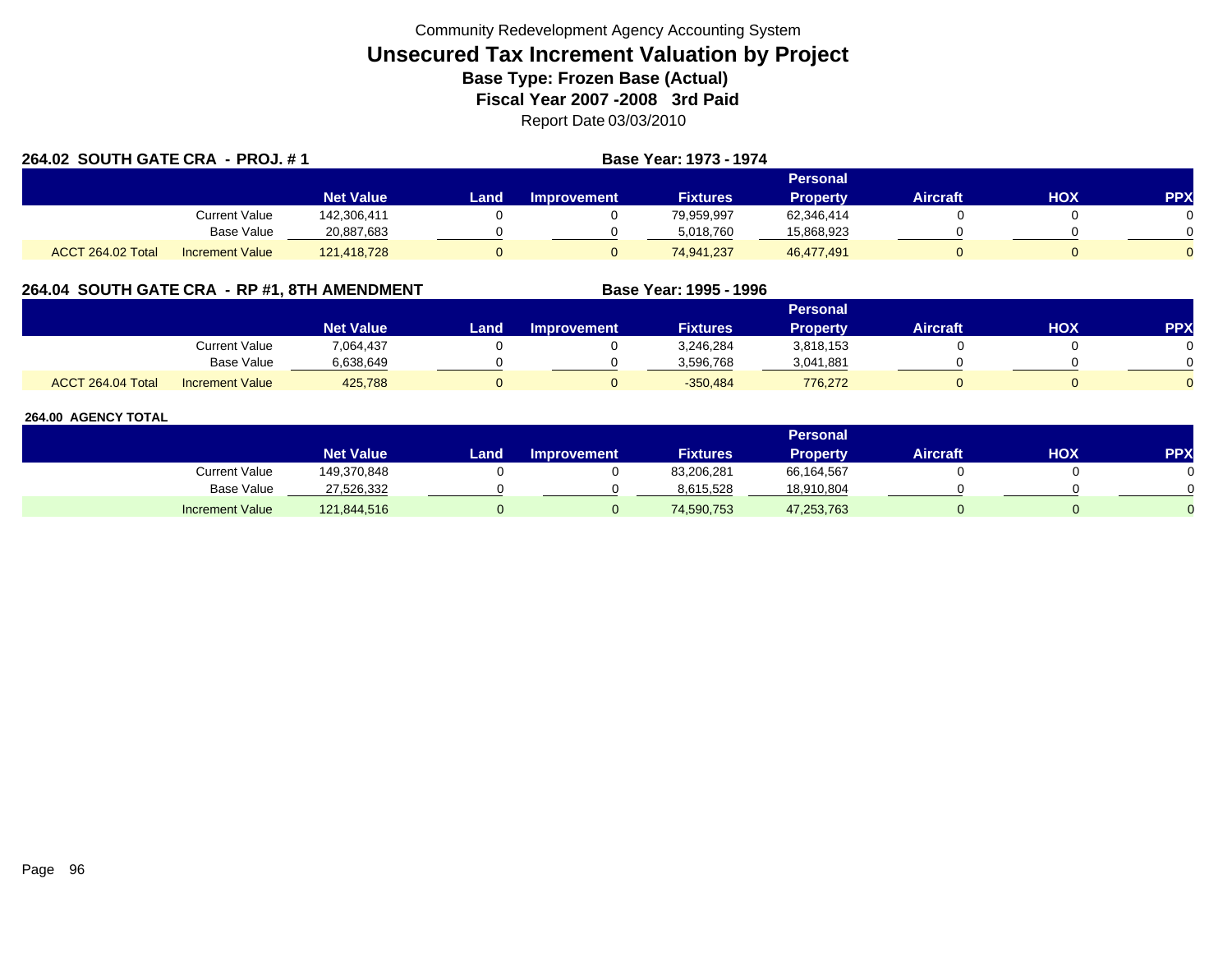| 268.02 SOUTH PASADENA CRA - DOWNTOWN |                        |                  |      |                    | <b>Base Year: 1975 - 1976</b> |                 |                 |     |            |
|--------------------------------------|------------------------|------------------|------|--------------------|-------------------------------|-----------------|-----------------|-----|------------|
|                                      |                        |                  |      |                    |                               | Personal        |                 |     |            |
|                                      |                        | <b>Net Value</b> | Land | <b>Improvement</b> | <b>Fixtures</b>               | <b>Property</b> | <b>Aircraft</b> | нох | <b>PPX</b> |
|                                      | Current Value          | 9,321,196        |      |                    | 4,365,740                     | 4,955,456       |                 |     |            |
|                                      | Base Value             | .215.008         |      |                    | 210.580                       | 1,004,428       |                 |     |            |
| ACCT 268.02 Total                    | <b>Increment Value</b> | 8,106,188        |      |                    | 4,155,160                     | 3,951,028       |                 |     |            |

|                        |                    |      |                    |                 | <b>Personal</b> |                 |            |     |
|------------------------|--------------------|------|--------------------|-----------------|-----------------|-----------------|------------|-----|
|                        | Net Value <b>\</b> | Land | <b>Improvement</b> | <b>Fixtures</b> | <b>Property</b> | <b>Aircraft</b> | <b>HOX</b> | PPX |
| Current Value          | 9,321,196          |      |                    | 4,365,740       | 4,955,456       |                 |            |     |
| Base Value             | ,215,008           |      |                    | 210.580         | ,004,428        |                 |            |     |
| <b>Increment Value</b> | 8,106,188          |      |                    | 4,155,160       | 3,951,028       |                 |            |     |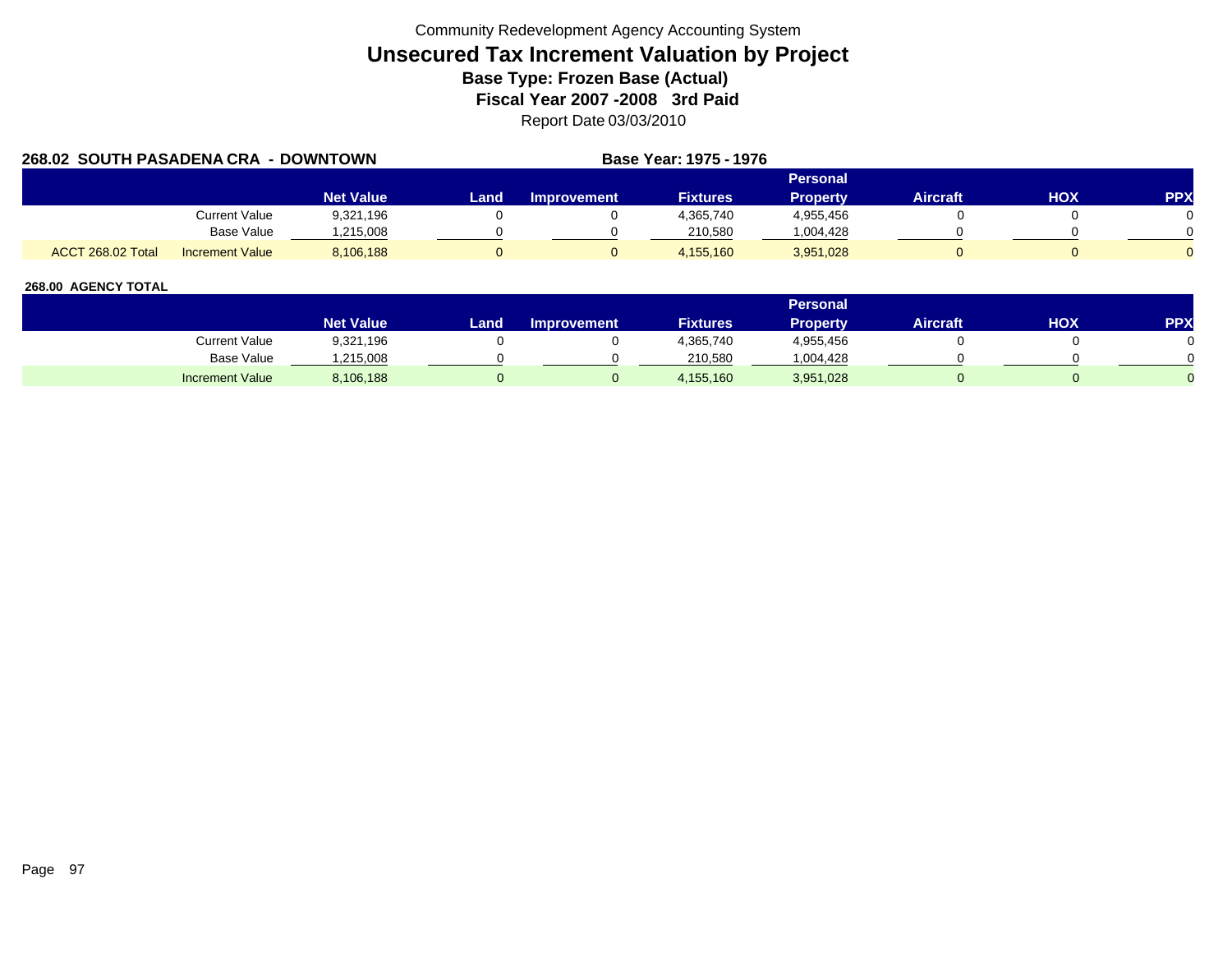| 270.02 TEMPLE CITY CRA - ROSEMEAD BLVD. |                        |                  |      |                    | <b>Base Year: 1971 - 1972</b> |                 |          |            |            |
|-----------------------------------------|------------------------|------------------|------|--------------------|-------------------------------|-----------------|----------|------------|------------|
|                                         |                        |                  |      |                    |                               | Personal        |          |            |            |
|                                         |                        | <b>Net Value</b> | Land | <b>Improvement</b> | <b>Fixtures</b>               | <b>Property</b> | Aircraft | <b>HOX</b> | <b>PPX</b> |
|                                         | Current Value          | 6,897,058        |      |                    | 3,577,375                     | 3,319,683       |          |            |            |
|                                         | Base Value             | .234.540         |      |                    | 155.280                       | 1,079,260       |          |            |            |
| ACCT 270.02 Total                       | <b>Increment Value</b> | 5,662,518        |      |                    | 3,422,095                     | 2,240,423       |          |            |            |

|                        |                  |        |                    |                 | Personal  |                 |     |            |
|------------------------|------------------|--------|--------------------|-----------------|-----------|-----------------|-----|------------|
|                        | <b>Net Value</b> | Land . | <b>Improvement</b> | <b>Fixtures</b> | Property  | <b>Aircraft</b> | НОХ | <b>PPX</b> |
| Current Value          | 6,897,058        |        |                    | 3,577,375       | 3,319,683 |                 |     |            |
| <b>Base Value</b>      | .234.540         |        |                    | 155.280         | .079.260  |                 |     |            |
| <b>Increment Value</b> | 5,662,518        |        |                    | 3,422,095       | 2,240,423 |                 |     |            |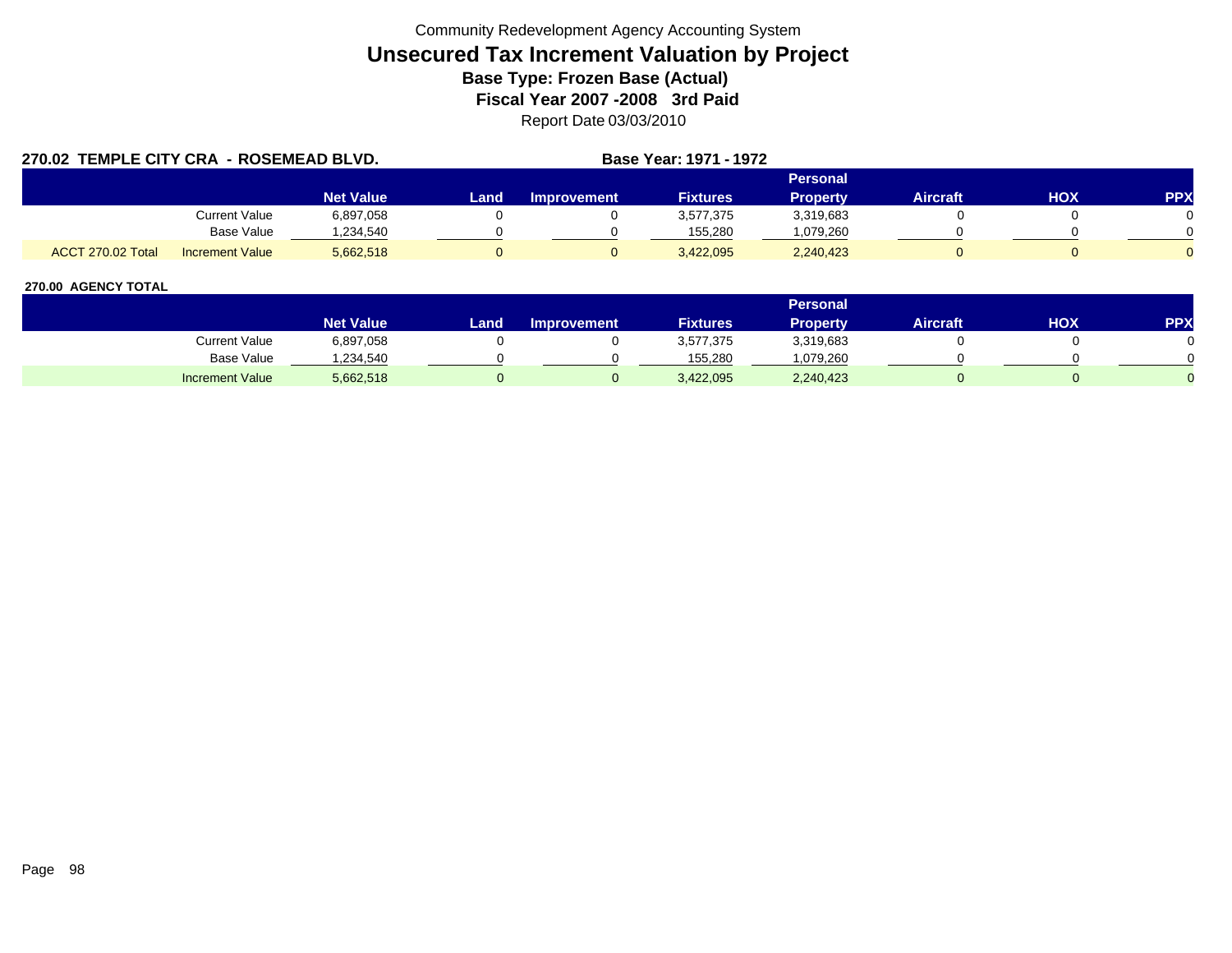| 272.03 TORRANCE CRA - SKY PARK |                        |                  |      | Base Year: 1976 - 1977 |                 |                 |          |     |            |
|--------------------------------|------------------------|------------------|------|------------------------|-----------------|-----------------|----------|-----|------------|
|                                |                        |                  |      |                        |                 | Personal        |          |     |            |
|                                |                        | <b>Net Value</b> | Land | Improvement            | <b>Fixtures</b> | <b>Property</b> | Aircraft | нох | <b>PPX</b> |
|                                | Current Value          | 13,972,529       |      |                        | 3,305,888       | 10,666,641      |          |     |            |
|                                | Base Value             | 23,700           |      |                        | 9,200           | 14,500          |          |     |            |
| ACCT 272.03 Total              | <b>Increment Value</b> | 13,948,829       |      |                        | 3,296,688       | 10,652,141      |          |     |            |

| 272.05 TORRANCE CRA | - DOWNTOWN             |                  |      |                    | Base Year: 1978 - 1979 |                 |                 |     |            |
|---------------------|------------------------|------------------|------|--------------------|------------------------|-----------------|-----------------|-----|------------|
|                     |                        |                  |      |                    |                        | Personal        |                 |     |            |
|                     |                        | <b>Net Value</b> | Land | <b>Improvement</b> | <b>Fixtures</b>        | <b>Property</b> | <b>Aircraft</b> | нох | <b>PPX</b> |
|                     | Current Value          | 19.423.645       |      |                    | 7.187.770              | 12,235,875      |                 |     |            |
|                     | <b>Base Value</b>      | 3,677,940        |      |                    | 664,404                | 3,022,236       |                 |     | 8,700      |
| ACCT 272.05 Total   | <b>Increment Value</b> | 15,745,705       |      |                    | 6,523,366              | 9,213,639       |                 |     | $-8,700$   |

| 272.06 TORRANCE CRA | - INDUSTRIAL           |                  |      |                    | Base Year: 1982 - 1983 |                 |                 |     |            |
|---------------------|------------------------|------------------|------|--------------------|------------------------|-----------------|-----------------|-----|------------|
|                     |                        |                  |      |                    |                        | Personal        |                 |     |            |
|                     |                        | <b>Net Value</b> | Land | <b>Improvement</b> | <b>Fixtures</b>        | <b>Property</b> | <b>Aircraft</b> | нох | <b>PPX</b> |
|                     | Current Value          | 47,849,840       |      |                    | 12,171,823             | 35,678,017      |                 |     |            |
|                     | Base Value             | 22,492,461       |      |                    | 11,671,265             | 10,821,196      |                 |     |            |
| ACCT 272.06 Total   | <b>Increment Value</b> | 25,357,379       |      | υ                  | 500,558                | 24,856,821      |                 |     |            |

|                        |                  |        |                    |                 | Personal   |                 |     |            |
|------------------------|------------------|--------|--------------------|-----------------|------------|-----------------|-----|------------|
|                        | <b>Net Value</b> | Land i | <b>Improvement</b> | <b>Fixtures</b> | Property   | <b>Aircraft</b> | нох | <b>PPX</b> |
| Current Value          | 81,246,014       |        |                    | 22,665,481      | 58,580,533 |                 |     |            |
| Base Value             | 26.194.101       |        |                    | 12,344,869      | 13,857,932 |                 |     | 8.700      |
| <b>Increment Value</b> | 55,051,913       |        |                    | 10,320,612      | 44,722,601 |                 |     | $-8,700$   |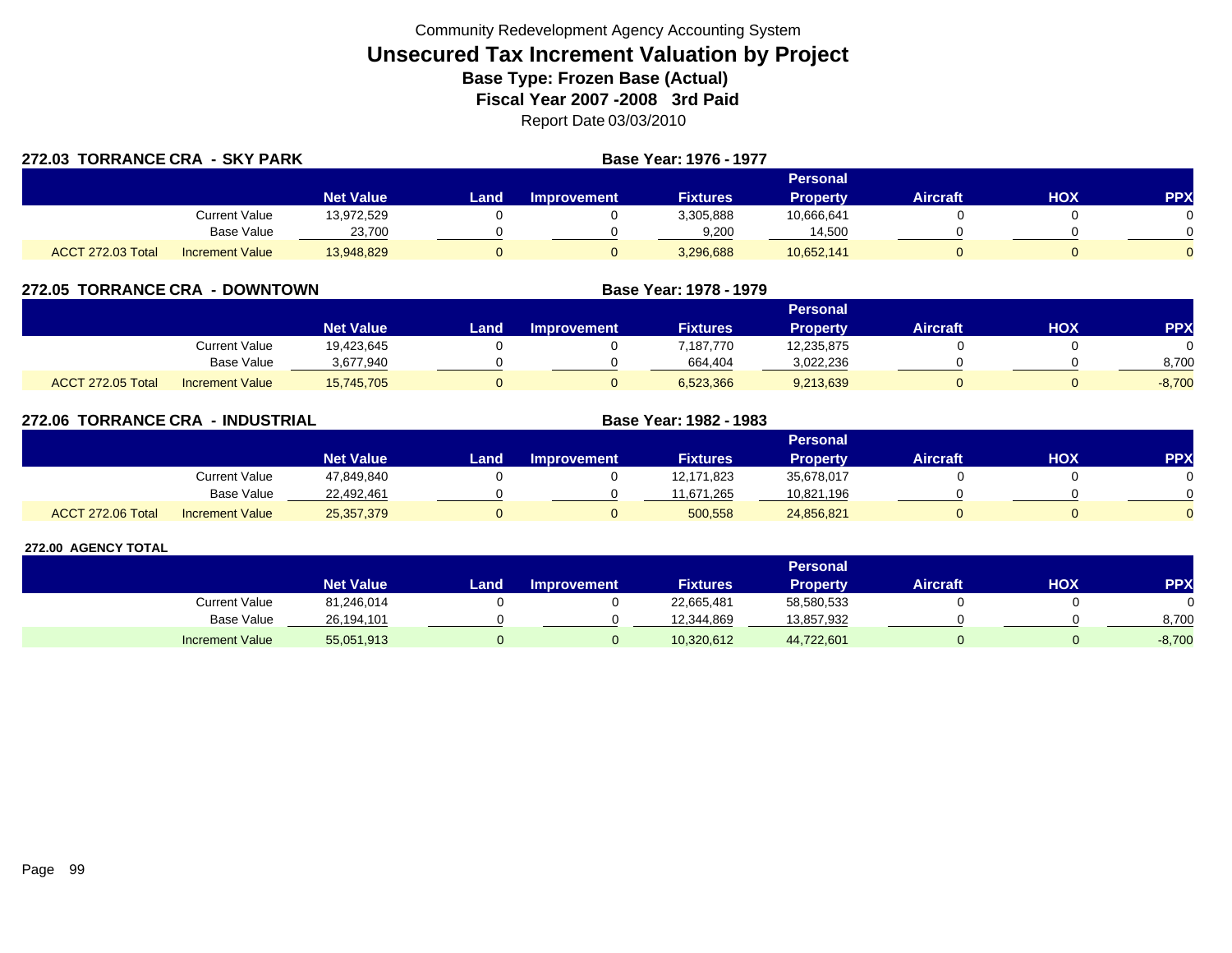| 276.02 VERNON CRA - INDUSTRIAL |                        |                  |      | Base Year: 1990 - 1991 |                 |                 |                 |     |            |
|--------------------------------|------------------------|------------------|------|------------------------|-----------------|-----------------|-----------------|-----|------------|
|                                |                        |                  |      |                        |                 | Personal        |                 |     |            |
|                                |                        | <b>Net Value</b> | Land | <b>Improvement</b>     | <b>Fixtures</b> | <b>Property</b> | <b>Aircraft</b> | HOX | <b>PPX</b> |
|                                | Current Value          | 584,861,237      |      |                        | 308,374,263     | 276,486,974     |                 |     |            |
|                                | Base Value             | 315,462,239      |      |                        | 179.222.728     | 136,444,311     |                 |     | 204,800    |
| ACCT 276.02 Total              | <b>Increment Value</b> | 269,398,998      |      |                        | 129, 151, 535   | 140,042,663     |                 |     | $-204,800$ |

## **276.03 VERNON CRA - INDUSTRIAL RP '99 ANX**

|                   |                        |                  |      |                    |                 | <b>Personal</b> |          |     |            |
|-------------------|------------------------|------------------|------|--------------------|-----------------|-----------------|----------|-----|------------|
|                   |                        | <b>Net Value</b> | Land | <b>Improvement</b> | <b>Fixtures</b> | <b>Property</b> | Aircraft | нох | <b>PPX</b> |
|                   | <b>Current Value</b>   | 41,338,199       |      |                    | 16,330,698      | 25,007,501      |          |     |            |
|                   | <b>Base Value</b>      | 340.028          |      |                    | 3.765.172       | 3,574,856       |          |     |            |
| ACCT 276.03 Total | <b>Increment Value</b> | 33,998,171       |      |                    | 12,565,526      | 21,432,645      |          |     |            |

**Base Year: 1997 - 1998**

|                        |                  |      |                    |                 | Personal        |                 |            |            |
|------------------------|------------------|------|--------------------|-----------------|-----------------|-----------------|------------|------------|
|                        | <b>Net Value</b> | Land | <b>Improvement</b> | <b>Fixtures</b> | <b>Property</b> | <b>Aircraft</b> | <b>XOH</b> | <b>PPX</b> |
| Current Value          | 626,199,436      |      |                    | 324,704,961     | 301,494,475     |                 |            |            |
| <b>Base Value</b>      | 322,802,267      |      |                    | 182,987,900     | 140.019.167     |                 |            | 204,800    |
| <b>Increment Value</b> | 303,397,169      |      |                    | 141,717,061     | 161,475,308     |                 |            | $-204,800$ |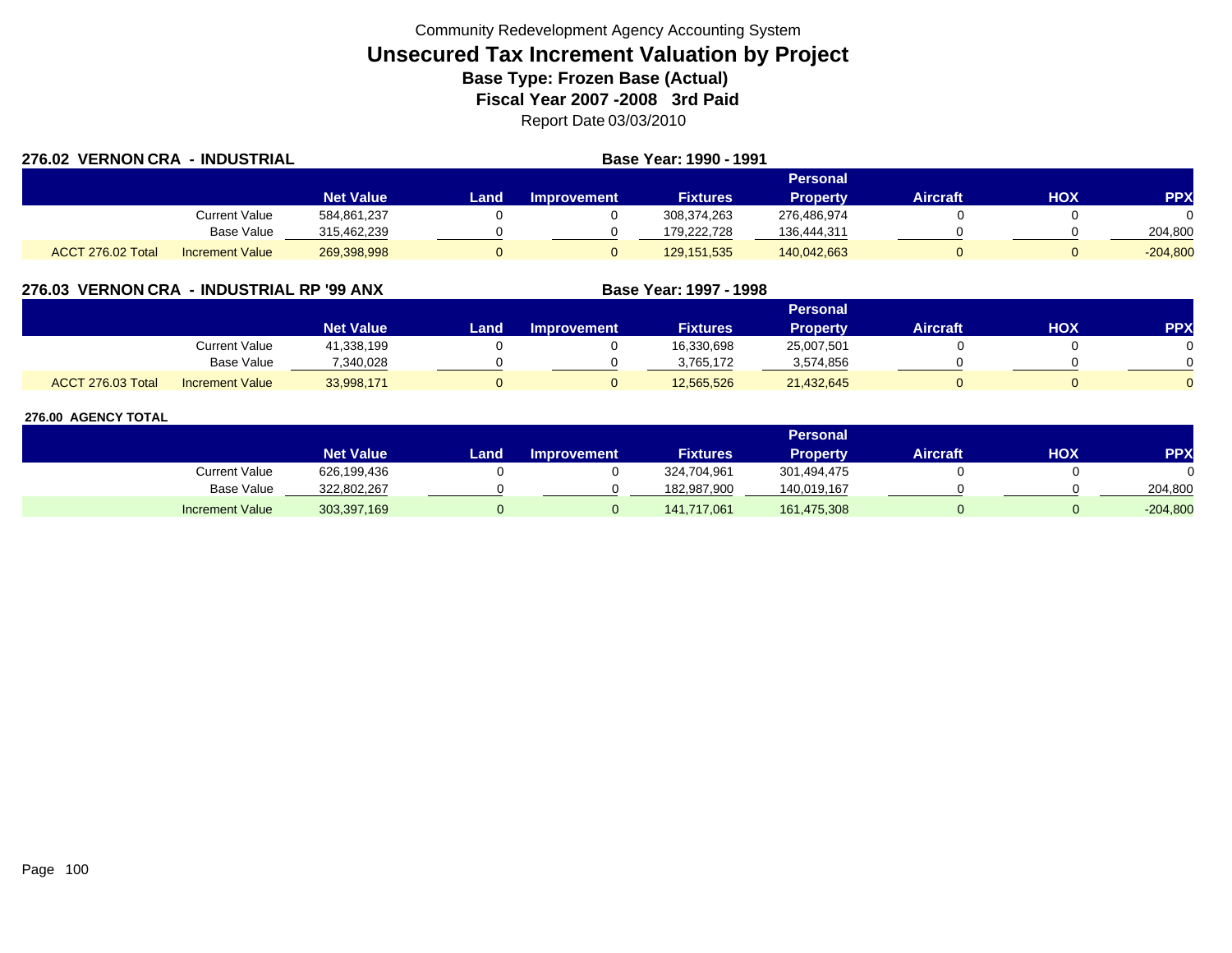| 278.02 WALNUT CRA - WALNUT IMPROVEMENT |                        |                  |      | Base Year: 1980 - 1981 |                 |                 |                 |            |            |
|----------------------------------------|------------------------|------------------|------|------------------------|-----------------|-----------------|-----------------|------------|------------|
|                                        |                        |                  |      |                        |                 | Personal        |                 |            |            |
|                                        |                        | <b>Net Value</b> | Land | <b>Improvement</b>     | <b>Fixtures</b> | <b>Property</b> | <b>Aircraft</b> | <b>HOX</b> | <b>PPX</b> |
|                                        | Current Value          | 26,790,646       |      |                        | 11.069.761      | 15,720,885      |                 |            |            |
|                                        | Base Value             | 2.114.928        |      |                        | 1.151.912       | 963,016         |                 |            |            |
| ACCT 278.02 Total                      | <b>Increment Value</b> | 24.675.718       |      |                        | 9.917.849       | 14.757.869      |                 |            |            |

|                        |                  |        |                    |                 | Personal   |                 |     |            |
|------------------------|------------------|--------|--------------------|-----------------|------------|-----------------|-----|------------|
|                        | <b>Net Value</b> | Land . | <b>Improvement</b> | <b>Fixtures</b> | Property   | <b>Aircraft</b> | ΗΟΧ | <b>PPX</b> |
| Current Value          | 26,790,646       |        |                    | 1,069,761       | 15,720,885 |                 |     |            |
| <b>Base Value</b>      | 2,114,928        |        |                    | .151.912        | 963,016    |                 |     |            |
| <b>Increment Value</b> | 24,675,718       |        |                    | 9,917,849       | 14,757,869 |                 |     |            |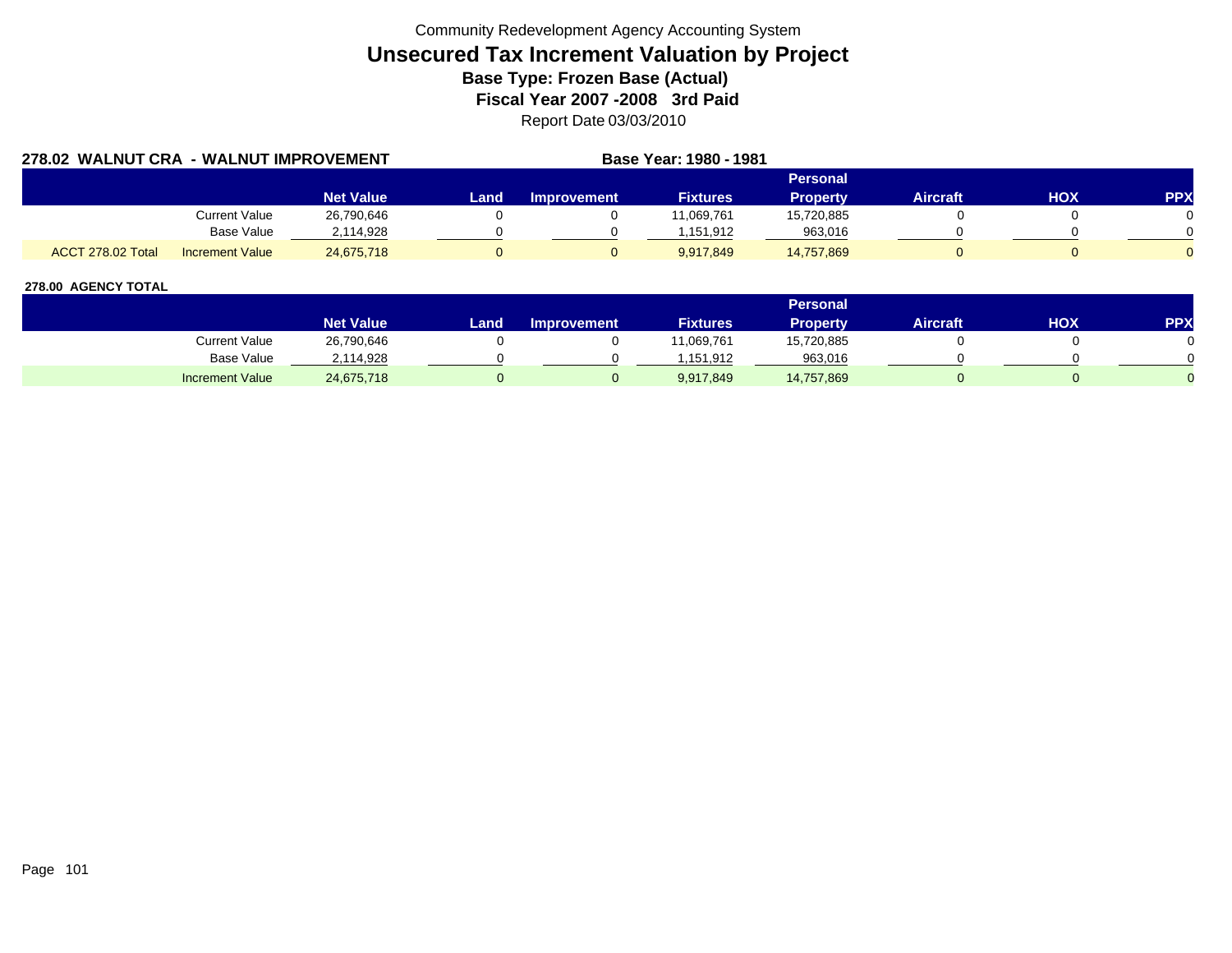| 280.03 WEST COVINA CRA - CBD |                        |                  |      | Base Year: 1971 - 1972 |                 |                 |                 |            |            |
|------------------------------|------------------------|------------------|------|------------------------|-----------------|-----------------|-----------------|------------|------------|
|                              |                        |                  |      |                        |                 | <b>Personal</b> |                 |            |            |
|                              |                        | <b>Net Value</b> | Land | Improvement            | <b>Fixtures</b> | <b>Property</b> | <b>Aircraft</b> | <b>HOX</b> | <b>PPX</b> |
|                              | <b>Current Value</b>   | 47,975,725       |      |                        | 20,035,089      | 28,020,636      |                 |            | 80,000     |
|                              | <b>Base Value</b>      | 1,065,928        |      |                        | 2,159,000       | 8,906,928       |                 |            |            |
| ACCT 280.03 Total            | <b>Increment Value</b> | 36,909,797       |      |                        | 17,876,089      | 19,113,708      |                 |            | 80,000     |

| 280.04 WEST COVINA CRA - EASTLAND |                        |                  |      | Base Year: 1974 - 1975 |                 |                 |                 |     |            |
|-----------------------------------|------------------------|------------------|------|------------------------|-----------------|-----------------|-----------------|-----|------------|
|                                   |                        |                  |      |                        |                 | Personal        |                 |     |            |
|                                   |                        | <b>Net Value</b> | Land | <b>Improvement</b>     | <b>Fixtures</b> | <b>Property</b> | <b>Aircraft</b> | нох | <b>PPX</b> |
|                                   | Current Value          | 24,895,567       |      |                        | 10,296,985      | 14.598.582      |                 |     |            |
|                                   | Base Value             | 10,495,700       |      |                        | 2,300,120       | 8,195,580       |                 |     |            |
| ACCT 280.04 Total                 | <b>Increment Value</b> | 14,399,867       |      |                        | 7,996,865       | 6,403,002       |                 | 0   |            |

| 280.05 WEST COVINA CRA - CBD /81 ANX |                        |                  | Base Year: 1979 - 1980 |                    |                 |                 |                 |            |            |
|--------------------------------------|------------------------|------------------|------------------------|--------------------|-----------------|-----------------|-----------------|------------|------------|
|                                      |                        |                  |                        |                    |                 | <b>Personal</b> |                 |            |            |
|                                      |                        | <b>Net Value</b> | Land                   | <b>Improvement</b> | <b>Fixtures</b> | <b>Property</b> | <b>Aircraft</b> | <b>HOX</b> | <b>PPX</b> |
|                                      | Current Value          | 30.445.243       |                        |                    | 13,005,669      | 17.439.574      |                 |            | $\Omega$   |
|                                      | Base Value             | 8,741,708        |                        |                    | 2,262,080       | 6,493,728       |                 |            | 14.100     |
| ACCT 280.05 Total                    | <b>Increment Value</b> | 21,703,535       |                        |                    | 10,743,589      | 10,945,846      |                 |            | $-14,100$  |

## **280.06 WEST COVINA CRA - EASTLAND AMEND. #1 Base Year: 1989 - 1990**

|                   |                        |                  |       |             |                 | Personal        |                 |            |            |
|-------------------|------------------------|------------------|-------|-------------|-----------------|-----------------|-----------------|------------|------------|
|                   |                        | <b>Net Value</b> | Land. | Improvement | <b>Fixtures</b> | <b>Property</b> | <b>Aircraft</b> | <b>HOX</b> | <b>PPX</b> |
|                   | <b>Current Value</b>   | 7,122,357        |       |             | 2,110,441       | 5,011,916       |                 |            |            |
|                   | <b>Base Value</b>      | 2,524,486        |       |             | 163,698         | ,360,788        |                 |            |            |
| ACCT 280.06 Total | <b>Increment Value</b> | 4,597,871        |       |             | 946,743         | 3,651,128       |                 |            |            |

## **280.07 WEST COVINA CRA - CBD/ESTLND MRGR AMEND. Base Year: 1993 - 1994**

|                   |                        |                  |             |                    |                 | <b>Personal</b> |                 |     |            |
|-------------------|------------------------|------------------|-------------|--------------------|-----------------|-----------------|-----------------|-----|------------|
|                   |                        | <b>Net Value</b> | <b>Land</b> | <b>Improvement</b> | <b>Fixtures</b> | Property        | <b>Aircraft</b> | нох | <b>PPX</b> |
|                   | <b>Current Value</b>   | 5,384,216        |             |                    | 2,451,632       | 2,932,584       |                 |     |            |
|                   | <b>Base Value</b>      | 3,433,040        |             |                    | 210.127         | 3,222,913       |                 |     |            |
| ACCT 280.07 Total | <b>Increment Value</b> | 1,951,176        |             |                    | 2,241,505       | $-290,329$      |                 |     |            |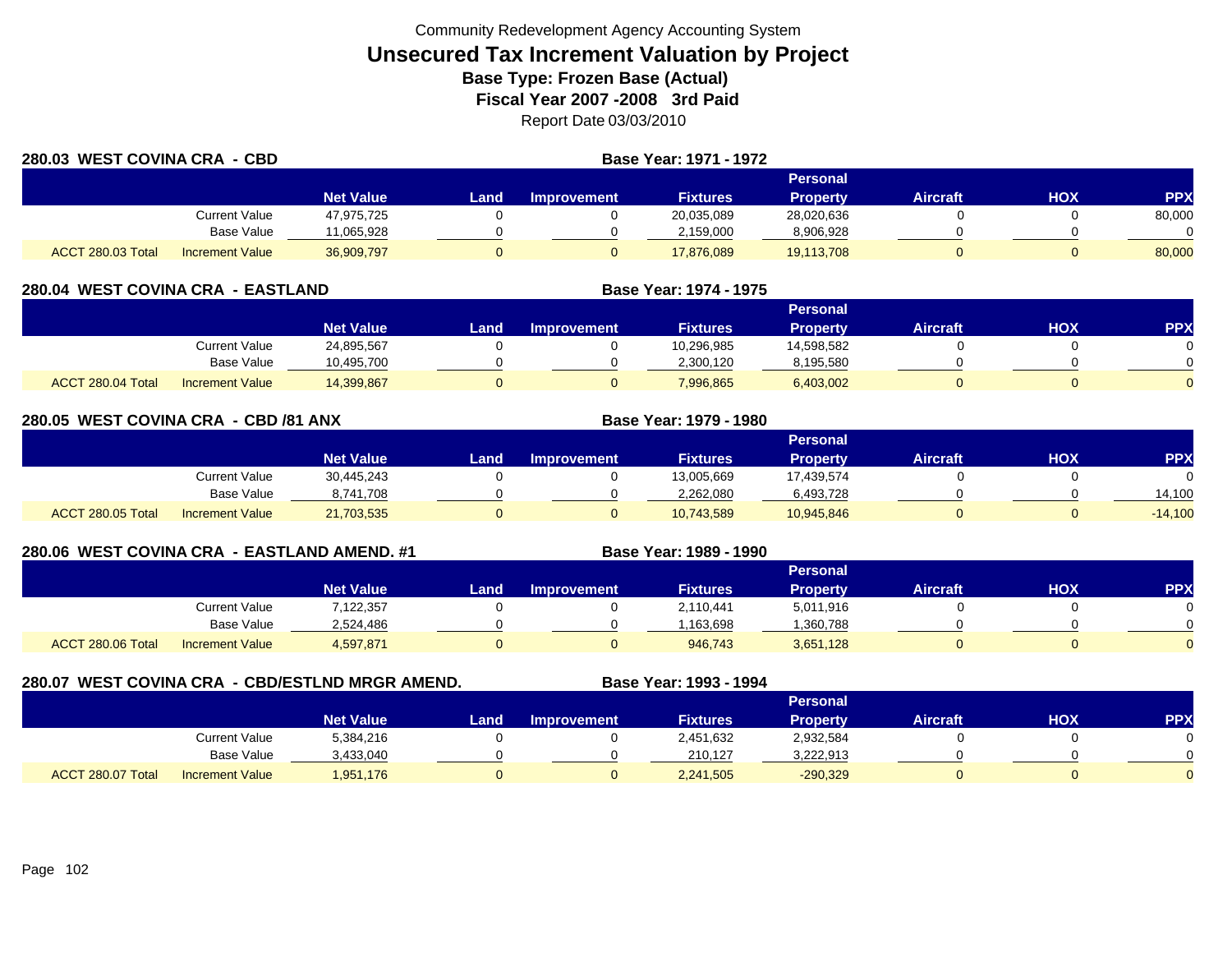Community Redevelopment Agency Accounting System

# **Unsecured Tax Increment Valuation by Project**

**Base Type: Frozen Base (Actual)** 

**Fiscal Year 2007 -2008 3rd Paid**

Report Date 03/03/2010

| <b>280.08 WEST COVINA CRA</b> |                        |                  | Base Year: 1998 - 1999 |                    |                 |            |          |     |            |
|-------------------------------|------------------------|------------------|------------------------|--------------------|-----------------|------------|----------|-----|------------|
|                               |                        |                  |                        |                    |                 | Personal   |          |     |            |
|                               |                        | <b>Net Value</b> | Land                   | <b>Improvement</b> | <b>Fixtures</b> | Property   | Aircraft | HOX | <b>PPX</b> |
|                               | Current Value          | 29,233,811       |                        |                    | 17,951,840      | 11,281,971 |          |     |            |
|                               | Base Value             | 19,672,547       |                        |                    | 12.270.568      | 437,079    |          |     | 35.100     |
| ACCT 280.08 Total             | <b>Increment Value</b> | 9,561,264        |                        |                    | 5,681,272       | 3,844,892  |          |     | $-35,100$  |

|                        |                  |       |                    |                 | <b>Personal</b> |                 |     |        |
|------------------------|------------------|-------|--------------------|-----------------|-----------------|-----------------|-----|--------|
|                        | <b>Net Value</b> | Land. | <b>Improvement</b> | <b>Fixtures</b> | Property.       | <b>Aircraft</b> | HOX | PPX    |
| Current Value          | 145,056,919      |       |                    | 65,851,656      | 79,285,263      |                 |     | 80,000 |
| <b>Base Value</b>      | 55,933,409       |       |                    | 20,365,593      | 35,617,016      |                 |     | 49.200 |
| <b>Increment Value</b> | 89,123,510       |       |                    | 45,486,063      | 43,668,247      |                 |     | 30,800 |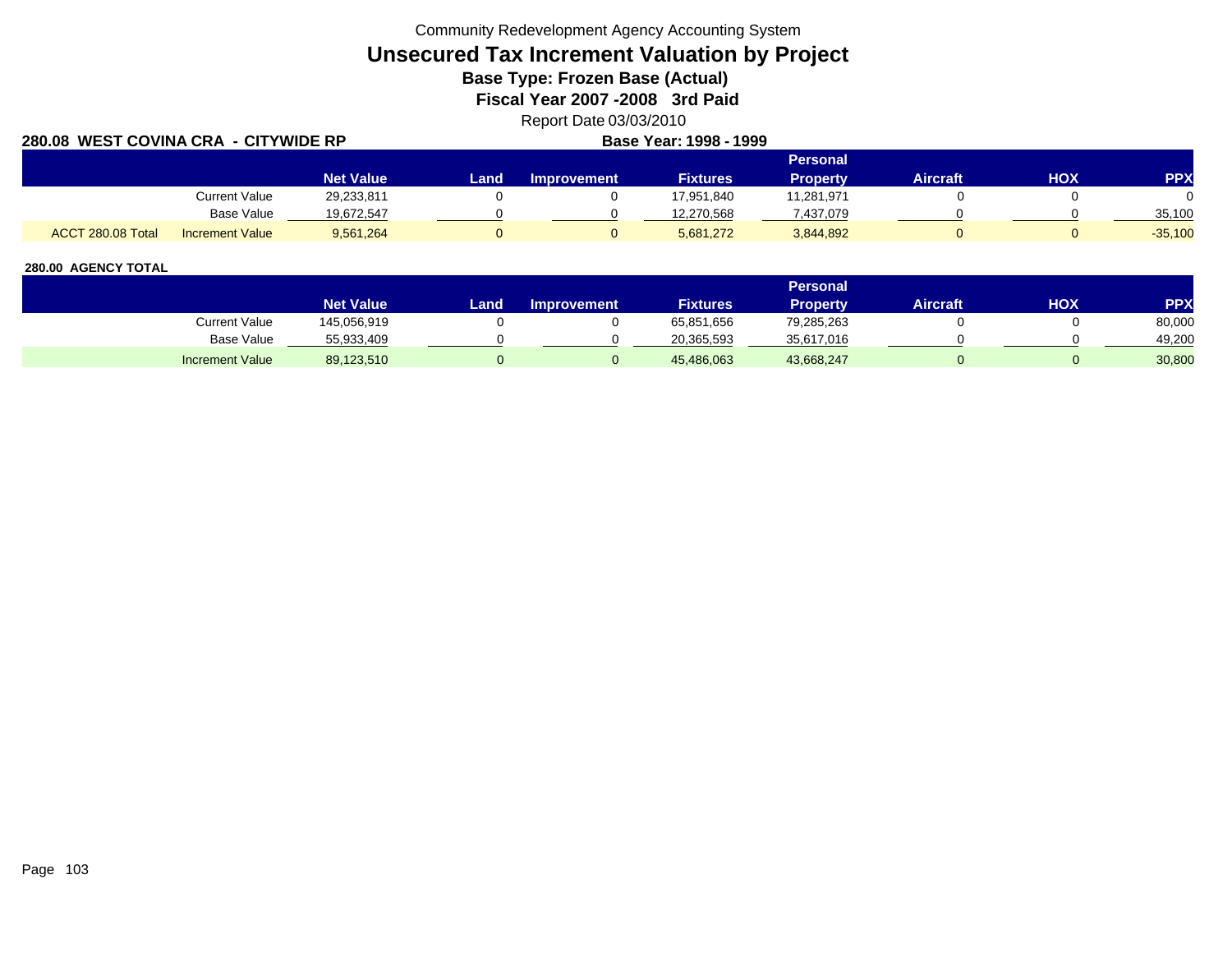| 283.02 WEST HOLLYWOOD CRA - EASTSIDE RP |                        |                  | Base Year: 1996 - 1997 |                    |                 |            |          |           |            |
|-----------------------------------------|------------------------|------------------|------------------------|--------------------|-----------------|------------|----------|-----------|------------|
|                                         |                        |                  |                        |                    |                 | Personal   |          |           |            |
|                                         |                        | <b>Net Value</b> | Land                   | <b>Improvement</b> | <b>Fixtures</b> | Property   | Aircraft | HOX       | <b>PPX</b> |
|                                         | <b>Current Value</b>   | 59,856,644       |                        |                    | 26,480,145      | 33,376,499 |          |           |            |
|                                         | Base Value             | 8,797,695        |                        |                    | 2,052,515       | 6.771.780  |          | 26,600    |            |
| <b>ACCT 283.02 Total</b>                | <b>Increment Value</b> | 51,058,949       |                        |                    | 24,427,630      | 26,604,719 |          | $-26,600$ |            |

|                        |                    |      |                    |                 | Personal   |                 |           |     |
|------------------------|--------------------|------|--------------------|-----------------|------------|-----------------|-----------|-----|
|                        | Net Value <b>\</b> | Land | <b>Improvement</b> | <b>Fixtures</b> | Property   | <b>Aircraft</b> | ΗΟΧ       | PPX |
| Current Value          | 59,856,644         |      |                    | 26,480,145      | 33,376,499 |                 |           |     |
| Base Value             | 8,797,695          |      |                    | 2.052.515       | 6,771,780  |                 | 26,600    |     |
| <b>Increment Value</b> | 51,058,949         |      |                    | 24,427,630      | 26,604,719 |                 | $-26,600$ |     |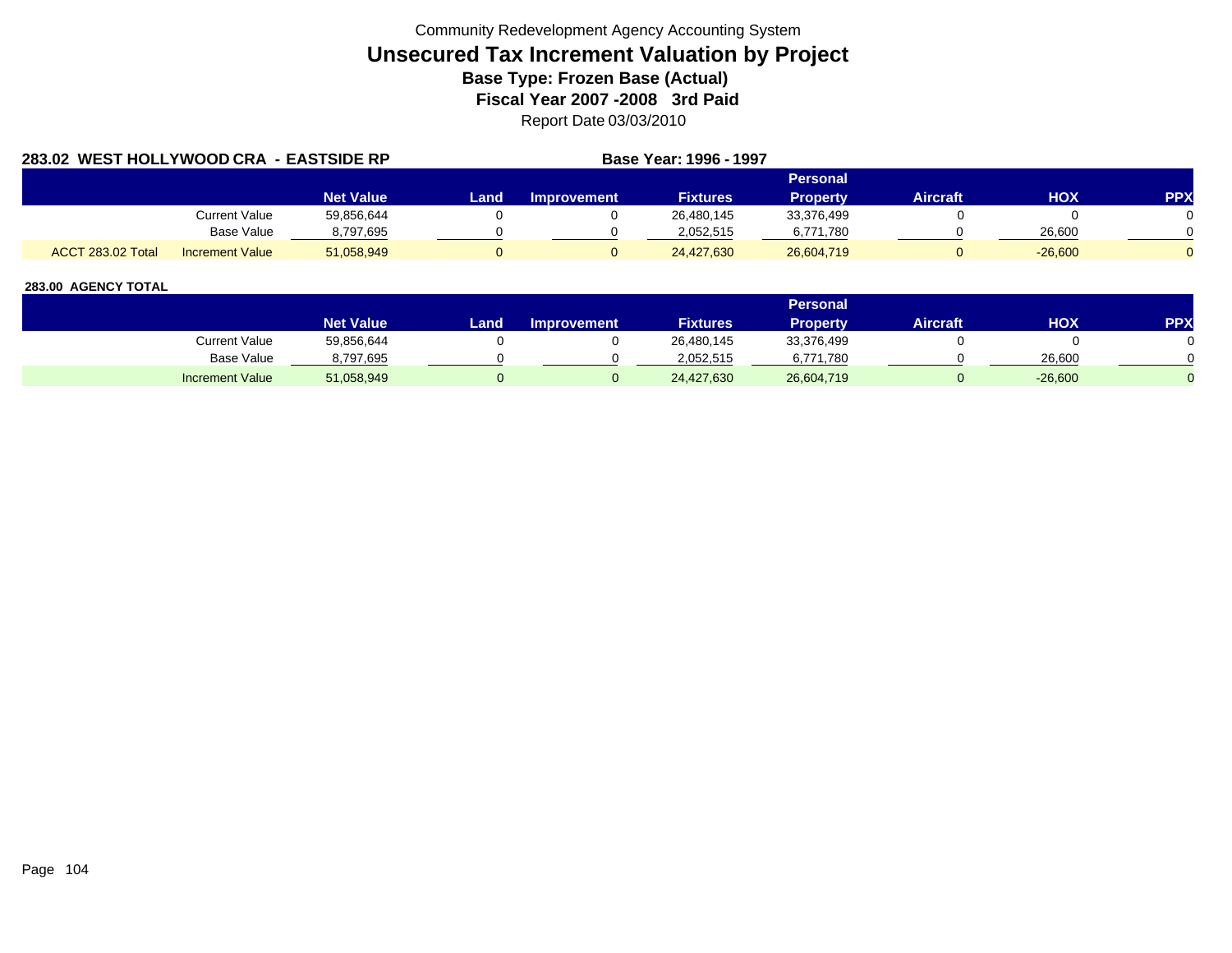| 284.05 WHITTIER CRA - GREENLEAF/UPTOWN |                      |                  |       |                    | Base Year: 1973 - 1974 |                 |                 |     |            |
|----------------------------------------|----------------------|------------------|-------|--------------------|------------------------|-----------------|-----------------|-----|------------|
|                                        |                      |                  |       |                    |                        | Personal        |                 |     |            |
|                                        |                      | <b>Net Value</b> | Land. | <b>Improvement</b> | <b>Fixtures</b>        | <b>Property</b> | <b>Aircraft</b> | HOX | <b>PPX</b> |
|                                        | <b>Current Value</b> | 8,715,922        |       |                    | 3,625,863              | 5,090,059       |                 |     |            |
|                                        | Base Value           | 1,801,371        |       |                    | 543,760                | 1,257,611       |                 |     |            |
| ACCT 284.05 Total                      | Increment Value      | 6,914,551        | 0     |                    | 3,082,103              | 3,832,448       |                 |     |            |

| 284.08 WHITTIER CRA - WHITTIER BLVD. |                        |                  | Base Year: 1978 - 1979 |                    |                 |                 |                 |     |            |
|--------------------------------------|------------------------|------------------|------------------------|--------------------|-----------------|-----------------|-----------------|-----|------------|
|                                      |                        |                  |                        |                    |                 |                 |                 |     |            |
|                                      |                        | <b>Net Value</b> | Land                   | <b>Improvement</b> | <b>Fixtures</b> | <b>Property</b> | <b>Aircraft</b> | НОХ | <b>PPX</b> |
|                                      | Current Value          | 11.929.471       |                        |                    | 4,640,980       | 7,288,491       |                 |     |            |
|                                      | Base Value             | 12,147,488       |                        | 154,060            | 3,185,380       | 8,808,048       |                 |     |            |
| ACCT 284.08 Total                    | <b>Increment Value</b> | $-218,017$       |                        | $-154,060$         | .455,600        | $-1,519,557$    |                 |     |            |

|                   | 284.09 WHITTIER CRA - EARTHQUAKE RECOVERY |                  |      |                    | Base Year: 1987 - 1988 |                 |                 |     |            |
|-------------------|-------------------------------------------|------------------|------|--------------------|------------------------|-----------------|-----------------|-----|------------|
|                   |                                           |                  |      |                    |                        | Personal        |                 |     |            |
|                   |                                           | <b>Net Value</b> | Land | <b>Improvement</b> | <b>Fixtures</b>        | <b>Property</b> | <b>Aircraft</b> | нох | <b>PPX</b> |
|                   | Current Value                             | 26,864,743       |      |                    | 11,587,058             | 15,277,685      |                 |     |            |
|                   | Base Value                                | 12,118,755       |      |                    | 4,255,518              | 7,974,637       |                 |     | 111.400    |
| ACCT 284.09 Total | <b>Increment Value</b>                    | 14,745,988       |      |                    | 7,331,540              | 7,303,048       |                 |     | $-111,400$ |

| 284.11 |                   |                        | <b>WHITTIER CRA - COMMERCIAL CORRIDOR RP</b> |      | Base Year: 2001 - 2002 |                 |                 |                 |            |            |
|--------|-------------------|------------------------|----------------------------------------------|------|------------------------|-----------------|-----------------|-----------------|------------|------------|
|        |                   |                        |                                              |      |                        |                 | Personal        |                 |            |            |
|        |                   |                        | <b>Net Value</b>                             | Land | <b>Improvement</b>     | <b>Fixtures</b> | <b>Property</b> | <b>Aircraft</b> | <b>HOX</b> | <b>PPX</b> |
|        |                   | <b>Current Value</b>   | 48,743,342                                   |      |                        | 18,779,553      | 29,963,789      |                 |            |            |
|        |                   | <b>Base Value</b>      | 39,545,709                                   |      |                        | 15,311,768      | 24,233,941      |                 |            |            |
|        | ACCT 284.11 Total | <b>Increment Value</b> | 9,197,633                                    | 0    |                        | 3,467,785       | 5,729,848       |                 |            |            |

| 284.14 WHITTIER CRA - COMM. CORRIDOR RP 2006 ANX |                   |                        |                  |      |                    | Base Year: 2004 - 2005 |                 |                 |     |            |  |  |
|--------------------------------------------------|-------------------|------------------------|------------------|------|--------------------|------------------------|-----------------|-----------------|-----|------------|--|--|
|                                                  |                   |                        |                  |      | <b>Personal</b>    |                        |                 |                 |     |            |  |  |
|                                                  |                   |                        | <b>Net Value</b> | Land | <b>Improvement</b> | <b>Fixtures</b>        | <b>Property</b> | <b>Aircraft</b> | НОХ | <b>PPX</b> |  |  |
|                                                  |                   | Current Value          | 3,617,796        |      |                    | 1,512,632              | 2,105,164       |                 |     |            |  |  |
|                                                  |                   | <b>Base Value</b>      | 3,476,568        |      |                    | .412,881               | 2,063,687       |                 |     |            |  |  |
|                                                  | ACCT 284.14 Total | <b>Increment Value</b> | 141.228          |      |                    | 99,751                 | 41,477          |                 |     |            |  |  |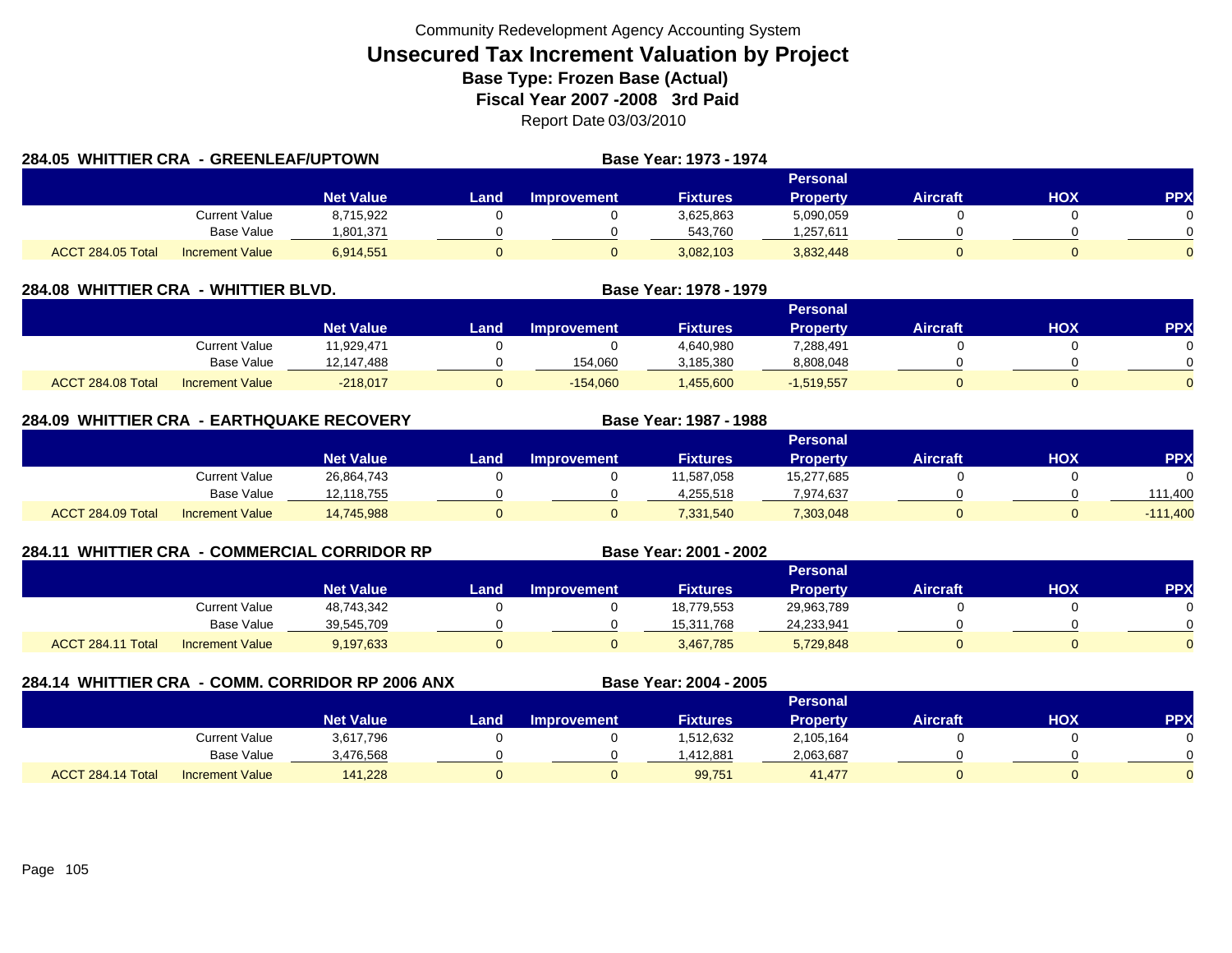|                        | Personal         |      |                    |                 |                 |          |     |                   |
|------------------------|------------------|------|--------------------|-----------------|-----------------|----------|-----|-------------------|
|                        | <b>Net Value</b> | Land | <b>Improvement</b> | <b>Fixtures</b> | <b>Property</b> | Aircraft | нох | PPX               |
| Current Value          | 99,871,274       |      |                    | 40,146,086      | 59,725,188      |          |     |                   |
| Base Value             | 69,089,891       |      | 154.060            | 24,709,307      | 44,337,924      |          |     | 111.400           |
| <b>Increment Value</b> | 30,781,383       |      | $-154,060$         | 15,436,779      | 15,387,264      |          |     | $-111,400$<br>- 1 |